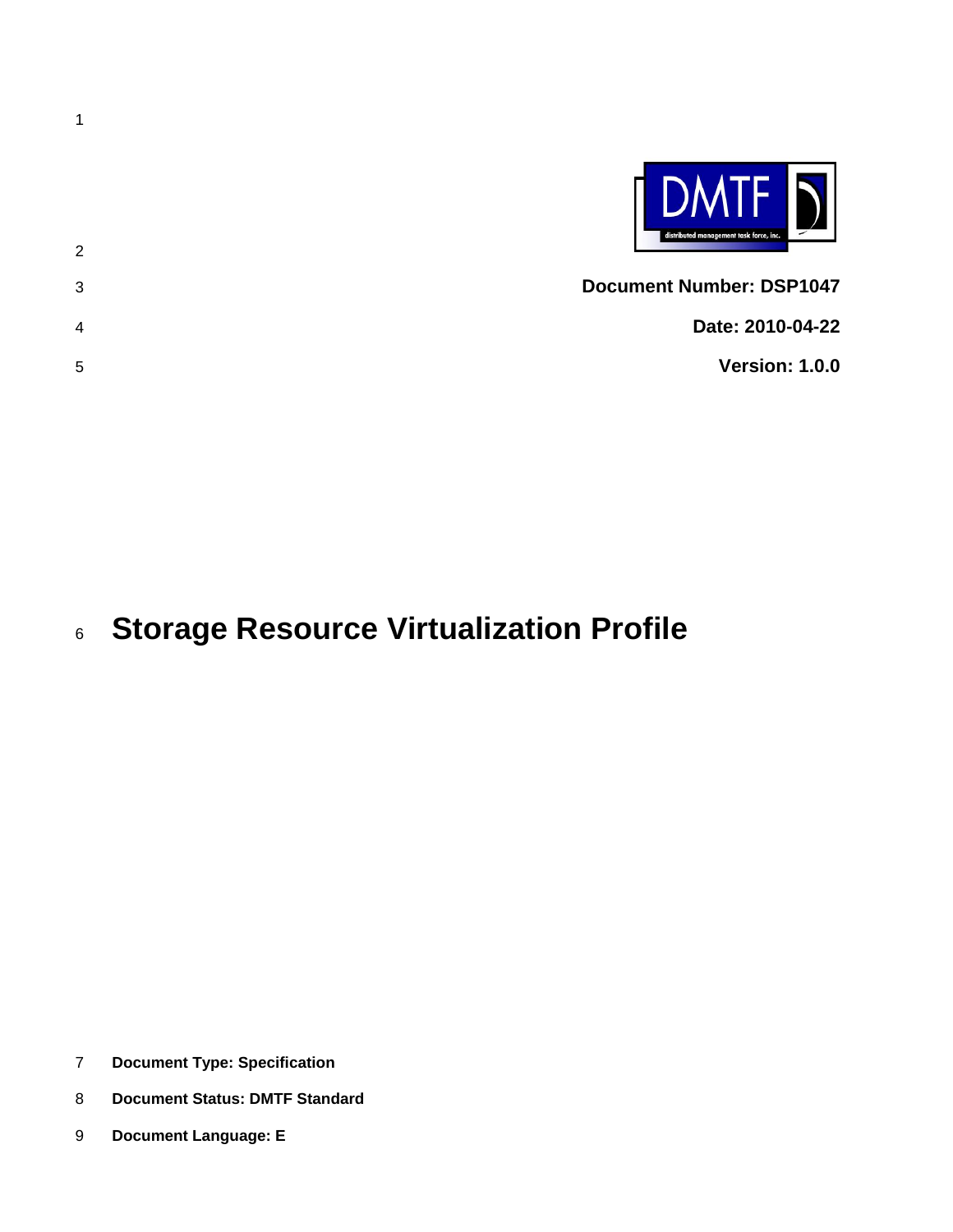#### 10 | Copyright Notice

11

12 Copyright © 2010 Distributed Management Task Force, Inc. (DMTF). All rights reserved.

13 DMTF is a not-for-profit association of industry members dedicated to promoting enterprise and systems

14 management and interoperability. Members and non-members may reproduce DMTF specifications and 15 documents, provided that correct attribution is given. As DMTF specifications may be revised from time to

16 time, the particular version and release date should always be noted.

17 Implementation of certain elements of this standard or proposed standard may be subject to third party 18 patent rights, including provisional patent rights (herein "patent rights"). DMTF makes no representations

19 to users of the standard as to the existence of such rights, and is not responsible to recognize, disclose,

20 or identify any or all such third party patent right, owners or claimants, nor for any incomplete or

21 inaccurate identification or disclosure of such rights, owners or claimants. DMTF shall have no liability to<br>22 any party, in any manner or circumstance, under any legal theory whatsoever, for failure to recognize,

any party, in any manner or circumstance, under any legal theory whatsoever, for failure to recognize,

23 disclose, or identify any such third party patent rights, or for such party's reliance on the standard or<br>24 incorporation thereof in its product, protocols or testing procedures. DMTF shall have no liability to a

24 incorporation thereof in its product, protocols or testing procedures. DMTF shall have no liability to any<br>25 party implementing such standard, whether such implementation is foreseeable or not, nor to any pater party implementing such standard, whether such implementation is foreseeable or not, nor to any patent

26 owner or claimant, and shall have no liability or responsibility for costs or losses incurred if a standard is

27 withdrawn or modified after publication, and shall be indemnified and held harmless by any party

28 implementing the standard from any and all claims of infringement by a patent owner for such

29 implementations.

30 For information about patents held by third-parties which have notified the DMTF that, in their opinion,

31 such patent may relate to or impact implementations of DMTF standards, visit

32 <http://www.dmtf.org/about/policies/disclosures.php>.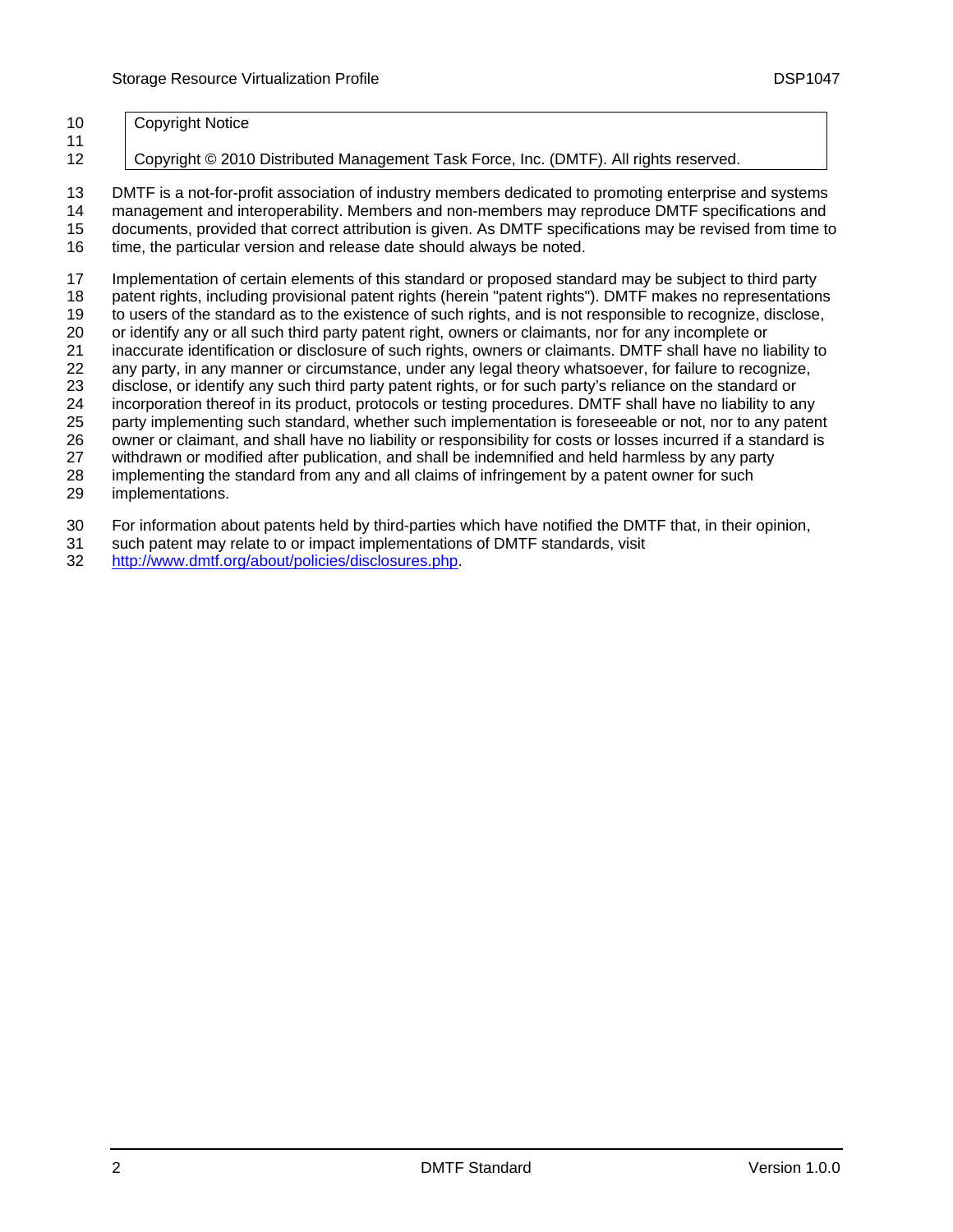## **CONTENTS**

| 34       |                |        |        |                                                                       |  |  |  |
|----------|----------------|--------|--------|-----------------------------------------------------------------------|--|--|--|
| 35       |                |        |        |                                                                       |  |  |  |
| 36       | 1              |        |        |                                                                       |  |  |  |
| 37       | 2              |        |        |                                                                       |  |  |  |
| 38       | 3              |        |        |                                                                       |  |  |  |
|          |                |        |        |                                                                       |  |  |  |
| 39       | 4              |        |        |                                                                       |  |  |  |
| 40       | 5              |        |        |                                                                       |  |  |  |
| 41       | 6              |        |        |                                                                       |  |  |  |
| 42       |                | 6.1    |        |                                                                       |  |  |  |
| 43       |                | 6.2    |        |                                                                       |  |  |  |
| 44       |                | 6.3    |        |                                                                       |  |  |  |
| 45       |                |        | 6.3.1  |                                                                       |  |  |  |
| 46       |                |        | 6.3.2  |                                                                       |  |  |  |
| 47       |                |        | 6.3.3  |                                                                       |  |  |  |
| 48       |                |        | 6.3.4  |                                                                       |  |  |  |
| 49       |                |        | 6.3.5  |                                                                       |  |  |  |
| 50       |                |        | 6.3.6  |                                                                       |  |  |  |
| 51<br>52 |                | 6.4    | 6.4.1  |                                                                       |  |  |  |
| 53       |                |        | 6.4.2  |                                                                       |  |  |  |
| 54       |                |        | 6.4.3  |                                                                       |  |  |  |
| 55       |                |        | 6.4.4  |                                                                       |  |  |  |
| 56       |                |        | 6.4.5  |                                                                       |  |  |  |
| 57       |                |        | 6.4.6  |                                                                       |  |  |  |
| 58       |                |        | 6.4.7  |                                                                       |  |  |  |
| 59       |                |        | 6.4.8  |                                                                       |  |  |  |
| 60       |                |        | 6.4.9  |                                                                       |  |  |  |
| 61       |                |        |        | 6.4.10 Management of host storage resources through SMI-S profiles 25 |  |  |  |
| 62       | $\overline{7}$ |        |        |                                                                       |  |  |  |
| 63       |                | 7.1    |        |                                                                       |  |  |  |
| 64       |                | 7.2    |        |                                                                       |  |  |  |
| 65       |                |        | 7.2.1  |                                                                       |  |  |  |
| 66       |                |        | 7.2.2  |                                                                       |  |  |  |
| 67       |                |        | 7.2.3  |                                                                       |  |  |  |
| 68       |                | 7.3    |        |                                                                       |  |  |  |
| 69       |                |        | 7.3.1  |                                                                       |  |  |  |
| 70       |                |        | 7.3.2  |                                                                       |  |  |  |
| 71       |                | 7.4    |        |                                                                       |  |  |  |
| 72       |                |        | 7.4.1  |                                                                       |  |  |  |
| 73       |                |        | 7.4.2  |                                                                       |  |  |  |
| 74       |                |        | 7.4.3  |                                                                       |  |  |  |
| 75       |                |        | 7.4.4  |                                                                       |  |  |  |
| 76       |                |        | 7.4.5  |                                                                       |  |  |  |
| 77       |                |        | 7.4.6  |                                                                       |  |  |  |
| 78       |                |        | 7.4.7  |                                                                       |  |  |  |
| 79       |                |        | 7.4.8  |                                                                       |  |  |  |
| 80       |                |        | 7.4.9  |                                                                       |  |  |  |
| 81       |                | 7.4.10 |        |                                                                       |  |  |  |
| 82       |                |        | 7.4.11 |                                                                       |  |  |  |
| 83       |                |        |        |                                                                       |  |  |  |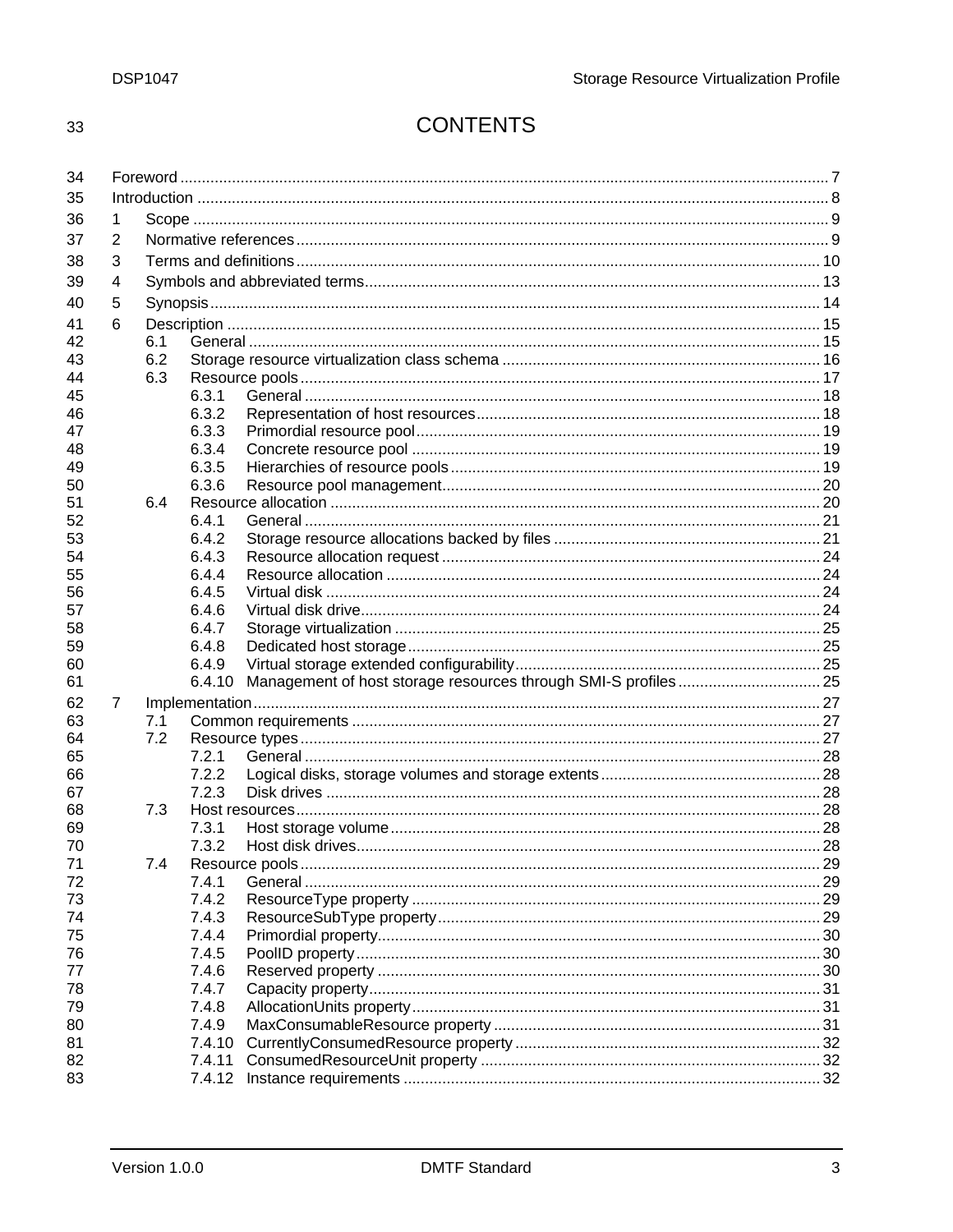| 84  |   | 7.5  |                                                                                   |  |
|-----|---|------|-----------------------------------------------------------------------------------|--|
| 85  |   | 7.6  |                                                                                   |  |
| 86  |   | 7.7  |                                                                                   |  |
|     |   |      |                                                                                   |  |
| 87  |   | 7.8  |                                                                                   |  |
| 88  |   |      | 7.8.1                                                                             |  |
| 89  |   |      | 7.8.2                                                                             |  |
| 90  |   |      | 7.8.3                                                                             |  |
| 91  |   |      | 7.8.4                                                                             |  |
| 92  |   |      | 7.8.5                                                                             |  |
|     |   |      |                                                                                   |  |
| 93  |   | 7.9  |                                                                                   |  |
| 94  |   |      | 7.9.1                                                                             |  |
| 95  |   |      | 7.9.2                                                                             |  |
| 96  | 8 |      |                                                                                   |  |
| 97  |   | 8.1  |                                                                                   |  |
|     |   | 8.2  |                                                                                   |  |
| 98  |   |      |                                                                                   |  |
| 99  |   | 8.3  |                                                                                   |  |
| 100 |   | 8.4  |                                                                                   |  |
| 101 |   | 8.5  |                                                                                   |  |
| 102 |   | 8.6  |                                                                                   |  |
| 103 |   | 8.7  | CIM_StorageAllocationSettingData for storage extent allocation information 45     |  |
| 104 |   | 8.8  |                                                                                   |  |
|     |   |      |                                                                                   |  |
| 105 |   | 8.9  |                                                                                   |  |
| 106 |   | 8.10 |                                                                                   |  |
| 107 | 9 |      |                                                                                   |  |
| 108 |   | 9.1  |                                                                                   |  |
| 109 |   | 9.2  |                                                                                   |  |
|     |   |      |                                                                                   |  |
| 110 |   |      | 9.2.1                                                                             |  |
| 111 |   |      | 9.2.2                                                                             |  |
| 112 |   |      | 9.2.3                                                                             |  |
| 113 |   |      | 9.2.4                                                                             |  |
| 114 |   |      | 9.2.5                                                                             |  |
| 115 |   |      | Obtain the storage resource pool with the largest unreserved capacity 51<br>9.2.6 |  |
| 116 |   | 9.3  |                                                                                   |  |
|     |   |      |                                                                                   |  |
| 117 |   |      | 9.3.1                                                                             |  |
| 118 |   |      | 9.3.2                                                                             |  |
| 119 |   |      | 9.3.3                                                                             |  |
| 120 |   |      | 9.3.4                                                                             |  |
| 121 |   |      | 9.3.5                                                                             |  |
|     |   |      |                                                                                   |  |
| 122 |   |      |                                                                                   |  |
| 123 |   | 10.1 |                                                                                   |  |
| 124 |   | 10.2 |                                                                                   |  |
| 125 |   | 10.3 |                                                                                   |  |
| 126 |   | 10.4 |                                                                                   |  |
| 127 |   | 10.5 |                                                                                   |  |
| 128 |   | 10.6 |                                                                                   |  |
|     |   |      |                                                                                   |  |
| 129 |   | 10.7 |                                                                                   |  |
| 130 |   | 10.8 |                                                                                   |  |
| 131 |   |      |                                                                                   |  |
| 132 |   |      |                                                                                   |  |
| 133 |   |      |                                                                                   |  |
| 134 |   |      | 10.12 CIM_ResourceAllocationSettingData for disk drive allocation information 66  |  |
| 135 |   |      |                                                                                   |  |
|     |   |      |                                                                                   |  |
| 136 |   |      |                                                                                   |  |
| 137 |   |      |                                                                                   |  |
| 138 |   |      |                                                                                   |  |
| 139 |   |      |                                                                                   |  |
|     |   |      |                                                                                   |  |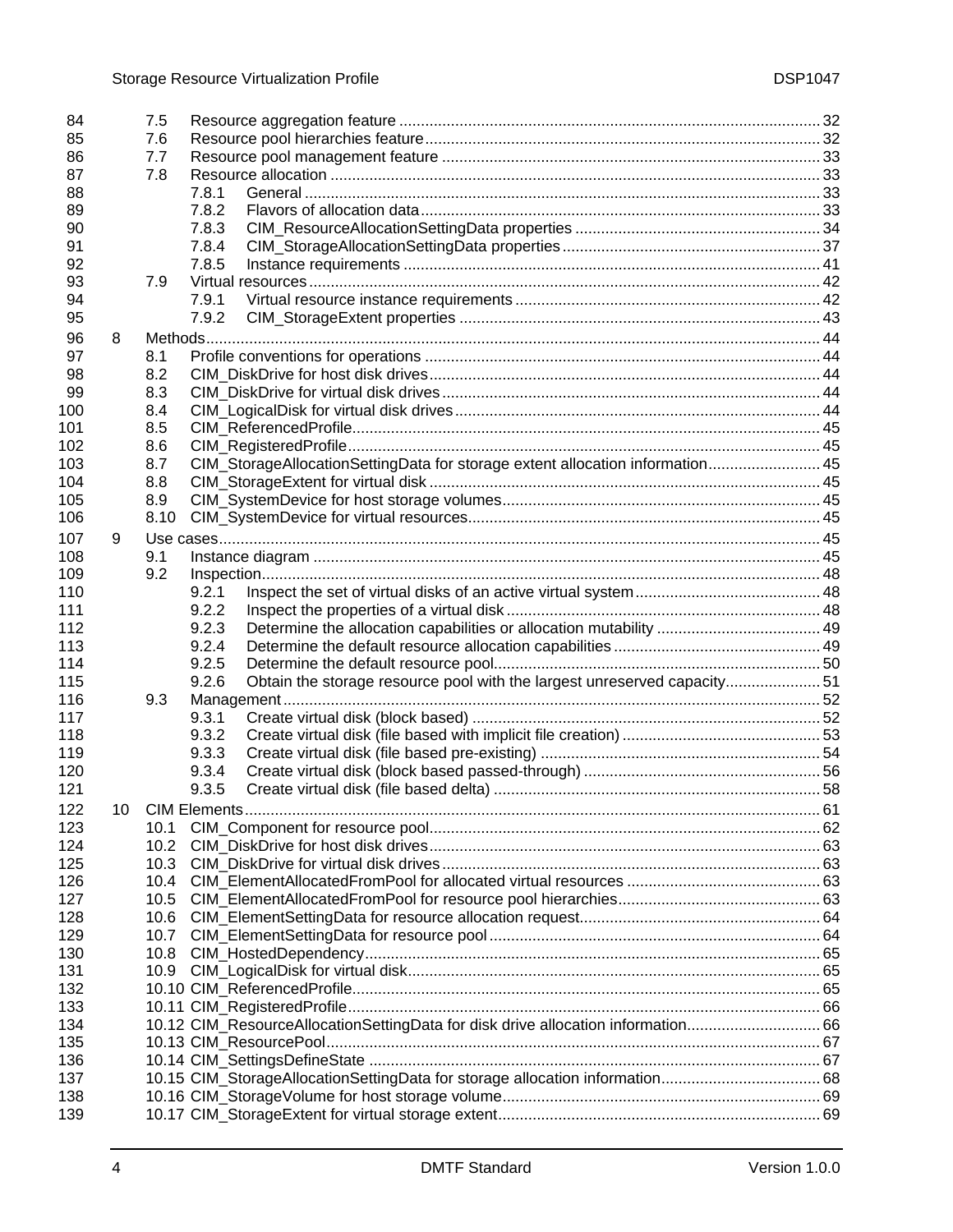| 140 |  |
|-----|--|
| 141 |  |
| 142 |  |

## 144 **Figures**

| 145 |                                                                                               |  |
|-----|-----------------------------------------------------------------------------------------------|--|
| 146 |                                                                                               |  |
| 147 |                                                                                               |  |
| 148 |                                                                                               |  |
| 149 | Figure 5 – Instance diagram: Example CIM representation of storage resource virtualization 46 |  |
| 150 |                                                                                               |  |
| 151 |                                                                                               |  |
| 152 |                                                                                               |  |
| 153 |                                                                                               |  |
| 154 |                                                                                               |  |

## 155 **Tables**

| 156 |                                                                                                     |  |
|-----|-----------------------------------------------------------------------------------------------------|--|
| 157 |                                                                                                     |  |
| 158 |                                                                                                     |  |
| 159 | Table 4 - Acronyms for RASD adapted for the representation of various flavors of allocation data 34 |  |
| 160 |                                                                                                     |  |
| 161 |                                                                                                     |  |
| 162 |                                                                                                     |  |
| 163 |                                                                                                     |  |
| 164 |                                                                                                     |  |
| 165 |                                                                                                     |  |
| 166 |                                                                                                     |  |
| 167 |                                                                                                     |  |
| 168 |                                                                                                     |  |
| 169 |                                                                                                     |  |
| 170 |                                                                                                     |  |
| 171 |                                                                                                     |  |
| 172 |                                                                                                     |  |
| 173 |                                                                                                     |  |
| 174 |                                                                                                     |  |
| 175 |                                                                                                     |  |
| 176 |                                                                                                     |  |
| 177 |                                                                                                     |  |
| 178 |                                                                                                     |  |
| 179 |                                                                                                     |  |
| 180 |                                                                                                     |  |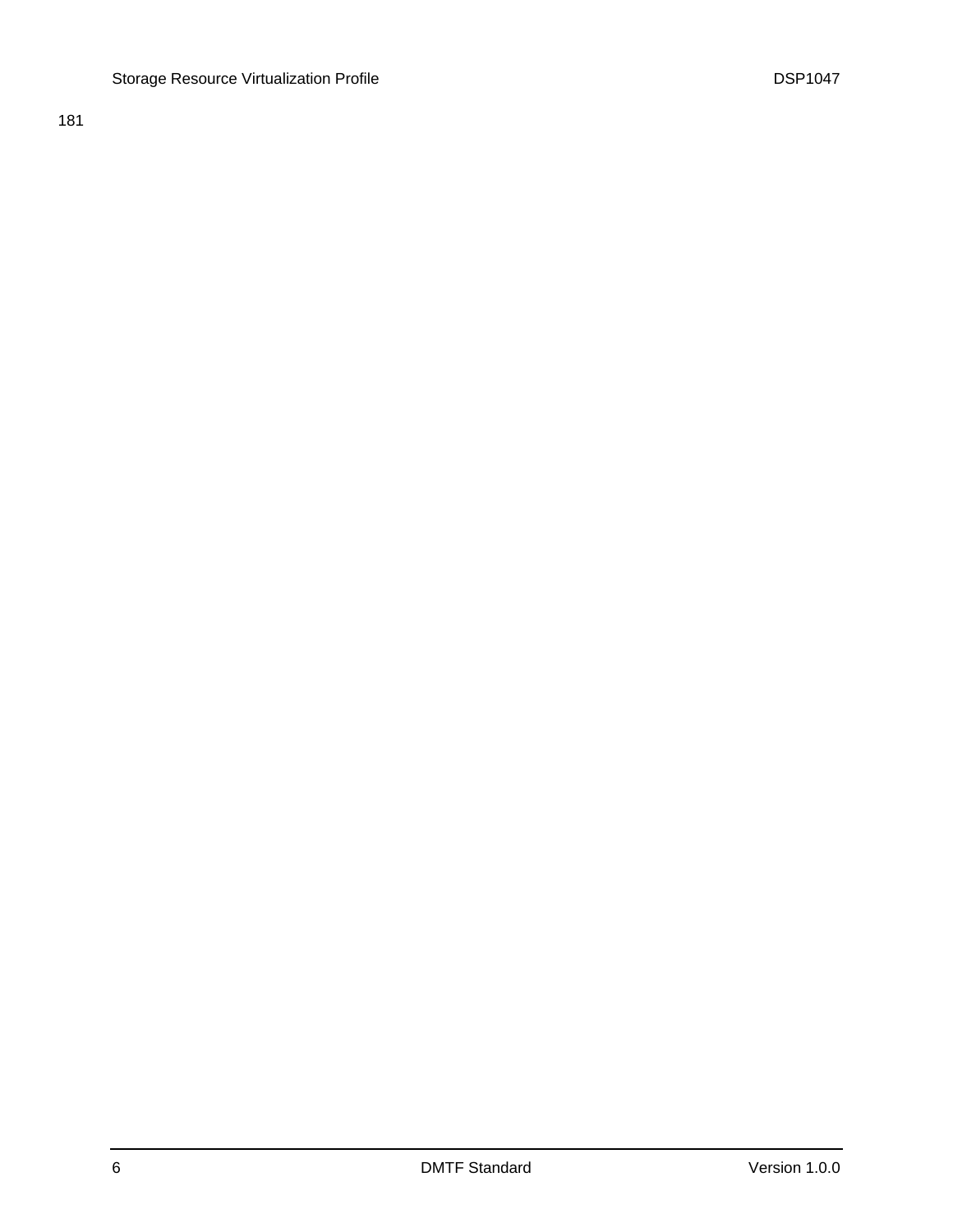## <span id="page-6-0"></span>182 **Foreword**

- 183 This profile was prepared by the System Virtualization, Partitioning and Clustering Working Group of the 184 DMTF. DMTF.
- 185 DMTF is a not-for-profit association of industry members dedicated to promoting enterprise and systems 186 management and interoperability.
- 187 The authors wish to acknowledge the following people.
- 188 · Editors:
- 189 Michael Johanssen IBM
- 190 Mike Walker IBM
- 191 Participants from the DMTF System Virtualization, Partitioning and Clustering Working Group:
- 192 Gareth Bestor IBM
- 193 Jim Fehlig Novell
- 194 Michael Johanssen IBM
- 195 Larry Lamers VMware
- 196 Andreas Maier IBM
- 197 John Parchem Microsoft
- 198 Shishir Pardikar XenSource
- 199 Nihar Shah Microsoft
- 200 David Simpson IBM
- 201 Mike Walker IBM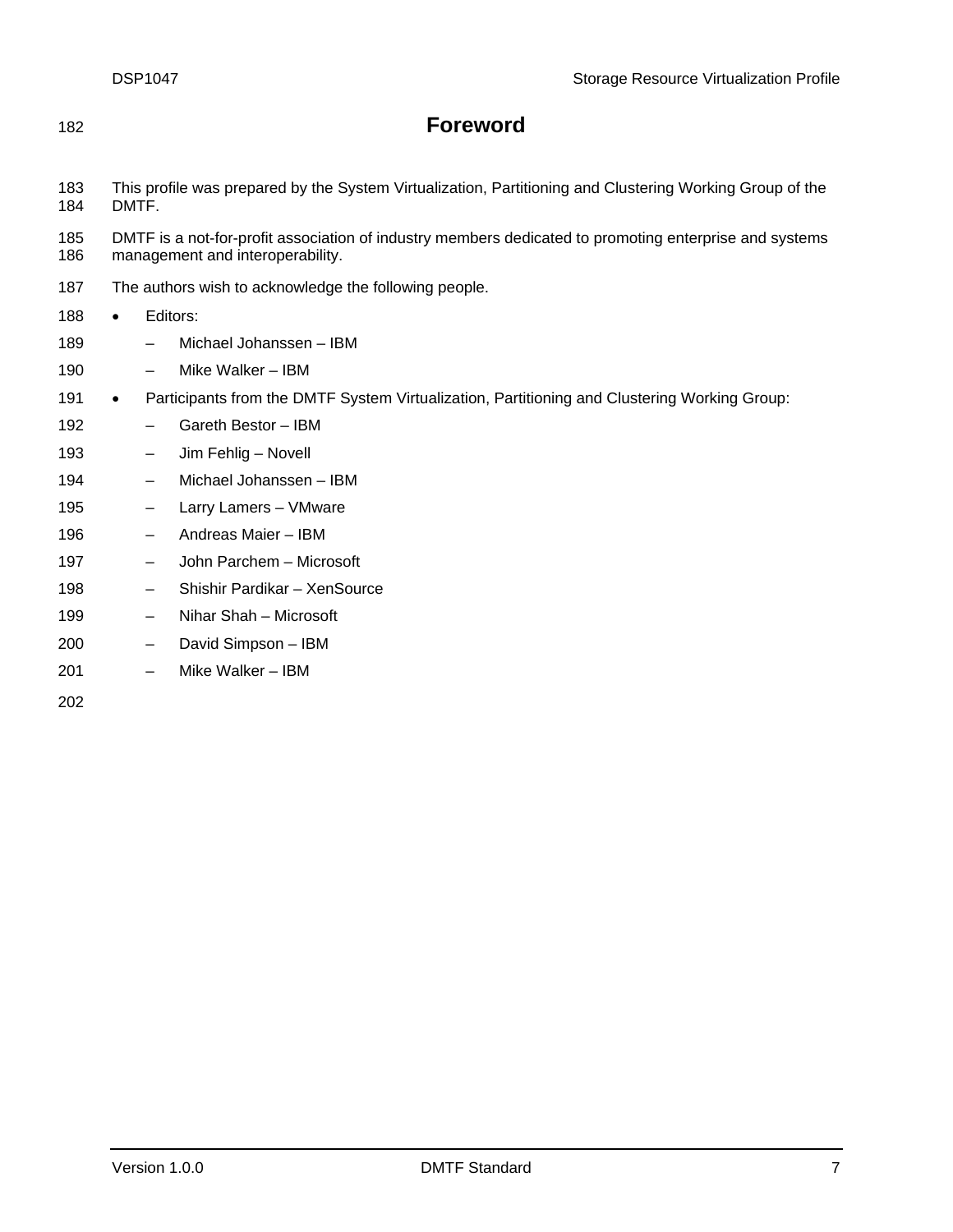<span id="page-7-0"></span>

## 203 **Introduction**

204 The information in this specification should be sufficient for a provider or consumer of this data to identify

205 unambiguously the classes, properties, methods, and values that shall be instantiated and manipulated to

206 represent and manage the components described in this document. The target audience for this

207 specification is implementers who are writing CIM-based providers or consumers of management

208 interfaces that represent the components described in this document.

#### 209 **Document conventions**

#### 210 **Typographical conventions**

- 211 The following typographical conventions are used in this document:
- 212 Document titles are marked in *italics*.

#### 213 **Experimental material**

- 214 Experimental material has yet to receive sufficient review to satisfy the adoption requirements set forth by
- 215 the DMTF. Experimental material is included in this document as an aid to implementers who are
- 216 interested in likely future developments. Experimental material may change as implementation
- 217 experience is gained. It is likely that experimental material will be included in an upcoming revision of the
- 218 document. Until that time, experimental material is purely informational.
- 219 The following typographical convention indicates experimental material:

#### 220 **EXPERIMENTAL**

221 Experimental material appears here.

#### 222 **EXPERIMENTAL**

223 In places where this typographical convention cannot be used (for example, tables or figures), the 224 "EXPERIMENTAL" label is used alone.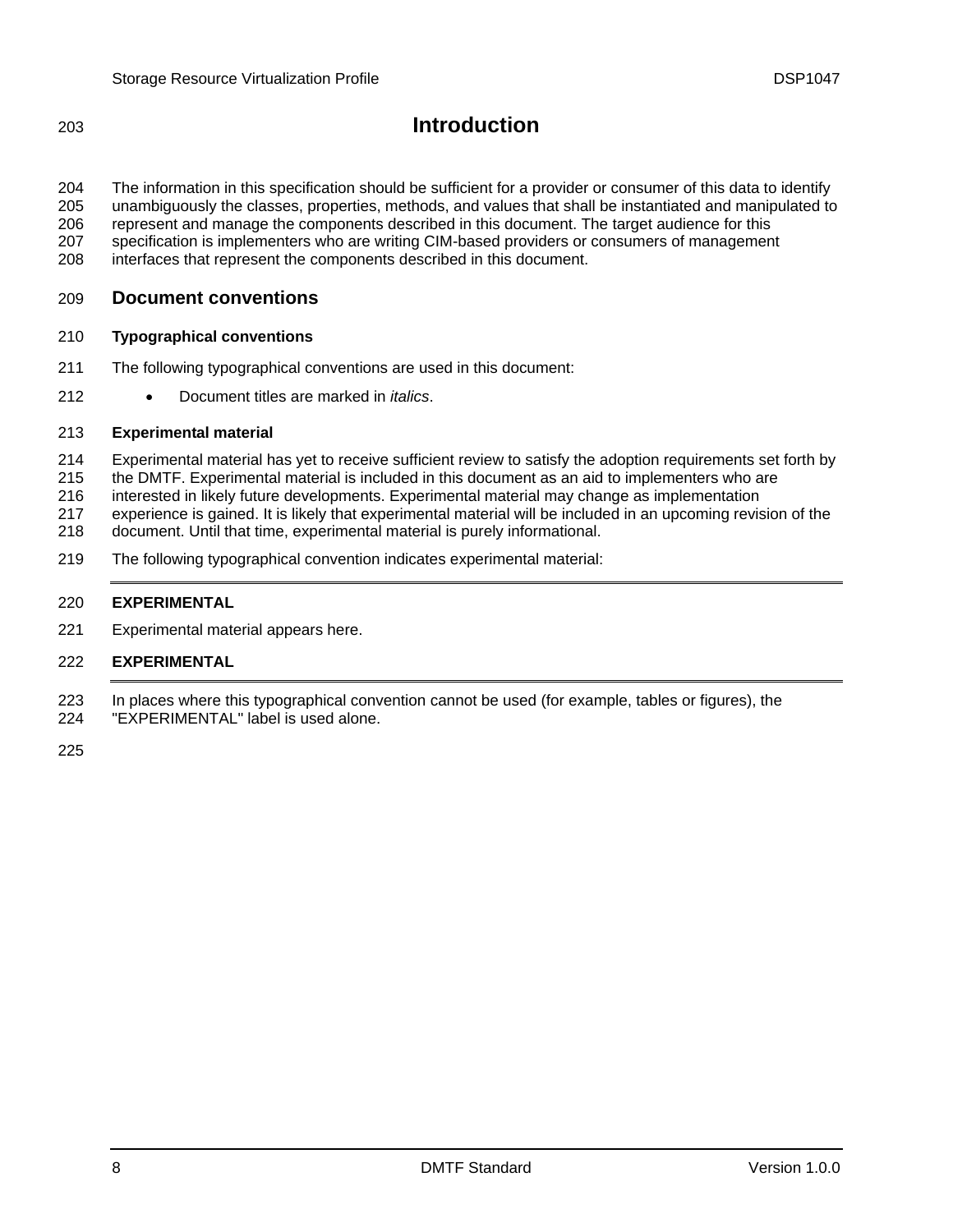<sup>226</sup>**Storage Resource Virtualization Profile**

## <span id="page-8-0"></span>227 **1 Scope**

228 This profile is a component profile that extends the management capabilities of the referencing profile by 229 adding the support to represent and manage the allocation of storage to virtual systems.

## <span id="page-8-1"></span>230 **2 Normative references**

231 The following referenced documents are indispensable for the application of this document. For dated or 232 versioned references, only the edition cited applies. For undated and unversioned references, the latest 233 edition of the referenced document (including any amendments) applies.

- 234 DMTF DSP0004, *CIM Infrastructure Specification* 2.3
- 235 [http://www.dmtf.org/standards/published\\_documents/DSP0004\\_2.3.pdf](http://www.dmtf.org/standards/published_documents/DSP0004_2.3.pdf)
- <span id="page-8-12"></span>236 DMTF DSP0200, *CIM Operations over HTTP* 1.3 237 [http://www.dmtf.org/standards/published\\_documents/DSP0200\\_1.3.pdf](http://www.dmtf.org/standards/published_documents/DSP0200_1.3.pdf)
- <span id="page-8-9"></span>238 DMTF DSP0207, *WBEM URI Mapping* 1.0 239 [http://www.dmtf.org/standards/published\\_documents/DSP0207\\_1.0.pdf](http://www.dmtf.org/standards/published_documents/DSP0207_1.0.pdf)
- <span id="page-8-3"></span>240 DMTF DSP1001, *Management Profile Specification Usage Guide* 1.0 241 [http://www.dmtf.org/standards/published\\_documents/DSP1001\\_1.0.pdf](http://www.dmtf.org/standards/published_documents/DSP1001_1.0.pdf)
- <span id="page-8-2"></span>242 DMTF DSP1033, *Profile Registration Profile* 1.0 243 [http://www.dmtf.org/standards/published\\_documents/DSP1033\\_1.0.pdf](http://www.dmtf.org/standards/published_documents/DSP1033_1.0.pdf)
- <span id="page-8-4"></span>244 DMTF DSP1041, *Resource Allocation Profile* 1.1 245 [http://www.dmtf.org/standards/published\\_documents/DSP1041\\_1.1.pdf](http://www.dmtf.org/standards/published_documents/DSP1041_1.1.pdf)
- <span id="page-8-8"></span>246 DMTF DSP1042, *System Virtualization Profile* 1.0 247 [http://www.dmtf.org/standards/published\\_documents/DSP1042\\_1.0.pdf](http://www.dmtf.org/standards/published_documents/DSP1042_1.0.pdf)
- <span id="page-8-5"></span>248 DMTF DSP1043, *Allocation Capabilities Profile* 1.0 249 [http://www.dmtf.org/standards/published\\_documents/DSP1043\\_1.0.pdf](http://www.dmtf.org/standards/published_documents/DSP1043_1.0.pdf)
- <span id="page-8-6"></span>250 DMTF DSP1054, *Indications Profile* 1.0 251 [http://www.dmtf.org/standards/published\\_documents/DSP1054\\_1.0.pdf](http://www.dmtf.org/standards/published_documents/DSP1054_1.0.pdf)
- <span id="page-8-7"></span>252 DMTF DSP1057, *Virtual System Profile* 1.0 253 [http://www.dmtf.org/standards/published\\_documents/DSP1057\\_1.0.pdf](http://www.dmtf.org/standards/published_documents/DSP1057_1.0.pdf)
- <span id="page-8-10"></span>254 IETF RFC1738, *Uniform Resource Locator (URL)*
- 255 <http://tools.ietf.org/html/rfc1738>
- <span id="page-8-11"></span>256 IETF RFC3986, *Uniform Resource Identifier (URI): Generic Syntax*  257 <http://tools.ietf.org/html/rfc3986>
- 258 ISO/IEC Directives, Part 2, *Rules for the structure and drafting of International Standards*
- 259 http://isotc.iso.org/livelink/livelink.exe/4230517/ISO\_IEC\_Directives\_Part\_2\_Rules\_for\_the\_structure\_a [260 nd\\_drafting\\_of\\_International\\_Standards\\_\\_2004\\_\\_5th\\_edition\\_\\_\\_pdf\\_format\\_.pdf?func=doc.Fetch&nodeid](http://isotc.iso.org/livelink/livelink.exe/4230517/ISO_IEC_Directives__Part_2__Rules_for_the_structure_and_drafting_of_International_Standards__2004__5th_edition___pdf_format_.pdf?func=doc.Fetch&nodeid=4230517)

261 =4230517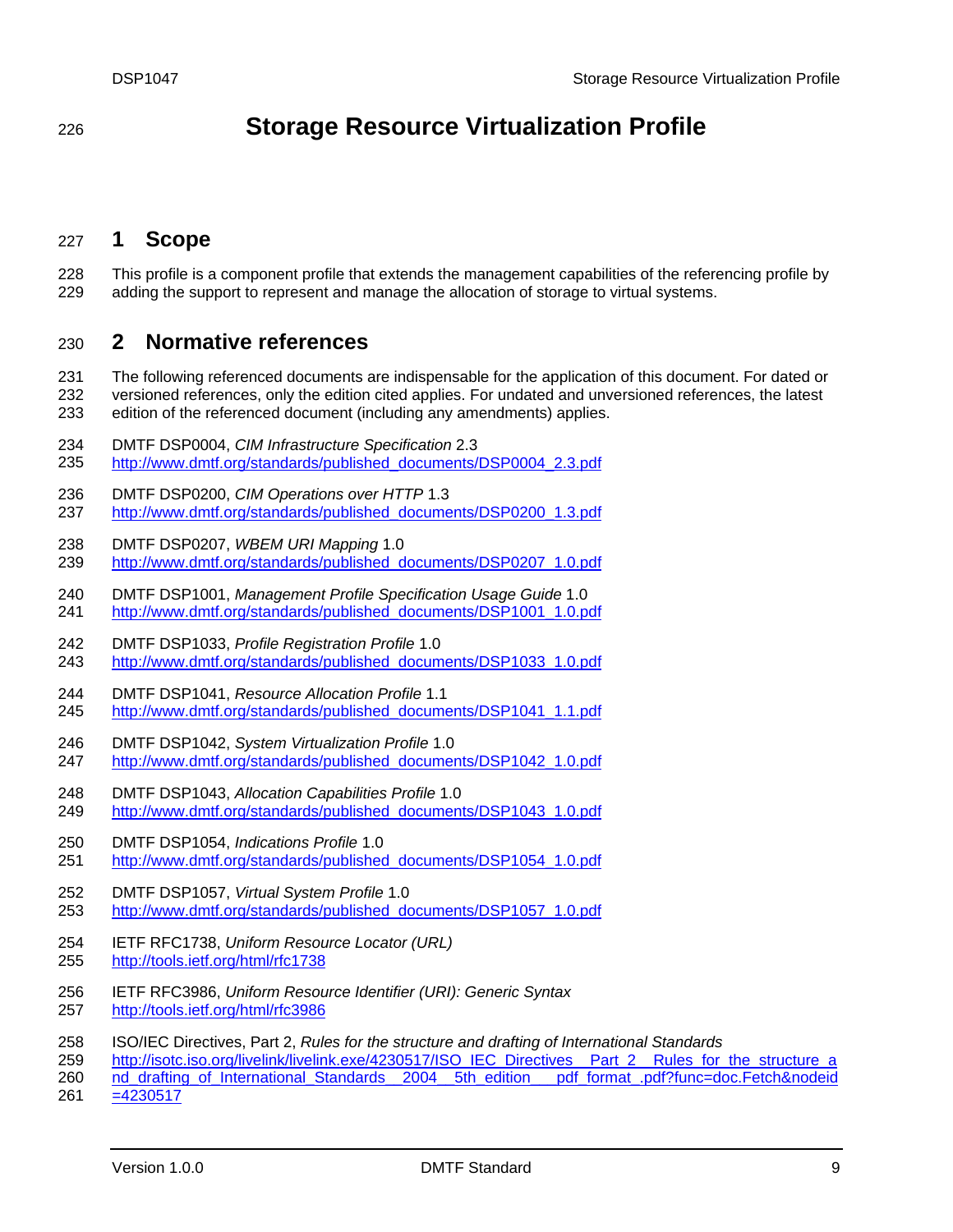- <span id="page-9-1"></span>262 SNIA SMI-S, *Storage Management Technical Specification* 1.3
- 263 [http://www.snia.org/tech\\_activities/standards/curr\\_standards/smi/SMI-S\\_Technical\\_Position\\_v1.3.0r5.zip](http://www.snia.org/tech_activities/standards/curr_standards/smi/SMI-S_Technical_Position_v1.3.0r5.zip)
- <span id="page-9-6"></span><span id="page-9-5"></span><span id="page-9-4"></span><span id="page-9-2"></span>264 NOTE: This profile refers to the following clauses of [SNIA SMI-S](#page-9-1):[1.3](#page-9-1), Part 2 *Common Profiles*: 265 Clause 6: *Generic Target Ports* profile 1.0 266 Clause 14: *Generic Initiator Ports* profile 1.0 267 This profile refers to the following clauses of [SNIA SMI-S](#page-9-1):[1.3](#page-9-1), Part 3 *Block Devices*: 268 Clause 5: *Block Services* package 1.3 269 Clause 15: *Extent Composition* subprofile 1.2 270 This profile refers to the following clauses of [SNIA SMI-S](#page-9-1):[1.3](#page-9-1), Part 6 *Host Elements*: 271 Clause 6: *Storage HBA* profile 1.3 272 Clause 7: *Host Discovered Resources* profile 1.2

## <span id="page-9-7"></span><span id="page-9-3"></span><span id="page-9-0"></span>273 **3 Terms and definitions**

274 For the purposes of this document, the following terms and definitions apply. For the purposes of this [275 document, the terms and definitions given in](#page-8-3) [DMTF DSP1033](#page-8-2)[:1](#page-8-3)[.](#page-8-2)[0 \(P](#page-8-3)[rofile Registratio](#page-8-2)[n](#page-8-3) *Profile*) and DMTF 276 [DSP1](#page-8-3)001:[1.0](#page-8-3) ([Management Profile Specification Usage Guide\)](#page-8-3) also apply.

- 277 **3.1**
- 278 **can**
- 279 used for statements of possibility and capability, whether material, physical, or causal
- 280 **3.2**
- 281 **cannot**
- 282 used for statements of possibility and capability, whether material, physical, or causal
- 283 **3.3**
- 284 **conditional**
- 285 indicates requirements strictly to be followed in order to conform to the document and from which no
- 286 deviation is permitted when the specified conditions are met
- 287 **3.4**
- 288 **mandatory**
- 289 indicates requirements strictly to be followed in order to conform to the document and from which no 290 deviation is permitted
- 291 **3.5**
- 292 **may**
- 293 indicates a course of action permissible within the limits of the document
- 294 **3.6**
- 295 **need not**
- 296 indicates a course of action permissible within the limits of the document
- 297 **3.7**
- 298 **optional**
- 299 indicates a course of action permissible within the limits of the document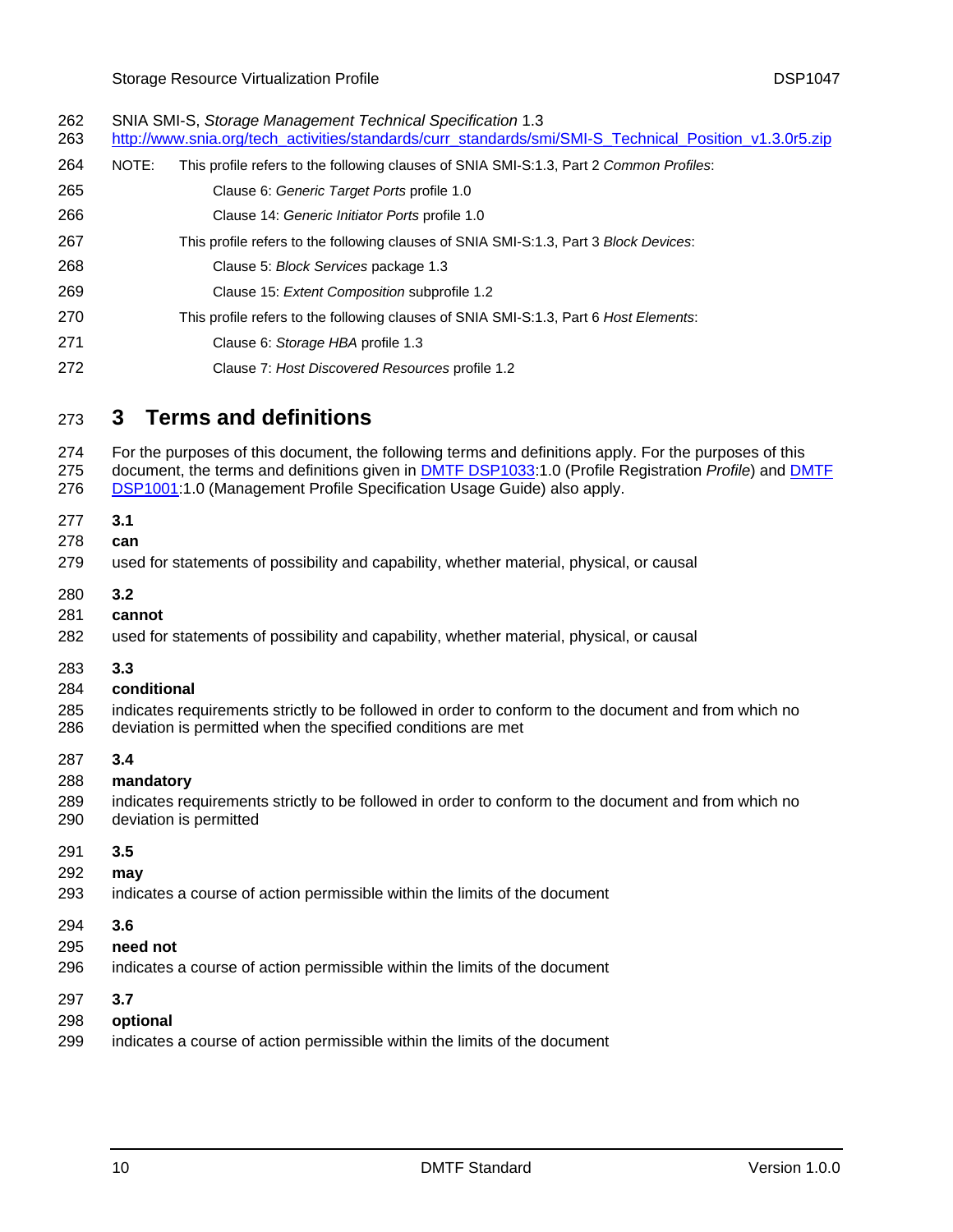300 **3.8**  301 **referencing profile**  302 indicates a profile that owns the definition of this class and can include a reference to this profile in its 303 "Related Profiles" table 304 **3.9**  305 **shall**  306 indicates requirements strictly to be followed in order to conform to the document and from which no 307 deviation is permitted 308 **3.10**  309 **shall not**  310 indicates requirements strictly to be followed in order to conform to the document and from which no 311 deviation is permitted 312 **3.11**  313 **should**  314 indicates that among several possibilities, one is recommended as particularly suitable, without 315 mentioning or excluding others, or that a certain course of action is preferred but not necessarily required 316 **3.12**  317 **should not**  318 indicates that a certain possibility or course of action is deprecated but not prohibited 319 **3.13**  320 **unspecified**  321 indicates that this profile does not define any constraints for the referenced CIM element 322 **3.14**  323 **client**  324 an application that exploits facilities specified by this profile 325 **3.15**  326 **implementation**  327 a set of CIM providers that realize the classes specified by this profile 328 **3.16**  329 **this profile**  330 this DMTF management profile – the *Storage Resource Virtualization Profile* 331 **3.17**  332 **concrete storage resource pool**  333 a storage resource pool that subdivides the capacity of its (primordial or concrete) parent resource pool 334 **3.18**  335 **host storage resource**  336 a storage resource that exists in scope of or is accessible by a host system. A host system may contain or 337 have access to one or more storage resources that may be as a whole or partially allocated to virtual 338 systems 339 **3.19**  340 **host system**  341 the scoping system that contains or has access to storage resources that may be allocated, virtualized, or 342 both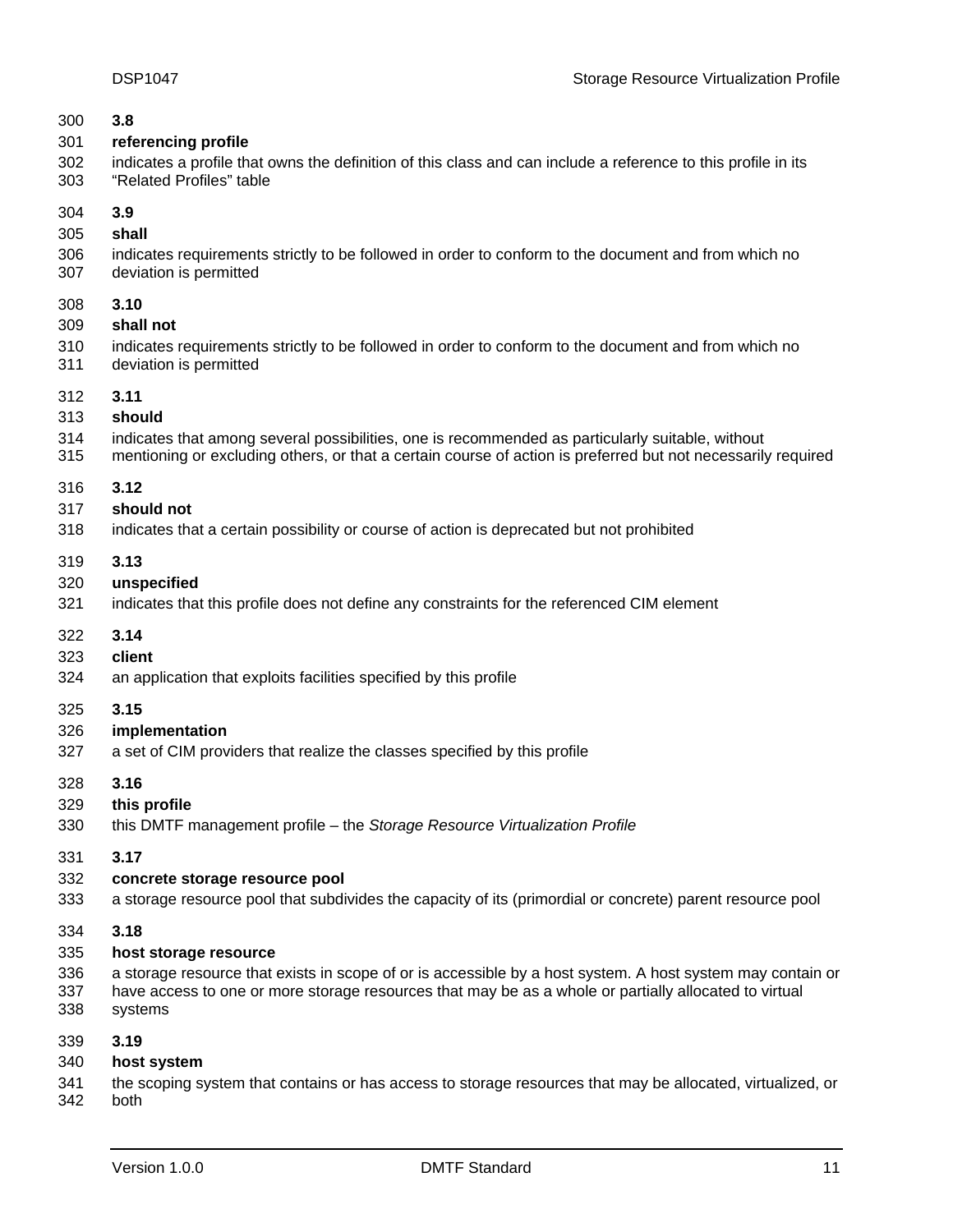| 343 | 3.20                                                                                                         |
|-----|--------------------------------------------------------------------------------------------------------------|
| 344 | initiator port                                                                                               |
| 345 | a port that acts as the source for a data exchange operation                                                 |
| 346 | 3.21                                                                                                         |
| 347 | logical disk                                                                                                 |
| 348 | the instantiation of allocated host resources that is exposed to a virtual system through a storage device;  |
| 349 | the result of a storage resource allocation based on a storage resource allocation request                   |
| 350 | 3.22                                                                                                         |
| 351 | port                                                                                                         |
| 352 | communication endpoint for systems or storage devices. A port enables the exchange of data according         |
| 353 | to one or more protocols                                                                                     |
| 354 | 3.23                                                                                                         |
| 355 | primordial storage resource pool                                                                             |
| 356 | a storage resource pool that aggregates storage resources available for or used by storage resource          |
| 357 | allocations                                                                                                  |
| 358 | 3.24                                                                                                         |
| 359 | storage pool                                                                                                 |
| 360 | a special kind of storage resource pool that is managed through SMI-S                                        |
| 361 | 3.25                                                                                                         |
| 362 | storage resource                                                                                             |
| 363 | a logical disk, a storage volume or a storage extent                                                         |
| 364 | 3.26                                                                                                         |
| 365 | storage resource allocation                                                                                  |
| 366 | the allocation of a storage resource from a storage resource pool to a virtual system                        |
| 367 | 3.27                                                                                                         |
| 368 | storage resource allocation request                                                                          |
| 369 | a request for a storage resource allocation                                                                  |
| 370 | 3.28                                                                                                         |
| 371 | storage resource pool                                                                                        |
| 372 | a resource pool that represents storage resources available for storage resource allocation                  |
| 373 | 3.29                                                                                                         |
| 374 | storage resource pool configuration service                                                                  |
| 375 | a configuration service that supports the addition or removal of host storage resources to or from a         |
| 376 | storage resource pool, and the creation or deletion of concrete subpools of a storage resource pool          |
| 377 | 3.30                                                                                                         |
| 378 | storage volume                                                                                               |
| 379 | the instantiation of allocated host resources that is exposed to a virtual system through a storage device   |
| 380 | that is published for use outside of the scoping system. Like a logical disk, a storage volume is the result |
| 381 | of a storage resource allocation based on a storage resource allocation request                              |
| 382 | 3.31                                                                                                         |
| 383 | target port                                                                                                  |

384 a port that acts as a target of a data exchange operation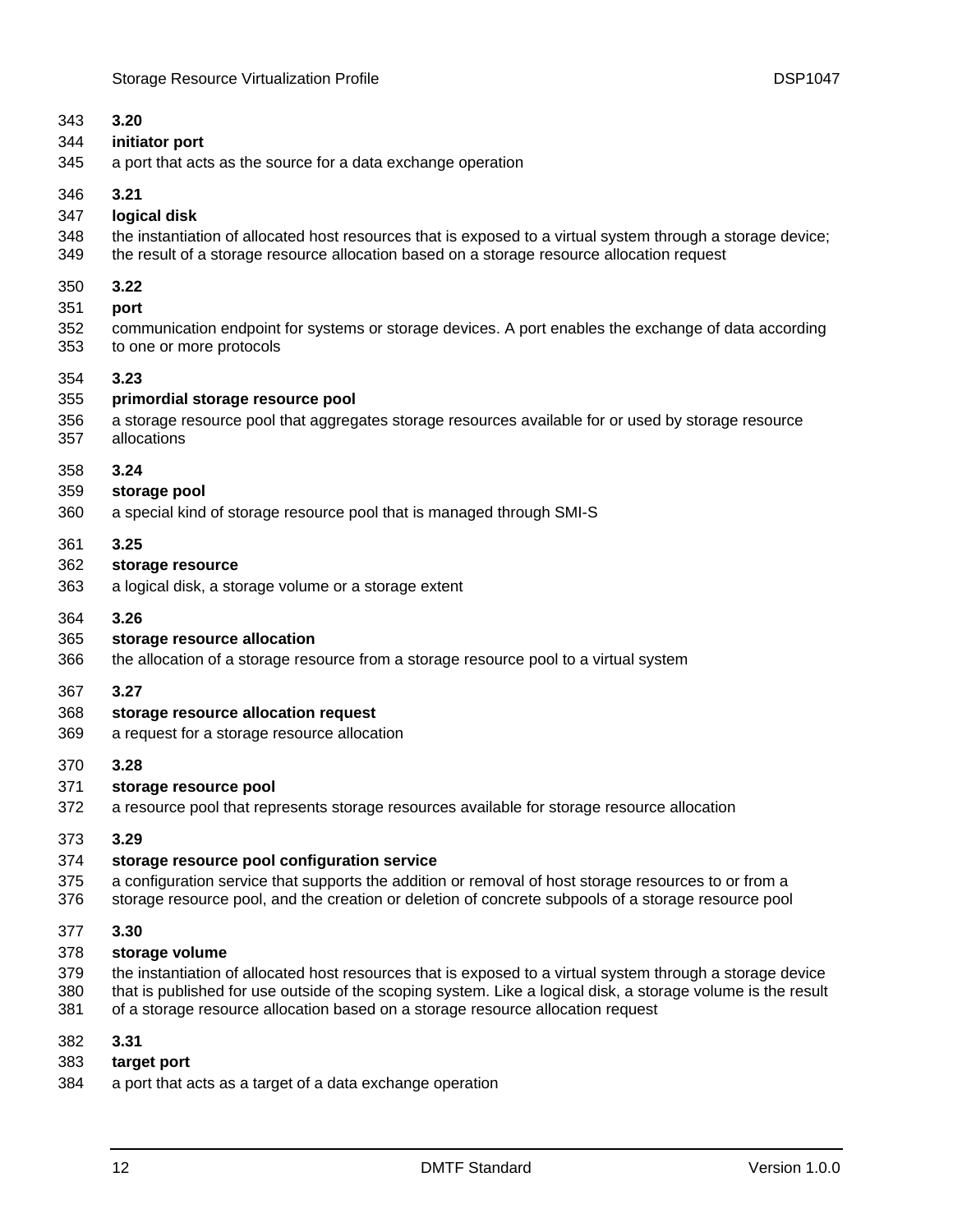#### **virtual computer system**

- **virtual system**
- 388 the concept of virtualization as applied to a computer system
- 389 Other common industry terms are *virtual machine*, *hosted computer*, *child partition*, *logical partition*,
- *domain*, *guest*, or *container*.
- **3.33**

#### **virtualization platform**

- 393 virtualizing infrastructure provided by a host system that enables the provisioning and deployment of
- 394 virtual systems

## <span id="page-12-0"></span>**4 Symbols and abbreviated terms**

- 396 The following symbols and abbreviations are used in this document.
- **4.1**
- **CIM**
- 399 Common Information Model
- **4.2**
- **CIMOM**
- 402 CIM object manager
- **4.3**
- **ESD**
- 405 CIM\_ElementSettingData
- **4.4**
- **HBA**
- 408 host bus adapter
- **4.5**
- **RASD**
- 411 CIM\_ResourceAllocationSettingData
- **4.6**
- **SASD**
- 414 CIM\_StorageAllocationSettingData
- **4.7**
- **SAN**
- 417 storage area network
- **4.8**
- **SDS**
- 420 CIM\_SettingsDefineState
- **4.9**
- **SLP**
- 423 Service Location Protocol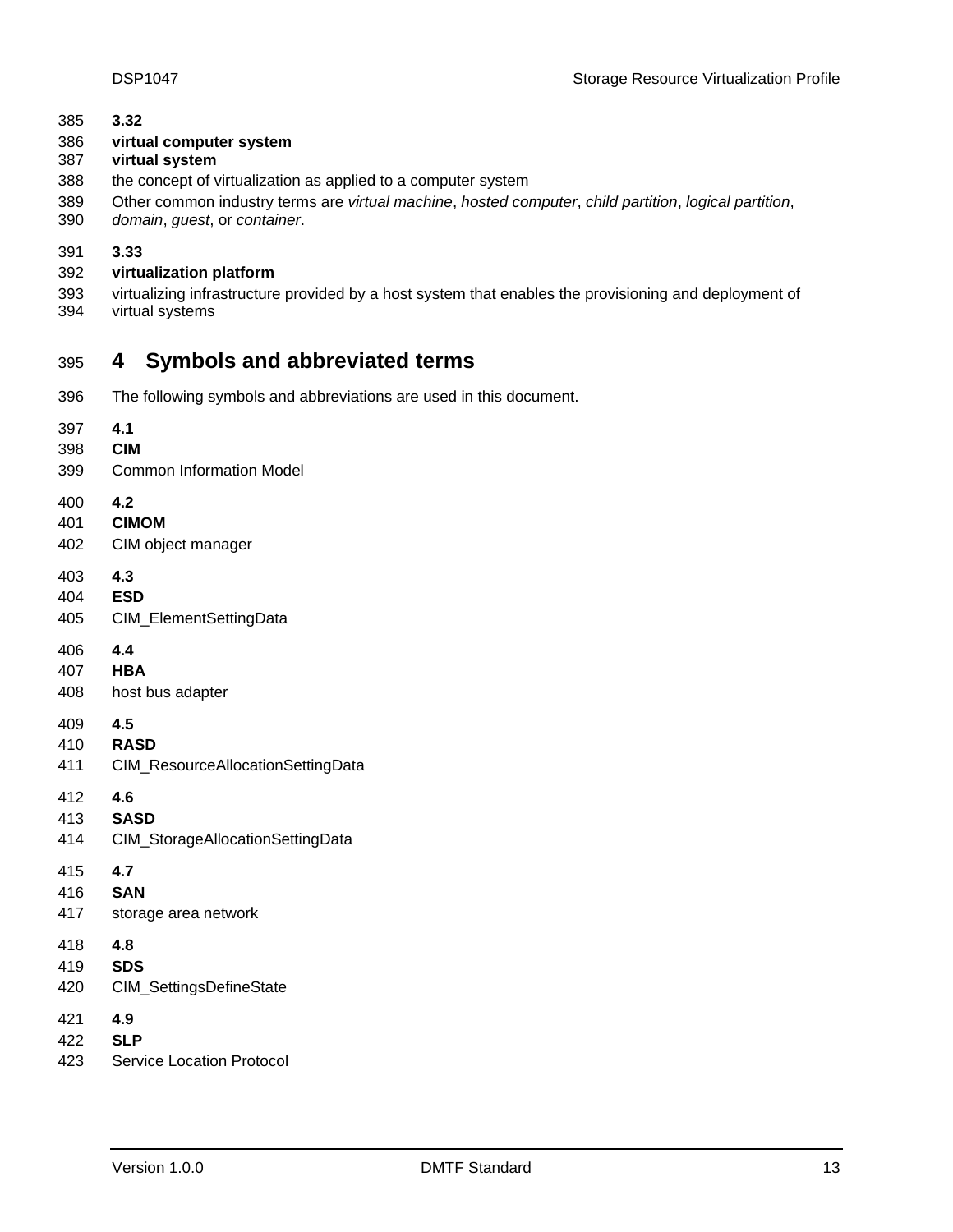| 424 | 4.10                                        |
|-----|---------------------------------------------|
| 425 | <b>SMI-S</b>                                |
| 426 | Storage Management Initiative Specification |
| 427 | 4.11                                        |
| 428 | <b>SNIA</b>                                 |
| 429 | Storage Networking Industry Association     |
| 430 | 4.12                                        |
| 431 | VS                                          |
| 432 | virtual system                              |
| 433 | 4.13                                        |
| 434 | <b>VSSD</b>                                 |
| 435 | CIM_VirtualSystemSettingData                |
| 436 | 4.14                                        |
| 437 | <b>VSSDC</b>                                |
| 438 | CIM_VirtualSystemSettingDataComponent       |
| 439 | 5<br><b>Synopsis</b>                        |

- <span id="page-13-0"></span>440 **Profile Name:** Storage Resource Virtualization
- 441 **Version:** 1.0.0
- 442 **Organization:** DMTF
- 443 **CIM Schema Version:** 2.21
- 444 **Central Class:** CIM\_ResourcePool
- 445 **Scoping Class:** CIM\_System

446 This profile is a component profile that defines the minimum object model needed to provide for the CIM

- 447 representation and management of the virtualization of storage extents or of disk drives.
- 448 [Table 1 lists DMTF management profiles on which this profile dep](#page-48-1)ends.
- <span id="page-13-1"></span>

| 449 | Table 1 - Related Profiles |
|-----|----------------------------|
|     |                            |

| <b>Profile Name</b>              | Organization | <b>Version</b> | <b>Relationship</b> | <b>Description</b>                                                                                     |
|----------------------------------|--------------|----------------|---------------------|--------------------------------------------------------------------------------------------------------|
| Resource Allocation              | <b>DMTF</b>  | 1.1            | Specializes         | The abstract profile that describes the<br>virtualization of resources                                 |
|                                  |              |                |                     | See <b>DMTF DSP1041:1.1.</b>                                                                           |
| <b>Allocation Capabilities</b>   | <b>DMTF</b>  | 1.0            | Specializes         | The abstract profile that describes<br>capabilities for resource allocation and<br>resource mutability |
|                                  |              |                |                     | See DMTF DSP1043:1.0.                                                                                  |
| <b>Profile Registration</b>      | <b>DMTF</b>  | 1.0            | Mandatory           | The profile that specifies registered profiles                                                         |
| <i><u><b>Indications</b></u></i> | <b>DMTF</b>  | 1.0            | Optional            | The profile that specifies indications                                                                 |
| <b>Block Services</b>            | SNIA         | 1.3            | Optional            | The SMI-S package that describes block<br>services                                                     |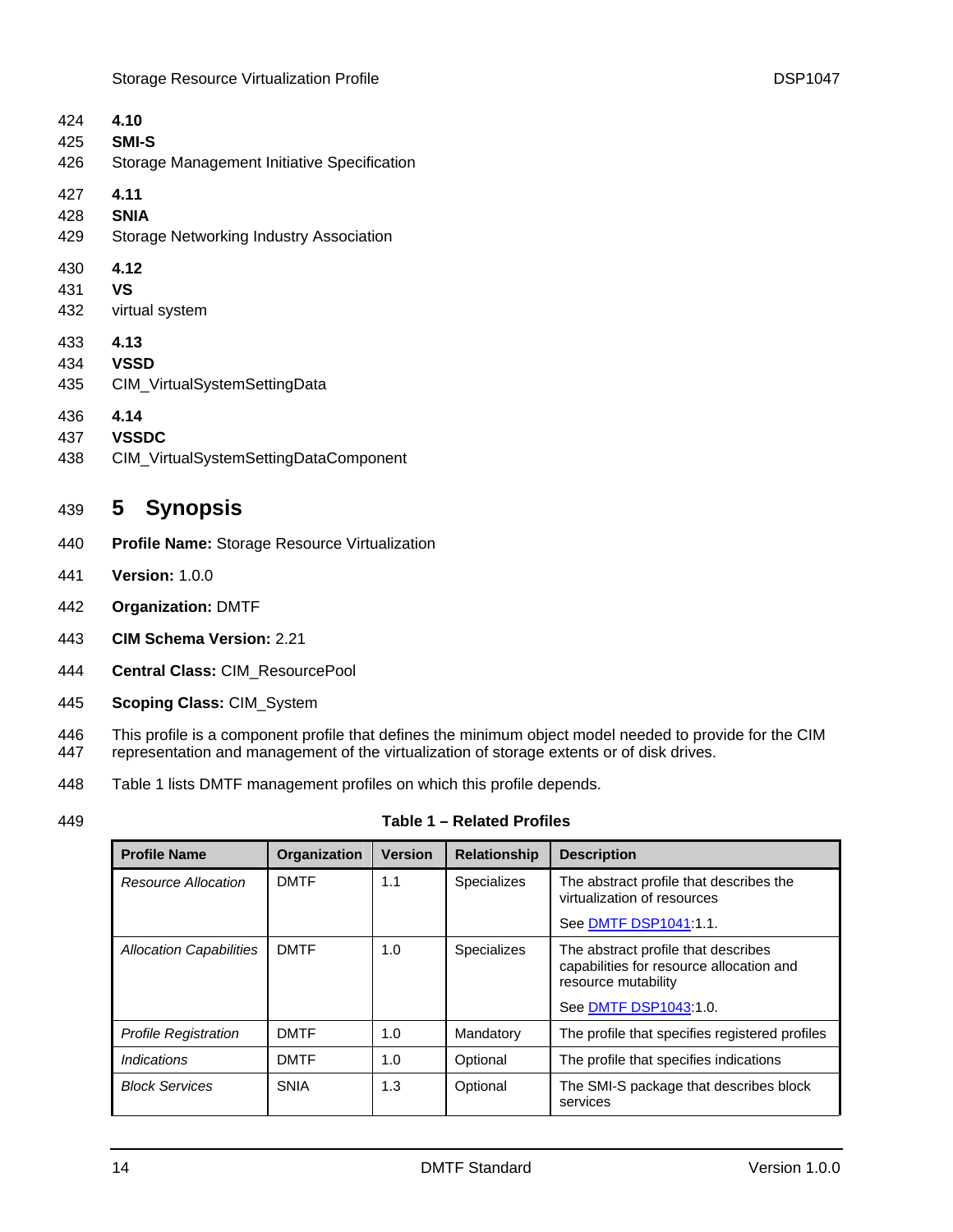| <b>Profile Name</b>                 | Organization | <b>Version</b> | <b>Relationship</b> | <b>Description</b>                                            |
|-------------------------------------|--------------|----------------|---------------------|---------------------------------------------------------------|
| <b>Host Discovered</b><br>Resources | <b>SNIA</b>  | 1.2            | Optional            | The SMI-S profile that describes host<br>discovered resources |
| Generic Initiator Ports             | SNIA         | 1.0            | Optional            | The SMI-S profile that describes generic<br>initiator ports   |
| <b>Generic Target Ports</b>         | SNIA         | 1.0            | Optional            | The SMI-S profile that describes generic<br>target ports      |

450 [Table 2](#page-14-2) lists conditional and optional features defined in this profile.

<span id="page-14-2"></span>

#### 451 **Table 2 – Optional Features**

| <b>Feature</b><br><b>Name</b> | <b>Requirement</b><br>Level | <b>Granularity</b>               | <b>Description</b>                                                                                               |  |
|-------------------------------|-----------------------------|----------------------------------|------------------------------------------------------------------------------------------------------------------|--|
| Resource<br>aggregation       | Conditional                 | Instance of<br>CIM ResourcePool  | The feature that defines the representation of the<br>aggregation of host resources into host resource<br>pools. |  |
|                               |                             |                                  | See 7.5.                                                                                                         |  |
| Resource pool<br>management   | Optional                    | Instance of<br>CIM ResourcePool- | The feature that defines the management of<br>resource pools.                                                    |  |
|                               |                             | ConfigurationService             | See 7.7.                                                                                                         |  |

452 NOTE: Some elements adapted by this profile are defined with a requirement level "conditional", with the condition<br>453 referring to the implementation of a particular feature. This in effect requires the implementation referring to the implementation of a particular feature. This in effect requires the implementation of the 454 conditional element if the feature is implemented.

## <span id="page-14-0"></span>455 **6 Description**

- 456 This clause contains informative text only.
- 457 This clause introduces the management domain addressed by this profile, and outlines the central
- 458 modeling elements established for representation and control of elements in the management domain.

#### <span id="page-14-1"></span>459 **6.1 General**

- 460 In computer virtualization systems, virtual computer systems are composed of component virtual 461 resources.
- [462 This profile specializes the resource virtualization pattern as defined in DMTF DSP1041:1.1 \(](#page-8-4)*Resource*  463 *[Alloca](#page-8-4)tion Profile*[\) and the allocation capabilities pattern as defined in DMTF DSP1043:1.0 \(](#page-8-5)*Allocation*  464 *[Capabili](#page-8-5)ties Profile*) for the representation and management of the following types of resources:
- 465 virtual storage resources, designated by one of the resource type values 31 (Logical Disk), 466 32 (Storage Volume) or 19 (Storage Extent)
- 467 virtual disk drives, designates by the value 17 (Disk Drive)
- 468 This profile references additional CIM elements and establishes constraints beyond those defined in the 469 referenced profiles.
- 470 Storage resources represented and managed by means of this profile appear to an operating system
- 471 running in the virtual computer system as virtual disks. Virtual disks either emulate "physical" disks (such
- 472 as for example SCSI disks), or appear as "logical" disks that have no physical equivalent (such as for

473 example block devices).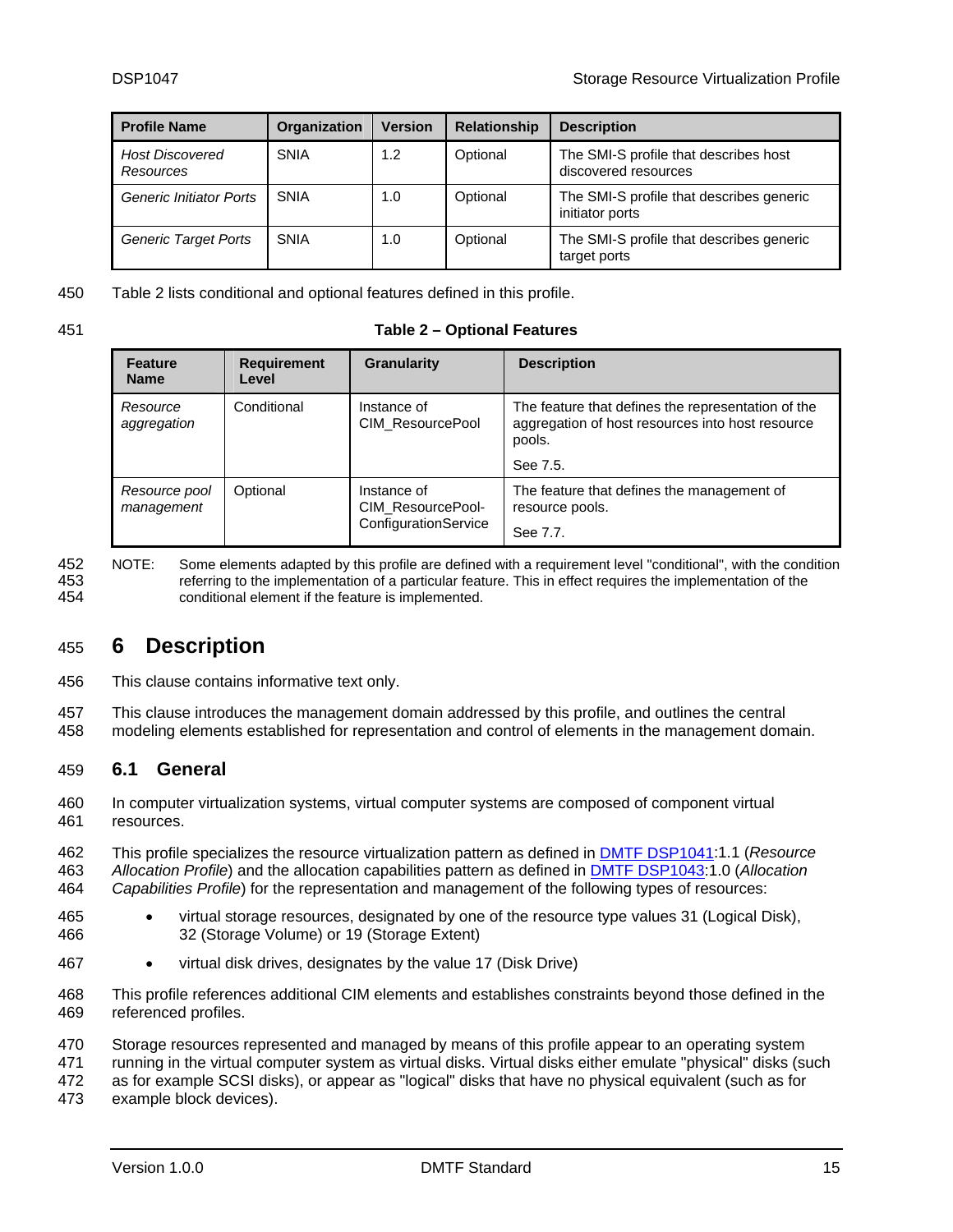### <span id="page-15-0"></span>474 **6.2 Storage resource virtualization class schema**

475 4[Figure 1 shows the class schema of](#page-12-0) this profile. It outlines the elements that are referenced and in some

476 cases further constrained by this profile, as well as the dependency relationships between elements of 477 this profile and other profiles. For simplicity in diagrams, the prefix *CIM\_* has been removed from class

478 and association names. Inheritance relationships are shown only to the extent required in the context of 479 this profile.



480

<span id="page-15-1"></span>

#### 481 **Figure 1 – Storage Resource Virtualization Profile: Profile class diagram**

- 482 This profile specifies the use of the following classes and associations:
- 483 The CIM\_ResourcePool class models resource pools for storage resources (such as storage 484 volumes or logical disks) or for disk drives.
- 485 The CIM\_Component association models the relationship between resource pools and host 486 storage resources as components of the resource pools.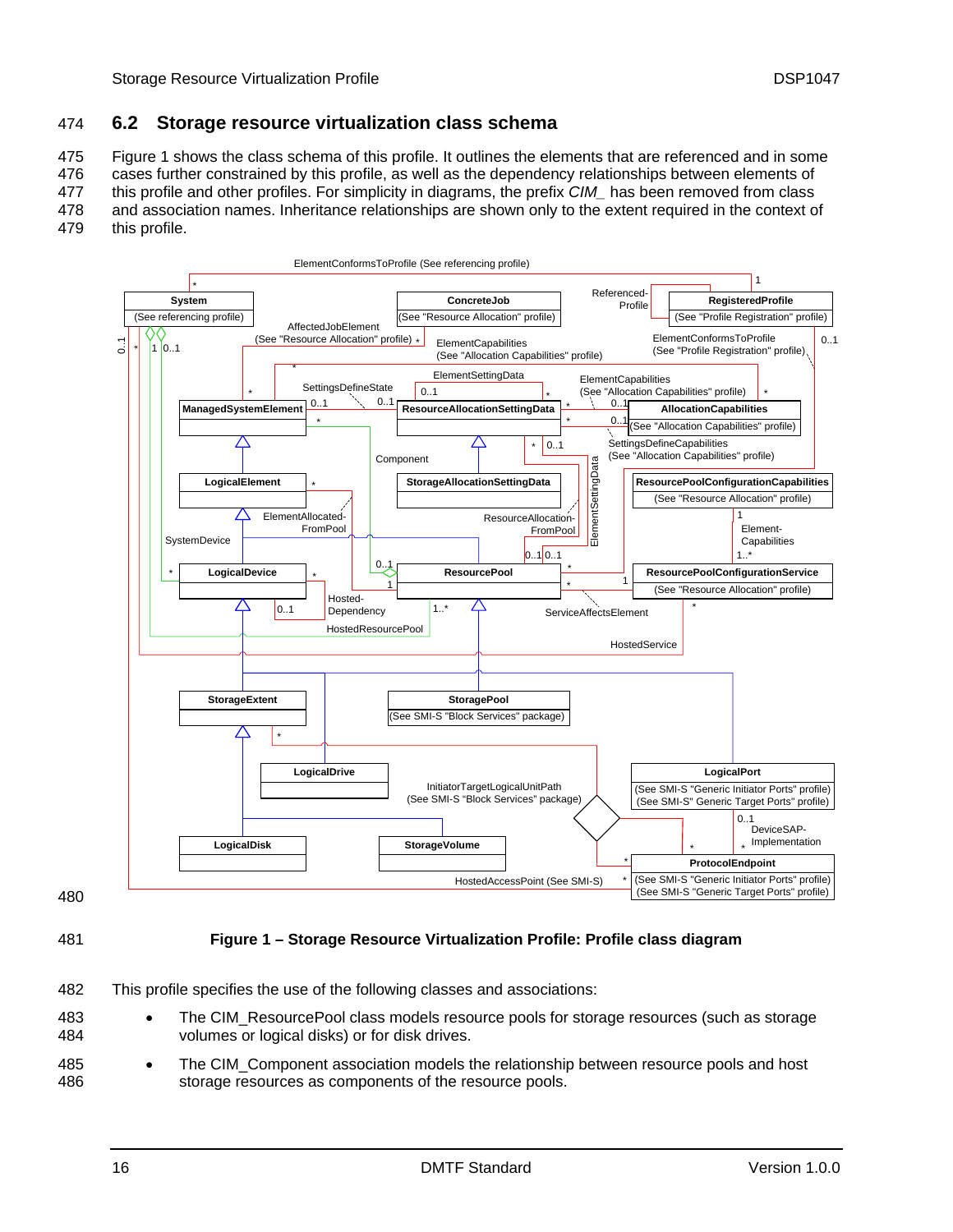- 487 The CIM\_ElementAllocatedFromPool association models hierarchies of resource pools and 488 models the relationship of resource pools and storage resources allocated from those. 489 •• The CIM HostedResourcePool association models the hosting dependency between a 490 resource pool and its host system. A host system supports at least one resource pool for 491 storage resources. 492 • The CIM\_LogicalDisk class, the CIM\_StorageVolume class and the CIM\_StorageExtent class 493 model the following aspects of logical disks and storage volumes: 494 – logical disks, storage volumes or plain storage extents as devices in the scope of a system, 495 as modeled by the CIM\_SystemDevice association 496 – host storage extents (including subtypes) as components within storage resource pools, as 497 modeled by the CIM\_Component association 498 – virtual disks as a result of a storage resource allocation from a storage resource pool, as 499 modeled by the CIM\_ElementAllocatedFromPool association 500 • The CIM DiskDrive class models the following aspects of disk drives: 501 – disk drives as devices in the scope of a system, as modeled by the CIM\_SystemDevice 502 association 503 – disk drives as components within disk drive resource pools, as modeled through the 504 CIM\_Component association 505 – disk drives as a result of a disk drive allocation from a disk drive resource pool, as modeled 506 by the CIM\_ElementAllocatedFromPool association 507 • The CIM ResourceAllocationSettingData class models disk drive resource allocations or disk 508 drive resource allocation requests 509 • The CIM StorageAllocationSettingData class models storage resource allocations or storage 510 resource allocation requests 511 • The CIM\_AllocationCapabilities class and the CIM\_ElementCapabilities association models 512 – the resource allocation capabilities of host systems 513 – the resource allocation capabilities of storage resource pools 514 – the mutability of existing resource allocations 515 • The CIM SettingsDefineCapabilities association models the relation between allocation 516 capabilities and the settings that define these capabilities 517 • The CIM ResourcePoolConfigurationService class models configuration services for resource 518 pools and the CIM\_ResourcePoolConfigurationCapabilities class modeling their capabilities 519 • The CIM\_ConcreteJob class and the CIM\_AffectedJobElement association models 520 asynchronous management tasks initiated through resource pool configuration services 521 • The CIM HostedDependency association models 522 – the relationship between virtual storage extents and host storage extents 523 – the relationship between virtual disk drives and host disk drives 524 **6.3 Resource pools**
- <span id="page-16-0"></span>525 This subclause describes the use of resource pools for storage resources and disk drives.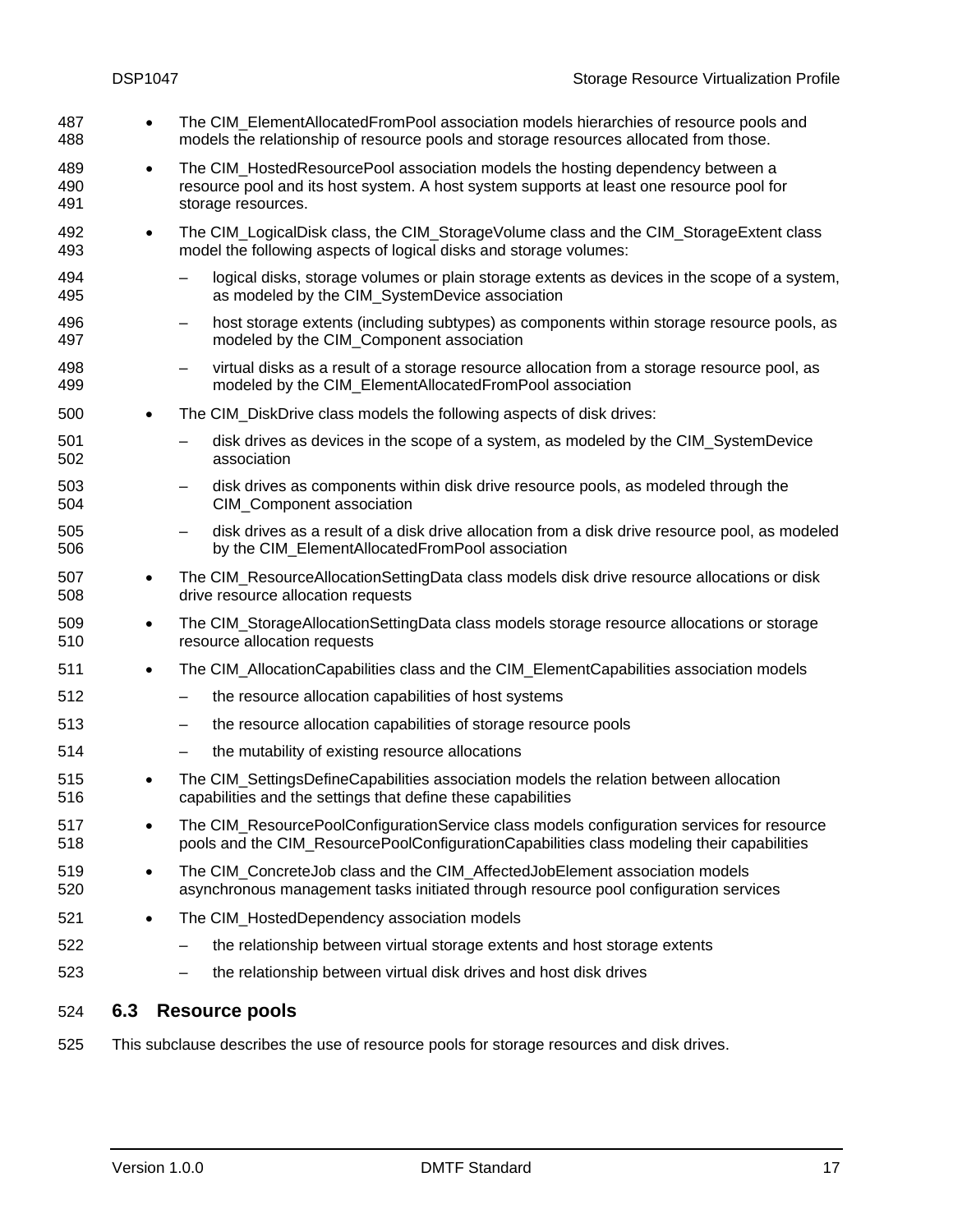#### <span id="page-17-0"></span>526 **6.3.1 General**

527 This profile applies the concept of resource pools defined in **DMTF DSP1041:1.1, 6.1.2** (Resource 528 [Alloca](#page-8-4)tion *Profile*) to the following resource types:

- 529 The resource type 31 (Logical Disk) designates storage resource pools that represent resources 530 for the allocation of logical disks for immediate use by virtual systems; allocated logical disks 531 are represented by instances of the CIM\_LogicalDisk class
- 532 The resource type 32 (Storage Volume) designates storage resource pools that represent 533 resources for the allocation of storage volumes to virtual storage arrays; allocated storage 534 volumes are represented by the instances of the CIM\_StorageVolume class
- 535 The resource type 19 (Storage Extent) designates storage resource pools that represent 536 resources for the allocation of storage extents for virtual systems or virtual storage arrays that 537 are not covered through resource types 31 (Logical Disk) or 32 (Storage Volume) as defined 538 above
- 539 The resource type 17 (Disk Drive) designates virtual disk drive storage pools that represent 540 resources for the allocation of disk drives to virtual systems; allocated disk drives are 541 represented by instances of the CIM\_DiskDrive class

542 Note that the resource type of a resource pool governs the type of the resources that are allocated from 543 the resource pool. Opposed to that the resource type of the resources that are aggregated by the 544 resource pool may differ from the resource type of the pool. For example, a resource pool with a resource 545 type of 31 (Logical Disk) supports the allocation of logical disks. However, the resources that are 546 aggregated by that resource pool may be of a different type; for example, that resource pool might 547 aggregate files, or it might represent a file system without representing individual files.

548 This profile uses the resource pool as the focal point for storage resource allocations and disk drive 549 allocations. Virtual systems receive storage resource allocations from storage resource pools based on 550 storage resource allocation requests. Virtual systems receive disk drive resource allocations from disk 551 drive resource pools based on disk drive resource allocation requests. In addition, a disk drive may also 552 be allocated as a side effect of a storage resource allocation.

#### <span id="page-17-1"></span>553 **6.3.2 Representation of host resources**

554 A resource pool represents host resources that enable the allocation of virtual devices (such as virtual 555 disks or virtual disk drives). However the explicit representation of the host resources aggregated by a 556 resource pool is optional: In some cases implementations may explicitly represent the host resources 557 such as for example host logical disks, host storage volumes, host disk drives, files, file systems or file 558 directories that are accessible by the host. In other cases implementations may choose not to explicitly 559 represent the host resources aggregated by a resource pool. For example, an implementation that 560 implements the representation and management of memory based virtual disks is not required to 561 explicitly model the host memory that support the virtual disks. Instead, in this case the resource pool is 562 the sole model element that represents host memory capacity assigned for the support of (allocated) 563 virtual disks, and the host capacity that is still available for the allocation of new virtual disks.

- 564 [DMTF DSP1041:1.1](#page-8-4) (*[Resource Allocation](#page-8-4) Profile*) defines two general types of resource pools: Primordial 565 resource pools and concrete resource pools.
- 566 NOTE: The [SNIA SMIS:1.3,](#page-9-1) Part 3 *[Block Devices](#page-9-6)*, *[Block Services](#page-9-2)* package provides much stricter definitions of 567 primordial storage pool and concrete storage pool than those of **DMTF DSP1041**:[1.1](#page-8-4). Implementations of the SNIA SMIS:1.3, Part 3 *Block Devices*, *Block Services* package for the management of host storage 568 the [SNIA SMIS:1.3,](#page-9-1) Part 3 *[Block Devices](#page-9-6)*, *[Block Services](#page-9-2)* package for the management of host storage 569 resources need to conform with these definitions. For example, this profile allows the direct use of a<br>570 primordial resource pool for the allocation of resources, while the SNIA SMIS:1.3, Part 3 Block Devid 570 primordial resource pool for the allocation of resources, while the [SNIA SMIS:1.3,](#page-9-1) Part 3 *[Block Devices](#page-9-6)*, 571 *[Block Services](#page-9-2)* package supports the creation and modification of storage volumes and logical disks only 572 in context of concrete storage pools.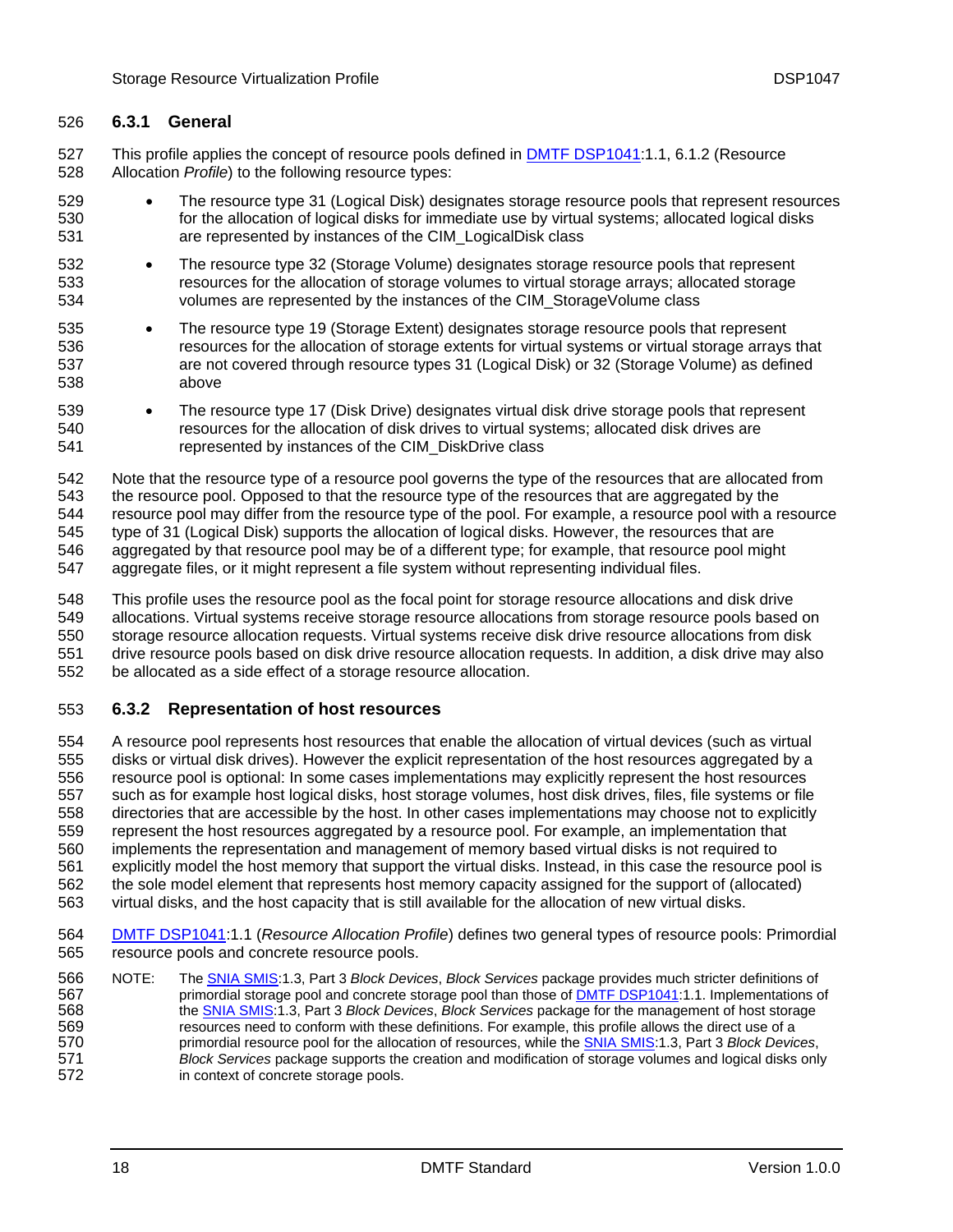#### <span id="page-18-0"></span>573 **6.3.3 Primordial resource pool**

574 A primordial resource pool aggregates capacity; it represents a subset of the manageable resources of a 575 host system. Primordial resource pools are suitable to serve as the source of resource allocations —

576 either for the allocation of child resource pools or for virtual resources.

#### <span id="page-18-1"></span>577 **6.3.4 Concrete resource pool**

578 A concrete resource pool subdivides the capacity of its parent resource pool. The amount of capacity 579 allocated to a concrete resource pool is less than or at most equal to the capacity of the parent pool.

#### <span id="page-18-2"></span>580 **6.3.5 Hierarchies of resource pools**

581 This profile specializes the concept of resource pool hierarchies defined in [DMTF DSP1041:1.1](#page-8-4), 6.1.4 582 (*[Resource Allocation](#page-8-4) Profile*) to the resource types 31 (Logical Disk), 32 (Storage Volume) and 17 (Disk 583 Drive).

584 4[Figure 2 shows an exam](#page-23-2)ple of the CIM representation of a resource pool hierarchy where a set of host 585 storage extents is aggregated into a primordial storage resource pool PRIM\_POOL. The allocation

586 capabilities of PRIM\_POOL are represented by means of [DMTF DSP1043:1.0](#page-8-5) (*[Allocation Capabilities](#page-8-5)* 587 *Profile*). PRIM\_POOL supports allocations starting from 4 GB up to 4 TB; in that range the increment is 588 1 KB.

589 Two host storage extents EXTENT1 and EXTENT2 are components of PRIM\_POOL. The instances

590 represent storage extents that are available to the host system. For example, the host system itself

591 contains these storage devices such as for example local SCSI disks; or the host system has access to

592 these devices through means of a storage area network or other network mechanisms.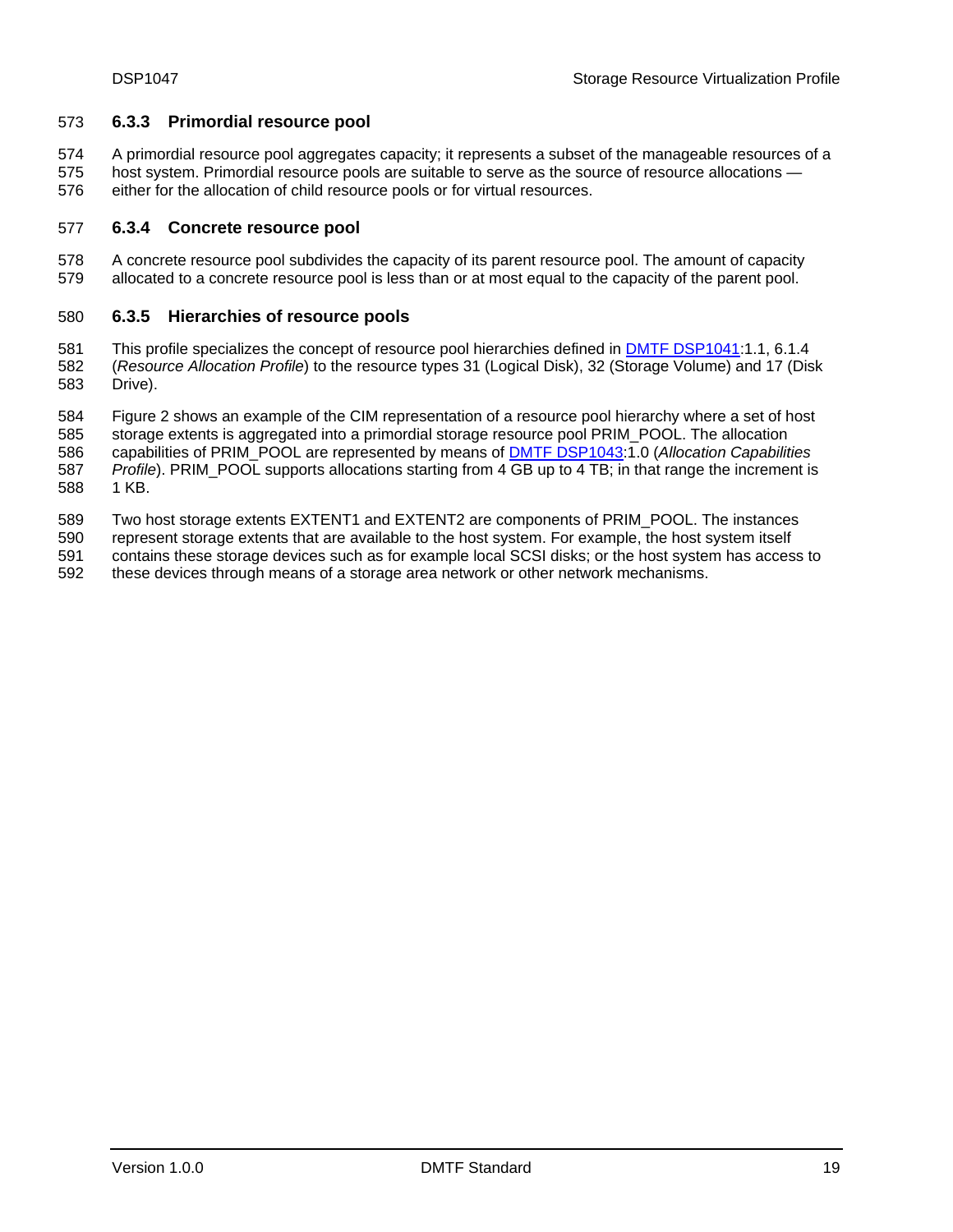#### Storage Resource Virtualization Profile **DSP1047** and DSP1047



#### <span id="page-19-2"></span>594 **Figure 2 – Instance diagram: Concept of storage resource pool hierarchies**

595 PRIM\_POOL is subdivided into three concrete storage resource pools DEF\_POOL, RES\_POOL and 596 SPEC\_POOL, as follows:

- 597 The concrete storage resource pool DEF\_POOL represents a subextent of 512 GB. An amount [598 of 128 GB is allocated out of that pool to support virtual disks that are not shown in](#page-24-1) Figure 2.
- 599 • [The concrete st](#page-24-1)orage resource pool RES POOL represents a subextent of 256 GB. No 600 allocations for virtual disks are drawn from this pool in the represented situation.
- 601 The concrete storage resource pool SPEC\_POOL represents a subextent of 256 GB. The 602 complete capacity of SPEC\_POOL is allocated to support virtual disks that are not shown in 603 4[Figure 2.](#page-24-2)

#### <span id="page-19-0"></span>604 **[6.3.6 Resource pool management](#page-24-2)**

605 This profile specializes the concept of resource pool management defined in [DMTF DSP1041:1.1,](#page-8-4) 6.1.5 606 (*[Resource Allocation](#page-8-4) Profile*) to the resource types 31 (Logical Disk), 32 (Storage Volume), 19 (Storage 607 Extent) and 17 (Disk Drive).

#### <span id="page-19-1"></span>608 **6.4 Resource allocation**

- 609 This profile specializes the concept of device resource allocation defined in [DMTF DSP1041:1.1,](#page-8-4) 6.3
- 610 (*[Resource Allocation](#page-8-4) Profile*) to the resource types 31 (Logical Disk), 32 (Storage Volume), 19 (Storage
- 611 Extent) and 17 (Disk Drive).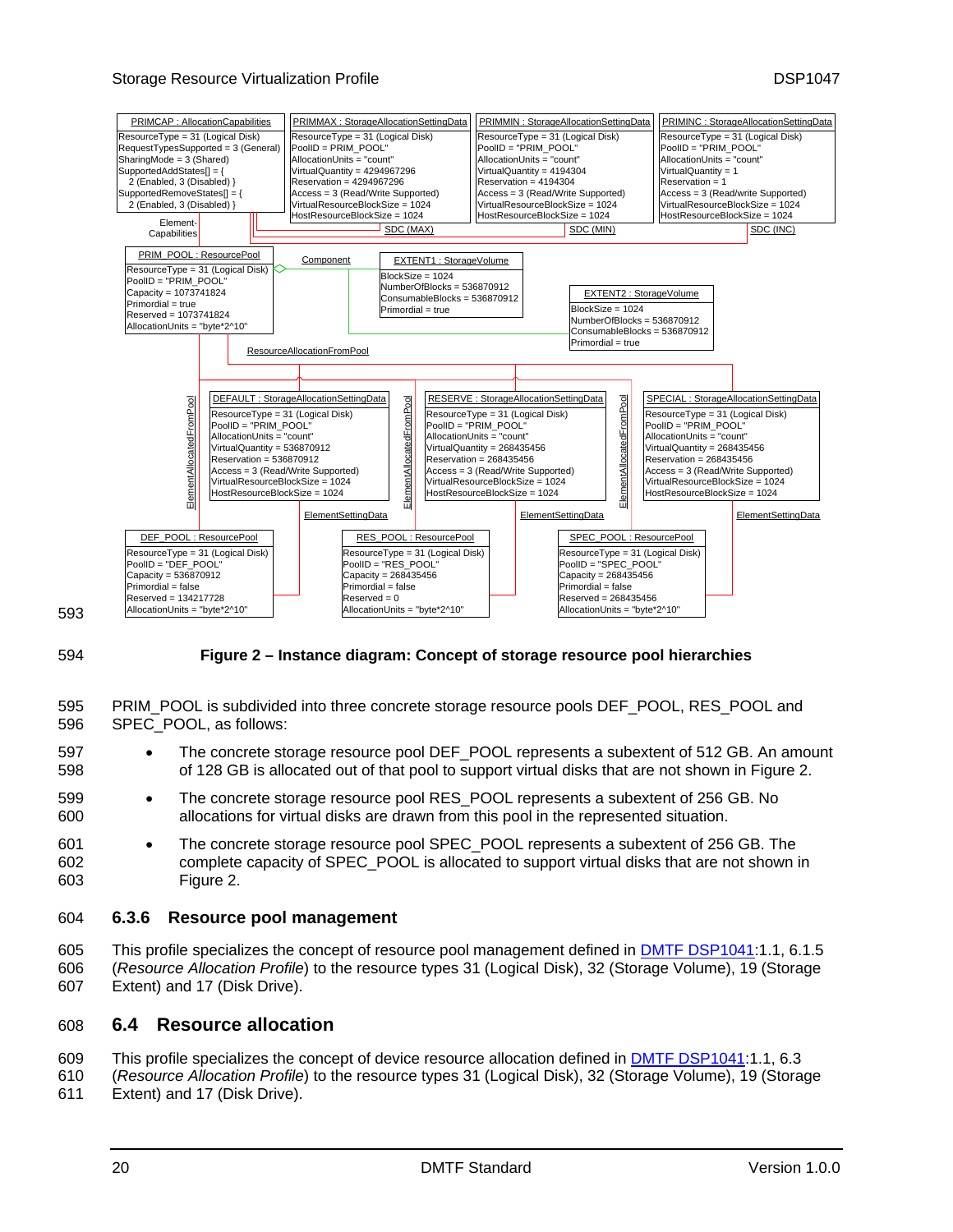#### <span id="page-20-0"></span>612 **6.4.1 General**

613 Depending on the resource type the result of a resource allocation as seen by a virtual system is either a

- 614 virtual storage extent (including specializations such as a virtual disk or a virtual storage volume), or a 615 virtual disk drive. In addition, the allocation of a virtual disk or a virtual storage volume may cause the 616 allocation of a virtual disk drive as a side effect.
- 617 The representation of disk drives is optional. This profile addresses three potential scenarios:
- 618 1) The allocation of a storage extent without explicit representation of a disk drive
- <span id="page-20-2"></span>619 2) The allocation of a storage extent with explicit representation of a disk drive
- 620 An example is a virtual disk drive that is based on an image file stored in a host file. The disk 621 drive may be implicitly allocated along with the allocation of the storage extent.
- 622 3) The allocation of a disk drive without modeling the allocation of a storage extent
- 623 An example is a disk drive that is owned by a host system and is pathed through to a virtual 624 system; in this case the media is volatile and cannot generally be modeled.
- 625 This profile specifies the use of CIM\_StorageAllocationSettingData class and the
- 626 CIM\_ResourceAllocationSettingData class such that all of these scenarios are covered.
- 627 For example, [Figure 3](#page-22-0) on page [23](#page-22-0) shows a situation like in case [2\)](#page-20-2) above. In this example the allocation
- 628 of a logical disk to a virtual system causes the implicit allocation of a disk drive. Note that no separate
- 629 RASD instance is required for allocation of the disk drive. Instead the implementation implicitly allocates 630 the disk drive as part of the allocation of the logical disk and represents the disk drive by an instance of
- 631 the CIM\_DiskDrive class. The CIM\_DiskDrive instance is associated to the instance of the
- 632 CIM\_LogicalDisk class representing the allocated logical disk by an instance of the CIM\_MediaPresent
- 633 association.

#### <span id="page-20-1"></span>634 **6.4.2 Storage resource allocations backed by files**

- 635 In the example shown in [Figure 3](#page-22-0) the CIM StorageAllocationSettingData instances directly refer to an 636 image file through the value of the HostResource[ ] array property. In this example the value is formatted 637 as a URI that encodes the file name. The value of the PoolID property refers to a resource pool that in 638 this example represents a source for host files.
- 639 Implementations have various choices how to establish the relationship between host files and virtual 640 disks, such as for example:
- 641 Referring to preallocated files in the host environment
- 642 Creation files as a side effect
- 643 An example of the latter case is depicted in [Figure 3](#page-22-0). In this case the implementation established a 644 resource pool such for file-based logical disks. Allocations out of that resource pool are based on host
- 645 files.
- 646 In this example the initial allocation of these host files is controlled by an implementation dependent rule 647 that constructs the file location from several parts:
- 648 a root path (such as for example "/var/vmfiles")
- 649 **•** a virtual system specific subpath (such as for example "vm1/disks" for a virtual system named 650 "vm1"), and
- 651 **•** a disk specific file name (such as for example "imagedisk25.dsk").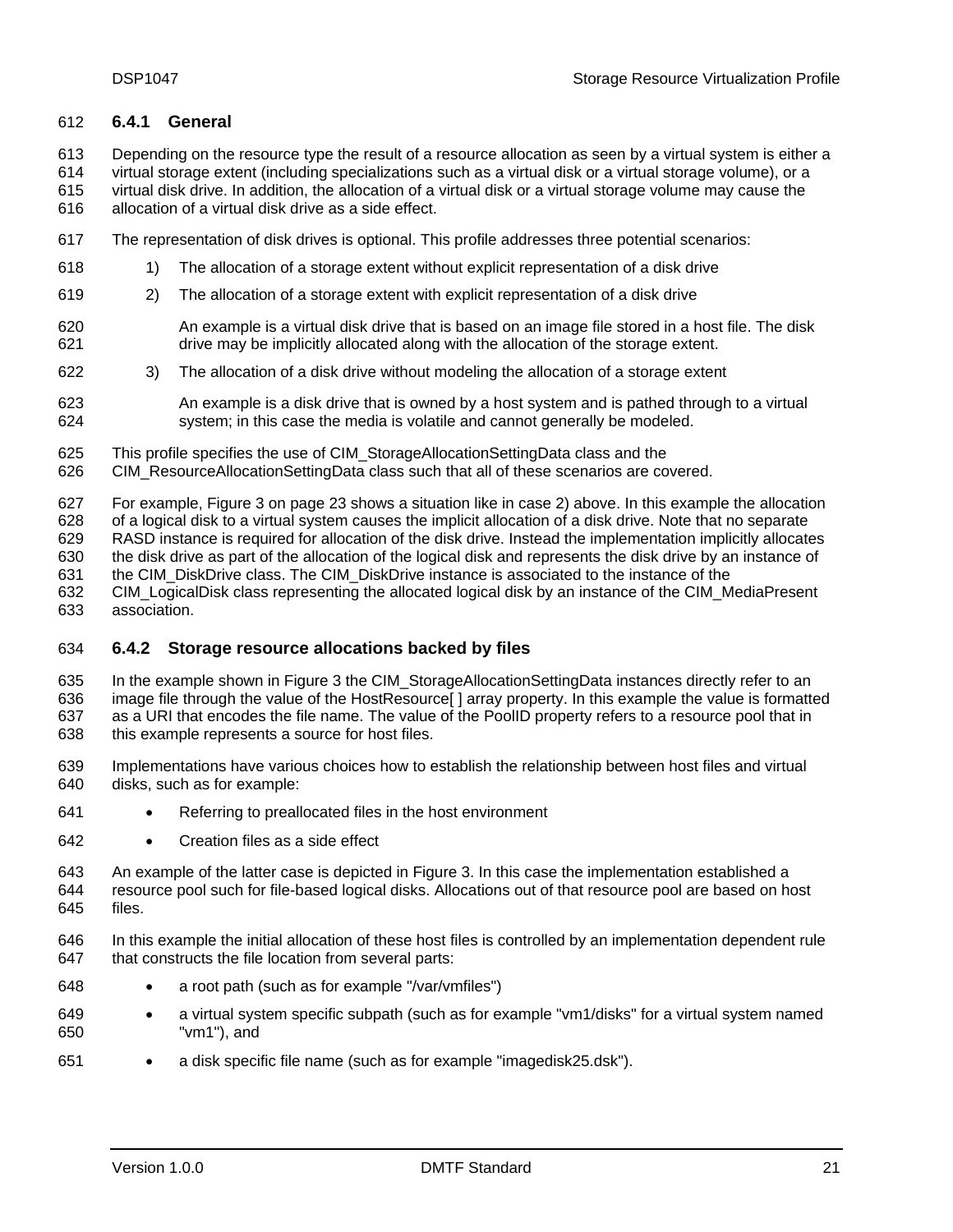652 The concatenation of the parts yields "/var/vmfiles/vm1/disks/imagedisk25.dsk". Note that such rules are

653 highly implementation dependent. The model defined in this profile facilitates the representation of rule-654 based assignment through the means of resource pools, but it does not specify elements that explicitly 655 convey information about the rules themselves.

656 This profile does not require implementations to expose information about resource availability or 657 resource consumption in context of resource pools. For example, in [Figure 3](#page-22-0) in the CIM\_ResourcePool 658 instance FILEDISK\_POOL the value of the Capacity property is NULL, indicating that the capacity of the 659 resource pool is unknown to the implementation. Similarly, the value of the Reserved property is NULL, 660 indicating that the amount of consumed resource is unknown to the implementation. It is expected that 661 many implementations will be unaware of the amount of resource available through a resource pool 662 because the resource pool is backed with resources from external units such as storage subsystems and 663 network attached storage. In these situations the only purpose of the resource pool is to represent a 664 particular source for resource allocations without requiring an implementation to have knowledge about 665 resource capacity or consumption. A management client would have to contact the management interface 666 of the external units in order to access respective information.

667 The example shown in [Figure 3](#page-22-0) also shows a representation of thin provisioning of a file-based logical 668 disk. This is indicated by the value of the Limit property being defined and higher than the value of the 669 Reservation property. In this example the value of the Reservation property requests an initial file size of 670 33554432 blocks (16 GB) up to a maximum file size of 134217728 blocks (64 GB) as expressed by the 671 value of the Limit property; in both cases a block size of 512 applies as expressed by the value of the 672 HostResourceBlockSize property. Opposed to that the disk size as seen by the virtual system (the 673 consumer) remains constant at 64 GB; this is expressed by the value of the VirtualQuantity property, 674 16777216 blocks with a block size of 4096 as expressed by the value of the VirtualResourceBlockSize 675 property. As the consuming virtual system starts writing data onto the virtual disk, for each logical 4-KB 676 block of virtual disk a respective set of eight 512-KB blocks is allocated within the file. As soon as the 677 amount of data to back the logical disk exceeds the initially requested file size (as expressed by the value 678 of the Reservation property) the file starts growing beyond the initially assigned file size up to the size 679 expressed by the value of the Limit property, such that finally when all blocks were at least once written 680 by the virtual system the amount of storage provided equals the amount of storage consumed.

681 Note that in the example shown in [Figure 3](#page-22-0) the value of the Limit property expressed an amount of 682 storage that is identical to that expressed by the value of the VirtualQuantity property. This implies that 683 the file may grow until the complete virtual disk is backed with respective file data blocks. However, 684 implementations may support placing restrictions on the file size; for example this may be the case in 685 situations where a specific usage pattern such as a sparsely used disks is expected by the consumer. In 686 this case if the upper file size as expressed by the value of the Limit property is reached, the consumer 687 would receive a respective error indication.

688 Another concept applied in the example shown in [Figure 3](#page-22-0) is the remapping of blocks. In this example the 689 block size at the providing host side is 512 (the value of the HostResourceBlockSize property), while the 690 block size at the consuming virtual system side is 4096 (the value of the VirtualResourceBlockSize

691 property).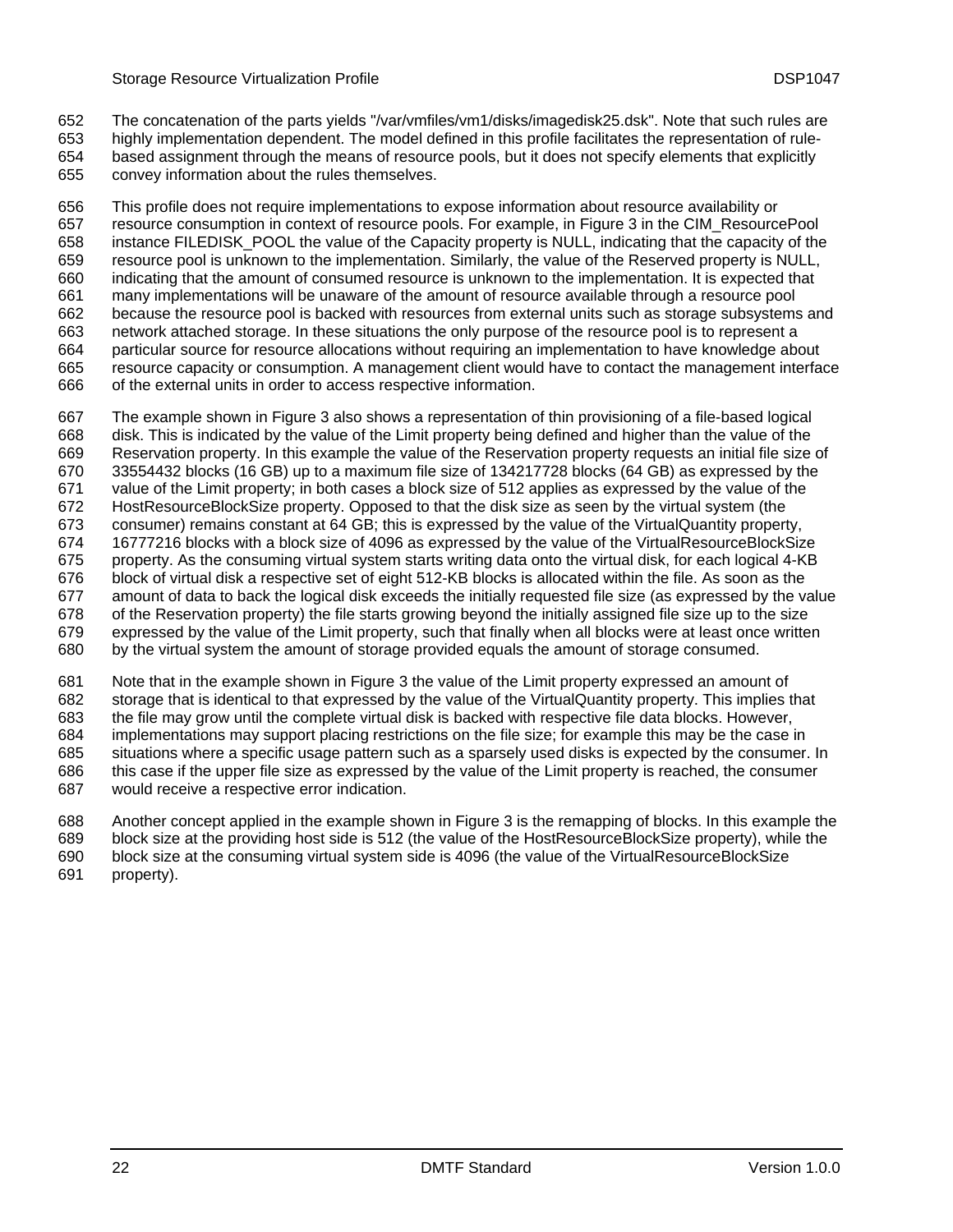

<span id="page-22-0"></span>693 **Figure 3 – Instance diagram: Concept of storage resource allocation**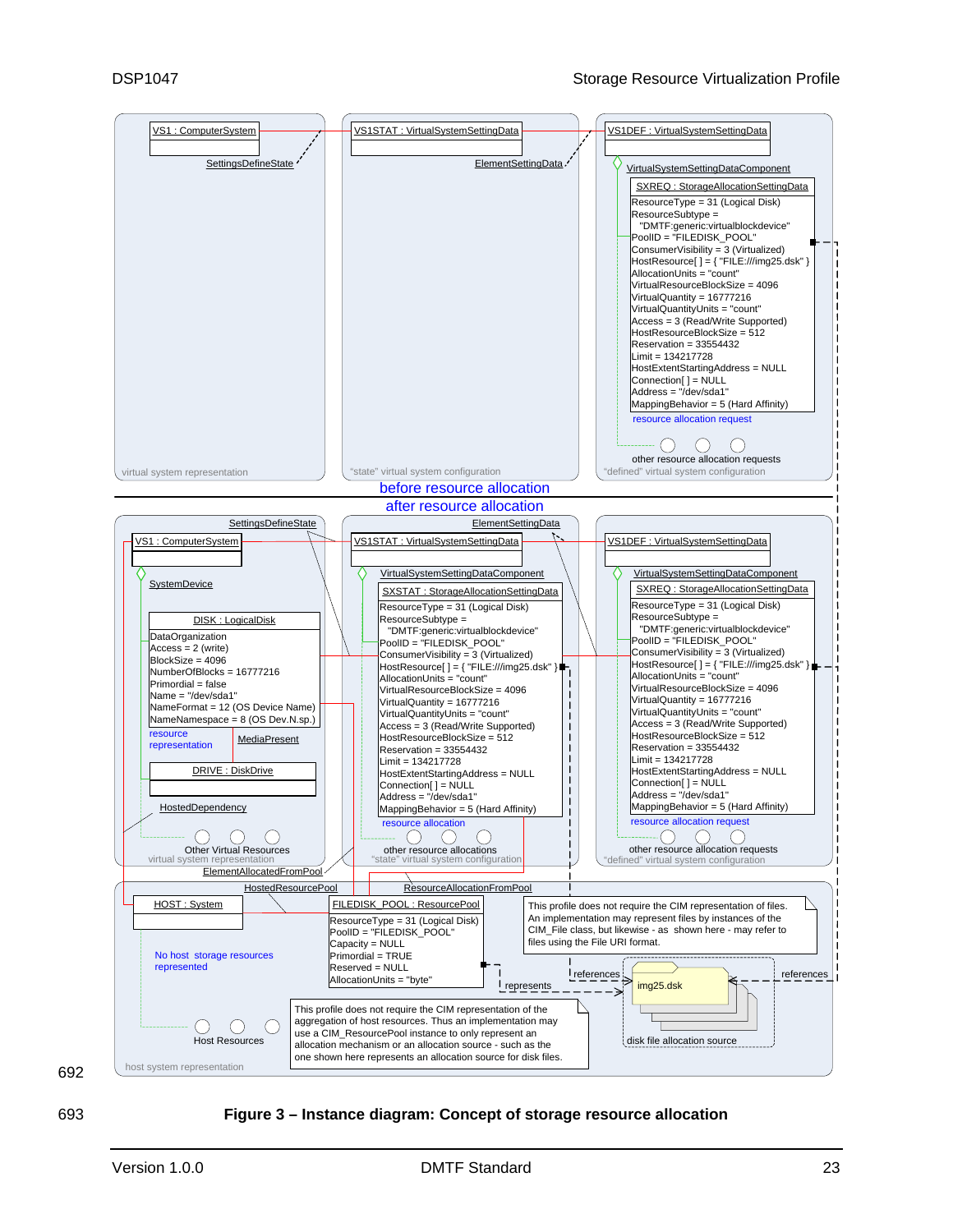#### <span id="page-23-0"></span>694 **6.4.3 Resource allocation request**

- 695 The resource requirements of a virtual system are represented by the "defined" virtual system
- 696 configuration (see [DMTF DSP1057:1.0](#page-8-7) (*[Virtual System](#page-8-7) Profile*) ). In a "defined" virtual system
- 697 configuration disk drive resource allocation requests are represented by
- 698 CIM\_ResourceAllocationSettingData instances, and storage resource allocation requests are represented 699 by CIM\_StorageAllocationSettingData instances.
- 700 An example of the CIM representation of a storage resource allocation request is shown in the upper right [701 part of](#page-29-1) Figure 3.

#### <span id="page-23-1"></span>702 **[6.4.4 Resou](#page-29-1)rce allocation**

- 703 As a virtual system is activated (instantiated), resources are allocated as requested by resource allocation 704 requests in the "defined" virtual system definition. The actual resource allocations for a virtual system are 705 represented by the "state" virtual system configuration (see [DMTF DSP1057:1.0](#page-8-7) (*[Virtual System](#page-8-7) Profile*) ).
- 706 In a "state" virtual system configuration disk drive resource allocations are represented by
- 707 CIM\_ResourceAllocationSettingData instances, and storage resource allocations are represented by

708 CIM StorageAllocationSettingData instances.

- 709 NOTE: Storage resource allocation requests and storage resource allocations may directly reference persistent<br>710 host resources such as for example host storage extents or host files through the value of the host resources — such as for example host storage extents or host files - through the value of the 711 HostResource[ ] array property. These host resources persistently exist independent of their use as the 712 base for virtual disks. However, there are situations where such host resources are unavailable at resource allocation time. For example, the file system that contains the file referenced by a storage 714 resource allocation request might not be mounted, or a file might be in use by another consumer such as 715 the host system itself or another virtual system. In these situations the resource allocation would fail at 716 resource allocation time.
- 717 An example of the CIM representation of a storage resource allocation is shown in the center part of 718 Figure 3.

#### <span id="page-23-2"></span>719 **[6.4.5 Virtual disk](#page-30-1)**

- 720 A virtual disk is the instantiation of resources allocated from a storage resource pool that is exposed to a 721 virtual system through a logical device; it is the result of a storage resource allocation based on a storage 722 resource allocation request.
- 723 Virtual disks may be virtualized or may be passed-through host storage resources.
- 724 An example of the CIM representation of a virtualized virtual disk as the result of a storage resource [725 allocation is shown on the left side in the central part of](#page-30-2) Figure 3.

#### <span id="page-23-3"></span>726 **[6.4.6 Virtual disk drive](#page-30-2)**

- 727 A virtual disk drive is the instantiation of resources allocated from a resource pool that is exposed to a 728 virtual system through a logical disk drive device; it is either the explicit result of a disk drive resource 729 allocation based on a disk drive resource allocation request, or it is the implicit result of a storage 730 resource allocation based on a storage resource allocation request.
- 731 Virtual disk drives may be virtualized or may be passed-through host disk drives. A virtual disk drive is 732 represented by an instance of the CIM\_DiskDrive class as part of the virtual system representation.
- 733 An example of the CIM representation of a virtual disk drive as the implicit result of a storage resource 734 allocation is shown on the left side in the central part of [Figure 3. In this case the virtual disk drive](#page-31-0) is 735 implicitly allocated as a side effect of a storage resource allocation.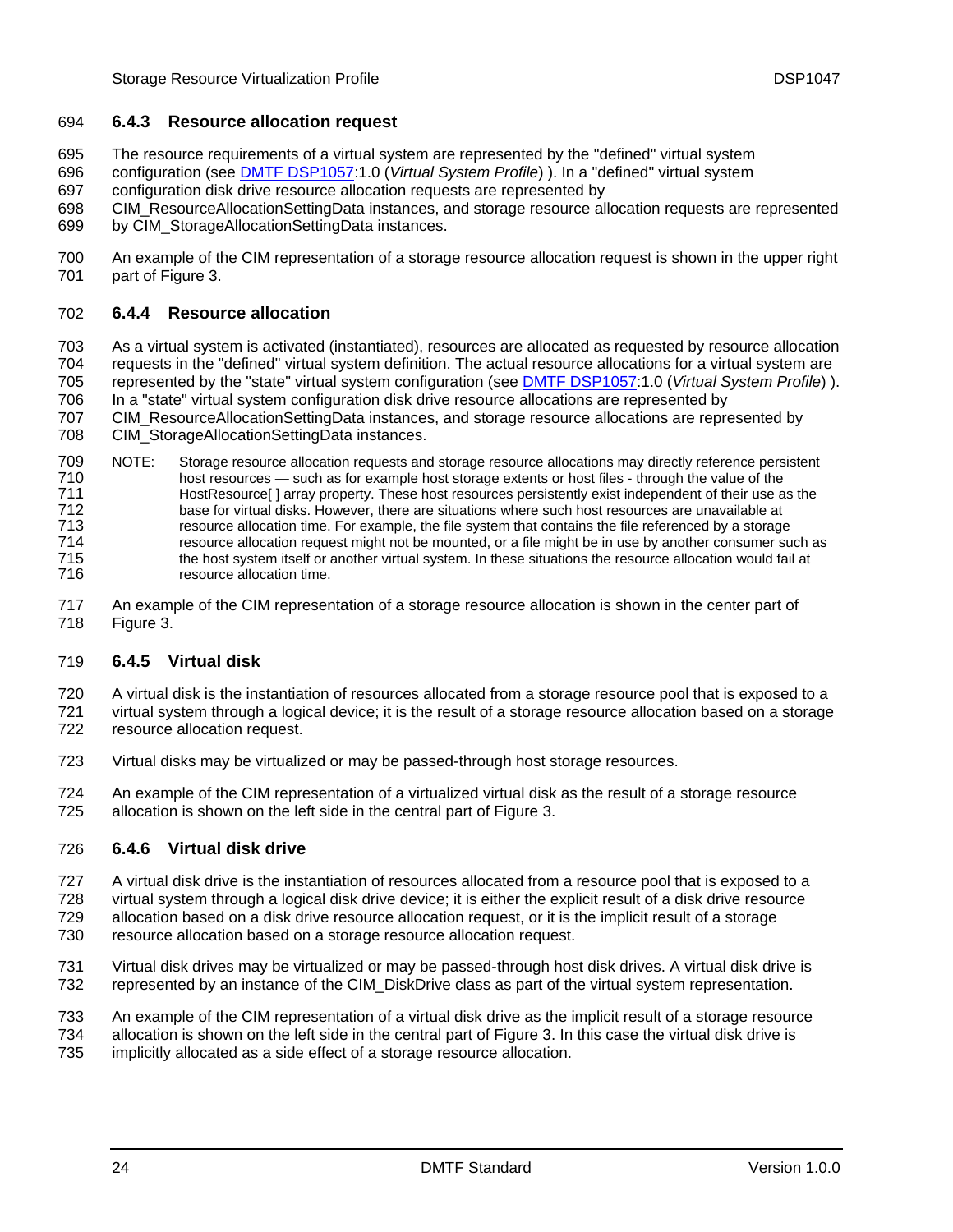#### <span id="page-24-0"></span>736 **6.4.7 Storage virtualization**

- 737 In the scope of this profile virtualization of storage is modeled through subdivision: Non overlapping sub-
- 738 extents of a larger host storage extent may be assigned to different virtual systems. This allows
- 739 subdividing a host storage extent for the use of a number of virtual systems.

#### <span id="page-24-1"></span>740 **6.4.8 Dedicated host storage**

741 A dedicated storage extent is a storage extent owned or accessible by the host system that is exclusively 742 reserved for support of a particular virtual disk of a particular virtual system.

#### <span id="page-24-2"></span>743 **6.4.9 Virtual storage extended configurability**

- 744 Some types of virtual storage support extended configuration capabilities. For example virtual SCSI disks 745 emulating physical SCSI disks may be grouped on virtual SCSI buses such that access is channeled from
- 746 a virtual SCSI initiator port to a virtual SCSI target port, and from there to a target virtual LUN. An
- 747 implementation may opt to represent ports and LUNs as modeled by respective profiles from SNIA
- 748 SMIS[:1.3](#page-9-1) [\(Storage Management Technical Specification](#page-9-1)), such as the [Generic Initiator Ports](#page-9-4) profile or the
- 749 [Generic Target Ports](#page-9-5) profile described in [SNIA SMIS:1.3,](#page-9-1) Part 2 *[Common Profiles](#page-32-1)* book, or more specific
- 750 profiles that are based on these.

#### <span id="page-24-3"></span>751 **6.4.10 Management of host storage resources through SMI-S profiles**

- [752 Implementation of this profile may optionally implement profiles defined in SNIA SMIS:1.3 \(Storage](#page-9-1)
- 753 [Management Technical Specifica](#page-9-1)tion), such as the [SNIA SMIS:1.3](#page-9-1), Part 3 *[Block Devices](#page-9-6)*, *[Block Services](#page-9-2)*
- 754 package or the *[Extent Composition](#page-9-7)* subprofile for the management of host storage resources. An
- 755 example of such a situation is depicted in [Figure 4.](#page-25-0)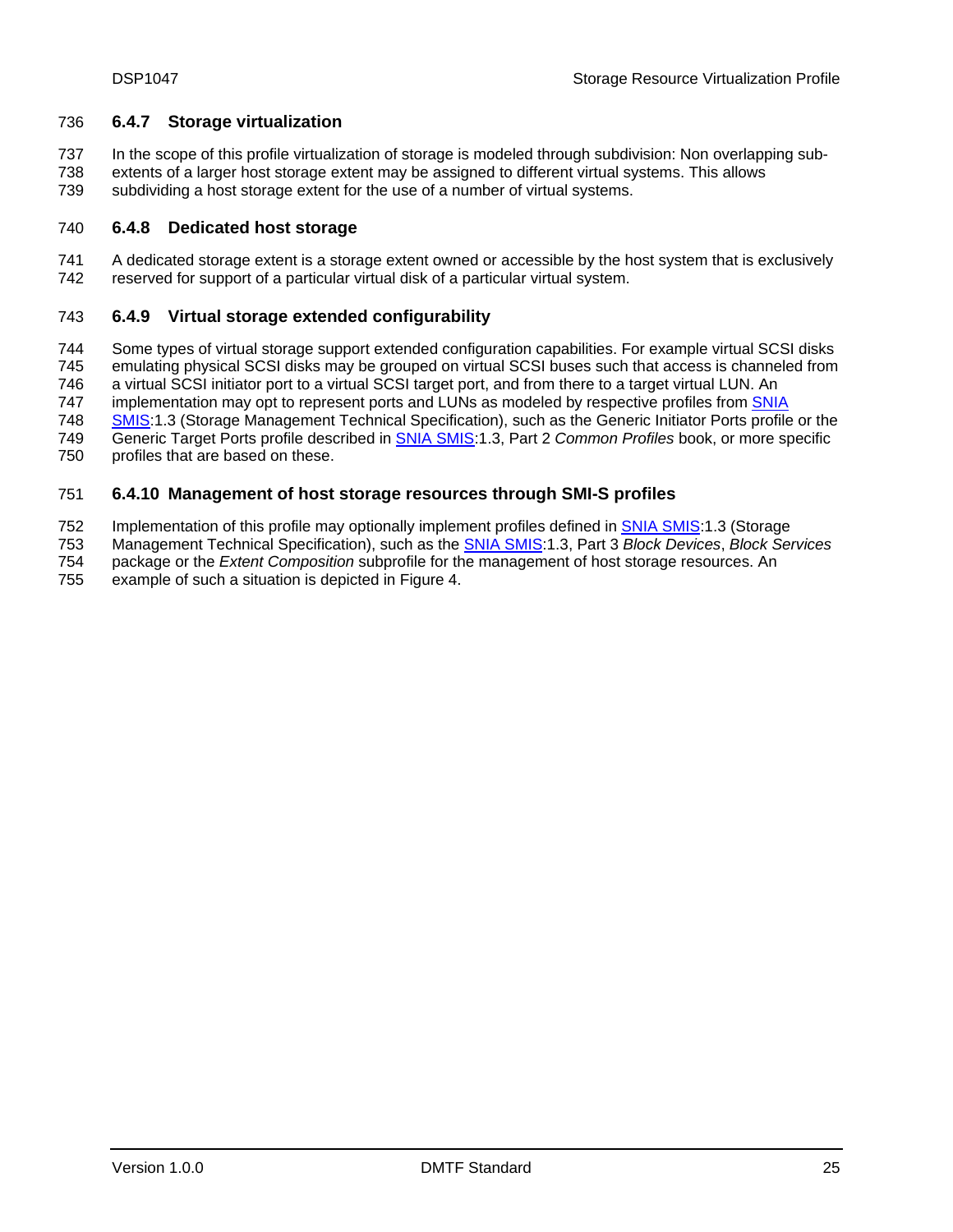#### Storage Resource Virtualization Profile **DSP1047** and DSP1047



756

#### <span id="page-25-0"></span>757 **Figure 4 – Cooperation of DMTF SVPC and SNIA SMI-S profiles**

758 This profile (along with other system virtualization related profiles such as **DMTF DSP1042:1.0**) governs 759 the allocation of storage resources to virtual systems. SMI-S profiles govern the allocation of host storage 760 resources. The boundary between the model defined in this profile and the models defined in SNIA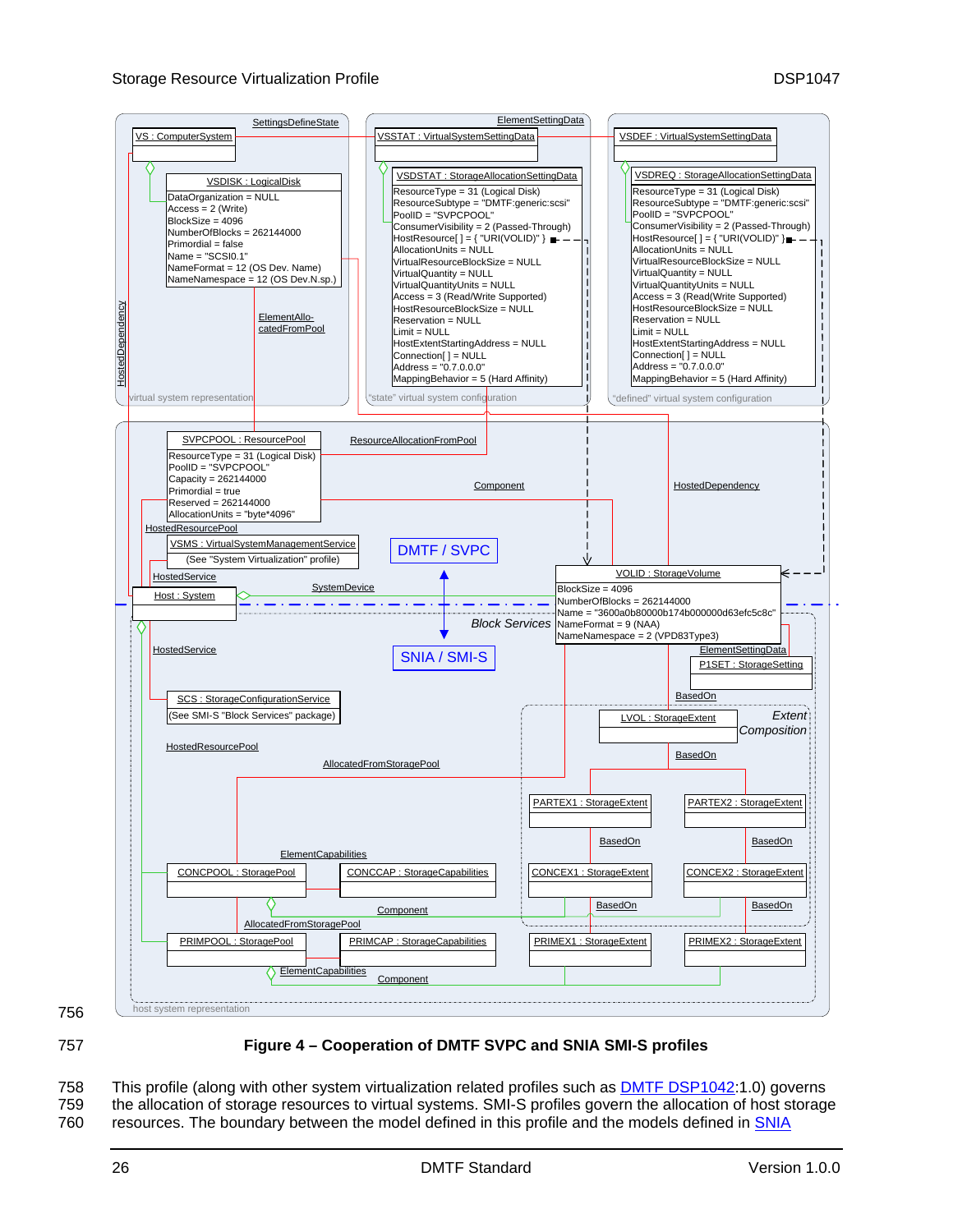- 761 SMIS[:1.3](#page-9-1) is defined by CIM\_StorageVolume instances such as VOLID in [Figure 4.](#page-25-0) The configuration of
- [762 these instances into the host environment may be represented and managed by means of SNIA](#page-9-1)
- 763 SMIS[:1.3](#page-9-1), the configuration of virtual disks based on passed-through host disks is represented and
- 764 managed by means of this profile in coordination with other profiles of the SVPC suite of profiles. 765 However, the use of SMI-S is optional in the context of this profile; respective host resources may just as
- 766 well be just discovered within the hosting environment by the implementation of this profile.
- 767 The upper part of [Figure 4](#page-25-0) shows the configuration of an instantiated virtual system represented by the 768 CIM\_ComputerSystem instance VS1, with a logical disk represented by the CIM\_LogicalDisk instance
- 769 VSDISK. The logical disk is based on a passed-through host disk that is represented by the
- 770 CIM StorageVolume instance VOLID. In this case the CIM StorageAllocationSettingData instances are
- 771 not required to contain size information because the value of the HostResource[ ] array parameter directly
- 772 identifies VOLID that is of a given size.
- 773 The lower part of [Figure 4](#page-25-0) shows the configuration of VOLID as it might be presented by an
- 774 implementation of the [SNIA SMIS:1.3,](#page-9-1) Part 3 *[Block Devices](#page-9-6)*, *[Block Services](#page-9-2)* package. Several layered
- 775 storage pools in scope of the host system enable the creation and management of block storage
- 776 resources. The implementation of the *[Extent Composition](#page-9-7)* subprofile on the right side enables the
- 777 representation of cascaded combinations and / or subdivisions of storage extents.
- 778 Note that all aspects managed through [SNIA SMIS](#page-9-1):[1.3](#page-9-1) profiles address the representation and
- 779 management of *host* storage capacity and *host* storage elements. Opposed to that the main functionality
- 780 specified by this profile is the allocation and management of host resources in support of *virtual* storage
- 781 resources such as *virtual* disks. In other words, the implementation of profiles from [SNIA SMIS:1.3](#page-9-1) in
- 782 combination with an implementation of this profile is supplemental with respect to the representation and
- 783 management of host storage resources, but not with respect to the allocation and management of virtual
- 784 storage resources.
- 785 The advantage resulting from implementing profiles from [SNIA SMIS:1.3](#page-9-1) along with implementing this
- 786 profile is that the implementation of profiles from [SNIA SMIS](#page-9-1):[1.3](#page-9-1) enable a more granular management of
- 787 host resources and storage pools. These host resources and storage pools may subsequently be
- 788 referenced in instances of the CIM\_StorageAllocationSettingData class that describe storage resource
- 789 allocation requests and storage resource allocations as specified by this profile.

## <span id="page-26-0"></span>790 **7 Implementation**

791 This clause provides normative requirements related to the arrangement of instances and properties of 792 instances for implementations of this profile.

### <span id="page-26-1"></span>793 **7.1 Common requirements**

- 794 The CIM Schema descriptions for any referenced element and its sub-elements apply.
- 795 In references to properties of CIM classes that enumerate values the numeric value is normative and the 796 descriptive text following it in parentheses is informative. For example, in the statement "The value of the 797 ConsumerVisibility property shall be 3 (Virtualized)", the value "3" is normative text and "(Virtualized)" is 798 informative text.
- 
- 799 Implementations of this profile shall expose an instance of the CIM\_RegisteredProfile class as adapted in 800 [10.11](#page-65-0) in the Interop namespace. That instance shall be associated with the CIM RegisteredProfile
- 801 instance representing the implementation of the scoping profile through an instance of the
- 802 CIM ReferencedProfile association as adapted in [10.10](#page-64-2). Additional instance requirements specified in
- 803 [DMTF DSP1033:1.0](#page-8-2) (*[Profile Registration](#page-8-2) Profile*) may apply.

#### <span id="page-26-2"></span>804 **7.2 Resource types**

805 This subclause specifies the resource types that are addressed by this profile.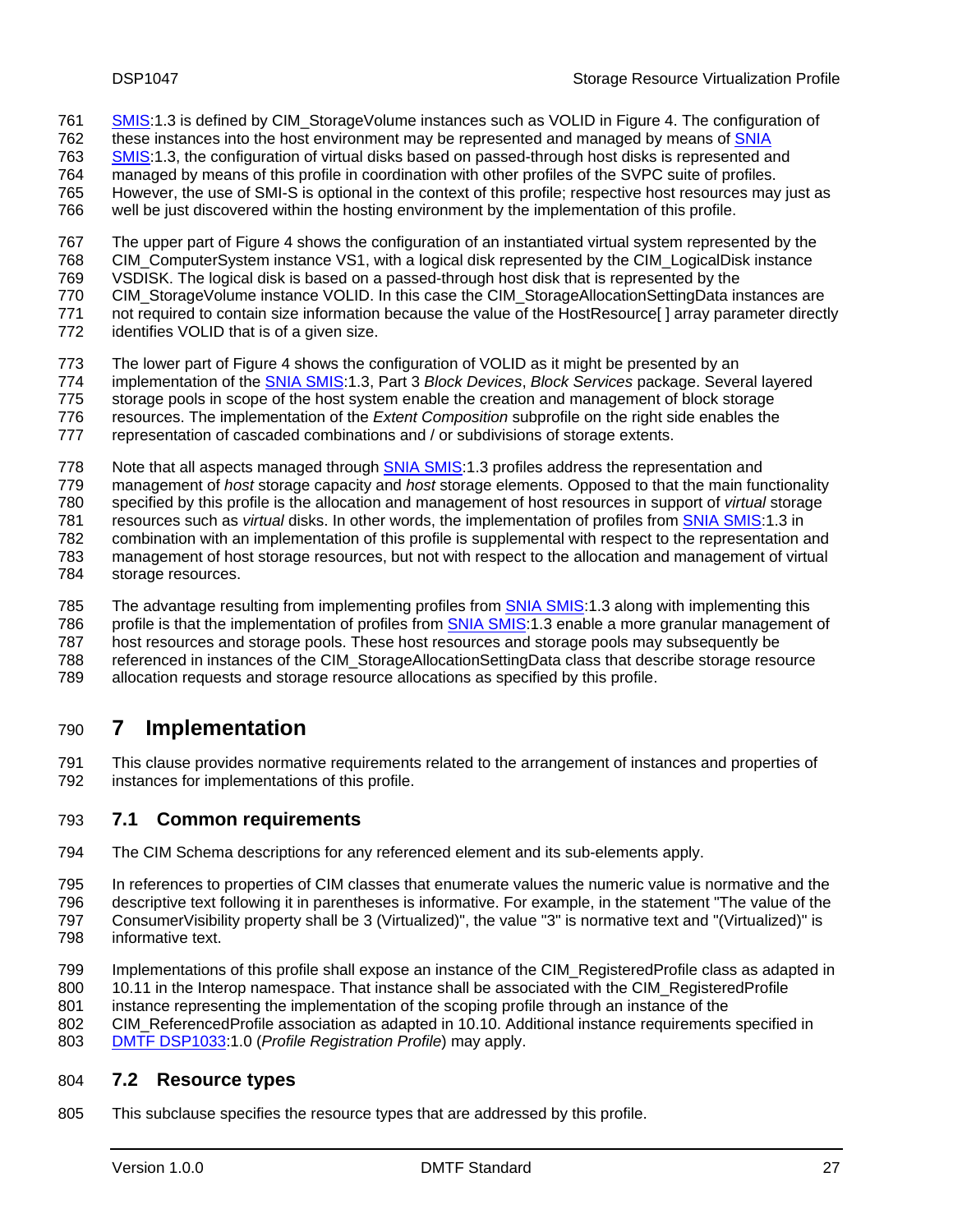#### <span id="page-27-0"></span>806 **7.2.1 General**

807 This profile may be implemented for the allocation of two principal resource types: *Storage extents* or *disk*  808 *drives*. Note that *logical disks* and *storage volumes* are specializations of storage extents.

#### <span id="page-27-1"></span>809 **7.2.2 Logical disks, storage volumes and storage extents**

810 This subclause provides definitions of the terms logical disk, storage volume and storage extent as well 811 as their CIM representation as applied by this profile. These definitions refine those provided in the CIM

812 schema definitions of the CIM LogicalDisk class, the CIM StorageVolume class and the

813 CIM\_StorageExtent class and adopt the consistent parts of respective definitions provided in various

- 814 places of **SNIA SMIS**: 1.3 for the purposes of this profile.
- 815 NOTE: The CIM schema definition of the CIM\_LogicalDisk class, the CIM\_StorageVolume class and the 816 CIM\_StorageExtent class as well as various subprofiles of [SNIA SMIS:1.3](#page-9-1) present definitions of the 817 terms logical disk, storage volume and storage extent. The essence of these definitions is that a storage 818 extent is an abstraction of a range of storage media, that a logical disk is a consumed storage extent and 819 that a storage volume is a storage extent exposed for external use by consumers.

820 A *storage extent* is a logically contiguous range of logical blocks on some storage media that supports 821 storing and retrieving data. Storage extents shall be represented by CIM StorageExtent instances, or by 822 instances of subclasses of the CIM\_StorageExtent class if the stricter definitions below apply.

823 A *logical disk* is a specialization of storage extent that is exposed by the virtualization platform to a virtual 824 system for directly consumption. Logical disks shall be represented by CIM LogicalDisk instances.

825 A *storage volume* is a specialization of storage extent that is exposed by the host or by a virtual storage

826 array for complete or partitioned use by virtual systems. Storage volumes shall be represented by

827 CIM StorageVolume instances. This applies likewise to storage volumes exposed by the host or exposed 828 by a virtual storage array.

#### <span id="page-27-2"></span>829 **7.2.3 Disk drives**

- 830 A disk drive is a media access device; it provides the functionality to access some kind of media. Disk 831 drives shall be represented by CIM DiskDrive instances.
- 832 An implementation of this profile for the allocation of storage extents may allocate disk drives as a side 833 effect of the allocation of storage extents.

#### <span id="page-27-3"></span>834 **7.3 Host resources**

835 This subclause specifies requirements for the representation of host resources.

#### <span id="page-27-4"></span>836 **7.3.1 Host storage volume**

- 837 The representation of host storage volumes is conditional.
- 838 Condition: This profile is implemented for one of the resource types 31 (Logical Disk), 32 (Storage 839 Volume) or 19 (Storage Extent), and the resource aggregation feature (see [7.5](#page-31-3)) is implemented.
- 840 Each host storage volume that is a component of a storage resource pool shall be represented by exactly
- 841 one CIM StorageVolume instance as adapted in [10.15](#page-67-0). The CIM StorageVolume instance shall be
- 842 associated with the CIM System instance that represents the host system through an instance of the
- 843 CIM\_SystemDevice association, and with the CIM\_ResourcePool instance representing the aggregating
- 844 resource pool through an instance of a subclass of the CIM Component association as adapted in [10.1](#page-61-0).

#### <span id="page-27-5"></span>845 **7.3.2 Host disk drives**

846 The representation of host disk drives is conditional.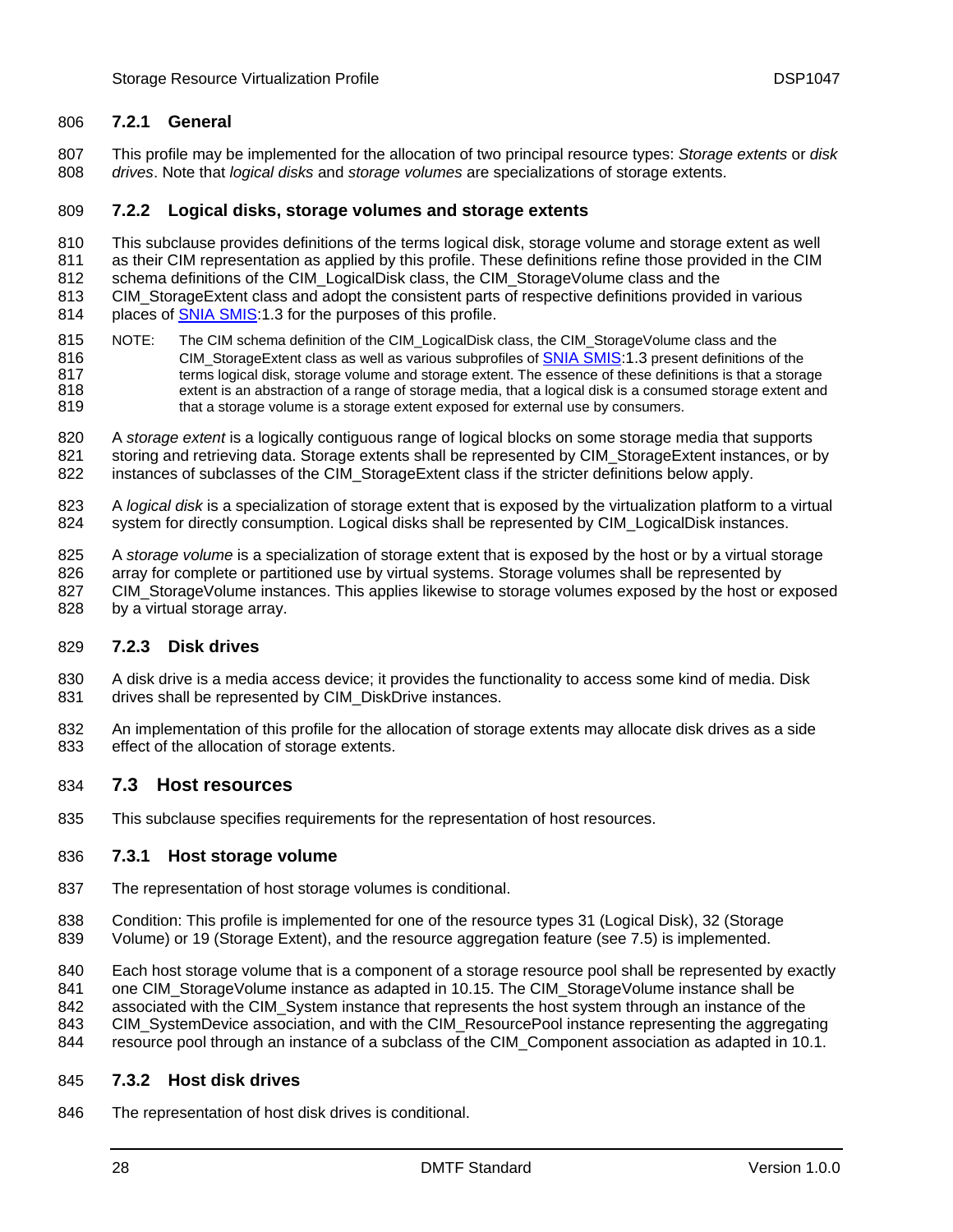- 847 Condition: This profile is implemented for the resource type 17 (Disk Drive), and the resource aggregation 848 feature (see [7.5](#page-31-3)) is implemented.
- 849 Each host disk drive volume that is a component of a storage resource pool shall be represented by
- 850 exactly one CIM DiskDrive instance as adapted in [10.2](#page-62-0). The CIM DiskDrive instance shall be associated
- 851 with the CIM\_System instance that represents the host system through an instance of the
- 852 CIM SystemDevice association, and with the CIM ResourcePool instance representing the aggregating
- 853 resource pool through an instance of a subclass of the CIM\_Component association as adapted in [10.1](#page-61-0).

#### <span id="page-28-0"></span>854 **7.4 Resource pools**

855 This subclause adapts the CIM\_ResourcePool class for the representation of storage resource pools and 856 for disk drive resource pool.

#### <span id="page-28-1"></span>857 **7.4.1 General**

858 Implementations of this profile for one of the resource types 31 (Logical Disk), 32 (Storage Volume) or 859 19 (Storage Extent) may chose to implement the CIM StoragePool class (which is a subclass of the 860 CIM ResourcePool class) in place of the CIM ResourcePool class. The provisions in this subclause 861 apply likewise to implementations of the CIM ResourcePool class itself, or to implementations of the 862 CIM StoragePool class if that is implemented instead of the CIM ResourcePool class. This profile does 863 not adapt properties defined by the CIM StoragePool class.

864 NOTE: The [SNIA SMIS:1.3,](#page-9-1) [Part 3 Block Devices,](#page-9-6) *[Block Services](#page-9-2)* package may be implemented for the 865 management of host storage resources; see [6.4.10.](#page-24-3) Note that the adaptation of the CIM\_StoragePool 866 class in the [SNIA SMIS](#page-9-1):[1.3](#page-9-1), [Part 3 Block Devices](#page-9-6), *[Block Services](#page-9-2)* package imposes much stricter 867 implementation requirements for the CIM\_StoragePool class than this profile.

#### <span id="page-28-2"></span>868 **7.4.2 ResourceType property**

- 869 The value of the ResourceType property shall denote the type of resources that are provided by the 870 resource pool, as follows:
- 871 For resource pools supporting only the allocation of logical disks the value of the ResourceType 872 **property shall be 31 (Logical Disk).**
- 873 For resource pools supporting only the allocation of storage volumes the value of the 874 ResourceType property shall be 32 (Storage Volume).
- 875 For resource pools supporting the allocation of basic storage extents, logical disks or storage 876 volumes the value of the ResourceType property shall be 19 (Storage Extent).
- 877 NOTE: See [7.2.2](#page-27-1) for a definition of logical disk, storage volume and storage extent.
- 878 For resource pools supporting the allocation of disk drives the value of the ResourceType 879 **property shall be 17 (Disk Drive).**

#### <span id="page-28-3"></span>880 **7.4.3 ResourceSubType property**

- 881 The implementation of the ResourceSubType property is optional.
- 882 If the ResourceSubType property is implemented, the provisions in this subclause apply.

883 The value of the ResourceSubType property shall designate a resource subtype. The format of the value 884 shall be as follows: "<org-id>:<org-specific>". The <org-id> part shall identify the organization that defined 885 the resource subtype value; the <org-specific> part shall uniquely identify a resource subtype within the

886 set of subtype defined by the respective organization.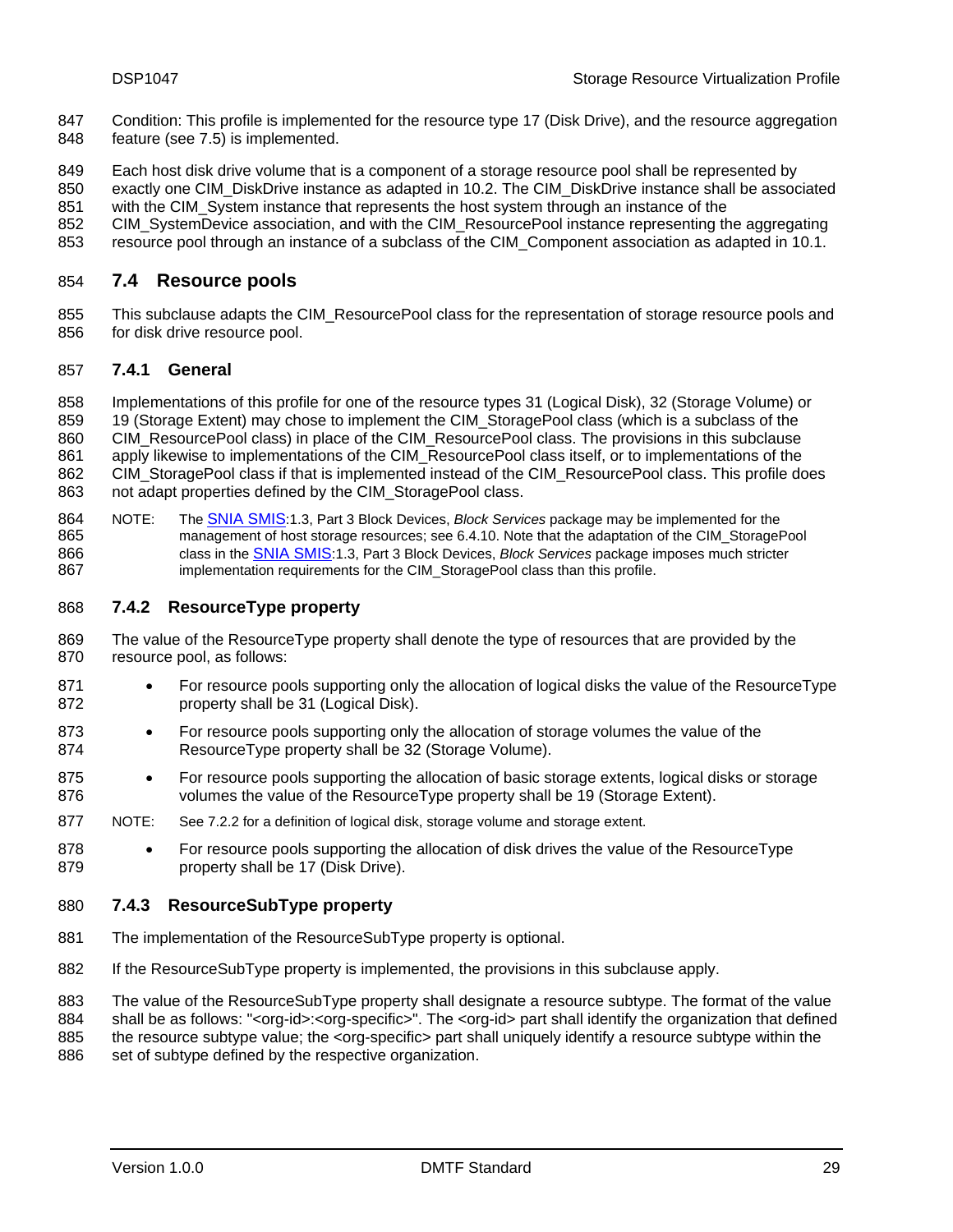#### 887 EXPERIMENTAL

<span id="page-29-3"></span>

888 **Table 3 – Predefined ResourceSubType values** 

| ResourceSubType value             | <b>Description</b>                                                                                                                                                                                                                                                               |
|-----------------------------------|----------------------------------------------------------------------------------------------------------------------------------------------------------------------------------------------------------------------------------------------------------------------------------|
| "DMTF:generic:scsi"               | Storage device that appears as SCSI device to the guest operating system                                                                                                                                                                                                         |
| "DMTF:generic:ide"                | Storage device that appears as IDE device to the quest operating system                                                                                                                                                                                                          |
| "DMTF:generic:virtualblockdevice" | Storage device that appears as generic block device to the quest operating<br>system.<br>NOTE: This definition of block device is system virtualization specific; it does not<br>imply properties of block devices as defined in <b>SNIA SMIS:1.3</b> , Part 3 Block<br>Devices. |
| "DMTF:ibm:z:3380"                 | Storage device that appears as IBM 3380 device to the guest operating system                                                                                                                                                                                                     |
| "DMTF:ibm:z:3390"                 | Storage device that appears as IBM 3390 device to the guest operating system                                                                                                                                                                                                     |
| 'DMTF:ibm:z:9336"                 | Storage device that appears as IBM 9336 device to the quest operating system                                                                                                                                                                                                     |
| 'DMTF:ibm:z:FB-512"               | Storage device that appears as IBM FB-512 device to the guest operating<br>system                                                                                                                                                                                                |
| 'DMTF:xen:vbd"                    | Storage device that appears as Xen virtual block device to the guest operating<br>system                                                                                                                                                                                         |

889 An implementation may use the predefined values in [Table 3.](#page-29-3) However implementations are not bound to 890 apply these values; instead, implementation may apply other vendor defined values.

#### 891 EXPERIMENTAL

892 The implementation should apply the mechanisms defined in [DMTF DSP1043:1.0](#page-8-5) (*[Allocation Capabilities](#page-8-5)* 893 *Profile*) to expose the resource subtypes that are supported by the implementation.

#### <span id="page-29-0"></span>894 **7.4.4 Primordial property**

895 The value of the Primordial property shall be TRUE in any instance of the CIM\_ResourcePool class that 896 represents a primordial resource pool. The value of the Primordial property shall be FALSE in any 897 instance of the CIM\_ResourcePool class representing a concrete resource pool.

898 NOTE: See [6.3.3](#page-18-0) and [6.3.4](#page-18-1) for definitions of primordial and concrete resource pools.

#### <span id="page-29-1"></span>899 **7.4.5 PoolID property**

900 The value of the PoolID property shall enable unique identification of the CIM\_ResourcePool instance 901 within the scoping host system.

#### <span id="page-29-2"></span>902 **7.4.6 Reserved property**

- 903 The implementation of the Reserved property is optional.
- 904 If the Reserved property is implemented, its value shall denote the amount of resource that is actually 905 allocated from the resource pool, as follows:
- 906 **I**f the value of the ResourceType property is any of 31 (Logical Disk), 32 (Storage Volume) or 907 19 (Storage Extent), the value of the Reserved property shall reflect the amount of storage that 908 is allocated from the resource pool, in units as specified by the value of the AllocationUnits 909 property (see [7.4.8](#page-30-1)).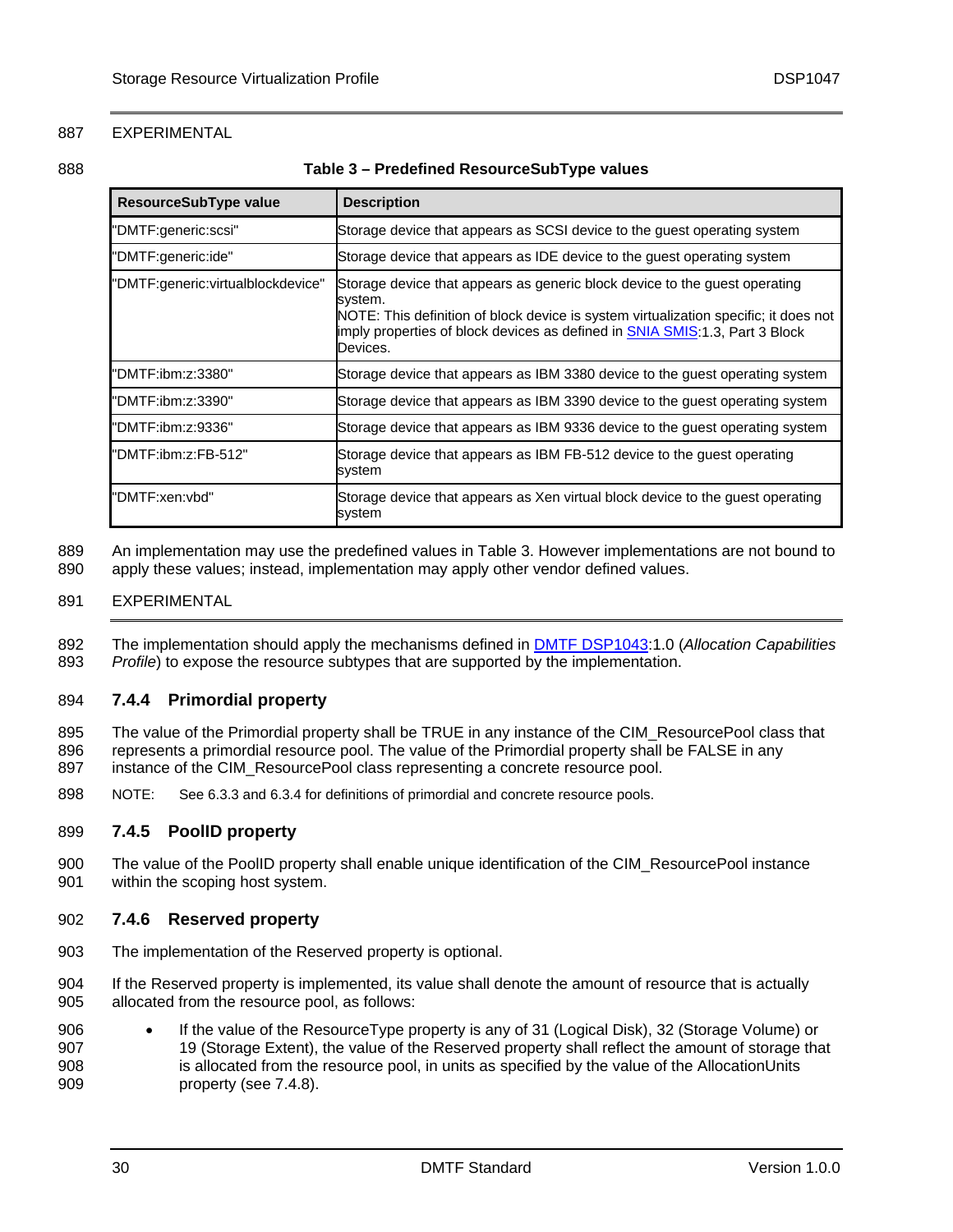- 910 If the value of the ResourceType property is 17 (Disk Drive), the value of the Reserved property 911 shall reflect the number of drives that is allocated from the resource pool.
- 912 NOTE: For the resource type 17 (Disk Drive), the value of the AllocationUnits property is fixed to "count".
- 913 The special value NULL shall be used if the implementation does not have knowledge about the amount 914 of resource allocated from the pool. This may reflect a permanent or a temporary situation.

#### <span id="page-30-0"></span>915 **7.4.7 Capacity property**

- 916 The implementation of the Capacity property is conditional.
- 917 Condition: The resource aggregation feature is implemented; see [7.5.](#page-31-3)
- 918 If the Capacity property is implemented, its value shall reflect the maximum amount of resource that can 919 be allocated from the resource pool, as follows:
- 920 If the value of the ResourceType property is any of 31 (Logical Disk), 32 (Storage Volume) or 921 19 (Storage Extent), the value of the Capacity property shall reflect the maximum amount of 922 storage that can be allocated from the resource pool, in units as specified by the value of the 923 AllocationUnits property.
- 924 If the value of the ResourceType property is 17 (Disk Drive), the value of the Capacity property 925 shall reflect the maximum number of disk drives that can be allocated from the resource pool.
- 926 NOTE: For the resource type 17 (Disk Drive), the value of the AllocationUnits property is fixed to "count".
- 927 The special value NULL shall be used if the implementation does not have knowledge about the resource 928 capacity represented by the pool. This may reflect a permanent or a temporary situation.

#### <span id="page-30-1"></span>929 **7.4.8 AllocationUnits property**

- 930 The value of the AllocationUnits property shall denote the unit of measurement that applies to resource 931 allocations obtained from the resource pool:
- 932 If the value of the ResourceType property is either 31 (Logical Disk), 32 (Storage Volume) or 19 933 (Storage Extent), the value of the AllocationUnit property shall express the minimum block size 934 that is supported for the type of host storage extent represented by the resource pool. The value 935 shall match "^byte(\\*([0-9]{1,}|(2|10)\^[0-9]{1,2})){0,1}\$".
- 936 NOTE: The regular expression specifies the basic unit "byte". In order to express a minimum block size<br>937 Sepang the basic unit "byte" may be refined with a factor. The factor may be expressed as a plain 937 the basic unit "byte" may be refined with a factor. The factor may be expressed as a plain<br>938 setting the mumber (such as "byte\*4096"), or may be based on a power of either 2 (such as "byte\*2^1 number (such as "byte\*4096"), or may be based on a power of either 2 (such as "byte\*2^10" 939 (kibibyte)) or 10 (such as "byte\*10^3" (kilobyte)).
- 940 If the value of the ResourceType property is 17 (Disk Drive), the value of the AllocationUnits 941 property shall be "count".

#### <span id="page-30-2"></span>942 **7.4.9 MaxConsumableResource property**

- 943 The implementation of the MaxConsumableResource property is optional.
- 944 If the MaxConsumableResource property is implemented, its value shall reflect the maximum amount of 945 resource that is allocatable to consumers, in units as expressed by the value of the 946 ConsumedResourceUnit property (see [7.4.11](#page-31-1)).
- 947 NOTE: This property describes the consumer side of allocations, as opposed to the providing side that is 948 described by the Capacity property. This allows the representation of resource pools that support over-949 commitment. For example, a resource pool of the type 31 (Logical Disk) might be able to support virtual 950 disks with an added up virtual quantity of 4 GB, and base that on a file system capacity of 2 GB.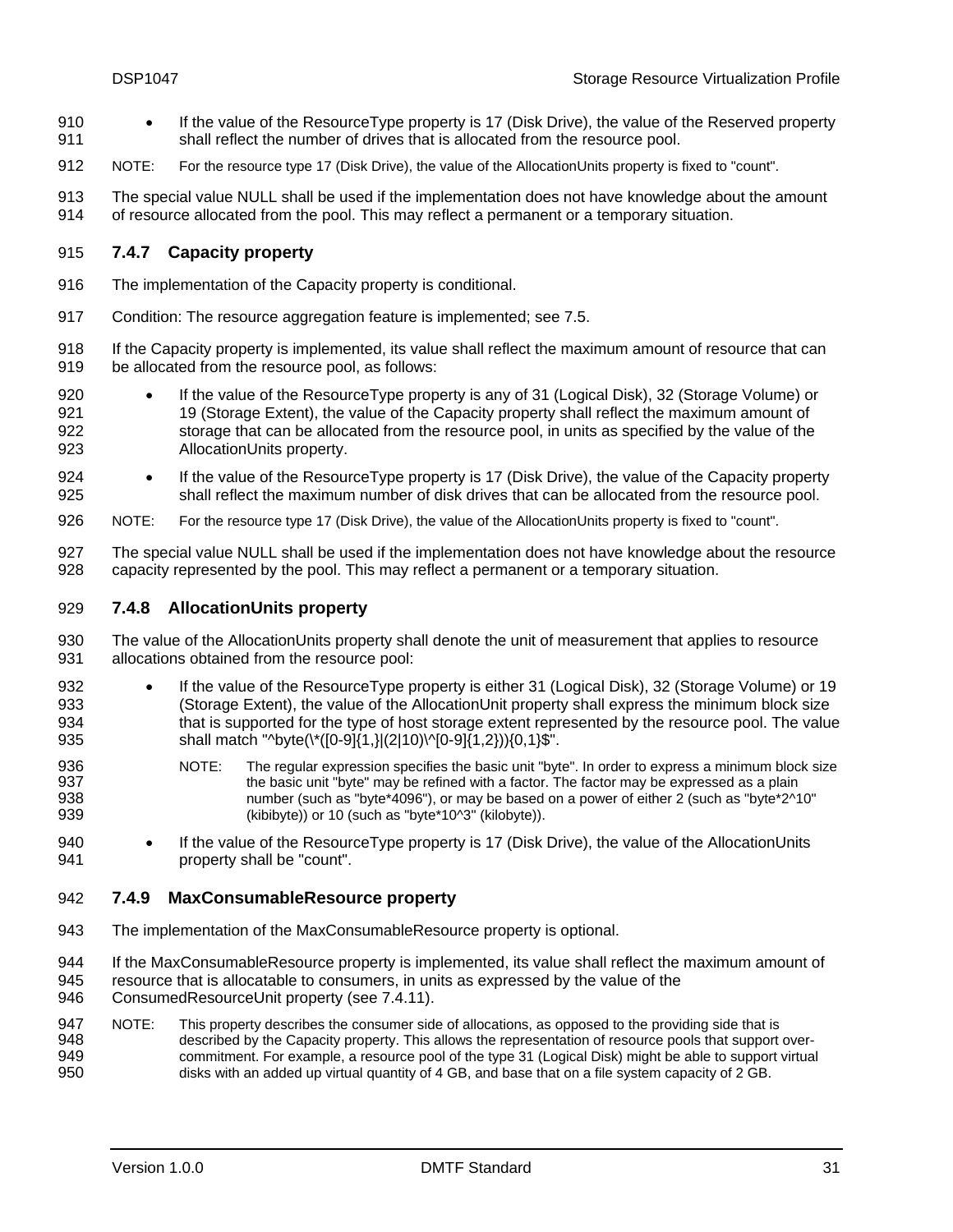#### <span id="page-31-0"></span>951 **7.4.10 CurrentlyConsumedResource property**

- 952 The implementation of the CurrentlyConsumedResource property is optional.
- 953 If the CurrentlyConsumedResource property is implemented, its value shall reflect the actually allocated 954 amount of resource to consumers, in units as expressed by the value of the ConsumedResourceUnit 955 property (see [7.4.11\)](#page-31-1).

#### <span id="page-31-1"></span>956 **7.4.11 ConsumedResourceUnit property**

- 957 The implementation of the ConsumedResourceUnit property is conditional.
- 958 Condition: The MaxComsumableResource property (see [7.4.9](#page-30-2)) or the CurrentlyConsumedResource 959 property (see [7.4.10\)](#page-31-0), or both, are implemented.
- 960 If the CurrentlyConsumedResource property is implemented, its value shall state the unit that applies to 961 the values of the MaxComsumableResource property and the CurrentlyConsumedResource property; the
- 962 same rules as for the AllocationUnits property (see [7.4.8](#page-30-1)) apply.

#### <span id="page-31-2"></span>963 **7.4.12 Instance requirements**

964 Each resource pool shall be represented by a CIM\_ResourcePool instance; the provisions of [10.13](#page-66-0) apply.

## <span id="page-31-3"></span>965 **7.5 Resource aggregation feature**

- 966 The implementation of the resource aggregation feature is conditional.
- 967 Condition: The resource pool management feature is implemented; see [7.7.](#page-32-0)
- 968 Granularity: If implemented, the resource aggregation feature may be separately supported for each 969 resource pool.
- 970 The preferred feature discovery mechanism is to resolve the CIM Component association from the
- 971 CIM\_ResourcePool instance to CIM\_ManagedElement instances representing aggregated resources of 972 the storage resource pool. If the resulting set of CIM ManagedElement instances is not empty, the 973 feature is supported.
- 974 NOTE: If the result set is empty, the feature may still be supported, but no resources are aggregated at that point in time; however, if ever for a particular resource pool aggregated resources were exposed, then the 975 in time; however, if ever for a particular resource pool aggregated resources were exposed, then the gradient form the gradient stature is still supported even if at a later point in time no resources are aggregated. feature is still supported even if at a later point in time no resources are aggregated.

### <span id="page-31-4"></span>977 **7.6 Resource pool hierarchies feature**

- 978 The implementation of the representation of resource pool hierarchies is optional.
- 979 Granularity: If implemented, the resource pool hierarchies feature may be separately supported for each 980 resource pool.
- 981 If the representation of resource pool hierarchies is implemented, any concrete resource pool shall be 982 represented through an instance of the CIM ResourcePool class, where all of the following conditions 983 shall be met:
- 984 The value of the Primordial property shall be FALSE.
- 985 The instance shall be associated through an instance of CIM\_ElementAllocatedFromPool 986 association to the instance of the CIM\_ResourcePool class that represents its parent resource 987 pool.
- 988 NOTE: The [SNIA SMIS:1.3,](#page-9-1) Part 3 *[Block Devices](#page-9-6)*, *[Block Services](#page-9-2)* package requires the 989 implementation of the CIM\_ConcreteComponent association for the representation of the same 990 relationship if the [SNIA SMIS](#page-9-1):[1.3,](#page-9-1) Part 3 *[Block Devices](#page-9-6)*, *[Extent Composition](#page-9-7)* subprofile is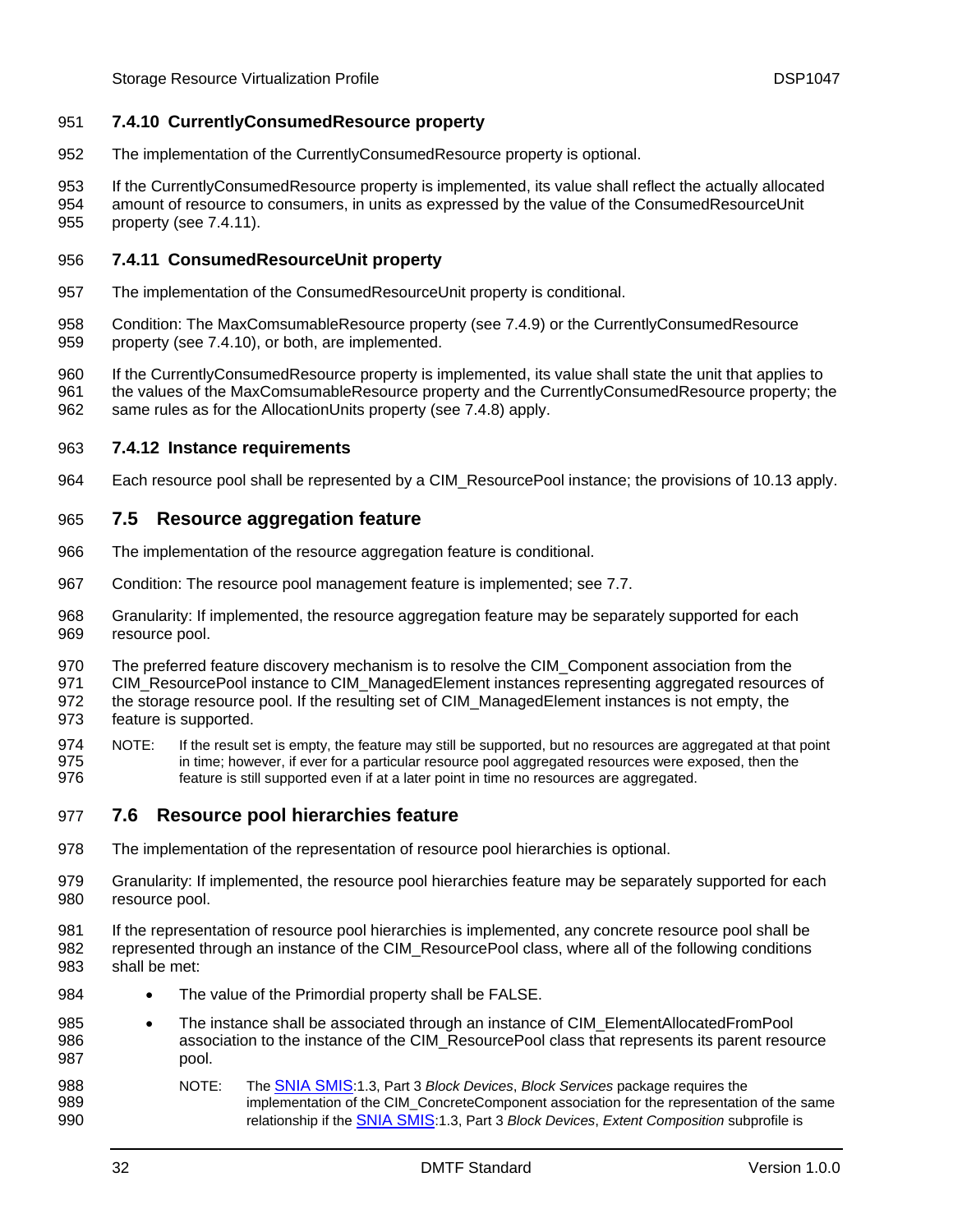- [991 implemented; in this case implementations of the](#page-9-2) **[SNIA SMIS](#page-9-1)**[:](#page-9-2) [1.3](#page-9-1), Part 3 *[Block Devices](#page-9-6), Block* <br>992 *Services package need to implement both associations***.** [Servi](#page-9-2)ces package need to implement both associations.
- 993 The instance shall be associated through an instance of the CIM ElementSettingData 994 association to the instance of the CIM\_ResourceAllocationSettingData class that represents the 995 amount of resource allocated from the parent pool.
- 996 The preferred feature discovery mechanism is to resolve the CIM ElementAllocatedFromPool association 997 from a CIM\_ResourcePool instance to other (parent or child) CIM\_ResourcePool instances. If the 998 resulting set of CIM\_ResourcePool instances is not empty, the feature is supported; otherwise, the 999 feature is not supported.
- 1000 NOTE: If for example the Associators() intrinsic operation is used to resolve the association, the Role parameter<br>1001 or the ResultRole parameters may be used to distinguish the parent-to-child relationship from the or the ResultRole parameters may be used to distinguish the parent-to-child relationship from the child-to-1002 **parent relationship.**

## <span id="page-32-0"></span>1003 **7.7 Resource pool management feature**

1004 The implementation of the resource pool management feature is optional.

1005 If implemented, the specifications of [DMTF DSP1041](#page-8-4):[1.1](#page-8-4) (*[Resource Allocation](#page-8-4) Profile*) apply; this profile 1006 does not specify specializations or extensions of resource pool management beyond those defined by 1007 [DMTF DSP1041:1.1.](#page-8-4)

#### <span id="page-32-1"></span>1008 **7.8 Resource allocation**

1009 This subclause details requirements for the representation of resource allocation information through

1010 CIM\_ResourceAllocationSettingData (RASD) instances or CIM\_StorageAllocationSettingData (SASD) 1011 instances.

#### <span id="page-32-2"></span>1012 **7.8.1 General**

- 1013 Implementations of this profile shall implement the virtual resource allocation pattern as defined in DMTF 1014 [DSP](#page-8-4)1041:[1.1,](#page-8-4) subclause 7.2 (Virtual resource allocation).
- 1015 NOTE: [DMTF DSP1041:1.1](#page-8-4) specifies two alternatives for modeling resource allocation: *simple resource*  1016 *allocation* and *virtual resource allocation*.
- 1017 This profile adapts the CIM\_StorageAllocationSettingData (SASD) class for storage resource allocation 1018 and the CIM ResourceAllocationSettingData class for disk drive resource allocation.

#### <span id="page-32-3"></span>1019 **7.8.2 Flavors of allocation data**

- 1020 Various flavors of allocation data describes are defined:
- 1021 Resource allocation requests; for details see [6.4.3](#page-23-0).
- 1022 Resource allocations; for details see [6.4.4.](#page-23-1)
- 1023 Settings that define the capabilities or mutability of managed resources. [DMTF DSP1043:1.0](#page-8-5) 1024 specifies a capabilities model that conveys information about the capabilities and the mutability 1025 of managed resources in terms of RASD instances.
- 1026 Parameters in operations that define or modify any of the representations listed above. **DMTF** 1027 [DS](#page-8-8)P1042:[1.0](#page-8-8) that specifies methods for the definition and modification of virtual resources. 1028 These methods use RASD instances for the parameterization of resource-allocation-specific 1029 properties.

1030 [Table 4](#page-33-1) lists acronyms that are used in subclauses of [7.8](#page-32-1) in order to designate RASD or SASD instances 1031 that represent various flavors of allocation data.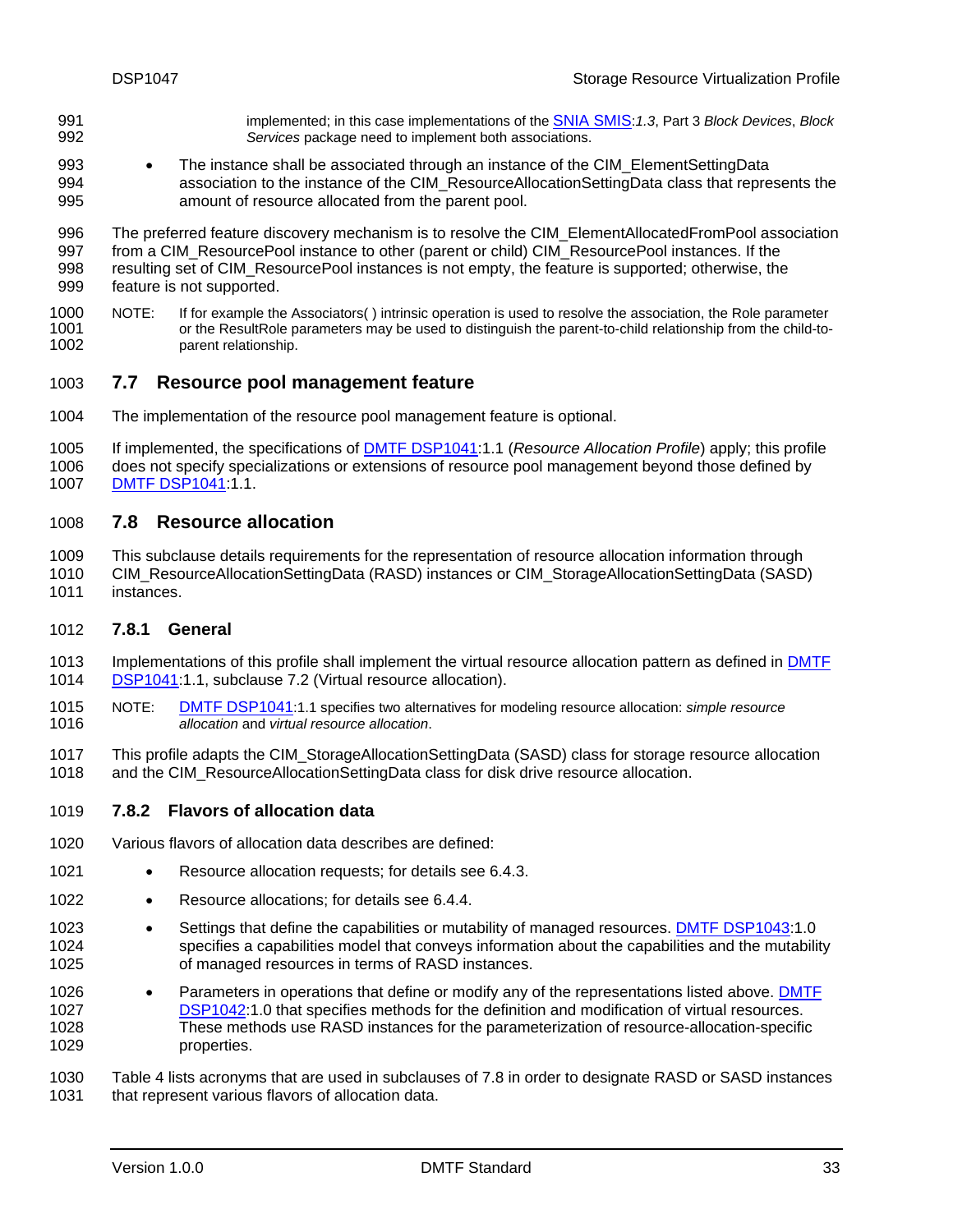| Acronym | <b>Flavor</b>                                                                                                                                                                                                              |
|---------|----------------------------------------------------------------------------------------------------------------------------------------------------------------------------------------------------------------------------|
| Q RASD  | RASD adapted for the representation of disk drive resource allocation requests                                                                                                                                             |
| Q_SASD  | SASD adapted for the representation of storage resource allocation requests                                                                                                                                                |
| R RASD  | RASD adapted for the representation of disk drive resource allocations                                                                                                                                                     |
| R SASD  | SASD adapted for the representation of storage resource allocations                                                                                                                                                        |
| C_RASD  | RASD adapted for the representation of settings that define capabilities of systems or disk drive<br>resource pools, or that define the mutability of disk drive allocations or disk drive allocation<br>requests          |
| C_SASD  | SASD adapted for the representation of settings that define capabilities of systems or storage<br>resource pools, or that define the mutability of storage resource allocations or storage resource<br>allocation requests |
| D_RASD  | RASD adapted for the representation of new disk drive resource allocation requests in method<br>parameter values                                                                                                           |
| D SASD  | SASD adapted for the representation of new storage resource allocation requests in method<br>parameter values                                                                                                              |
| M_RASD  | RASD adapted for the representation of modified disk drive resource allocations or disk drive<br>resource allocation request in method parameter values                                                                    |
| M SASD  | SASD adapted for the representation of modified storage resource allocations or storage<br>resource allocation request in method parameter values                                                                          |

#### <span id="page-33-1"></span>1032 **Table 4 – Acronyms for RASD adapted for the representation of various flavors of allocation data**

1033 Subclauses of [7.8](#page-32-1) detail implementation requirements for property values in RASD instances. In some 1034 cases requirements only apply to a subset of the flavors listed in [Table 4;](#page-33-1) this is marked in the text 1035 through the use of respective acronyms.

#### <span id="page-33-0"></span>1036 **7.8.3 CIM\_ResourceAllocationSettingData properties**

- 1037 This subclause defines rules for values of properties in instances of the
- 1038 CIM\_ResourceAllocationSettingData (RASD) class representing disk drive allocation information.

#### <span id="page-33-5"></span>1039 **7.8.3.1 ResourceType property**

- 1040 The value of the ResourceType property in RASD instances representing disk drive allocation information<br>1041 Shall be set to 17 (Disk Drive) for disk drive allocation data. shall be set to 17 (Disk Drive) for disk drive allocation data.
- 1042 Other values shall not be used.

#### <span id="page-33-2"></span>1043 **7.8.3.2 ResourceSubType property**

- 1044 The implementation of the ResourceSubType property is optional.
- 1045 If the ResourceSubType property is implemented, the provisions defined for the ResourceSubType 1046 property of the CIM\_ResourcePool class; see [7.4.2](#page-28-2).

#### <span id="page-33-3"></span>1047 **7.8.3.3 PoolID property**

1048 The value of the PoolID property shall identify the resource pool. The special value NULL shall indicate 1049 the use of the host system's default resource pool for the selected resource type.

#### <span id="page-33-4"></span>1050 **7.8.3.4 ConsumerVisibility property**

1051 The implementation of the ConsumerVisibility property is optional.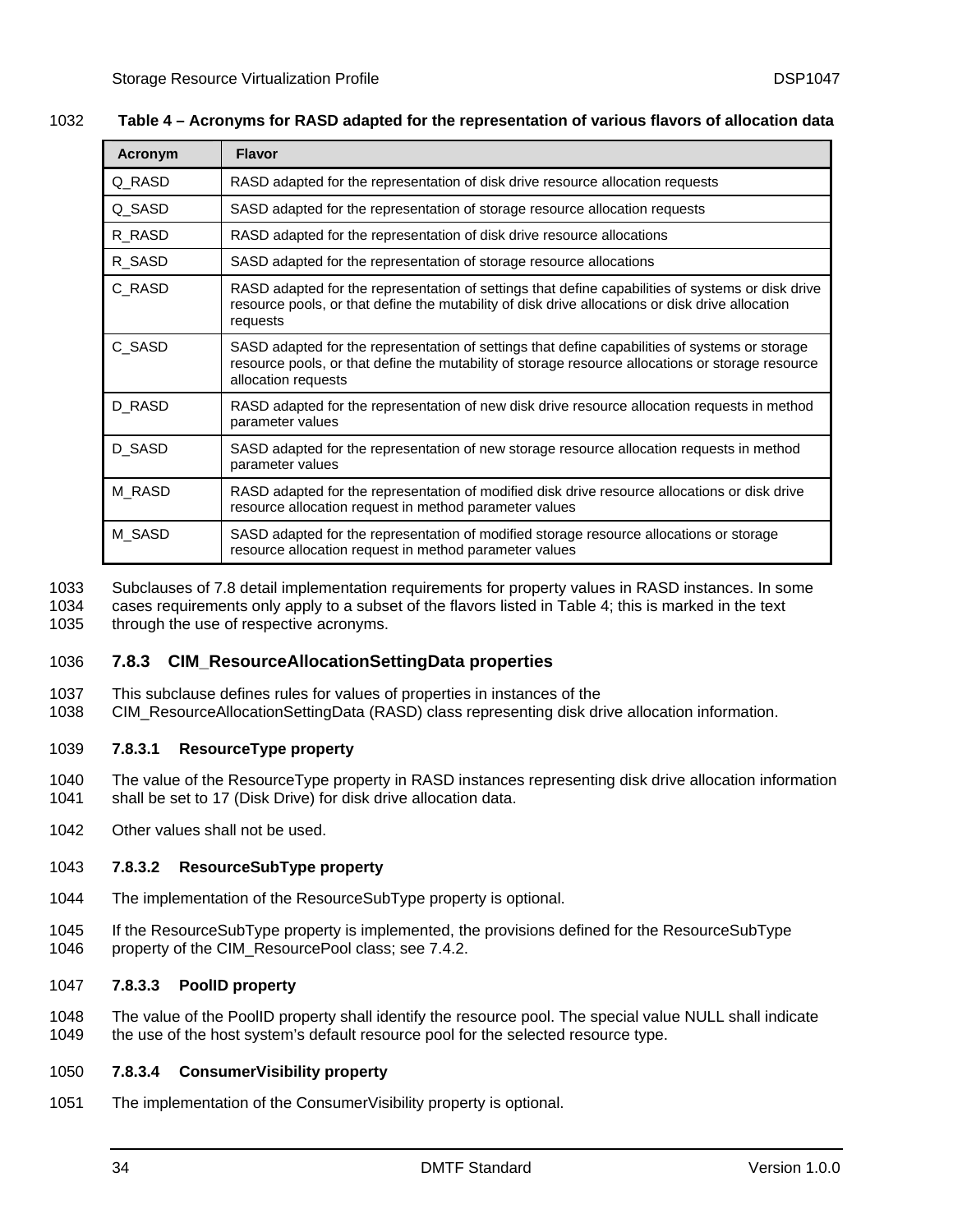1052 If the ConsumerVisibility property is implemented, the provisions in this subclause apply.

1053 The value of the ConsumerVisibility property shall denote either if a host resources is directly passed<br>1054 through to the virtual system as a virtual resource, or if the resource is virtualized. Values shall be set through to the virtual system as a virtual resource, or if the resource is virtualized. Values shall be set as 1055 follows:

- 1056 A value of 2 (Passed-Through) shall denote that the host resource is passed-through.
- 1057 A value of 3 (Virtualized) shall denote that the virtual resource is virtualized.
- 1058 Only in instances of { Q\_RASD | D\_RASD | M\_RASD }, the special value NULL shall be used if 1059 the represented resource allocation request does not predefine which kind of consumer visibility 1060 (passed-through or virtualized) is requested.
- 1061 Other values shall not be used.

#### 1062 **7.8.3.5 HostResource[ ] array property**

1063 The implementation of the HostResource[ ] array property is conditional.

1064 Condition: The HostResource[ ] array property shall be implemented if any of the following conditions is 1065 true: The value 2 (Passed-Through) is supported for the value of the ConsumerVisibility property, or any 1066 of the values 3 (Dedicated), 4 (Soft Affinity) or 5 (Hard Affinity) is supported for the MappingBehavior 1067 property.

1068 If the HostResource[ ] array property is implemented, the provisions in this subclause apply.

1069 In the cases of { Q\_RASD | C\_RASD | D\_RASD | M\_RASD } the value of the HostResource[ ] array 1070 property shall refer to the representation of one or more host resources that are configured to contribute 1071 to the disk drive resource allocation. In the case of R\_RASD the value of the HostResource[ ] array 1072 property shall refer to a representation of the host resource that provides the disk drive resource 1073 allocation.

1074 Elements of the value of the HostResource[ ] array property shall refer to instances of CIM classes, using 1075 the WBEM URI format as specified by [DMTF DSP0207.](#page-8-9) Referenced instances shall be of the 1076 CIM\_CDROMDrive class, the CIM\_DiskDrive class, the CIM\_DisketteDrive class, the CIM\_DVDDrive

1077 class or the CIMWORMDrive class.

#### <span id="page-34-0"></span>1078 **7.8.3.6 AllocationUnits property**

- 1079 The value of the AllocationUnits property shall be "count".
- 1080 NOTE: The units defined by value of the AllocationUnits property applies to the values of the Reserved and the 1081 Limit property; it does not apply to the value of the VirtualQuantity property.

#### <span id="page-34-1"></span>1082 **7.8.3.7 VirtualQuantity property**

1083 The value of the VirtualQuantity property shall denote the number of virtual disk drives available to a 1084 virtual system through this resource allocation.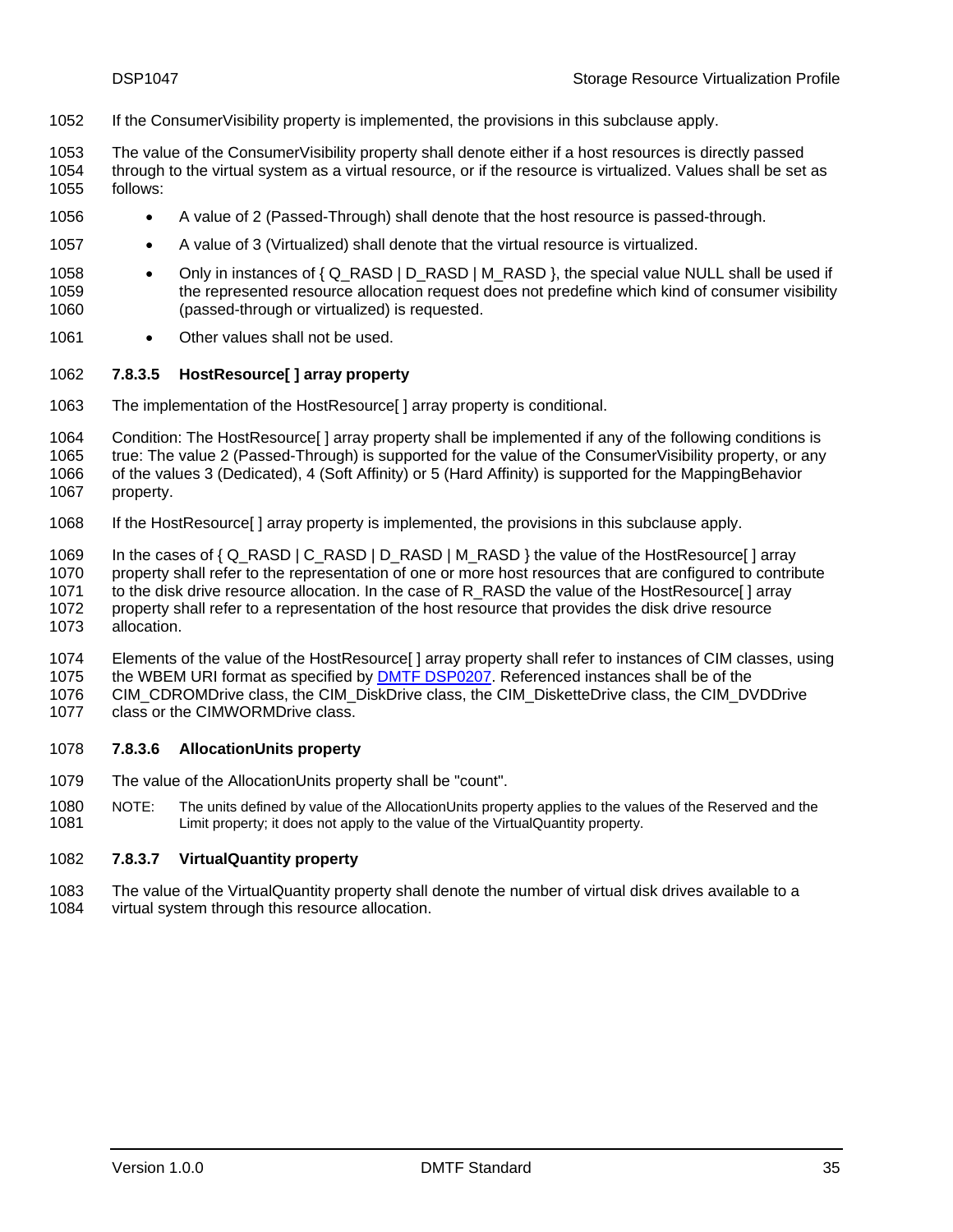#### 1085 EXPERIMENTAL

#### <span id="page-35-3"></span>1086 **7.8.3.8 VirtualQuantityUnits property**

1087 The value of the VirtualQuantityUnits property shall be "count".

#### 1088 EXPERIMENTAL

#### 1089 **7.8.3.9 Reservation property**

- 1090 The implementation of the Reservation property is optional.
- 1091 If the Reservation property is implemented, the provisions in this subclause apply.
- 1092 The value of the Reservation property shall denote the number of disk drives reserved through this 1093 resource allocation to a virtual system.

#### 1094 **7.8.3.10 Limit property**

- 1095 The implementation of the Limit property is optional.
- 1096 If the Limit property is implemented, the following rules apply:
- 1097 The value of the Limit property shall denote the maximum number of disk drives available through this 1098 resource allocation to a virtual system.

#### <span id="page-35-0"></span>1099 **7.8.3.11 Weight property**

- 1100 The implementation of the Weight property is optional.
- 1101 If the Weight property is implemented, its value shall denote the relative priority of a resource allocation in 1102 relation to other resource allocations.

#### <span id="page-35-1"></span>1103 **7.8.3.12 Parent property**

- 1104 The implementation of the Parent property is optional.
- 1105 If the Parent property is implemented, the provisions in this subclause apply.
- 1106 The value of the Parent property shall identify the parent entity of the resource allocation or resource
- 1107 allocation request. The value of the Parent property shall be formatted with the WBEM URI format as 1108 specified by [DMTF DSP0207.](#page-8-9)
- 1109 If an implementation implements the concept of disk snapshots where data stored on a delta disk only 1110 contains information on top of that stored on a base disk, then the implementation should use the value of 1111 the Parent property in the RASD instance representing the storage resource allocation of the delta disk to
- 1112 refer to the RASD instance representing the storage resource allocation of the base disk.

#### <span id="page-35-2"></span>1113 **7.8.3.13 Connection[ ] array property**

- 1114 The implementation of the Connection[ ] array property is optional.
- 1115 If the Connection[ ] array property is implemented, the provisions in this subclause apply.
- 1116 The value of the connection property may identify elements of the storage infrastructure such as initiator
- 1117 ports and/or target ports. The WBEM URI format (see [DMTF DSP0207\)](#page-8-9) may be used to refer to a 1118 respective CIM instance.
-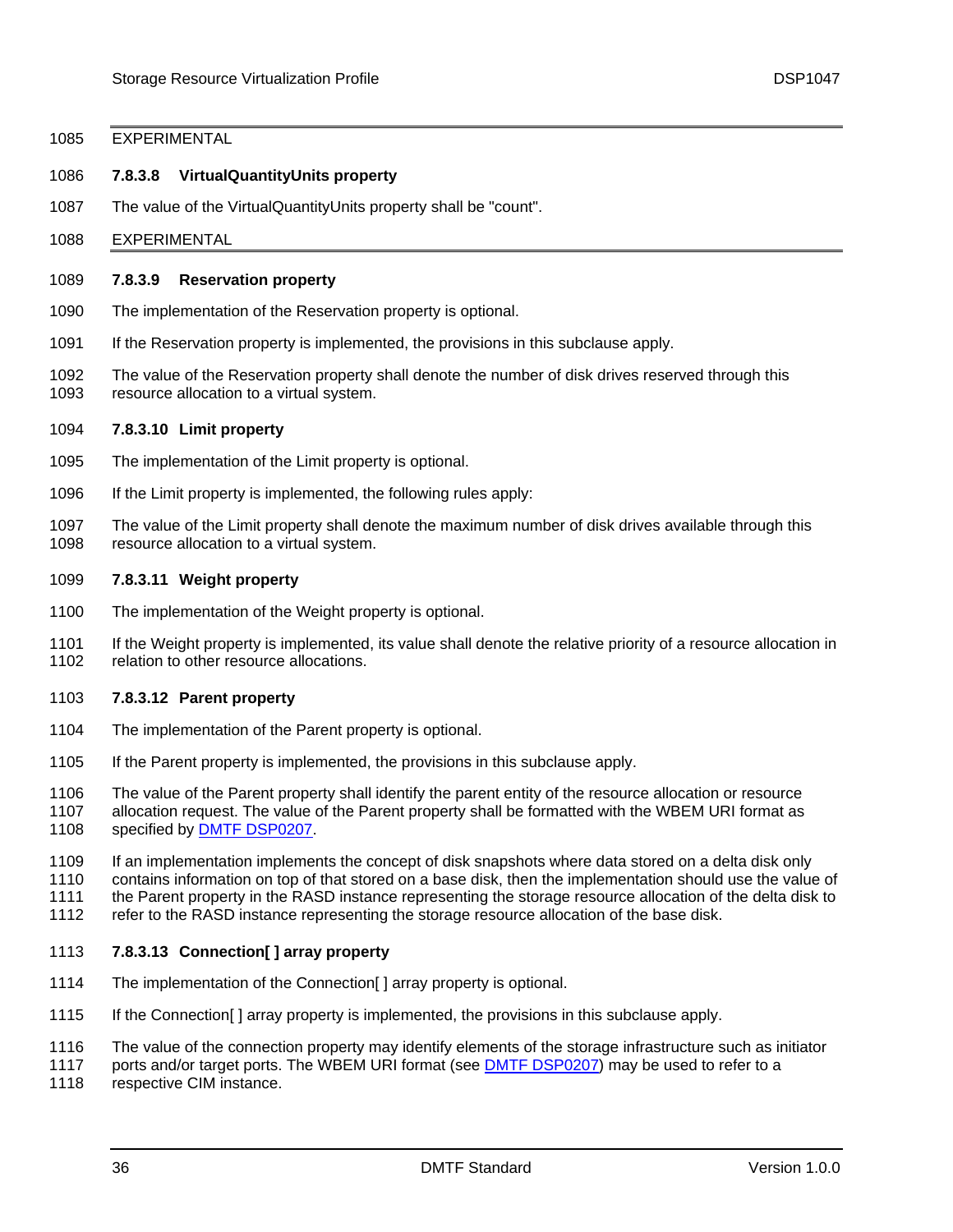#### <span id="page-36-1"></span>1119 **7.8.3.14 Address property**

- 1120 The implementation of the Address property is optional.
- 1121 If the Address property is implemented, the provisions in this subclause apply.
- 1122 The value of the Address property shall expose the address of the allocated resource as seen by the 1123 software running in the virtual system (usually a guest operating system).

#### <span id="page-36-2"></span>1124 **7.8.3.15 MappingBehavior property**

1125 The implementation of the MappingBehavior property is optional.

1126 If the MappingBehavior property is implemented, its value shall denote how host resources referenced by 1127 elements in the value of HostResource[ ] array property relate to the resource allocation.

- 1128 In R\_RASD instances the following rules apply to the value of the MappingBehavior property:
- 1129 A value of 2 (Dedicated) shall indicate that the represented resource allocation is provided by 1130 host resources that are exclusively dedicated to the virtual system. The host resources shall be 1131 identified by the value of the HostResource[ ] array property.
- 1132 A value of 3 (Soft Affinity) or 4 (Hard Affinity) shall indicate that the represented resource 1133 allocation is provided by host resources. The host resources shall be identified by the value of 1134 **the HostResource** [ ] array property.
- 1135 Other values shall not be used.
- 1136 In Q\_RASD instances the following rules apply to the value of the MappingBehavior property:
- 1137 The special value NULL shall indicate that the resource allocation request does not require 1138 specific host resources.
- 1139 A value of 2 (Dedicated) shall indicate that the resource allocation request shall be provided by 1140 exclusively dedicated host resources as specified through the value of the HostResource[ ] 1141 **array property.**
- 1142 A value of 3 (Soft Affinity) shall indicate that the resource allocation request shall preferably be 1143 provided by host resources as specified through the value of the HostResource[ ] array 1144 property, but that other host resources may be used if the requested host resources are not 1145 available.
- 1146 A value of 4 (Hard Affinity) shall indicate that the resource allocation request shall be provided 1147 by host resources as specified through the value of the HostResource[ ] array property and that 1148 other resources shall not be used if the requested host resources are not available.
- 1149 Other values shall not be used.

#### <span id="page-36-0"></span>1150 **7.8.4 CIM\_StorageAllocationSettingData properties**

- 1151 This subclause defines rules for values of properties in instances of the
- 1152 CIM StorageAllocationSettingData (SASD) class.
- 1153 NOTE: If the rules for a particular property are the same as those defined for the respective property of the<br>1154 CIM ResourceAllocationSettingData (RASD) class, the respective subclause of 7.8.3 is referenced. 1154 CIM\_ResourceAllocationSettingData (RASD) class, the respective subclause of [7.8.3](#page-33-0) is referenced.

#### <span id="page-36-3"></span>1155 **7.8.4.1 ResourceType property**

- 1156 The value of the ResourceType property shall be set as follows:
- 1157 31 (Logical Disk) for logical disk allocation data
- 1158 32 (Storage Volume) for storage volume allocation data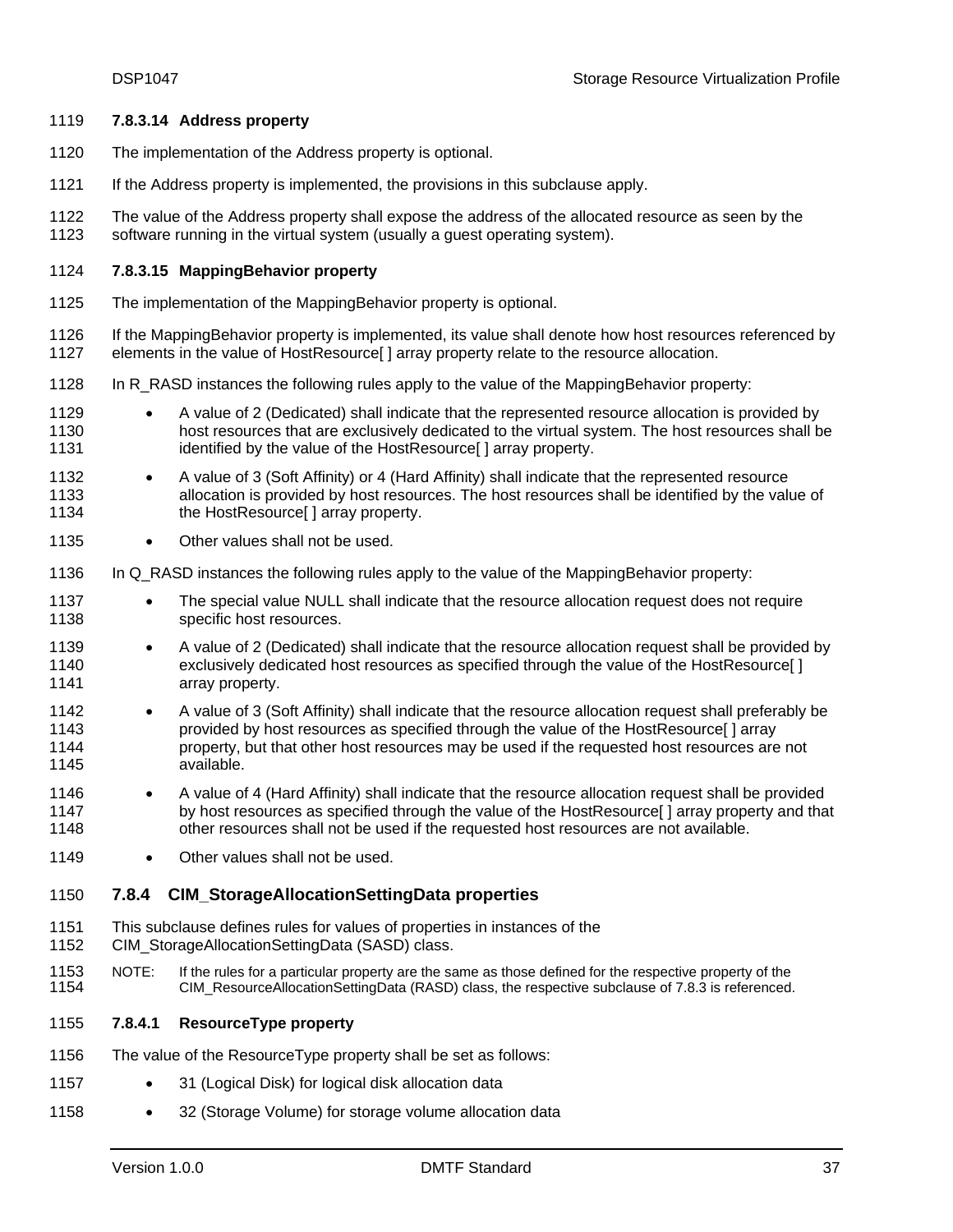- 1159 19 (Storage Extent) for storage extent allocation data
- 1160 NOTE: See [7.2.2](#page-27-1) for a definition of logical disk, storage volume and storage extent.
- 1161 **7.8.4.2 ResourceSubtype property**
- 1162 See [7.8.3.2](#page-33-2).
- 1163 **7.8.4.3 PoolID property**
- 1164 See [7.8.3.3](#page-33-3).
- 1165 **7.8.4.4 ConsumerVisibility property**
- 1166 See [7.8.3.4](#page-33-4).
- <span id="page-37-1"></span>1167 **7.8.4.5 HostResource array property**
- 1168 The implementation of the HostResource[ ] array property is conditional.

1169 Condition: The HostResource[] array property shall be implemented if any of the following conditions is<br>1170 true: The value 2 (Passed-Through) is supported for the value of the ConsumerVisibility property, or any

true: The value 2 (Passed-Through) is supported for the value of the ConsumerVisibility property, or any

1171 of the values 3 (Dedicated), 4 (Soft Affinity) or 5 (Hard Affinity) is supported for the MappingBehavior 1172 property.

1173 If the HostResource[ ] array property is implemented, the provisions in this subclause apply.

1174 In the cases of { Q\_SASD | C\_SASD | D\_SASD | M\_SASD } the value of the HostResource[ ] array

1175 property shall refer to (the representation of) one or more host resources that are configured to contribute

1176 to the resource allocation. In the case of R\_SASD the value of the HostResource[] array property shall

1177 refer to (the representation of) the host resource that provides the storage resource allocation.

1178 Values of elements of the HostResource [] array property may directly refer to files, using the URI format 1179 as specified by [IETF RFC1738](#page-8-10) and file URL scheme as specified in [IETF RFC3986.](#page-8-11)

1180 If the file URI is not applied, elements of the value of the HostResource[ ] array property shall refer to

1181 instances of CIM classes, using the WBEM URI format as specified by [DMTF DSP0207.](#page-8-9) Referenced

1182 instances shall be of the CIM\_StorageExtent class or the CIM\_LogicalFile class.

#### <span id="page-37-0"></span>1183 **7.8.4.6 AllocationUnits property**

- 1184 The implementation of the AllocationUnits property is conditional.
- 1185 Condition: The Reservation property (see [7.8.4.9](#page-38-0)) or the Limit property (see [7.8.4.10](#page-38-1)), or both are 1186 implemented.
- 1187 The AllocationUnits property shall convey the unit applicable to the values of the Reservation and the 1188 Limit property.
- 1189 If the AllocationUnits property is implemented, the provisions in this subclause apply.
- 1190 If the value of the BlockSize property is 1, the value of the AllocationUnits property shall be "byte",
- 1191 indicating the that the values of the Reservation and of the Limit property are specified in bytes. If the
- 1192 value of the BlockSize property is greater than 1, the value of the AllocationUnits property shall be
- 1193 "count", indicating that the values of the Reservation and of the Limit property are specified in blocks, with
- 1194 the blocksize conveyed through the value of the BlockSize property.

1195 All flavors of SASD instances as defined in [7.8.2](#page-32-3) that relate to the same virtual resource shall apply the 1196 same value for the AllocationUnits property. same value for the AllocationUnits property.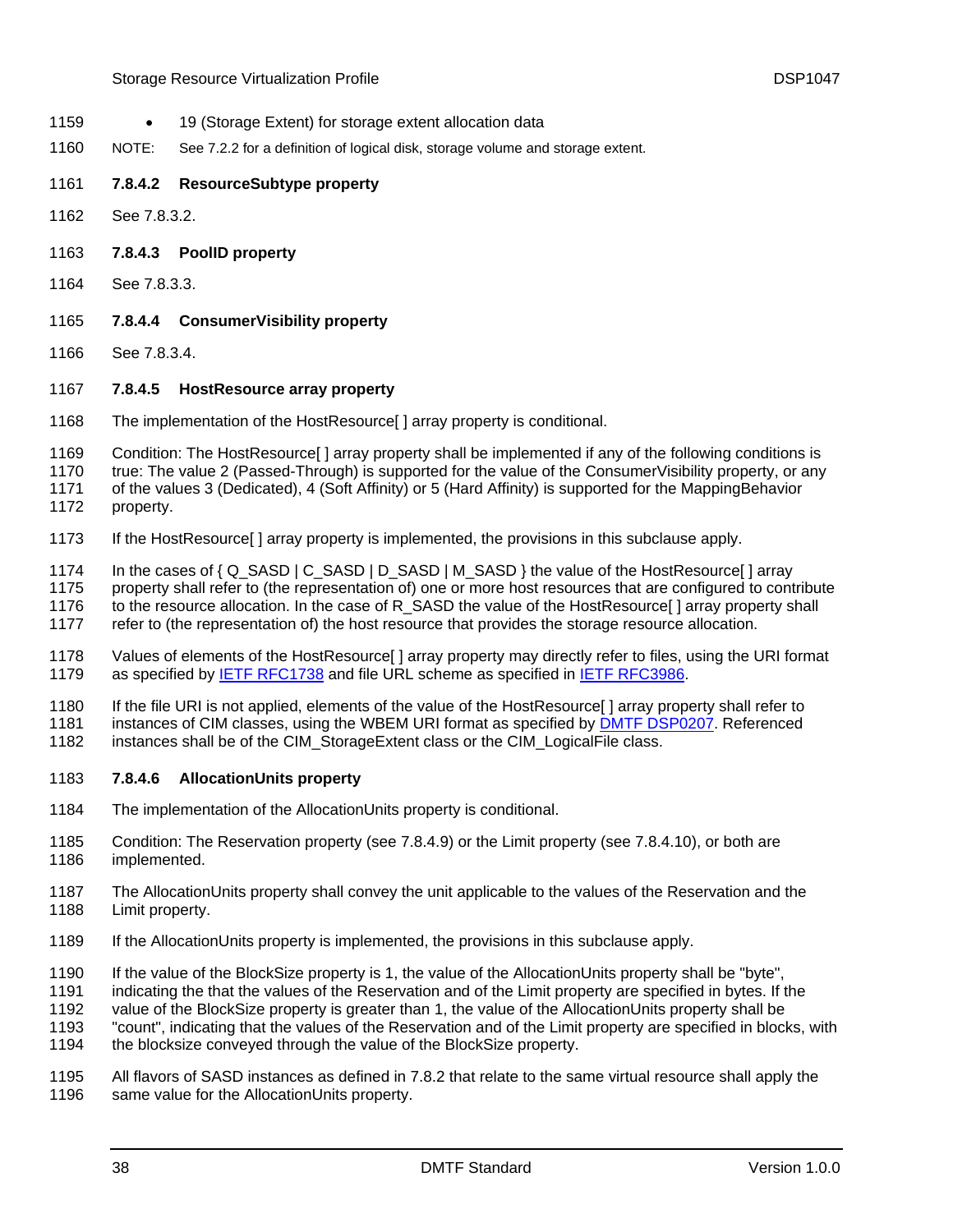1197 NOTE: The definitions in this subclause include SASD instances that describe mutability. In these instances the 1198 mutability is expressed by values of numerical properties such as the Reservation or the Limit prope 1198 mutability is expressed by values of numerical properties such as the Reservation or the Limit property in<br>1199 mits as established by the value of the AllocationUnit property. If the mutability SASD instance represen units as established by the value of the AllocationUnit property. If the mutability SASD instance represents 1200 an increment, this would reflect a granularity for modifications of the numeric property values that is equal<br>1201 to or a multiple of the allocation unit. to or a multiple of the allocation unit.

#### <span id="page-38-3"></span>1202 **7.8.4.7 VirtualQuantity property**

1203 In the cases of { R\_SASD | C\_SASD | D\_SASD | M\_SASD } the value of the VirtualQuantity property 1204 shall denote the amount of storage that is available to a virtual system through this resource allocation. In 1205 the case of Q\_SASD the value of the VirtualQuantity property shall denote the amount of storage that is 1206 requested for the virtual system unless the value of the HostResource[ ] array property contains exactly 1207 one element that refers to a specific host storage resource that implicitly determines the virtual disk size. 1208 If a value is provided, is shall be expressed in units as expressed by the value of the VirtualQuantityUnit 1209 property; see [7.8.4.8.](#page-38-2)

1210 EXPERIMENTAL

#### <span id="page-38-2"></span>1211 **7.8.4.8 VirtualQuantityUnits property**

1212 The VirtualQuantityUnits property shall convey the unit applicable to the value of the VirtualQuantity 1213 property.

1214 If the value of the VirtualResourceBlockSize property is 1, the value of the VirtualQuantityUnits property 1215 shall be "byte", indicating the that the value of the VirtualQuantity property is specified in bytes. If the<br>1216 value of the VirtualBlockSize property is greater than 1, the value of the VirtualQuantityUnits propert value of the VirtualBlockSize property is greater than 1, the value of the VirtualQuantityUnits property 1217 shall be "count", indicating that the value of the VirtualQuantity property is specified in blocks, with the 1218 blocksize conveyed through the value of the VirtualResourceBlockSize property.

#### 1219 EXPERIMENTAL

#### <span id="page-38-0"></span>1220 **7.8.4.9 Reservation property**

- 1221 The implemenation of the Reservation property is optional.
- 1222 If the Reservation property is implemented, the provisions in this subclause apply.
- 1223 The value of the Reservation property shall denote the amount of storage reserved through this resource
- 1224 allocation to a virtual system in units as expressed by the value of the AllocationUnits property;<br>1225 see 7.8.4.6.
- see [7.8.4.6](#page-37-0).

#### <span id="page-38-1"></span>1226 **7.8.4.10 Limit property**

- 1227 The implementation of the Limit property is optional.
- 1228 If the Limit property is implemented, the provisions in this subclause apply.
- 1229 The value of the Limit property shall denote the maximum amount of storage available through the
- 1230 represented resource allocation to a virtual system in units as expressed by the value of the 1231 AllocationUnits property; see [7.8.4.6.](#page-37-0)
- 1232 **7.8.4.11 Weight property**
- 1233 See [7.8.3.11.](#page-35-0)
- 1234 **7.8.4.12 Parent property**
- 1235 See [7.8.3.12.](#page-35-1)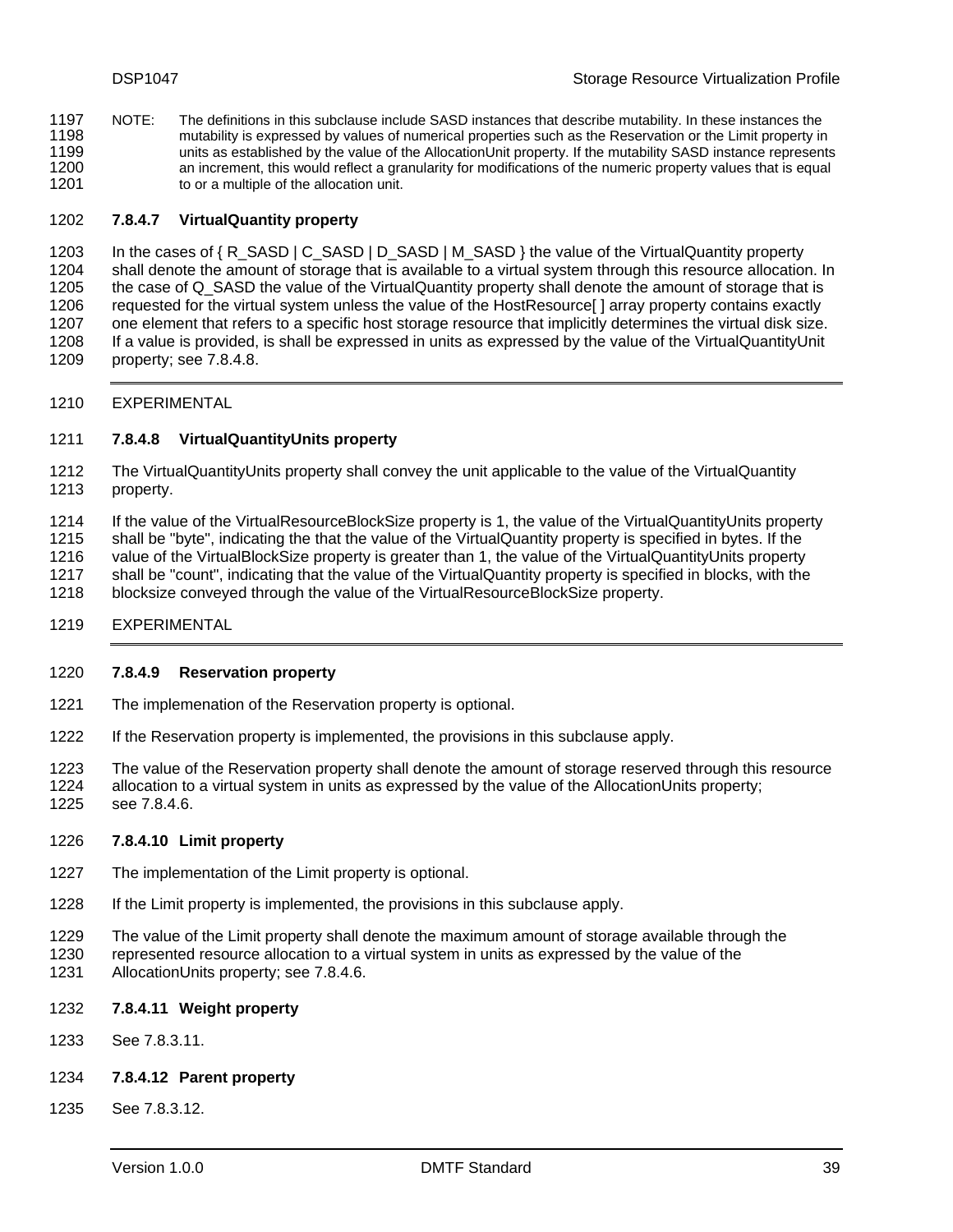#### 1236 **7.8.4.13 Connection[ ] array property**

- 1237 See [7.8.3.13.](#page-35-2)
- 1238 **7.8.4.14 Address property**
- 1239 See [7.8.3.14.](#page-36-1)
- 1240 **7.8.4.15 MappingBehavior property**
- 1241 See [7.8.3.15.](#page-36-2)

#### <span id="page-39-2"></span>1242 **7.8.4.16 VirtualResourceBlockSize**

1243 The value of the VirtualResourceBlockSize property shall denote the block size as seen by the consumer<br>1244 of a virtual storage that is based on the described resource allocation. A value of 1 shall designate a of a virtual storage that is based on the described resource allocation. A value of 1 shall designate a

1245 variable block size.

#### <span id="page-39-3"></span>1246 **7.8.4.17 Access**

1247 The value of the Access property shall denote the access mode.

#### <span id="page-39-4"></span>1248 **7.8.4.18 HostResourceBlockSize**

- 1249 The value of the HostResourceBlockSize property shall denote the block size as seen by the consumer of
- 1250 a virtual storage that is based on the described resource allocation. A value of 1 shall designate a 1251 variable block size.

#### <span id="page-39-5"></span>1252 **7.8.4.19 HostExtentStartingAddress**

- 1253 The implementation of the HostExtentStartingAddress property is optional.
- 1254 If the HostExtentStartingAddress property is implemented, the provisions in this subclause apply.
- 1255 The value of the HostExtentStartingAddress property shall denote the offset within the host storage extent

1256 referenced by the value of the HostExtentName property. The offset marks the starting point of a

1257 subspace within the referenced host storage extent. The size of the subspace is exposed by the value of 1258 the Reserved property.

#### <span id="page-39-0"></span>1259 **7.8.4.20 HostExtentName**

- 1260 The implementation of the HostExtentName property is optional.
- 1261 If the HostExtentName property is implemented, the provisions in this subclause apply.
- 1262 The value of the HostExtentName shall identify a host storage extent that serves as the base for the 1263 described virtual storage allocation.

#### <span id="page-39-1"></span>1264 **7.8.4.21 HostExtentNameFormat**

- 1265 The implementation of the HostExtentNameFormat property is conditional.
- 1266 Condition: The HostExtentName property (see [7.8.4.20](#page-39-0)) is implemented.
- 1267 If the HostExtentNameFormat property is implemented, the provisions in this subclause apply.
- 1268 The value of the HostExtentNameFormat shall designate the format used for the value of the 1269 HostExtentName property.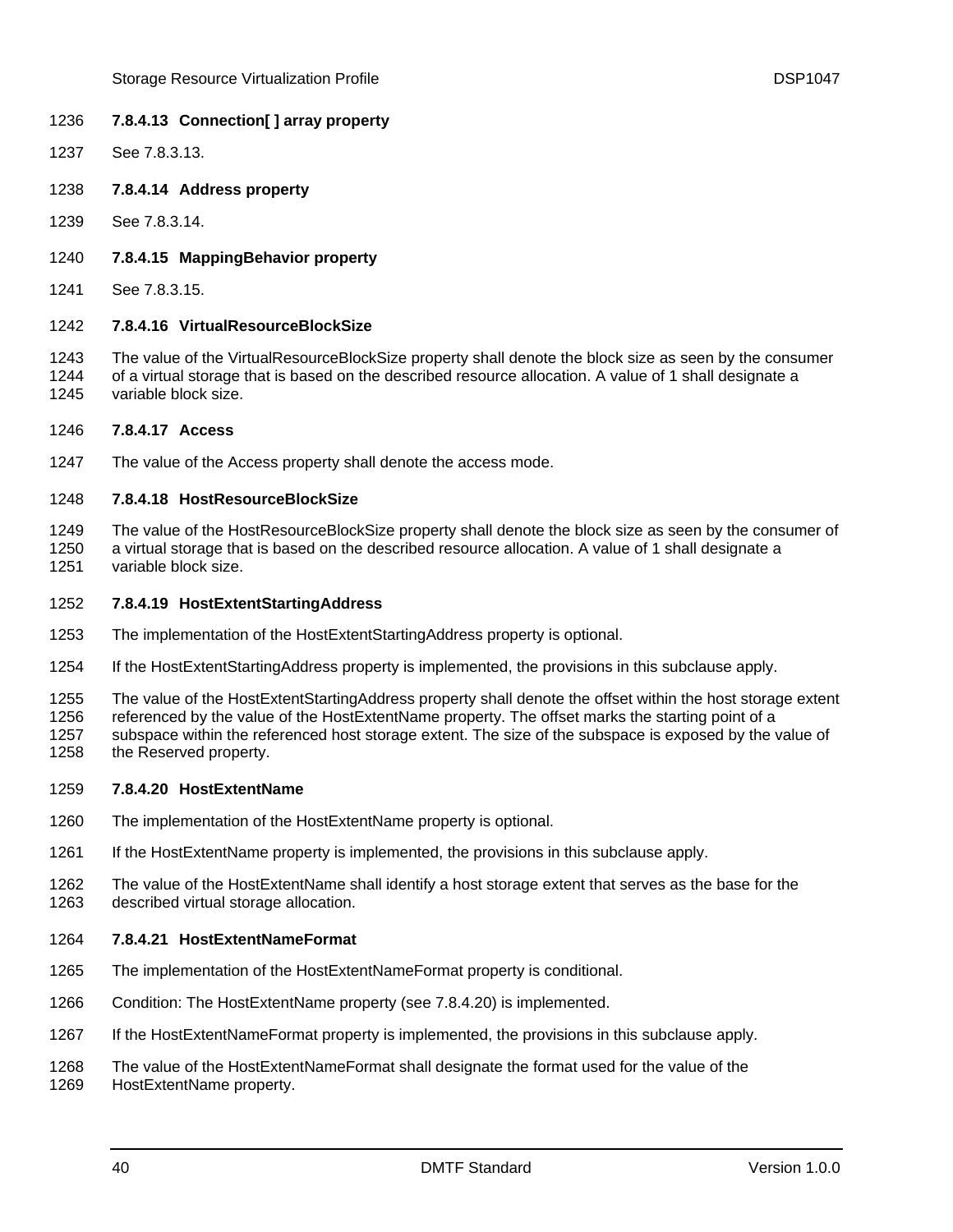#### <span id="page-40-3"></span>1270 **7.8.4.22 OtherHostExtentNameFormat**

- 1271 The implementation of the HostExtentNameFormat property is conditional.
- 1272 Condition: The HostExtentNameFormat property (see [7.8.4.21\)](#page-39-1) is implemented, and the value 1 (Other) is 1273 supported.
- 1274 If the OtherHostExtentNameFormat property is implemented, the provisions in this subclause apply.
- 1275 The value of the HostExtentNameFormat shall designate the format used for the value of the

1276 HostExtentName property, using a string representation. The value should be structured as follows:

- 1277 < Organization>:<FormatSpecifier>. < Organization> shall uniquely identify the organization that defined<br>1278 the format. < FormatSpecifier> shall uniquely identify the format within the set of formats defined by the
- the format. <FormatSpecifier> shall uniquely identify the format within the set of formats defined by the 1279 organization.
- 

#### <span id="page-40-1"></span>1280 **7.8.4.23 HostExtentNameNamespace**

- 1281 The implementation of the HostExtentNameNamespace property is conditional.
- 1282 Condition: The HostExtentName property (see [7.8.4.20](#page-39-0)) is implemented.
- 1283 If the HostExtentNameNamespace property is implemented, the provisions in this subclause apply.
- 1284 The value of the HostExtentNameNamespace shall designate the namespace that applies to the value of 1285 the HostExtentName property.

#### <span id="page-40-4"></span>1286 **7.8.4.24 OtherHostExtentNameNamespace**

- 1287 The implementation of the OtherHostExtentNameNamespace property is conditional.
- 1288 Condition: The HostExtentNameNamespace property (see [7.8.4.23](#page-40-1)) is implemented, and the value 1289 1 (Other) is supported.
- 1290 If the OtherHostExtentNameNamespace property is implemented, the provisions in this subclause apply.
- 1291 The value of the HostExtentNameNamespace shall designate the namespace used for the value of the
- 1292 HostExtentName property, using a string representation. The value should be structured as follows:<br>1293 Sepanization>:<NamespaceSpecifier>, <Organization> shall uniquely identify the organization that 1293 <Organization>:<NamespaceSpecifier>. <Organization> shall uniquely identify the organization that
- 1294 defined the format. <NamespaceSpecifier> shall uniquely identify the namespace within the set of
- 1295 namespaces defined by the organization.

#### <span id="page-40-0"></span>1296 **7.8.5 Instance requirements**

1297 This subclause details resource allocation related instance requirements.

#### <span id="page-40-2"></span>1298 **7.8.5.1 Representation of resource allocation requests**

- 1299 If this profile is implemented for the allocation of storage extents (see [7.2](#page-26-2)), each storage resource 1300 allocation request shall be represented by a Q\_SASD instance; the provisions of [10.15](#page-67-0) apply.
- 1301 If this profile is implemented for the allocation of disk drives (see [7.2](#page-26-2)), each disk drive resource allocation 1302 request shall be represented by a Q\_RASD instance; the provisions of [10.12](#page-65-1) apply.

#### 1303 **7.8.5.2 Representation of resource allocations**

- 1304 If this profile is implemented for the allocation of storage extents (see [7.2](#page-26-2)), each storage resource 1305 allocation shall be represented by a R\_SASD instance; the provisions of [10.15](#page-67-0) apply.
- 1306 If this profile is implemented for the allocation of disk drives (see [7.2](#page-26-2)), each disk drive resource allocation<br>1307 Shall be represented by a R RASD instance: the provisions of 10.12 apply. shall be represented by a R\_RASD instance; the provisions of [10.12](#page-65-1) apply.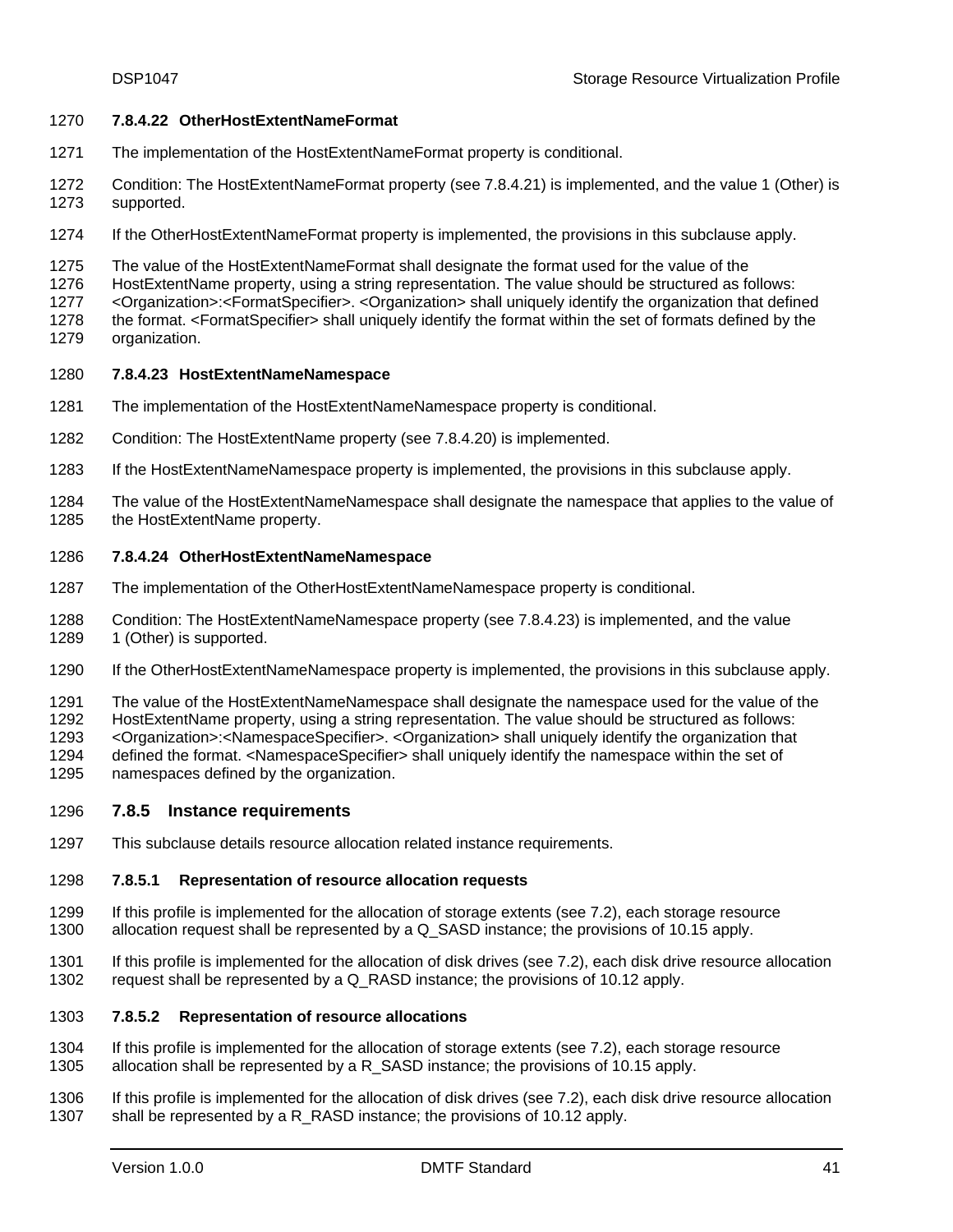- 1308 The R\_SASD (or R\_RASD) instance shall be associated to the Q\_SASD (or Q\_RASD) instance
- 1309 representing the corresponding resource allocation request (see [7.8.5.1\)](#page-40-2) through an instance of the 1310 CIM\_ElementSettingData association; the provisions of [10.6](#page-63-0) apply.
- 1311 The R\_SASD (or R\_RASD) instance shall be associated to the CIM\_ResourcePool instance providing 1312 resources for the allocation (see [7.4\)](#page-28-0) through an instance of the CIM\_ResourceAllocationFromPool<br>1313 association: the provisions of 10.6 apply. association; the provisions of [10.6](#page-63-0) apply.
- 1314 Implementations may represent a resource allocation request and the corresponding resource allocation
- 1315 by one SASD (or RASD) instance; in this case the association requirements of this subclause apply
- 1316 correspondingly. Note that association instances that refer to the R\_SASD instance are only existent
- 1317 while the resource is allocated.

#### 1318 **7.8.5.3 Representation of resource allocation capabilities**

- 1319 The allocation capabilities of a system or a resource pool shall be represented by an
- 1320 CIM AllocationCapabilities instance that is associated to the CIM System instance representing the 1321 system or to the CIM\_ResourcePool instance representing the resource pool through an instance of the
- 1322 CIM\_ElementCapabilities association; see [DMTF DSP1043](#page-8-5):[1.0](#page-8-5) (*[Allocation Capabilities](#page-8-5) Profile*).
- 1323 The settings that define the allocation capabilities of a storage resource pool shall be represented by 1324 C SASD instances; the provisions of [10.15](#page-67-0) apply.
- 1325 The settings that define the allocation capabilities of a disk drive resource pool shall be represented by<br>1326 C RASD instances: the provisions of 10.12 apply. C\_RASD instances; the provisions of [10.12](#page-65-1) apply.

#### 1327 **7.8.5.4 Representation of resource allocation mutability**

1328 The mutability of a resource allocation or resource allocation request shall be represented by an 1329 CIM AllocationCapabilities instance that is associated to the RASD instance representing the resource 1330 allocation of resource allocation request through an instance of the CIM\_ElementCapabilities association; 1331 see [DMTF DSP1043:1.0](#page-8-5) (*[Allocation Capabilities](#page-8-5) Profile*).

1332 The settings that define the allocation capabilities of a storage resource pool shall be represented by 1333 C SASD instances; the provisions of [10.15](#page-67-0) apply.

1334 The settings that define the allocation capabilities of a disk drive resource pool shall be represented by<br>1335 C RASD instances: the provisions of 10.12 apply. C\_RASD instances; the provisions of [10.12](#page-65-1) apply.

### <span id="page-41-0"></span>1336 **7.9 Virtual resources**

1337 This subclause specifies rules for the representation of virtual resources. Virtual resources are the result 1338 of a resource allocations. Virtual resources are scoped by virtual systems or by virtual storage arrays. 1339 Virtual storage arrays are a special kind of virtual system that serve the purpose of providing storage to 1340 other virtual systems.

### <span id="page-41-1"></span>1341 **7.9.1 Virtual resource instance requirements**

- 1342 An allocated virtual resource shall be represented by an instance of a subclass of the CIM\_LogicalDevice 1343 class, as follows:
- 1344 Virtual disks
- 1345 The representation of virtual disks is governed by the type of virtual disk as defined in [7.2.2.](#page-27-1)
- 1346 An allocated virtual disk shall be represented by a CIM\_StorageExtent instance if the value 1347 **1347** of the ResourceType property in the CIM StorageAllocationSettingData instance 1348 representing the virtual disk allocation is 19 (Storage Extent). However, if the allocated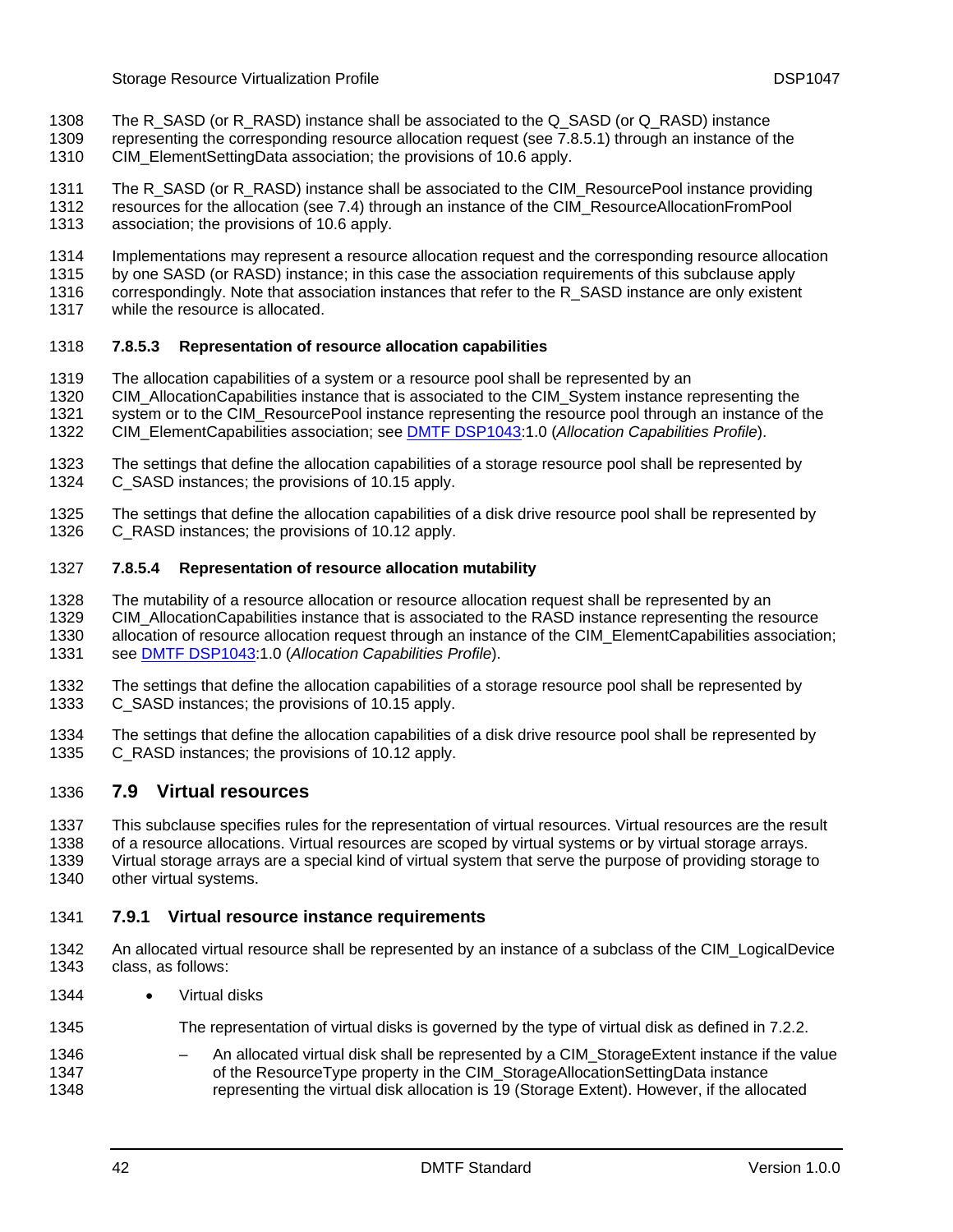|                      | <b>DSP1047</b> |               | <b>Storage Resource Virtualization Profile</b>                                                                                                                                                                                                                                           |
|----------------------|----------------|---------------|------------------------------------------------------------------------------------------------------------------------------------------------------------------------------------------------------------------------------------------------------------------------------------------|
| 1349<br>1350         |                |               | virtual disk conforms to the stricter definitions of logical disk or storage volume (see 7.2.2),<br>it may be represented by a CIM_LogicalDisk or a CIM_StorageVolume, respectively.                                                                                                     |
| 1351<br>1352<br>1353 |                |               | A allocated virtual disk shall be represented by a CIM_StorageVolume instance if the value<br>of the ResourceType property in the CIM_StorageAllocationSettingData instance<br>representing the virtual disk allocation is 32 (Storage Volume)                                           |
| 1354<br>1355<br>1356 |                |               | A allocated virtual disk shall be represented by a CIM_LogicalDisk instance if the value of<br>the ResourceType property in the CIM_StorageAllocationSettingData instance<br>representing the virtual disk allocation is 31 (Logical Disk).                                              |
| 1357                 |                |               | Virtual disk drives                                                                                                                                                                                                                                                                      |
| 1358                 |                |               | A virtual disk drive shall be represented by an instance of the CIM_DiskDrive class                                                                                                                                                                                                      |
| 1359                 | $\bullet$      | Virtual ports |                                                                                                                                                                                                                                                                                          |
| 1360<br>1361         |                |               | If implemented, virtual initiator ports or virtual target ports shall be represented by instances of<br>the CIM_LogicalPort class                                                                                                                                                        |
| 1362<br>1363         |                |               | Each instance of a subclass of the CIM_LogicalDevice class representing a virtual resource as defined in<br>this subclause shall be associated as follows:                                                                                                                               |
| 1364<br>1365         |                |               | to the CIM_ComputerSystem instance that represents the virtual system through an instance of<br>the CIM_SystemDevice association                                                                                                                                                         |
| 1366<br>1367         | $\bullet$      |               | to the SASD or RASD instance that represents the resource allocation through an instance of<br>the CIM_SettingsDefineState association                                                                                                                                                   |
| 1368<br>1369<br>1370 |                | NOTE:         | If the resource allocation of a logical disk is a composed resource allocation, only the top-most<br>resource allocation yields a logical device. Consequently there may be SASD instances within a<br>"state" virtual system configuration that do not have a companion logical device. |
| 1371<br>1372         |                |               | to the CIM_ResourcePool instance that represents the resource pool providing the resource<br>allocation through an instance of the CIM_ElementAllocatedFromPool association.                                                                                                             |

### <span id="page-42-0"></span>1373 **7.9.2 CIM\_StorageExtent properties**

1374 This subclause defines constraints for property values in CIM\_StorageExtent instances representing<br>1375 virtual disks. virtual disks.

#### <span id="page-42-3"></span>1376 **7.9.2.1 BlockSize**

1377 The value of the BlockSize property shall be identical to the value of the VirtualResourceBlockSize<br>1378 Droperty in the SASD instance representing the related storage resource allocation (see 7.8.4.16). property in the SASD instance representing the related storage resource allocation (see [7.8.4.16](#page-39-2)).

#### 1379 **7.9.2.2 NumberOfBlocks**

- 1380 The value of the NumberOfBlocks property shall be identical to the value of the VirtualQuantity property in 1381 the SASD instance representing the related storage resource allocation (see 7.8.4.7). the SASD instance representing the related storage resource allocation (see [7.8.4.7\)](#page-38-3).
- <span id="page-42-1"></span>1382 **7.9.2.3 Name**

1383 The value of the Name property shall expose the name of the storage extent as seen by the virtual system.

#### <span id="page-42-2"></span>1385 **7.9.2.4 NameFormat**

1386 The value of the NameFormat property shall be 12 (OS Device Name).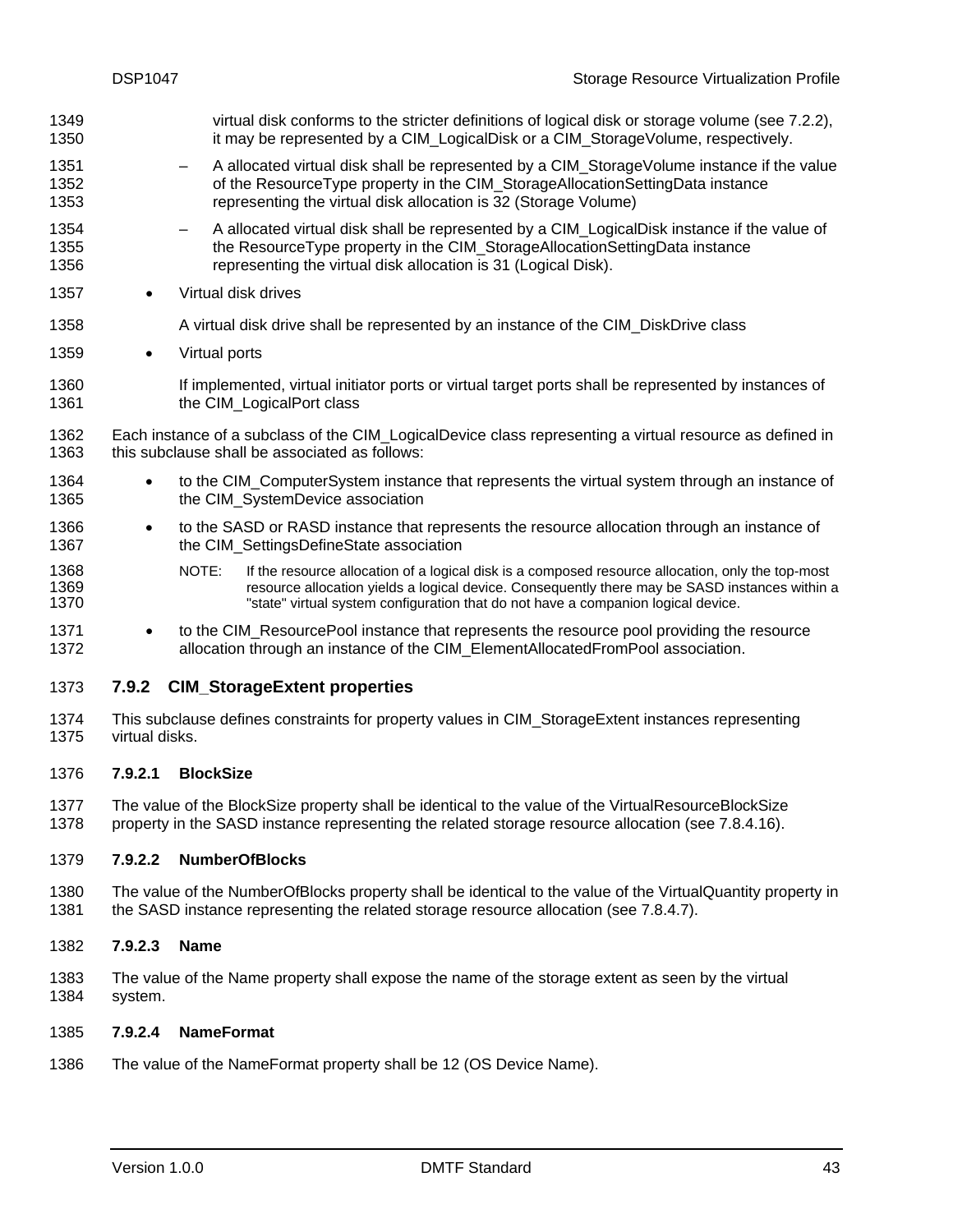#### <span id="page-43-5"></span>1387 **7.9.2.5 NameNamespace**

1388 The value of the NameFormt property shall be 8 (OS Device Namespace).

### <span id="page-43-0"></span>1389 **8 Methods**

1390 This section details the requirements for supporting intrinsic operations and extrinsic methods for the CIM 1391 elements defined by this profile.

#### <span id="page-43-1"></span>1392 **8.1 Profile conventions for operations**

- 1393 The implementation requirements on intrinsic operations for each profile class (including associations) are 1394 specified in class specific subclauses of this clause.
- 1395 The default list of intrinsic operations for all classes is:
- 1396 GetInstance()
- 1397 EnumerateInstances()
- 1398 EnumerateInstanceNames()
- 1399 For classes that are referenced by an association, the default list also includes
- 1400 · Associators()
- 1401 · AssociatorNames()
- 1402 · References()
- 1403 · ReferenceNames()
- 1404 Implementation requirements on operations defined in the default list are provided in the class-specific 1405 subclauses of this clause.
- 1406 The implementation requirements for intrinsic and extrinsic methods of classes listed in clause [10,](#page-60-0) but not 1407 addressed by a separate subclause of this clause are specified by the "Methods" clauses of respective 1408 base profiles, namely [DMTF DSP1041:1.1](#page-8-4) (*[Resource Allocation](#page-8-4) Profile*) and [DMTF DSP1043:1.0](#page-8-5) 1409 (*[Allocation Capabilities](#page-8-5) Profile*). These profiles are specialized by this profile, and in these cases this
- 1410 profile does not add method specifications beyond those defined in its base profiles.

### <span id="page-43-2"></span>1411 **8.2 CIM\_DiskDrive for host disk drives**

1412 All intrinsic operations in the default list in [8.1](#page-43-1) shall be implemented as specified by [DMTF DSP0200.](#page-8-12) In 1413 addition, the requirements of the CIM schema and other prerequisite specifications (including profiles) 1414 apply.

### <span id="page-43-3"></span>1415 **8.3 CIM\_DiskDrive for virtual disk drives**

1416 All intrinsic operations in the default list in [8.1](#page-43-1) shall be implemented as specified by **DMTF DSP0200**. In<br>1417 addition, the requirements of the CIM schema and other prerequisite specifications (including profiles) addition, the requirements of the CIM schema and other prerequisite specifications (including profiles) 1418 apply.

### <span id="page-43-4"></span>1419 **8.4 CIM\_LogicalDisk for virtual disk drives**

1420 All intrinsic operations in the default list in [8.1](#page-43-1) shall be implemented as specified by [DMTF DSP0200.](#page-8-12) In 1421 addition, the requirements of the CIM schema and other prerequisite specifications (including profiles) 1422 apply.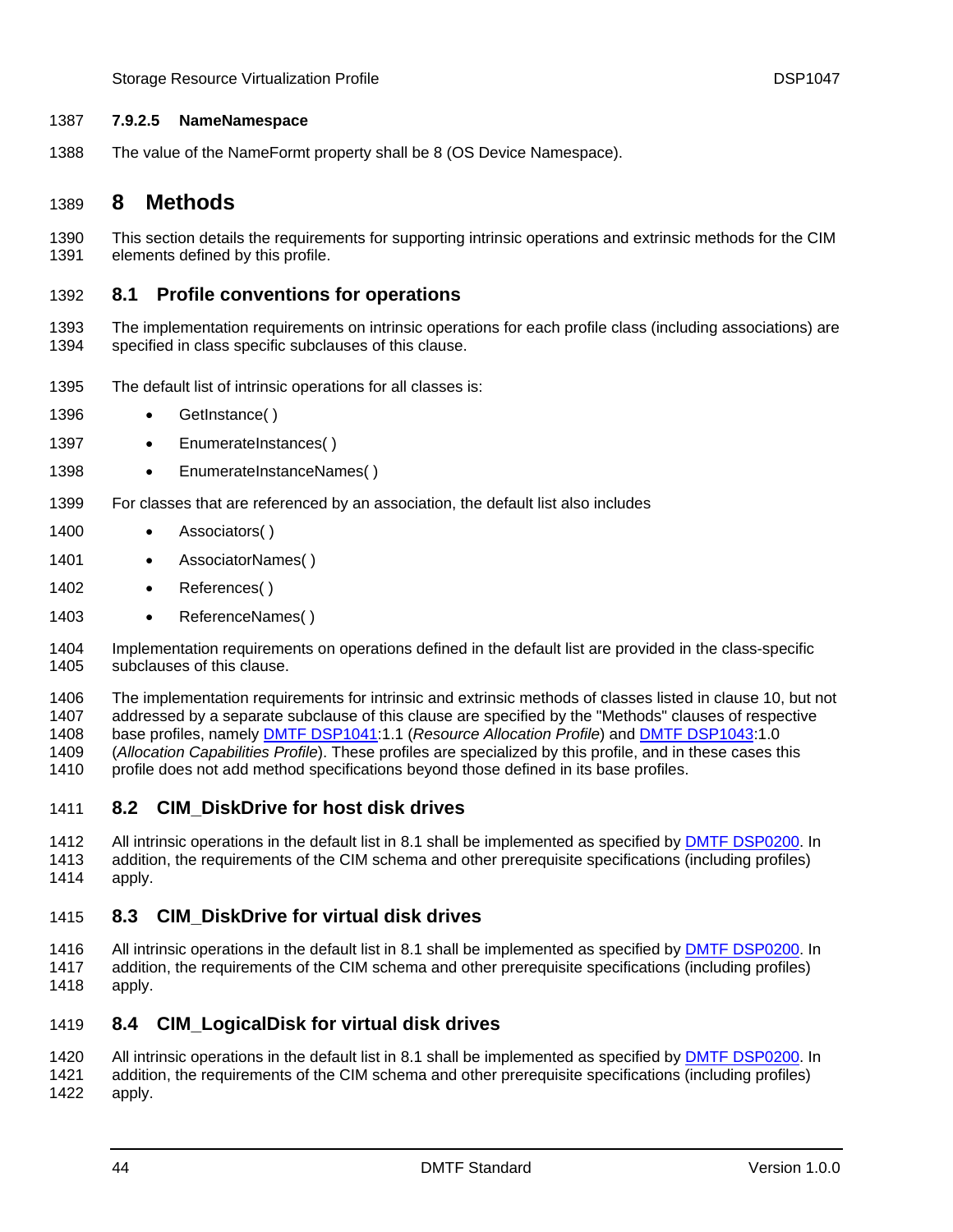#### <span id="page-44-0"></span>1423 **8.5 CIM\_ReferencedProfile**

1424 All intrinsic operations in the default list in [8.1](#page-43-1) shall be implemented as specified by [DMTF DSP0200.](#page-8-12) In 1425 addition, the requirements of the CIM schema and other prerequisite specifications (including profiles) 1426 apply.

### <span id="page-44-1"></span>1427 **8.6 CIM\_RegisteredProfile**

1428 All intrinsic operations in the default list in [8.1](#page-43-1) shall be implemented as specified by **DMTF DSP0200**. In<br>1429 addition, the requirements of the CIM schema and other prerequisite specifications (including profiles) addition, the requirements of the CIM schema and other prerequisite specifications (including profiles) 1430 apply.

### <span id="page-44-2"></span>1431 **8.7 CIM\_StorageAllocationSettingData for storage extent allocation information**

1432 All intrinsic operations in the default list in [8.1](#page-43-1) shall be implemented as specified by [DMTF DSP0200:1.3](#page-8-12). 1433 In addition, the requirements of the CIM schema and other prerequisite specifications (including profiles) 1434 apply.

#### <span id="page-44-3"></span>1435 **8.8 CIM\_StorageExtent for virtual disk**

1436 All intrinsic operations in the default list in [8.1](#page-43-1) shall be implemented as specified by [DMTF DSP0200.](#page-8-12) In 1437 addition, the requirements of the CIM schema and other prerequisite specifications (including profiles) 1438 apply.

#### <span id="page-44-4"></span>1439 **8.9 CIM\_SystemDevice for host storage volumes**

1440 All intrinsic operations in the default list in [8.1](#page-43-1) shall be implemented as specified by [DMTF DSP0200.](#page-8-12) In 1441 addition, the requirements of the CIM schema and other prerequisite specifications (including profiles) 1442 apply.

#### <span id="page-44-5"></span>1443 **8.10 CIM\_SystemDevice for virtual resources**

1444 All intrinsic operations in the default list in [8.1](#page-43-1) shall be implemented as specified by [DMTF DSP0200.](#page-8-12) In 1445 addition, the requirements of the CIM schema and other prerequisite specifications (including profiles) 1446 apply.

### <span id="page-44-6"></span>1447 **9 Use cases**

- 1448 This clause contains informative text only.
- 1449 The following use cases and object diagrams illustrate use of this profile. They are for informative 1450 purposes only and do not introduce behavioral requirements for implementations of the profile.

#### <span id="page-44-7"></span>1451 **9.1 Instance diagram**

1452 [Figure 5 depicts the CIM representation of a host system with one](#page-62-3) storage resource pool and one virtual 1453 system. Only information relevant in the context of storage resource virtualization is shown.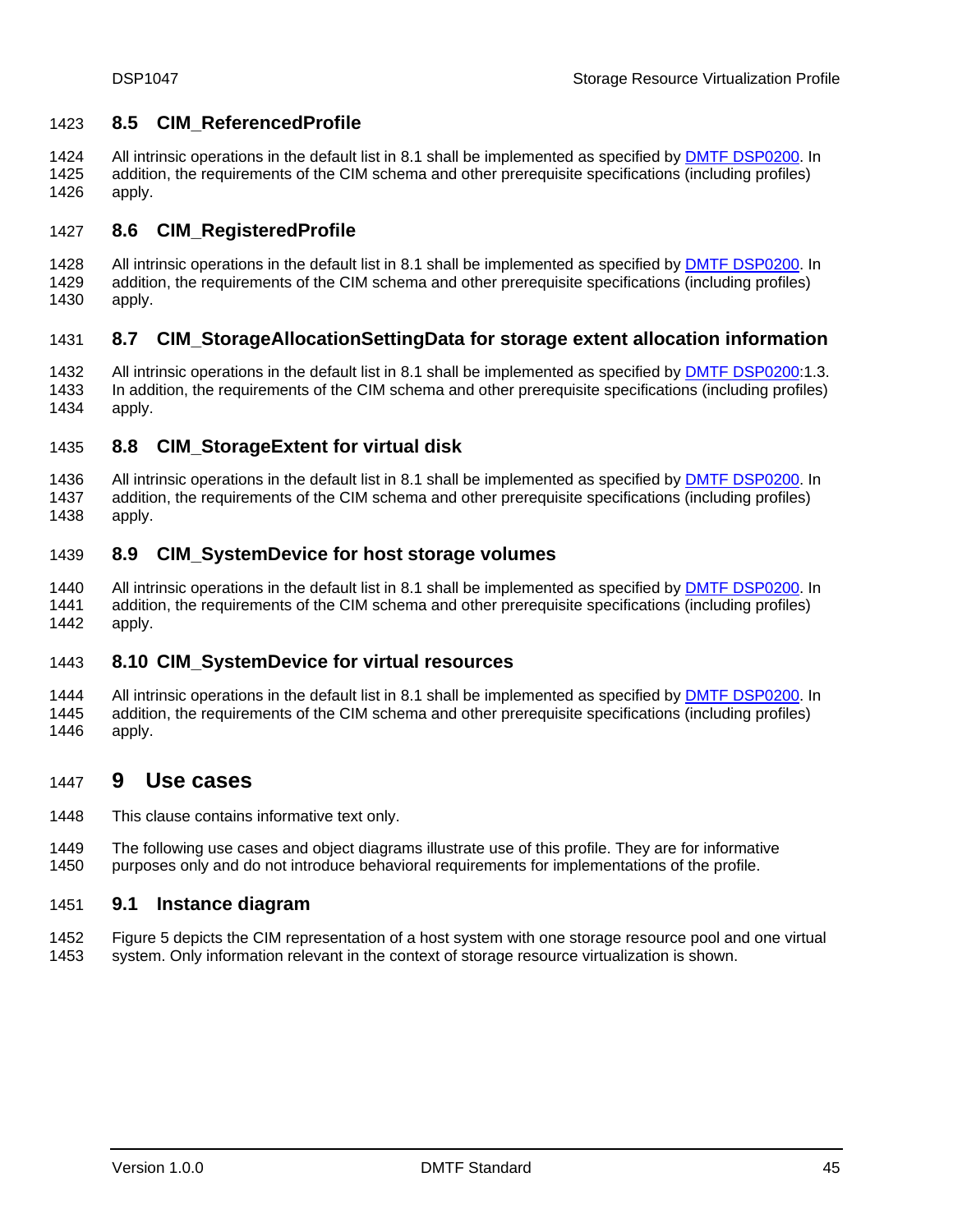#### Storage Resource Virtualization Profile **DSP1047** and DSP1047



1454

#### <span id="page-45-0"></span>1455 **Figure 5 – Instance diagram: Example CIM representation of storage resource virtualization**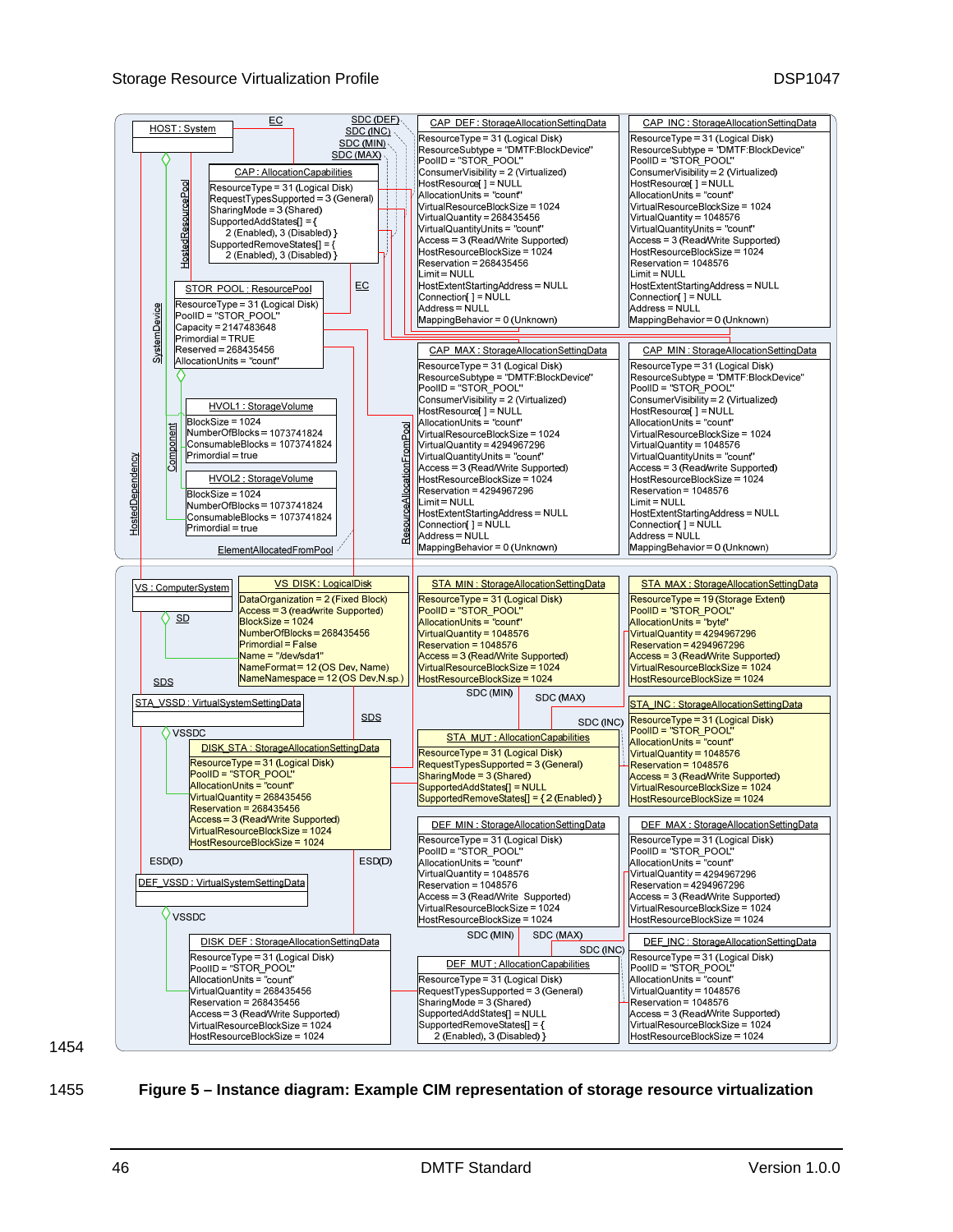- 1456 In [Figure 5 the host system is represented by an instance HOST of](#page-63-0) the CIM\_System class. The host
- 1457 system owns or has access to two storage volumes each with a size of 1TB that are represented by the
- 1458 CIM StorageExtent instances HVOL1 and HVOL2. Note that the storage volumes may be located within
- 1459 a storage area network that is not part of the host system itself.
- 1460 The host system hosts a primordial storage resource pool that is represented by the CIM\_ResourcePool<br>1461 instance STOR POOL. The value of the ResourceType property in STOR POOL is 31 (Logical Disk). instance STOR\_POOL. The value of the ResourceType property in STOR\_POOL is 31 (Logical Disk), 1462 designating the type of resources that are allocated out of the resource pool.
- 1463 The resource type of resources aggregated by a resource pool may be different from the type of
- 1464 resources allocated from the pool. In this example as shown in [Figure 5](#page-45-0) both host storage volumes are 1465 aggregated into the pool, as represented by CIM Component instances connecting STOR POOL with
- 1466 HVOL1 and HVOL2, respectively.
- 1467 In the example shown in [Figure 5](#page-45-0) the storage allocation capabilities of the host system and of the storage 1468 resource pool are identical and represented by the same CIM\_AllocationCapabilities instance CAP. Four 1469 SASD instances (CAP\_DEF, CAP\_MIN, CAP\_MAX, and CAP\_INC) are associated with CAP through 1470 CIM SettingsDefineCapabilities (SDC) instances. Not shown [Figure 5](#page-45-0) are the values of the ValueRange 1471 and ValueRole properties in the SDS instances that designate the referenced SASD instances as 1472 representing the default, minimum, maximum, and increment for storage resource allocations that are 1473 supported by the system and the pool; instead the lines depicting the association instances are 1474 respectively labeled as SDC(DEF, SDC(MIN), SDC(INC) and (SDC(MAX). The values of the 1475 VirtualQuantity property in the CAP\_xxx instances indicate that virtual disks allocatable from the resource 1476 pool have a minimum supported size of 1 MB up to a maximum supported size of 4TB, and that an 1477 increment of 1 MB applies within the supported range; the default size is 256 GB.
- 1478 In the CAP xxx instances the value of the AllocationUnit property is "count"; this indicates that the value 1479 of the Reservation property is expressed in blocks. The block size is exposed by the value of the 1480 HostResourceBlockSize property (1024). Consequently storage allocations as seen from the providing
- 1481 host system or resource pool side are expressed in 1-KB blocks.
- 1482 Similarly, the value of the VirtualQuantityUnits property is "count", indicating that the value of the 1483 VirtualQuantity property is expressed in blocks. Here the block size is exposed by the value of the 1484 VirtualResourceBlockSize property (1024). Consequently storage allocations as seen by the consuming 1485 virtual system are expressed in 1-KB blocks as well.
- 1486 Note that the CAP xxx instances do not expose a value for the Limit property. This indicates that the 1487 implementation does not support thin provisioning where the resource on the consuming side appears 1488 larger than the amount of resource provided at the providing side. This implies that the values of the 1489 numeric properties Reservation and VirtualQuantity are always identical for any resource allocation of numeric properties Reservation and VirtualQuantity are always identical for any resource allocation out of 1490 the resource pool.
- 1491 The host system hosts a virtual system that is represented by the CIM\_ComputerSystem instance VS. 1492 The hosted relationship is shown through a CIM\_HostedDependency instance.
- 1493 The head element of the "state" virtual system configuration is the VSSD instance STA\_VSSD; it is 1494 associated with VS through a CIM\_SettingsDefineState (SDS) instance. The "State" virtual system 1495 configuration contains the SASD instance DISK\_STA that represents a storage resource allocation 1496 assigned to the virtual system. The virtual disk that is the result of the storage resource allocation is<br>1497 represented as part of the virtual system representation by the CIM LogicalDisk instance VS DISK. represented as part of the virtual system representation by the CIM\_LogicalDisk instance VS\_DISK.
- 1498 NOTE All instances in [Figure 5 that are marked with](#page-64-2) light yellow color represent "State" entities that exist only as<br>1499 Iong as the virtual system is instantiated (that is, in a state other than "Defined"). These in 1499 long as the virtual system is instantiated (that is, in a state other than "Defined"). These instances do not 1500 exist while the virtual system is not instantiated (that is, in the "Defined" state). exist while the virtual system is not instantiated (that is, in the "Defined" state).
- 1501 The head element of the "defined" virtual system configuration is the VSSD instance DEF\_VSSD; it is 1502 associated with the head element of the "state" virtual system configuration through an instance of the 1503 CIM\_ElementSettingData association where the value of the IsDefault property is 1 (Is Default) 1504 (abbreviated as ESD(D) in [Figure 5\). The "defined" virtual system configurati](http://www.dmtf.org/about/policies/disclosures.php)on contains the SASD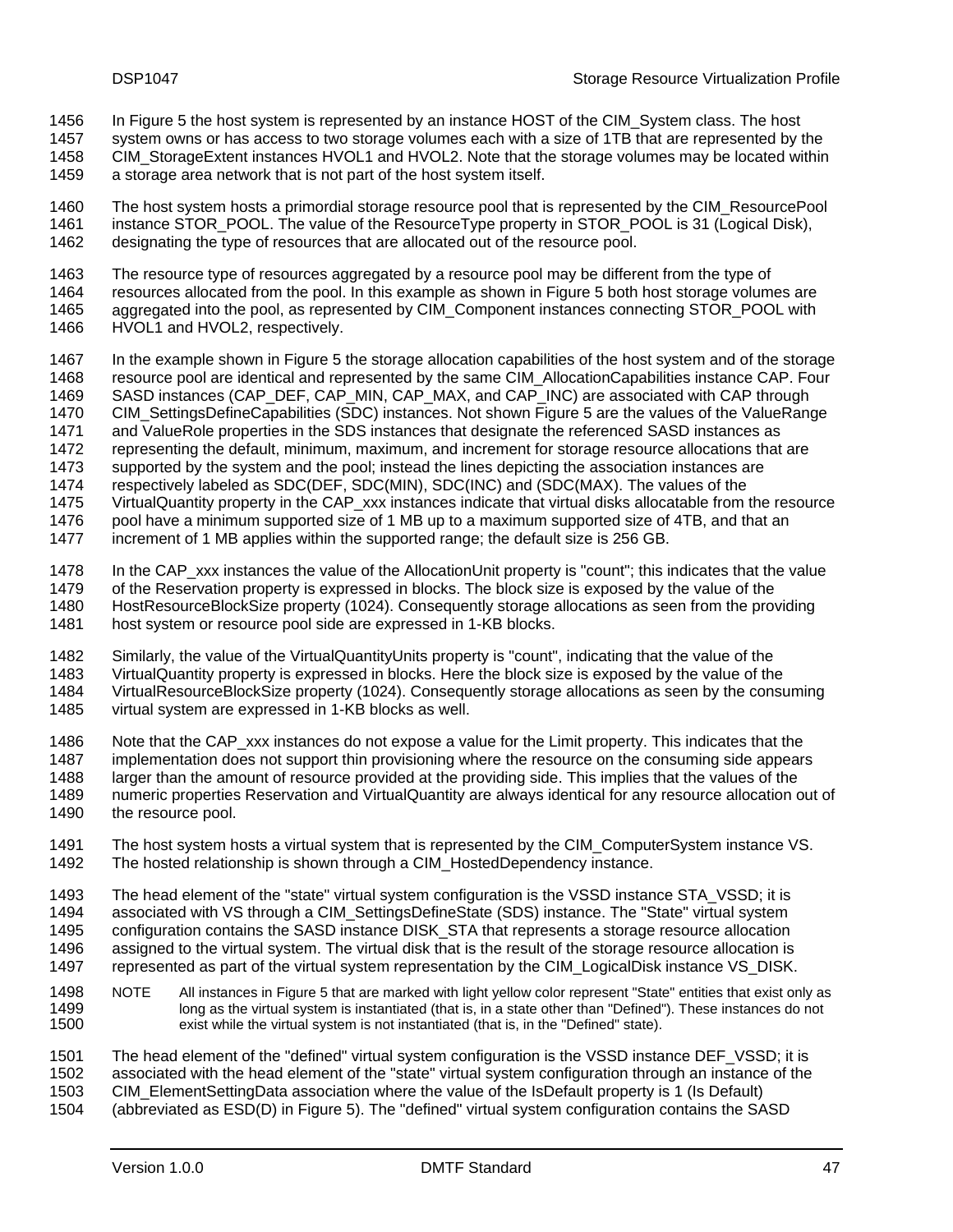- 1505 instance DISK\_DEF that represents the respective storage resource allocation request. When the virtual 1506 system is activated, respective storage resources are allocated based on their definition.
- 1507 Similarly to the representation of the allocation capabilities of a resource pool or system, the mutability of
- 1508 both the storage resource allocation request in the "Defined" virtual system configuration and of the
- 1509 storage resource allocation in the "State" virtual system configuration is represented by<br>1510 CIM AllocationCapabilities instances with associated SASD instances through paramet
- 1510 CIM\_AllocationCapabilities instances with associated SASD instances through parameterized
- 1511 CIM\_SettingsDefineCapabilities instances designating the minimum, maximum, and increment for storage 1512 resource allocation changes.
- 1513 Acceptable virtual system states for the removal of virtual disks are different for the storage resource
- 1514 allocation request and the storage resource allocation. The storage resource allocation can be removed
- 1515 only while the virtual system remains instantiated, as indicated by a value of 2 (Enabled) in the
- 1516 CIM\_AllocationCapabilities instance STA\_MUT. This is a manifestation of the previously mentioned fact
- 1517 that the "state" configuration is not present while the virtual system is in the "defined" state.

#### <span id="page-47-0"></span>1518 **9.2 Inspection**

1519 This set of use cases describes how to obtain various CIM instances that represent storage-related 1520 information of host and virtual systems.

#### <span id="page-47-1"></span>1521 **9.2.1 Inspect the set of virtual disks of an active virtual system**

- 1522 **Preconditions:** All of the following:
- 1523 The client knows a reference to the CIM ComputerSystem instance that represents the active 1524 virtual system.

#### 1525 **Flow of activities:**

- <span id="page-47-3"></span>1526 1) From the CIM ComputerSystem instance the client resolves the CIM SystemDevice 1527 association to find the CIM\_LogicalDisk instances that represent virtual disks.
- 1528 2) For each element of the result set of step [1\)](#page-47-3) the client applies the use case in [9.2.2.](#page-47-2)
- 1529 **Postconditions:** The client knows the virtual disks of the virtual system and their properties.
- <span id="page-47-2"></span>1530 **9.2.2 Inspect the properties of a virtual disk**
- 1531 **Preconditions:** All of the following:
- 1532 The client knows a reference to the instance of the CIM LogicalDisk class that represents the 1533 virtual disk.

#### 1534 **Flow of activities:**

- 1535 The client obtains the CIM LogicalDisk instance, using the GetInstance() intrinsic operation. In 1536 that instance, the client interprets property values such as the following:
- 1537 The value of the BlockSize property conveys the block size in effect for the virtual disks
- 1538 The value of the NumberOfBlocks property conveys the size of the virtual disk as seen by 1539 the virtual system as a number of blocks
- 1540 The value of the Name property conveys the name of the virtual disk as seen by the virtual 1541 system
- 1542 **Postconditions:** The client knows properties of the virtual disk.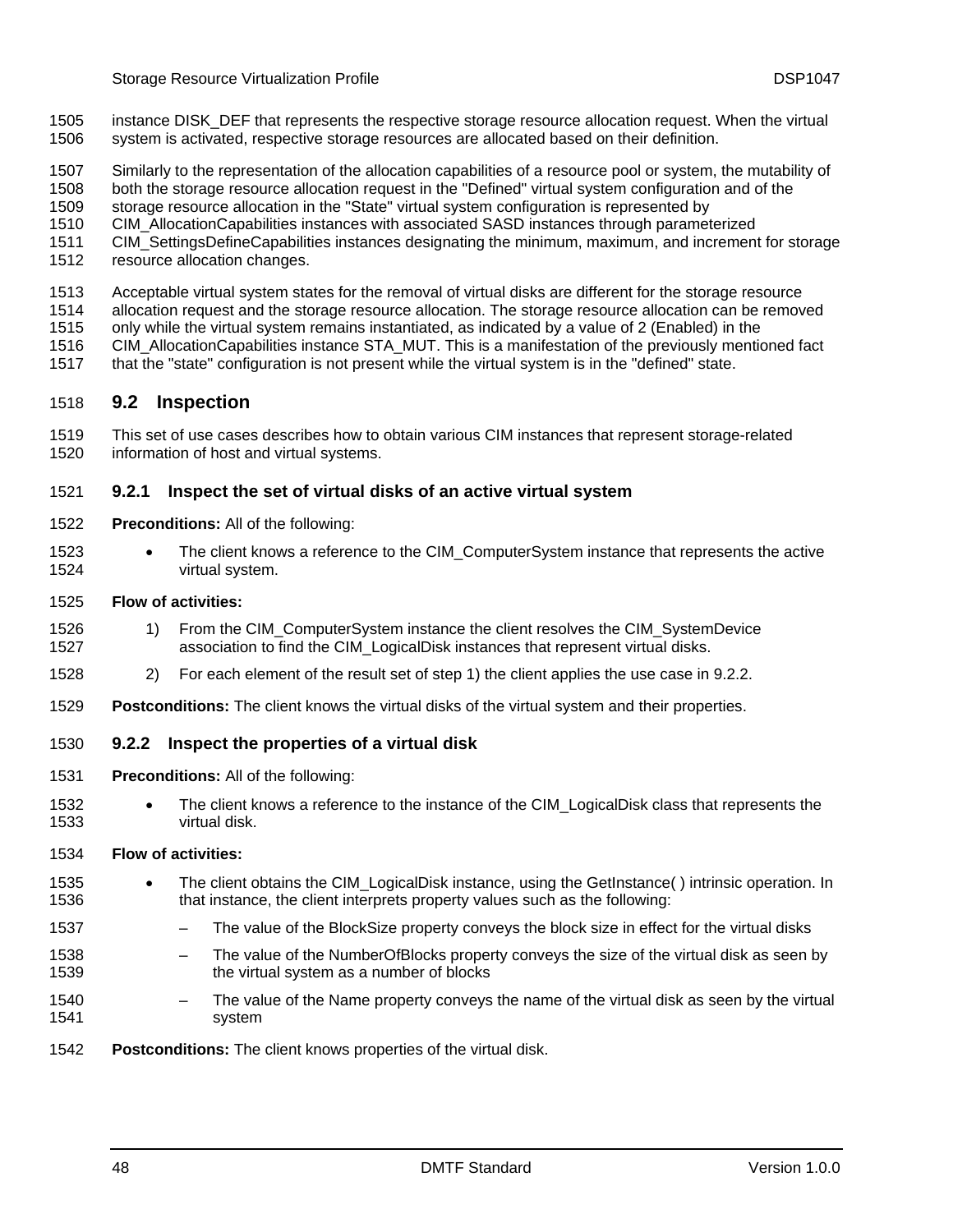#### <span id="page-48-0"></span>1543 **9.2.3 Determine the allocation capabilities or allocation mutability**

- 1544 This use case is applicable in two cases:
- 1545 Case (A) Determine the capabilities of a system or a resource pool: In this case the entry 1546 element is the CIM\_System instance representing the host system or the CIM\_ResourcePool 1547 instance representing the resource pool.
- 1548 Case (B) Determine the mutability of a resource allocation request or resource allocation: In 1549 this case the entry element is the RASD or SASD instance representing the resource allocation 1550 request or the resource allocation.
- 1551 **Preconditions:** The client knows the instance path of the entry element.

#### 1552 **Flow of activities:**

- <span id="page-48-2"></span>1553 1553 1) The client invokes the AssociatorsNames() intrinsic operation from the entry element through 1554 the CIM\_ElementCapabilities association to obtain the set of instance paths to those 1555 CIM\_AllocationCapabilities instances that represent the allocation capabilities (case (A) ) or 1556 mutability (case (B) ) of the entry element.
- <span id="page-48-3"></span>1557 2) For each instance path obtained in step [1\)](#page-48-2) the client invokes the References( ) intrinsic 1558 operation to obtain the set of instances of the CIM\_SettingsDefineCapabilities association that 1559 reference each CIM\_AllocationCapabilities instance from step [1\).](#page-48-2)
- <span id="page-48-4"></span>1560 3) For each CIM\_SettingsDefineCapabilities instance obtained in step [2\)](#page-48-3) the client inspects the 1561 values of the ValueRole and ValueRange properties; these values define the type of limitation 1562 imposed by the RASD instance that is referenced by the value of the PartComponent property 1563 in the CIM\_SettingsDefineCapabilities association instance, as follows:
- 1564 A default setting is designated through a value of 0 (Default) for the ValueRole property 1565 and a value of 0 (Point) for the ValueRange property. A default setting does not apply for 1566 the description of mutability.
- 1567 A minimum setting is designated through a value of 3 (Supported) for the ValueRole 1568 property and a value of 1 (Minimums) for the ValueRange property.
- 1569 A maximum setting is designated through a value of 3 (Supported) for the ValueRole 1570 property and a value of 2 (Maximums) for the ValueRange property.
- 1571 An increment setting is designated through a value of 3 (Supported) for the ValueRole 1572 property and a value of 3 (Increments) for the ValueRange property.
- 1573 4) For each of the CIM\_SettingsDefineCapabilities association instances obtained in step [2\)](#page-48-3) and 1574 inspected in step [3\)](#page-48-4) the client invokes the intrinsic GetInstance( ) CIM operation, using the value 1575 of the PartComponent property as input for the InstanceName parameter. The result each time 1576 is a RASD instance where values of all non-null numeric properties describe the settings in the 1577 context established by the CIM SettingsDefineState instance inspected in step [3\)](#page-48-4).
- 1578 **Postconditions:** The client knows the allocation capabilities of the system or the resource pool 1579 (case (A) ), or the mutability of a resource allocation request or a resource allocation (case (B) ).

#### <span id="page-48-1"></span>1580 **9.2.4 Determine the default resource allocation capabilities**

- 1581 **Preconditions:** The client knows all of the following:
- 1582 A reference to the CIM System instance that represents the host system.
- 1583 A selected resource type (such as for example 31 (Logical Disk) or 17 (Disk Drive))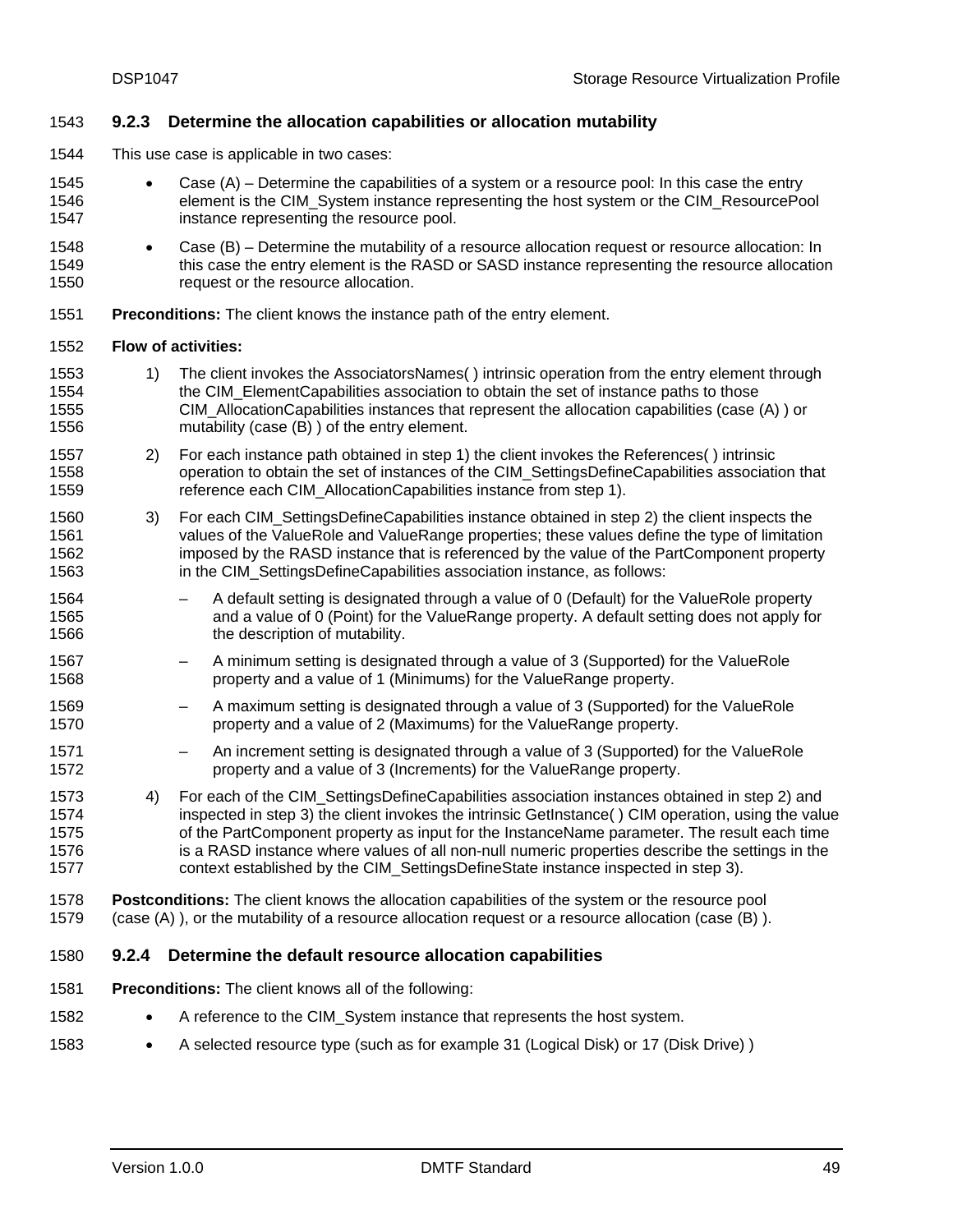#### 1584 **Flow of activities:**

- 1585 1) The client obtains instances of the CIM\_ElementCapabilities association that reference the 1586 instance of the CIM\_System class, invoking the References( ) intrinsic operation with parameter 1587 values set as follows:
- 1588 The value of the ObjectName parameter refers to the instance of the CIM\_System class.
- 1589 The value of the ResultClass parameter is set to "CIM\_ElementCapabilities".
- 1590 The result of step [1\) is a set of](#page-14-1) instances of the CIM ElementCapabilities association.
- 1591 2) From the result set of step [1\), the client drops those instances where the valu](#page-15-0)e set of the 1592 Characteristics[ ] array property does not contain an element with the value 2 (Default).
- 1593 The result of this step is a set of instances of the CIM\_ElementCapabilities association that 1594 reference CIM\_AllocationCapabilities instances that represent the default allocation capabilities 1595 of the system for a number of resource types.
- 1596 3) For each of the association instances obtained in step [2\), the client obtains](#page-16-0) the 1597 CIM\_AllocationCapabilities instance that is referenced by the value of the Capabilities property 1598 in the respective association instance, invoking the intrinsic GetInstance( ) CIM operation with 1599 the value of the InstanceName parameter set to the value of the Capabilities property.
- 1600 The result of step 6[3\) is a set of CI](#page-17-0)M\_AllocationCapabilities instances that represent the system's 1601 default allocation capabilities for a number of resource types.
- 1602 4) From the result set of step 6[3\), the client drops those instances where](#page-17-1) the value set of the 1603 ResourceType property does not match the selected resource type.
- 1604 The result of this step is one RASD instance that represents the system's default allocation [1605 capabilities for the selected resource type. The client continues as in use case](#page-18-1) [9.2.3 step](#page-18-0) 2) in 1606 [order to determine t](#page-18-1)he set of RASD instances that represent the settings for the default 1607 resource allocation capabilities for the selected resource type.
- 1608 **Postconditions:** The client knows the default allocation capabilities of the system for the selected 1609 resource type.

1610 In the example CIM representation shown in [Figure 5, the default allocation capabi](#page-18-2)lities for the storage 1611 extent resource type of the system are represented by the CIM\_AllocationCapabilities instance CAP and 1612 related RASD instances.

- <span id="page-49-0"></span>1613 **9.2.5 Determine the default resource pool**
- 1614 **Preconditions:** The client knows a reference to the CIM\_AllocationCapabilities instance that represents [1615 the default resource allocation capabilities of the system for a selected resource type; see](#page-19-0) 9.2.4.

#### 1616 **[Flow of activities:](#page-19-0)**

- 1617 1) The client obtains instances of the CIM\_ElementCapabilities association that reference the 1618 **instance of the CIM** AllocationCapabilities class, invoking the intrinsic References( ) CIM 1619 operation with parameter values set as follows:
- 1620 The value of the ObjectName parameter refers to the CIM\_AllocationCapabilities instance.
- 1621 The value of the ResultClass parameter is set to "CIM\_ElementCapabilities".
- 1622 The result of this step is a set of instances of the CIM\_ElementCapabilities association.
- 1623 2) From the result set of step [1\), the client drops those](#page-19-1) instances where the value set of the 1624 Characteristics[ ] array property does not contain an element with the value 2 (Default).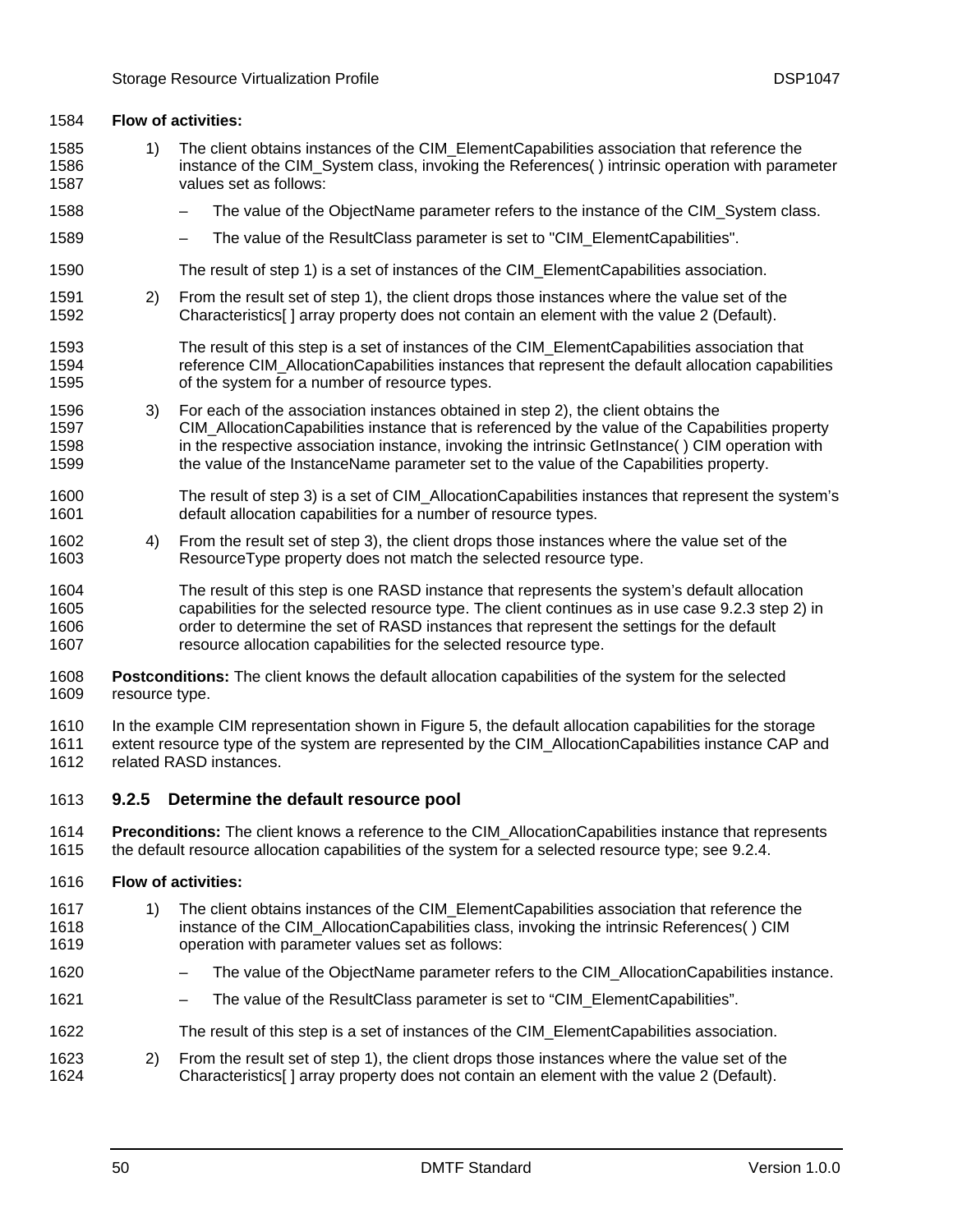- 1625 The result of this step is a set of two instances of the CIM\_ElementCapabilities association. One 1626 association instance references the CIM\_ResourcePool instances that represent the default 1627 resource pool, and one instance references the CIM\_System instance that represents the host 1628 system.
- 1629 3) The client selects the instance of the CIM\_ElementCapabilities association from the result of 1630 step [2\) that reference](#page-20-0)s the CIM ResourcePool instance by comparing the value of the 1631 ManagedElement property against the known reference to the CIM\_System instance that 1632 represents the host system and dropping that association instance. The client uses the<br>1633 remaining association instance from the result set of step 2) to obtain the CIM Resourc remaining association instance from the result set of step 2) to obtain the CIM\_ResourcePool 1634 [instance that i](#page-20-1)s referenced by the value of the ManagedElement property in that association 1635 instance, invoking the intrinsic GetInstance( ) CIM operation with the value of the InstanceName 1636 parameter set to the value of the ManagedElement property.
- 1637 The result of this step is the CIM\_ResourcePool instance that represents the system's default 1638 resource pool for the selected resource type.
- 1639 **Postconditions:** The client knows the default resource pool of the system for the selected resource type.
- 1640 In the example CIM representation shown in [Figure 5, the default storage resourc](#page-23-0)e pool is represented by 1641 the CIM\_ResourcePool instance STOR\_POOL.

#### <span id="page-50-0"></span>1642 **9.2.6 Obtain the storage resource pool with the largest unreserved capacity**

#### 1643 **Preconditions:**

1644 • The client knows a reference to the CIM\_System instance that represents the host system.

#### 1645 **Flow of activities:**

- 1646 1) The client resolves the CIM\_HostedPool association to find the CIM\_ResourcePool instances 1647 that represent resource pools hosted by the host system, invoking the intrinsic 1648 AssociatorNames( ) CIM operation with parameter values set as follows:
- 1649 The value of the ObjectName parameter refers to the CIM\_System instance that 1650 represents the host.
- 1651 The value of the AssocClass parameter is set to "CIM\_HostedPool".
- 1652 The value of the ResultClass parameter is set to "CIM\_ResourcePool".
- 1653 The result of this step is a set of CIM\_ResourcePool instances that represent resource pools 1654 hosted by the host system.
- 1655 2) The client selects from the result set of step 6[1\) only those instances where](#page-23-1) the value of the 1656 ResourceType property matches 31 (Logical Disk).
- 1657 The result is a set of CIM\_ResourcePool instances that represent storage resource pools 1658 hosted by the host system.
- 1659 3) The client inspects the value of the Capacity and the Reserved properties in all instances 1660 selected with step 6[2\), and each time cal](#page-23-2)culates the amount of unreserved storage capacity by 1661 subtracting the value of the Reserved property from the value of the Capacity property.
- 1662 4) From all pools inspected in step 6[3\), the client selects the](#page-23-3) one that has the largest free capacity.
- 1663 5) The client checks the resource pool selected in step [4\) for architectural limitation](#page-24-0)s as expressed [1664 by the pool's capabilities, applying use case](#page-24-1) 9.2.3.
- 1665 **[Postconditions:](#page-24-1)** The client knows the resource pool with the largest unreserved storage capacity.

1666 In the example CIM representation shown in [Figure 5, the client initially would know the CIM](#page-24-2)\_System 1667 instance HOST that represents the host system. From there, the client would follow the CIM\_HostedPool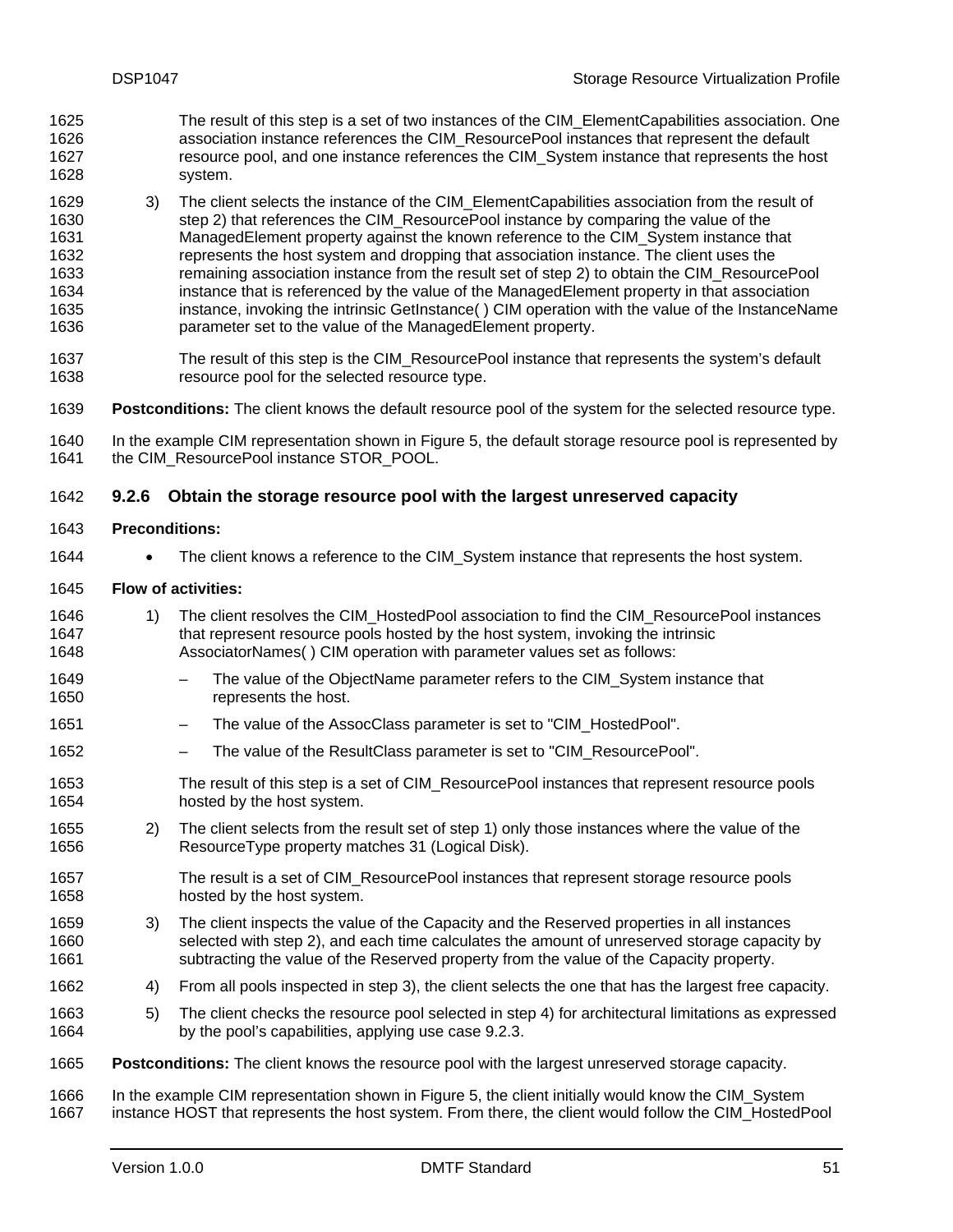1668 association to locate CIM\_ResourcePool instances. Typically the association resolution would yield more

1669 than one instance, including instances that represent resource pools of other resource types; 1670 consequently the client is required to select only those instances where the value of the ResourceType

1671 property matches 31 (Logical Disk). In Figure 5, there is only one CIM ResourcePool instance in the

1672 [resu](#page-24-3)lt set that is named STOR\_POOL. From that instance, the client takes the value of the Capacity

- 1673 property and subtracts the value of the Reserved property (2147483648 268435456) byte, yielding
- 1674 1879048192 blocks (or 1792 GB) as the maximum storage capacity presently available from the pool.

## <span id="page-51-0"></span>1675 **9.3 Management**

1676 This set of use cases describes how to create new virtual disks, and how to modify existing virtual disks. 1677 These management tasks are described in terms of a virtual system management service, as represented 1678 by a CIM\_VirtualSystemManagementService instance.

## <span id="page-51-1"></span>1679 **9.3.1 Create virtual disk (block based)**

- 1680 **Preconditions:** All of the following:
- 1681 The client knows a reference to the CIM ComputerSystem instance that represents the virtual 1682 system. 1683 • The client knows a reference to the CIM\_VirtualSystemManagementService instance that 1684 represents the virtual system management service responsible for the virtual system. 1685 • The client has performed the use case and knows the default allocation capabilities of the 1686 system.
- 1687 The size of the new disk is 256 GB (or 268435456 blocks with a size of 1 KB (1024 bytes)).

#### 1688 **Flow of activities:**

<span id="page-51-2"></span>1689 1) The client locally prepares a SASD instance, with properties set as follows:

| 1690                 |    |   | ResourceType:                            | 31 (Logical Disk) | // device type as seen by consumer                                                                                                            |
|----------------------|----|---|------------------------------------------|-------------------|-----------------------------------------------------------------------------------------------------------------------------------------------|
| 1691                 |    | — | ResourceSubtype:                         |                   | // implementation dependent                                                                                                                   |
| 1692                 |    | — | PoolID:                                  | <b>NULL</b>       | // implies default pool                                                                                                                       |
| 1693<br>1694         |    |   | AllocationUnits:                         | "count"           | // count of blocks; if value is NULL, the effective value<br>// is implied by pool capabilities                                               |
| 1695                 |    |   | VirtualQuantity:                         | 268435456         | // 256 GB                                                                                                                                     |
| 1696                 |    |   | VirtualQuantityBlockSize: 1024           |                   | // may be NULL, implied by pool capabilities                                                                                                  |
| 1697<br>1698         |    |   | VirtualQuantityUnits: "count"            |                   | // count of blocks; if value is NULL, the effective value<br>// is implied by pool capabilities                                               |
| 1699<br>1700<br>1701 |    |   | Reservation:                             | <b>NULL</b>       | // may be NULL if thin provisioning is not requested;<br>// defaults to the size expressed by the value of the<br>// VirtualQuantity property |
| 1702<br>1703         |    |   | Limit:                                   | <b>NULL</b>       | // defaults to maximum disk size as expressed by the<br>// value of the VirtualQuantity property                                              |
| 1704<br>1705         |    |   | Address:                                 | "/dev/sda1"       | // optional; if not specified the implementation<br>// assigns an address                                                                     |
| 1706                 |    |   |                                          |                   | Values of all other properties are not set (NULL), requesting a default behavior                                                              |
| 1707<br>1708         | 2) |   | service, with parameters set as follows: |                   | The client invokes the AddResourceSettings() method of the virtual system management                                                          |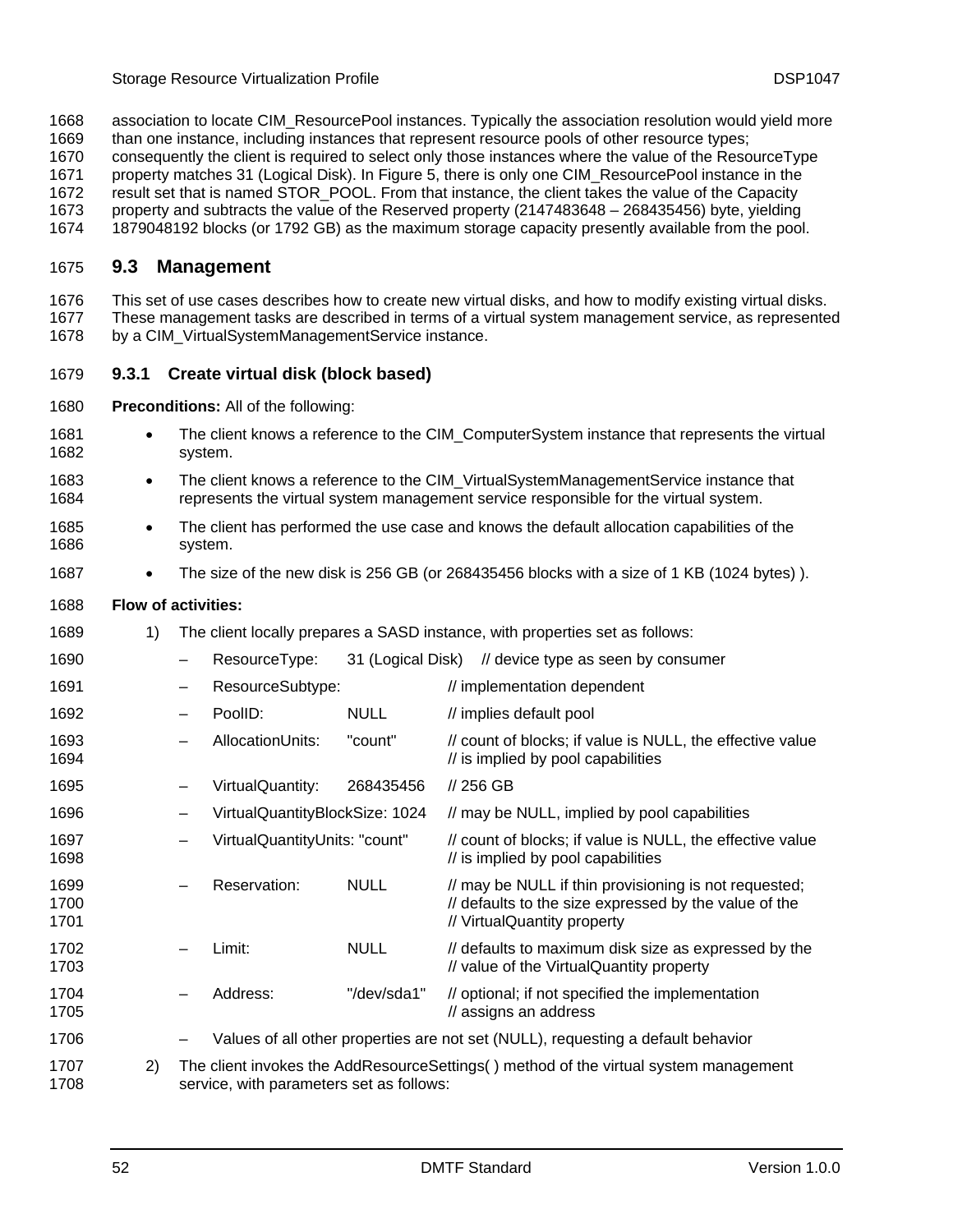<span id="page-52-1"></span><span id="page-52-0"></span>

| 1709<br>1710 |                                                                       |                                                              |                                                |                                                                   | AffectedConfiguration: REF to the VSSD instance that represents<br>the "defined" virtual system configuration.                                                               |  |  |  |
|--------------|-----------------------------------------------------------------------|--------------------------------------------------------------|------------------------------------------------|-------------------------------------------------------------------|------------------------------------------------------------------------------------------------------------------------------------------------------------------------------|--|--|--|
| 1711<br>1712 |                                                                       |                                                              | ResourceSettings:                              | prepared in step 1)                                               | One element with the embedded SASD instance                                                                                                                                  |  |  |  |
| 1713         |                                                                       |                                                              |                                                | The implementation excutes the AddResourceSettings() method       |                                                                                                                                                                              |  |  |  |
| 1714         |                                                                       |                                                              |                                                |                                                                   | It is assumed that the method returns 0, indicating successful synchronous execution.                                                                                        |  |  |  |
| 1715         |                                                                       |                                                              | The initial size of the disk is 256 GB.        |                                                                   |                                                                                                                                                                              |  |  |  |
| 1716         |                                                                       |                                                              |                                                |                                                                   | <b>Postconditions:</b> A new virtual disk is created for the virtual system, as requested.                                                                                   |  |  |  |
| 1717         | Create virtual disk (file based with implicit file creation)<br>9.3.2 |                                                              |                                                |                                                                   |                                                                                                                                                                              |  |  |  |
| 1718         |                                                                       |                                                              | <b>Preconditions:</b> All of the following:    |                                                                   |                                                                                                                                                                              |  |  |  |
| 1719<br>1720 | $\bullet$                                                             |                                                              | configuration to receive the new virtual disk. |                                                                   | The client knows a reference to the VSSD instance that represents the virtual system                                                                                         |  |  |  |
| 1721<br>1722 | $\bullet$                                                             |                                                              |                                                |                                                                   | The client knows a reference to the CIM_VirtualSystemManagementService instance that<br>represents the virtual system management service responsible for the virtual system. |  |  |  |
| 1723         | $\bullet$                                                             |                                                              |                                                | The size of the new disk is 256 GB (or 268435456 KB).             |                                                                                                                                                                              |  |  |  |
| 1724         | $\bullet$                                                             |                                                              |                                                | The initial host file space to reserve is 64 GB (or 67108864 KB). |                                                                                                                                                                              |  |  |  |
| 1725         | $\bullet$                                                             |                                                              |                                                |                                                                   | The requested name for the file is "FILE1" (relative file path); the files does not exist initially.                                                                         |  |  |  |
| 1726         | <b>Flow of activities:</b>                                            |                                                              |                                                |                                                                   |                                                                                                                                                                              |  |  |  |
| 1727         | 1)                                                                    |                                                              |                                                |                                                                   | The client locally prepares a SASD instance, with properties set as follows:                                                                                                 |  |  |  |
| 1728         |                                                                       | —                                                            | ResourceType:                                  | 31 (Logical Disk)                                                 |                                                                                                                                                                              |  |  |  |
| 1729         |                                                                       |                                                              |                                                | ResourceSubtype: "DMTF:generic:scsi"                              | // SCSI disk                                                                                                                                                                 |  |  |  |
| 1730<br>1731 |                                                                       |                                                              | PoolID:                                        | "FILE_DISK_POOL"                                                  | // implementation specific<br>// dummy pool                                                                                                                                  |  |  |  |
| 1732         |                                                                       |                                                              | AllocationUnits:                               | "count"                                                           | // number of blocks                                                                                                                                                          |  |  |  |
| 1733         |                                                                       |                                                              | VirtualQuantity:                               | 268435456                                                         | // 256 GB, disk size as seen by virtual system                                                                                                                               |  |  |  |
| 1734         |                                                                       |                                                              | Reservation:                                   | 67108864                                                          | // 64 GB, initial file size                                                                                                                                                  |  |  |  |
| 1735<br>1736 |                                                                       |                                                              | Limit:                                         | <b>NULL</b>                                                       | // defaults to maximum disk size as expressed<br>// by the value of the VirtualQuantity property                                                                             |  |  |  |
| 1737<br>1738 |                                                                       |                                                              | HostResource[0]:                               | "FILE://FILE1"                                                    | // client chosen name and location<br>// for the new file                                                                                                                    |  |  |  |
| 1739<br>1740 |                                                                       |                                                              | Address:<br>a                                  | "0.7.0.0:0"                                                       | // SCSI lun 0 on target 0 via bus 0 initiator 7<br>$\frac{1}{2}$ partition 0                                                                                                 |  |  |  |
| 1741         |                                                                       |                                                              |                                                |                                                                   | Values of all other properties are not set (NULL), requesting a default                                                                                                      |  |  |  |
| 1742<br>1743 | 2)                                                                    |                                                              | service, with parameters set as follows:       |                                                                   | The client invokes the AddResourceSettings() method of the virtual system management                                                                                         |  |  |  |
| 1744<br>1745 |                                                                       |                                                              | AffectedConfiguration:                         |                                                                   | REF to the VSSD instance that represents<br>the "defined" virtual system configuration.                                                                                      |  |  |  |
| 1746         |                                                                       |                                                              | ResourceSettings:                              |                                                                   | One element with the embedded instance prepared in step 1)                                                                                                                   |  |  |  |
| 1747         |                                                                       | The implementation excutes the AddResourceSettings() method. |                                                |                                                                   |                                                                                                                                                                              |  |  |  |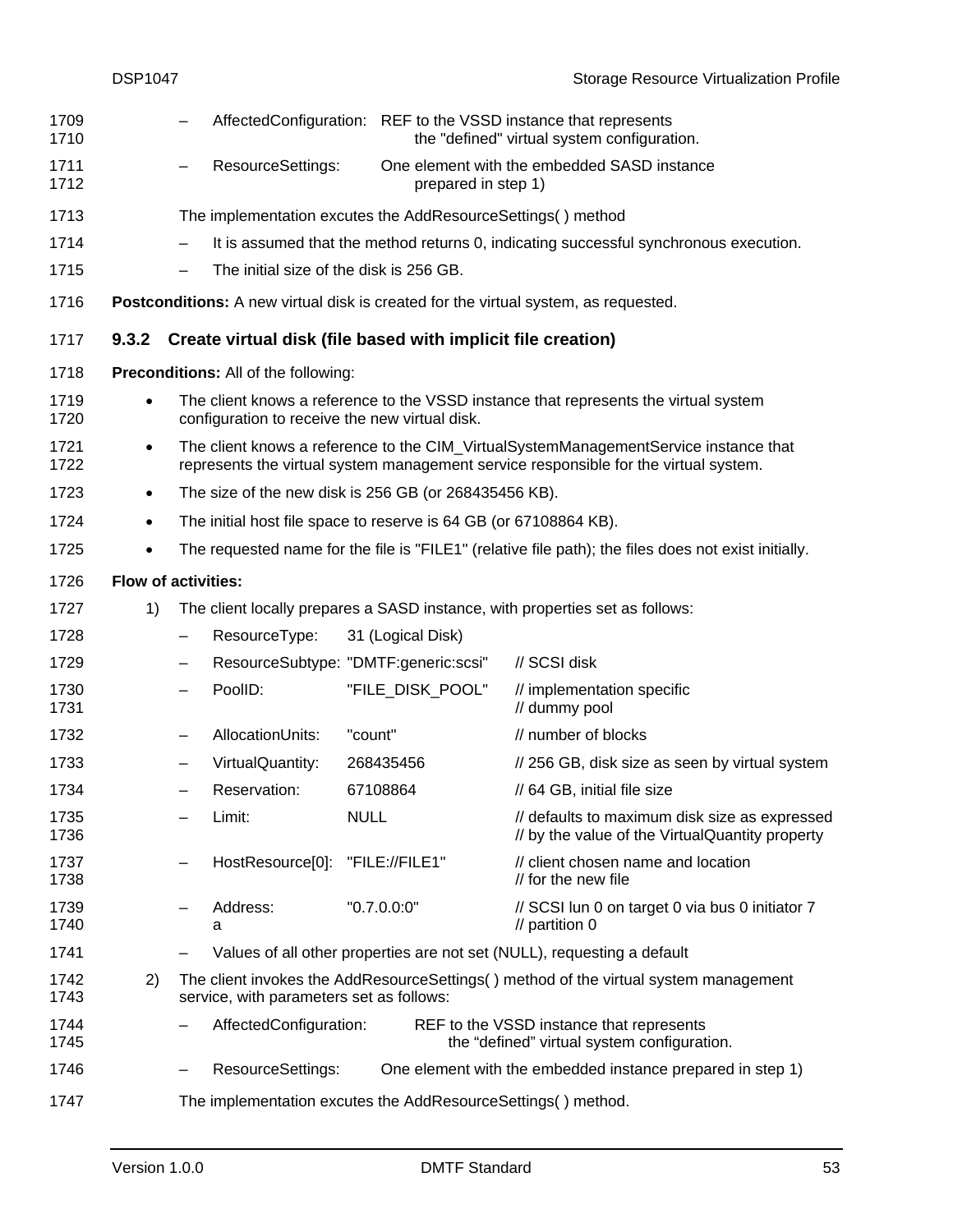- 1748 It is assumed that the method returns 0, indicating successful synchronous execution.
- 1749 As a side effect, the new file FILE1 is created in a default directory. The initial size of the 1750 file is 64 GB, up to a limit of 256 GB. The disk size as seen by the virtual system is 256 GB 1751 **from the beginning.**
- 1752 **Postconditions:** A new file-based virtual disk is created for the virtual system, as requested.
- 1753 [Figure 6 shows the si](#page-26-2)tuation that results after the create disk operation completed and the virtual system 1754 was activated:



<span id="page-53-1"></span>

### 1756 **Figure 6 – Create virtual disk with implicit file creation**

### <span id="page-53-0"></span>1757 **9.3.3 Create virtual disk (file based pre-existing)**

#### 1758 **Preconditions:** All of the following:

1759 • The client knows a reference to the VSSD instance that represents the virtual system 1760 configuration to receive the new virtual disk.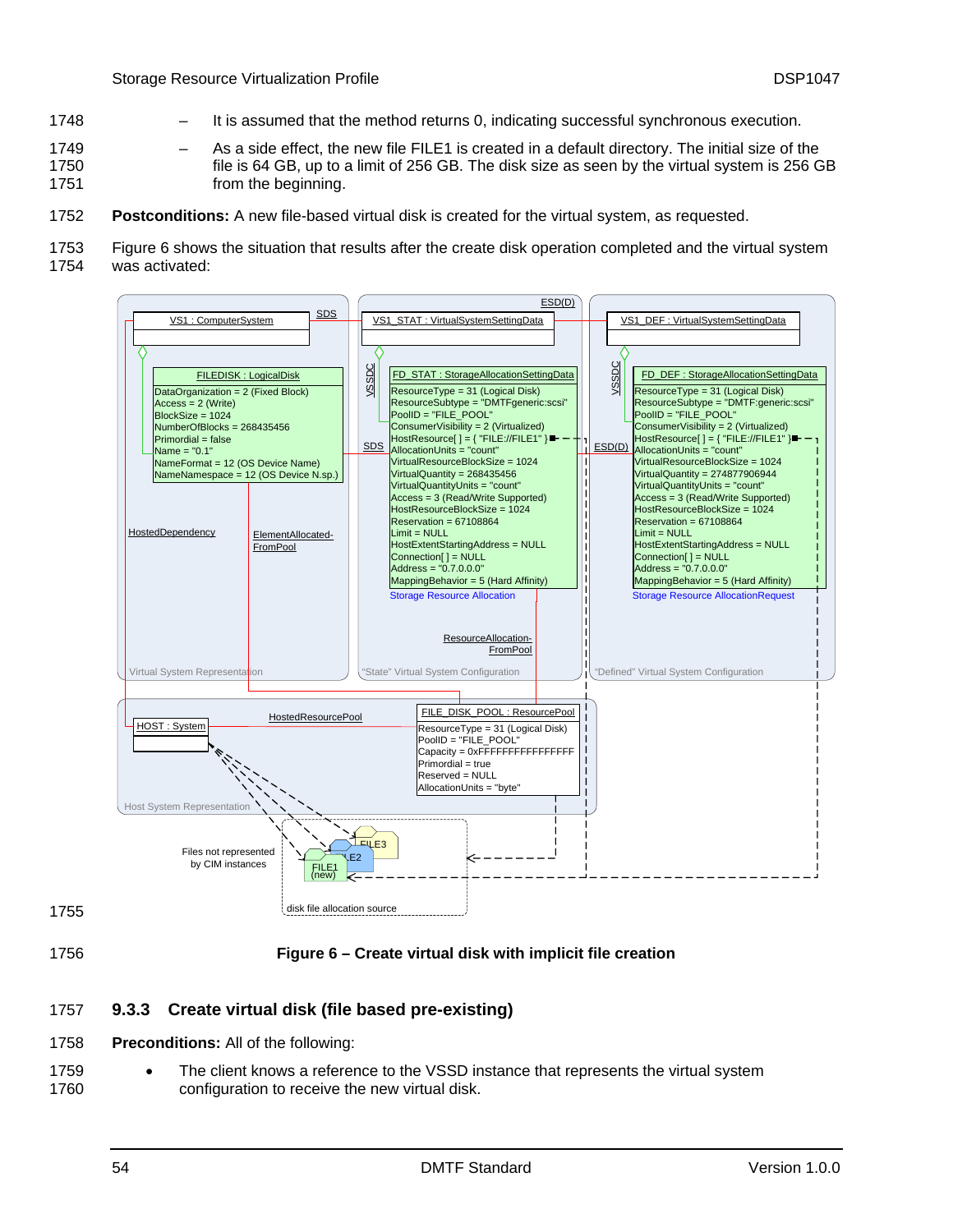| 1761<br>1762         | $\bullet$                                                                                                                    | The client knows a reference to the CIM_VirtualSystemManagementService instance that<br>represents the virtual system management service responsible for the virtual system. |                                                                                                                                                                                                              |                   |                  |                                                                                                |  |  |  |
|----------------------|------------------------------------------------------------------------------------------------------------------------------|------------------------------------------------------------------------------------------------------------------------------------------------------------------------------|--------------------------------------------------------------------------------------------------------------------------------------------------------------------------------------------------------------|-------------------|------------------|------------------------------------------------------------------------------------------------|--|--|--|
| 1763<br>1764         | $\bullet$                                                                                                                    | The client knows the URI "FILE:://FILE2" of a pre-existing file that contains the data for the new<br>disk.                                                                  |                                                                                                                                                                                                              |                   |                  |                                                                                                |  |  |  |
| 1765                 | $\bullet$                                                                                                                    |                                                                                                                                                                              | The size of the new disk is implied by the content stored in the file.                                                                                                                                       |                   |                  |                                                                                                |  |  |  |
| 1766                 |                                                                                                                              | <b>Flow of activities:</b>                                                                                                                                                   |                                                                                                                                                                                                              |                   |                  |                                                                                                |  |  |  |
| 1767                 | 1)                                                                                                                           |                                                                                                                                                                              |                                                                                                                                                                                                              |                   |                  | The client locally prepares a SASD instance, with properties set as follows:                   |  |  |  |
| 1768                 |                                                                                                                              |                                                                                                                                                                              | ResourceType:                                                                                                                                                                                                | 31 (Logical Disk) |                  |                                                                                                |  |  |  |
| 1769                 |                                                                                                                              |                                                                                                                                                                              | ResourceSubtype: "DMTF:generic:scsi"                                                                                                                                                                         |                   |                  | // Microsoft SCSI disk                                                                         |  |  |  |
| 1770<br>1771         |                                                                                                                              |                                                                                                                                                                              | PoolID:                                                                                                                                                                                                      |                   | "FILE_DISK_POOL" | // implementation specific<br>// dummy pool                                                    |  |  |  |
| 1772                 |                                                                                                                              |                                                                                                                                                                              | AllocationUnits:                                                                                                                                                                                             | "count"           |                  | // number of blocks                                                                            |  |  |  |
| 1773                 |                                                                                                                              |                                                                                                                                                                              | VirtualQuantity:                                                                                                                                                                                             | <b>NULL</b>       |                  | // disk size implied by file                                                                   |  |  |  |
| 1774                 |                                                                                                                              |                                                                                                                                                                              | Reservation:                                                                                                                                                                                                 | <b>NULL</b>       |                  | // disk reservation implied by file                                                            |  |  |  |
| 1775                 |                                                                                                                              |                                                                                                                                                                              | HostResource[0]:                                                                                                                                                                                             | "FILE://FILE2"    |                  | // URI refering to pre-existing file                                                           |  |  |  |
| 1776<br>1777         |                                                                                                                              |                                                                                                                                                                              | Address:                                                                                                                                                                                                     | "0.7.0.0.0"       |                  | // SCSI bus 0 / initiator 7 / target 0 / lun 0<br>$\frac{1}{2}$ partition 0                    |  |  |  |
| 1778<br>1779         |                                                                                                                              |                                                                                                                                                                              | MappingBehavior: 5 (Hard Affinity)                                                                                                                                                                           |                   |                  | // implies that the virtual system<br>// requires this disk at startup                         |  |  |  |
| 1780                 |                                                                                                                              |                                                                                                                                                                              |                                                                                                                                                                                                              |                   |                  | Values of all other properties are not set (NULL), requesting a default                        |  |  |  |
| 1781<br>1782         | 2)                                                                                                                           |                                                                                                                                                                              | service, with parameters set as follows:                                                                                                                                                                     |                   |                  | The client invokes the AddResourceSettings() method of the virtual system management           |  |  |  |
| 1783<br>1784         |                                                                                                                              |                                                                                                                                                                              | AffectedConfiguration:                                                                                                                                                                                       |                   |                  | REF to the VSSD instance that represents<br>the "Defined" virtual system configuration.        |  |  |  |
| 1785<br>1786         |                                                                                                                              |                                                                                                                                                                              | ResourceSettings:                                                                                                                                                                                            |                   |                  | One element with the embedded instance<br>prepared in step 1)                                  |  |  |  |
| 1787                 |                                                                                                                              |                                                                                                                                                                              | The implementation executes the AddResourceSettings() method.                                                                                                                                                |                   |                  |                                                                                                |  |  |  |
| 1788                 |                                                                                                                              |                                                                                                                                                                              | It is assumed that the method returns 0, indicating successful synchronous execution.                                                                                                                        |                   |                  |                                                                                                |  |  |  |
| 1789<br>1790<br>1791 |                                                                                                                              |                                                                                                                                                                              | The new disk is configured into the virtual system configuration. It is based on the file<br>provided as input. The initial disk size is 268435456 KB, as implied by the disk content<br>stored in the file. |                   |                  |                                                                                                |  |  |  |
| 1792                 |                                                                                                                              |                                                                                                                                                                              |                                                                                                                                                                                                              |                   |                  | Postconditions: A new file-based virtual disk is created for the virtual system, as requested. |  |  |  |
| 1793<br>1794         | Figure 7 shows the situation that results after the create disk operation completed and the virtual system<br>was activated: |                                                                                                                                                                              |                                                                                                                                                                                                              |                   |                  |                                                                                                |  |  |  |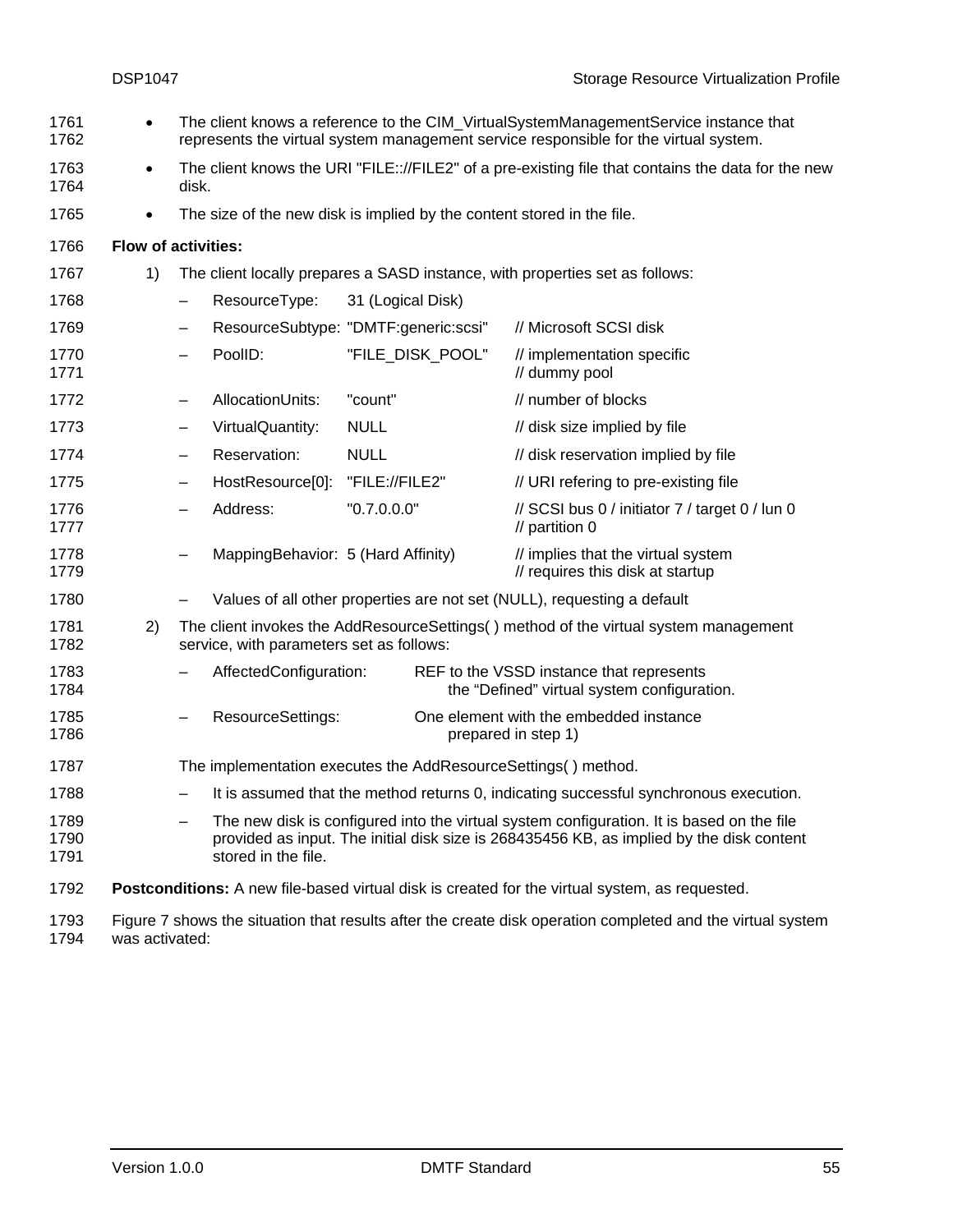#### Storage Resource Virtualization Profile **DSP1047** and DSP1047



<span id="page-55-1"></span>1796 **Figure 7 – Create virtual disk with pre-existing file** 

#### <span id="page-55-0"></span>1797 **9.3.4 Create virtual disk (block based passed-through)**

#### 1798 **Preconditions:** All of the following:

- 1799 The client knows a reference to the VSSD instance that represents the virtual system 1800 configuration to receive the new dedicated virtual disk.
- 1801 The client knows a reference to the CIM\_VirtualSystemManagementService instance that 1802 represents the virtual system management service responsible for the virtual system.
- 1803 The size of the new disk is 256 GB (or 268435456 kbyte).

#### 1804 **Flow of activities:**

- 1805 1905 1) The client locally prepares an instance of the CIM ResourceAllocationSettingData class, with 1806 properties set as follows:
- 1807 ResourceType: 31 (Logical Disk)
- 1808 ResourceSubtype: "DMTF:xen:vbd"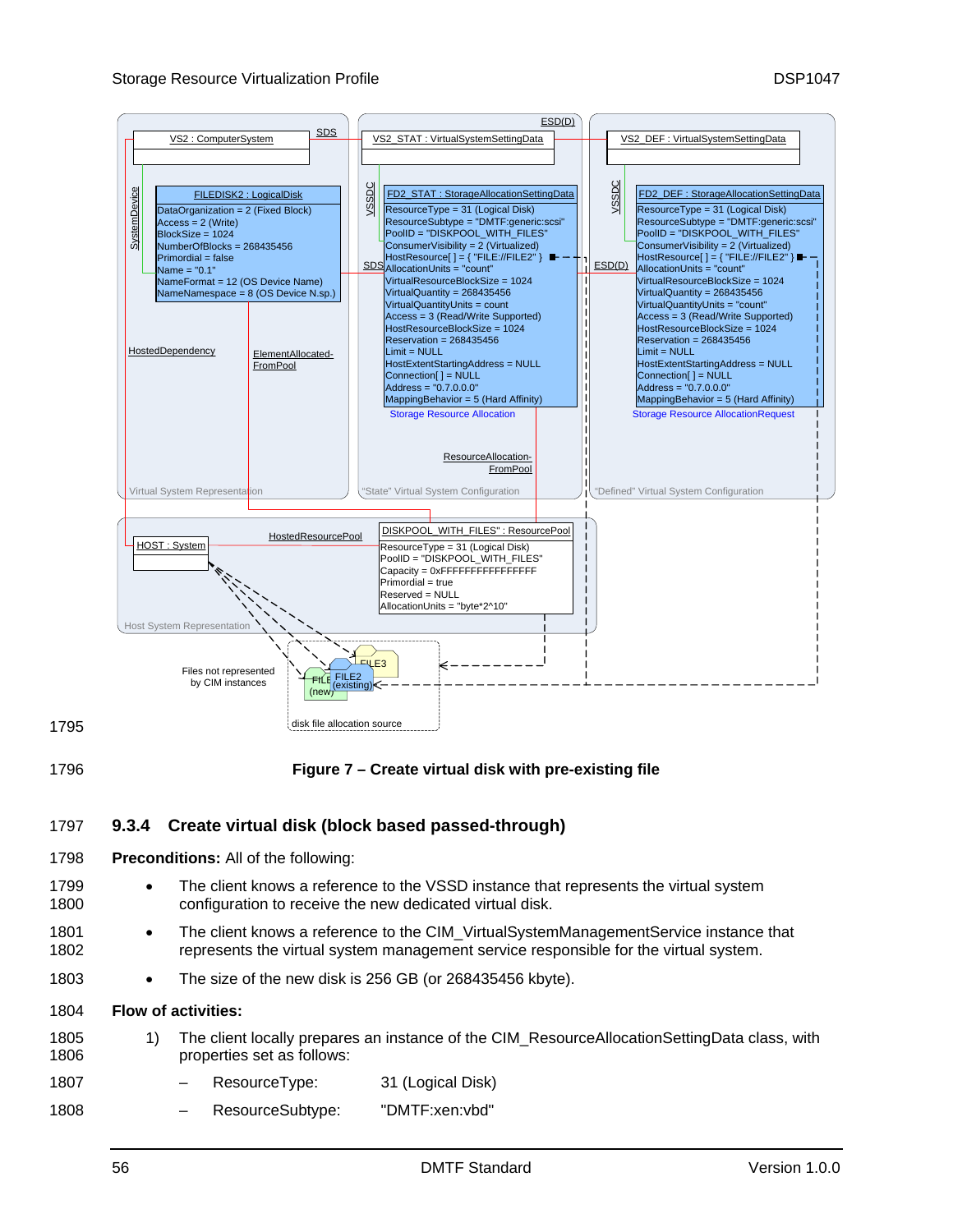| 1809<br>1810                 |    | PoolID:                                  | "PT POOL" |               | // Example; refers to a pool withdisks<br>// that are passed-through                                                                         |
|------------------------------|----|------------------------------------------|-----------|---------------|----------------------------------------------------------------------------------------------------------------------------------------------|
| 1811                         |    | AllocationUnits:                         | "count"   |               | // number of blocks                                                                                                                          |
| 1812<br>1813                 |    | VirtualQuantity:                         |           | 268435456     | // 256 GB; needed if not explicit host resource<br>// requested                                                                              |
| 1814                         |    | VirtualResourceBlockSize:                |           | 1024          | // blocksize as seen by consumer                                                                                                             |
| 1815                         |    | VirtualQuantityUnits:                    | "count"   |               | // number of blocks                                                                                                                          |
| 1816<br>1817                 |    | Reservation:                             |           | 274877906944  | // needed if no explicit<br>// host resource requested                                                                                       |
| 1818<br>1819<br>1820<br>1821 |    | HostResource[0]:                         |           | "URI(HDISK1)" | // optional; may refer to a<br>// specific disk in the pool; if not<br>// specified, the implementation<br>// selects a disk out of the pool |
| 1822<br>1823<br>1824         |    | Address:                                 |           | "/dev/sda1"   | // optional; if not specified the<br>// implementation assigns an<br>// address                                                              |
| 1825                         |    |                                          |           |               | Values of all other properties are not set (or are NULL), requesting a default                                                               |
| 1826<br>1827                 | 2) | service, with parameters set as follows: |           |               | The client invokes the AddResourceSettings() method of the virtual system management                                                         |
| 1828                         |    | AffectedConfiguration:                   |           |               | REF to CIM_VirtualSystemSettingData instance                                                                                                 |
| 1829<br>1830                 |    | ResourceSettings:                        |           |               | One element with the embedded instance<br>prepared in step 1)                                                                                |
| 1831                         |    |                                          |           |               | It is assumed that the method returns 0, indicating successful synchronous execution.                                                        |
| 1832                         |    |                                          |           |               | <b>Postconditions:</b> A new passed-through virtual disk is created for the virtual system, as requested.                                    |
|                              |    |                                          |           |               |                                                                                                                                              |

1833 [Figure 8 shows the si](#page-27-3)tuation that results after the AddResourceSettings() operation completes.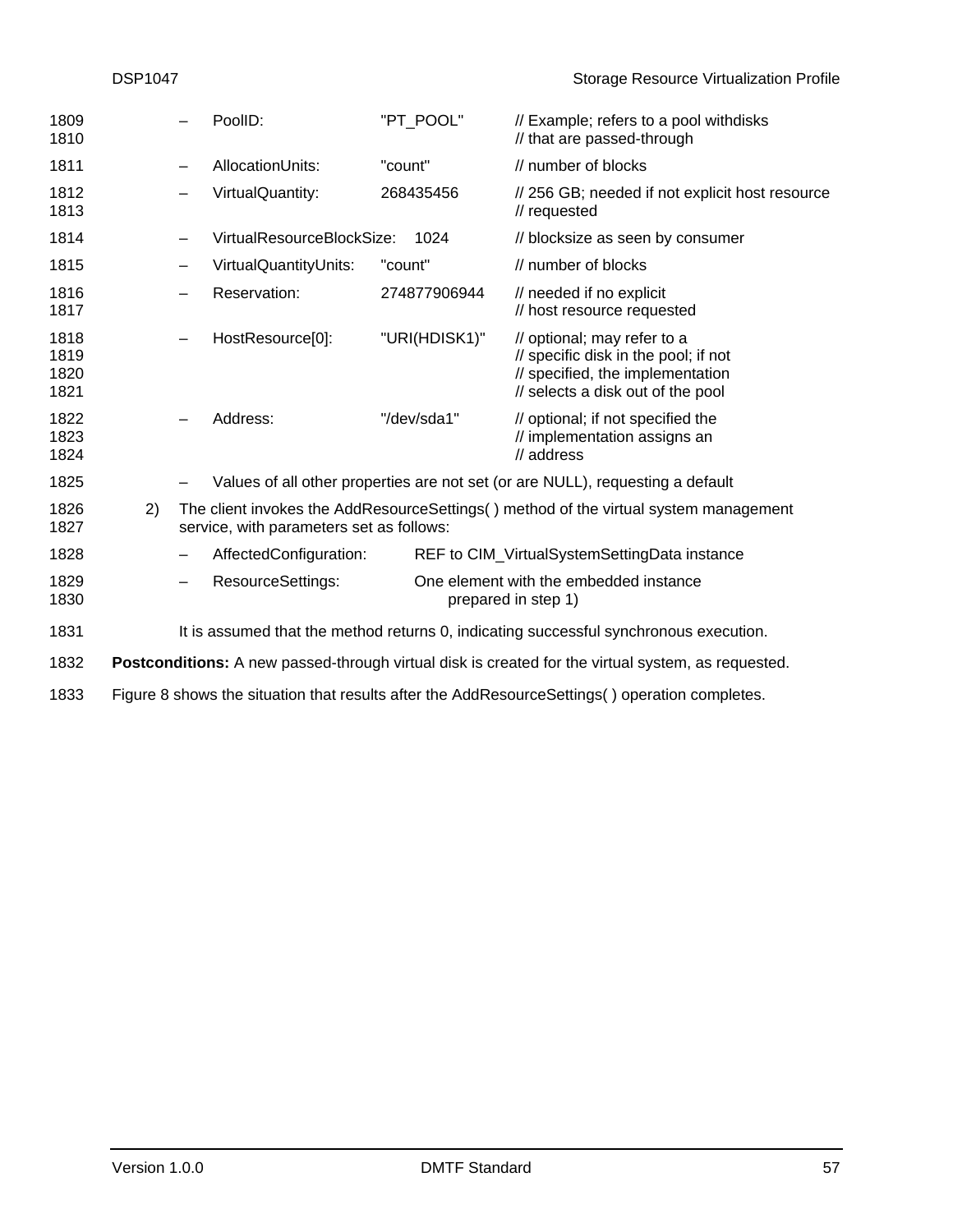#### Storage Resource Virtualization Profile **DSP1047** and DSP1047



1834

### <span id="page-57-1"></span>1835 **Figure 8 – Create dedicated virtual disk**

1836 In this example the resource pool represented by PT\_POOL aggregates a set of host disks that were set 1837 aside for the purpose of being passed-through to virtual systems. Adding a resource from that pool is 1838 actually a selection based upon client requirements.

### <span id="page-57-0"></span>1839 **9.3.5 Create virtual disk (file based delta)**

- 1840 **Preconditions:** All of the following:
- 1841 The situation that was the result of the use case described in [9.3.2.](#page-52-0)
- 1842 The size of the virtual remains disk is 256 GB (or 268435456 KB).
- 1843 The initial size of the new delta disk is 16 GB (or 16777216 KB).
- 1844 The name of the file is "FILE9" (relative file path); the file does not exist.
- 1845 The file is only allocated as the virtual system is activated (instantiated).
- 1846 The file is deallocated as the virtual system is deactivated.

#### 1847 **Flow of activities:**

- <span id="page-57-2"></span>1848 1) The client locally prepares a SASD instance with properties set as follows:
- 1849 ResourceType: 31 (Logical Disk)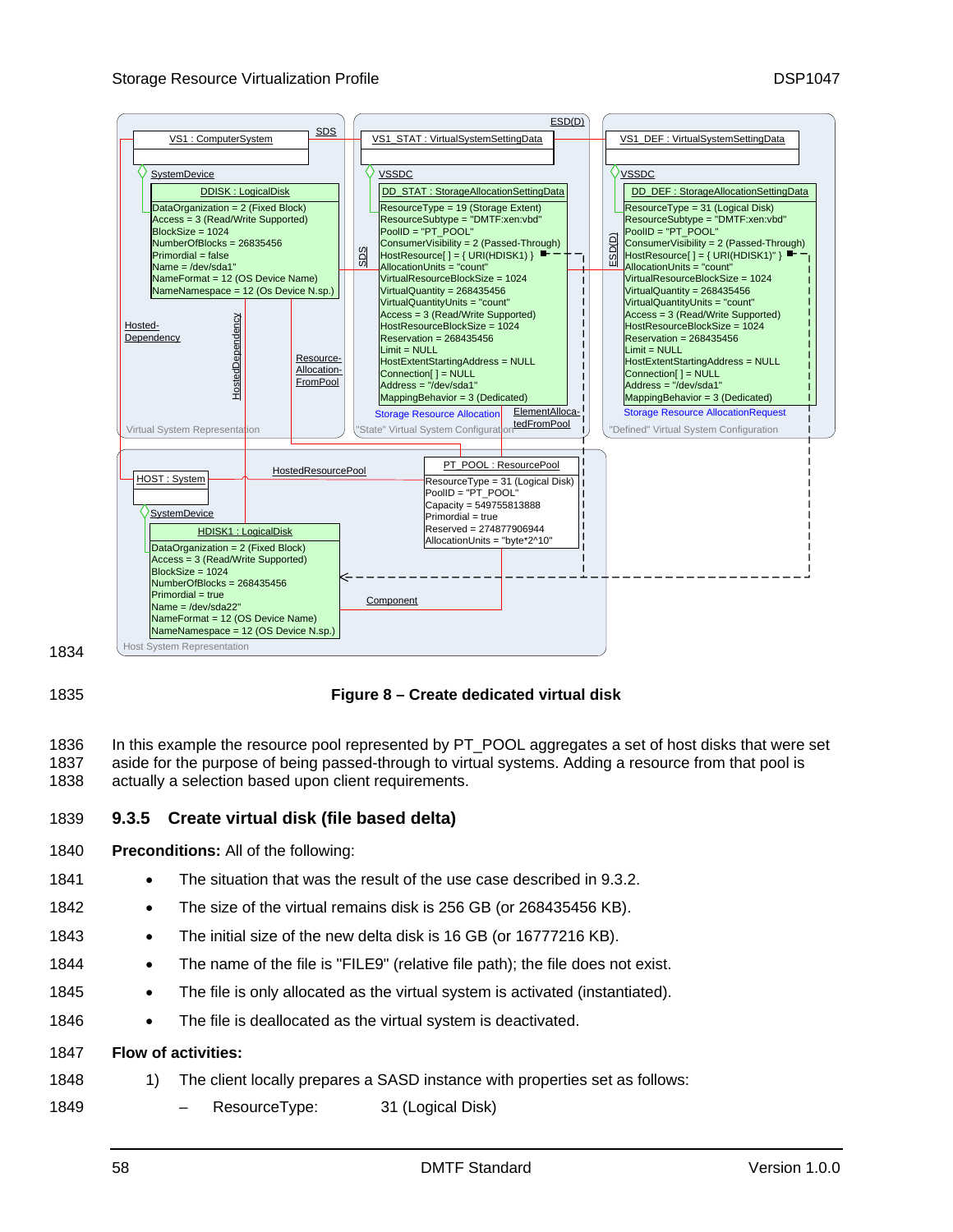| 1850                                                                                                                |    |   | ResourceSubtype:                                                               |         | "DMTF:generic:scsi" | // SCSI disk                                                  |                                                                                            |
|---------------------------------------------------------------------------------------------------------------------|----|---|--------------------------------------------------------------------------------|---------|---------------------|---------------------------------------------------------------|--------------------------------------------------------------------------------------------|
| 1851<br>1852                                                                                                        |    |   | PoolID:                                                                        |         | "FILE DISK POOL"    | // implementation specific<br>// dummy pool                   |                                                                                            |
| 1853                                                                                                                |    | — | AllocationUnits:                                                               | "count" |                     | // count of blocks                                            |                                                                                            |
| 1854                                                                                                                |    |   | VirtualQuantity:                                                               |         | 268435456           | // 256 GB                                                     |                                                                                            |
| 1855                                                                                                                |    | — | Reservation:                                                                   |         | 16777216            | // 16 GB                                                      |                                                                                            |
| 1856                                                                                                                |    | — | Limit:                                                                         |         | 67108864            | $\frac{\pi}{64}$ GB                                           |                                                                                            |
| 1857<br>1858                                                                                                        |    |   | AutomaticAllocation:                                                           | true    |                     | // fresh extent allocated<br>// on every allocation           |                                                                                            |
| 1859                                                                                                                |    |   | AutomaticDeallocation: true                                                    |         |                     | // extent dropped at deallocation time                        |                                                                                            |
| 1860<br>1861                                                                                                        |    |   | HostResource[0]:                                                               |         | "FILE://FILE9"      | // optional; if NULL the<br>// implementation decides         |                                                                                            |
| 1862                                                                                                                |    |   | Parent:                                                                        |         | URI (FD_DEF)        | // formatted as specified in DSP0207                          |                                                                                            |
| 1863<br>1864                                                                                                        |    |   | Address:                                                                       |         | "0.7.0.0.0"         | $\frac{1}{2}$ partition 0                                     | // SCSI bus 0 / initiator 7 / target 0 / lun 0                                             |
| 1865                                                                                                                |    |   | Values of all other properties are not set (or are NULL), requesting a default |         |                     |                                                               |                                                                                            |
| 1866<br>1867                                                                                                        | 2) |   | service, with parameters set as follows:                                       |         |                     |                                                               | The client invokes the AddResourceSettings() method of the virtual system management       |
| 1868                                                                                                                |    | — | AffectedConfiguration:                                                         |         |                     | REF to VSSD instance // target config                         |                                                                                            |
| 1869<br>1870                                                                                                        |    |   | ResourceSettings:                                                              |         |                     | One element with the embedded instance<br>prepared in step 1) |                                                                                            |
| 1871<br>1872                                                                                                        |    |   | execution.                                                                     |         |                     |                                                               | It is assumed that the method that the method returns 0, indicating successful synchronous |
| 1873<br><b>Postconditions:</b> A new delta file-based virtual disk is created for the virtual system, as requested. |    |   |                                                                                |         |                     |                                                               |                                                                                            |

1874 [Figure 9 shows the si](#page-28-0)tuation that results after the create delta disk operation completes.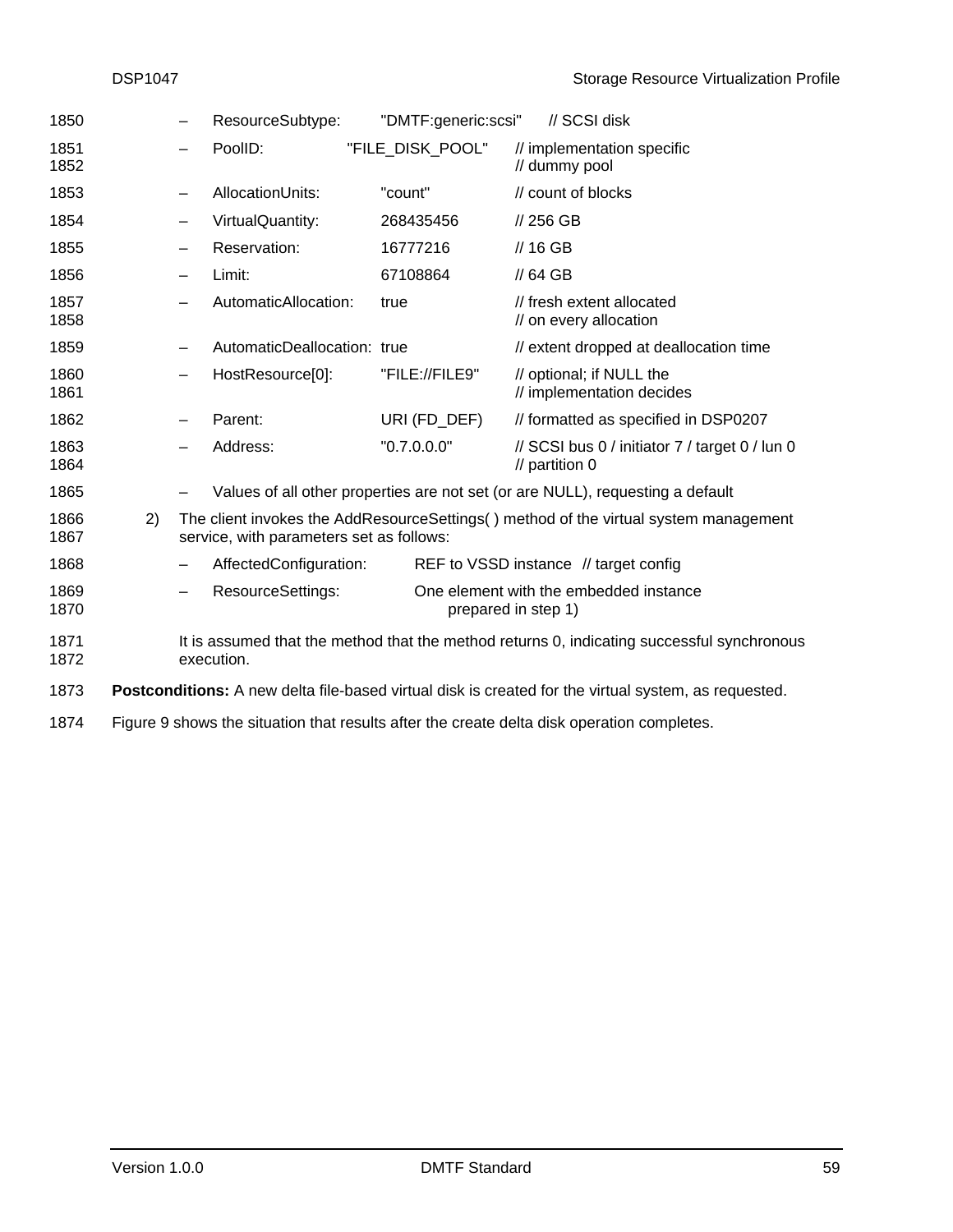#### Storage Resource Virtualization Profile **DSP1047** and DSP1047



<span id="page-59-0"></span>

1876 **Figure 9 – Create virtual delta disk and file** 

1877 Note that the instances FD\_STAT, DL\_STAT and FILEDISK are present only while the virtual system is 1878 instantiated and the virtual disk is allocated. Note that there is only one disk FILEDISK in the virtual 1879 system representation that is allocated based on both FD\_STAT and DL\_STAT. There is no separate 1880 instance of CIM\_LogicalDisk representing each allocation separately as there is only one virtual disk 1881 presented to the virtual system.

1882 Note that the file FILE9 containing the delta disk is automatically allocated during virtual disk allocation 1883 because the value of the AutomaticAllocation property is true; the file is automatically deallocated during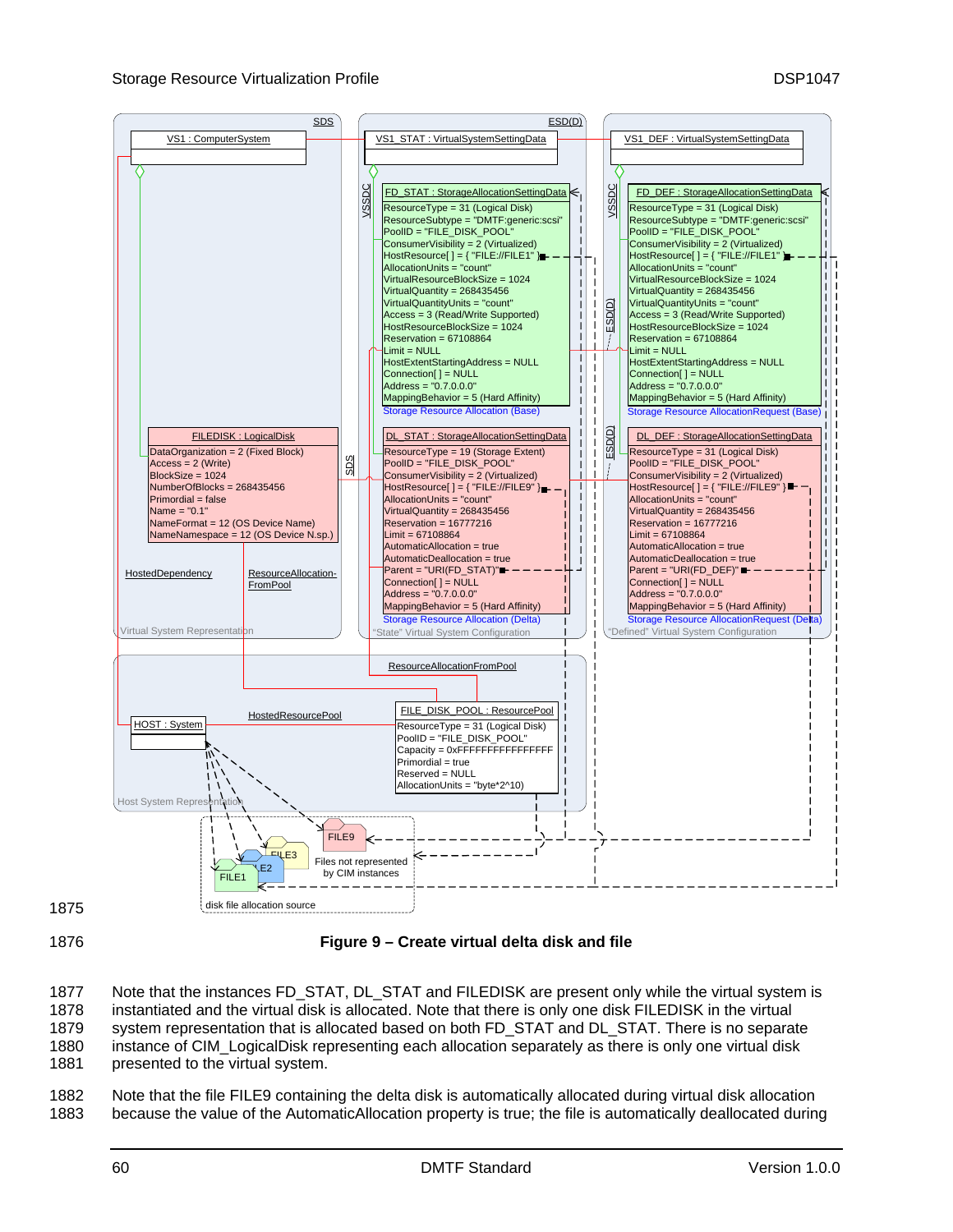- 1884 virtual disk deallocation because the value of the AutomaticDeallocation property is true. As a
- 1885 consequence the virtual system at startup time receives a virtual disk that is initially based on FILE1; as
- 1886 the virtual system writes onto the disk the delta is maintained in FILE9. The size of FILE9 is driven by the
- 1887 values of the Reservation and the Limit properties in DL\_STAT: The initial file size is 16 GB, up to a limit
- 1888 of 64 GB. As a result the virtual system sees a disk with a size of 256 GB (as indicated by the value of the 1889 VirtualQuantity property). That disk is initially based on the read-only file-based extent as allocated by
- 1890 FD\_STAT. On top of the read-only extent is a temporary delta read-write extent as allocated by DL\_STAT
- 1891 that enables overwriting data up to an amount of 64 GB; the delta extent is discarded when the virtual
- 1892 disk is deallocated, such that the next allocation starts with the initial read-only content again.

## <span id="page-60-0"></span>1893 **10 CIM Elements**

1894 [Table 5](#page-60-1) lists CIM elements that are defined or specialized for this profile. Each CIM element shall be 1895 implemented as described in [Table 5](#page-60-1). The CIM Schema descriptions for any referenced element and its 1896 sub-elements apply. sub-elements apply.

189[7](#page-26-0) Clauses 7 (["Implementation](#page-26-0)") and [8 \("](#page-29-1)[Methods](#page-43-0)") may impose additional requirements on these elements; 1898 in particular, clause [7](#page-26-0) (["Implementation"](#page-26-0)) may impose requirements for CIM instances.

<span id="page-60-1"></span>

| 1899 | Table 5 – CIM Elements: Storage Resource Virtualization Profile |
|------|-----------------------------------------------------------------|
|------|-----------------------------------------------------------------|

| <b>Element</b>                                                  | <b>Requirement</b> | <b>Description</b>           |
|-----------------------------------------------------------------|--------------------|------------------------------|
| <b>Classes</b>                                                  |                    |                              |
| CIM_AffectedJobElement                                          | Optional           | See DMTF DSP1041:1.1.        |
| CIM_AllocationCapabilities for capabilities                     | Mandatory          | See <b>DMTF DSP1043:1.0.</b> |
| CIM_AllocationCapabilities for mutability                       | Optional           | See <b>DMTF DSP1043:1.0.</b> |
| CIM_Component for resource pool                                 | Conditional        | See 10.1.                    |
| CIM ConcreteJob                                                 | Optional           | See <b>DMTF DSP1041:1.1.</b> |
| CIM_DiskDrive for host disk drives                              | Conditional        | See 10.2.                    |
| CIM_DiskDrive for virtual disk drives                           | Conditional        | See 10.3.                    |
| CIM ElementAllocatedFromPool for allocated virtual<br>resources | Mandatory          | See 10.4.                    |
| CIM_ElementAllocatedFromPool for resource pool<br>hierarchies   | Conditional        | See 10.5.                    |
| CIM_ElementCapabilities for capabilities                        | Mandatory          | See <b>DMTF DSP1043:1.0.</b> |
| CIM_ElementCapabilities for mutability                          | Conditional        | See <b>DMTF DSP1043:1.0.</b> |
| CIM_ElementCapabilities for resource pool                       | Mandatory          | See DMTF DSP1041:1.1.        |
| CIM_ElementSettingData for resource allocation<br>request       | Mandatory          | See 10.6.                    |
| CIM_ElementSettingData for resource pool                        | Mandatory          | See 10.7.                    |
| CIM_HostedDependency                                            | Optional           | See 10.8.                    |
| CIM_HostedResourcePool                                          | Mandatory          | See DMTF DSP1041:1.1.        |
| CIM_HostedService                                               | Mandatory          | See DMTF DSP1041:1.1.        |
| CIM_LogicalDisk for virtual disk                                | Conditional        | See 10.9.                    |
| CIM_ReferencedProfile                                           | Mandatory          | See 10.10.                   |
| CIM_RegisteredProfile                                           | Mandatory          | See 10.11.                   |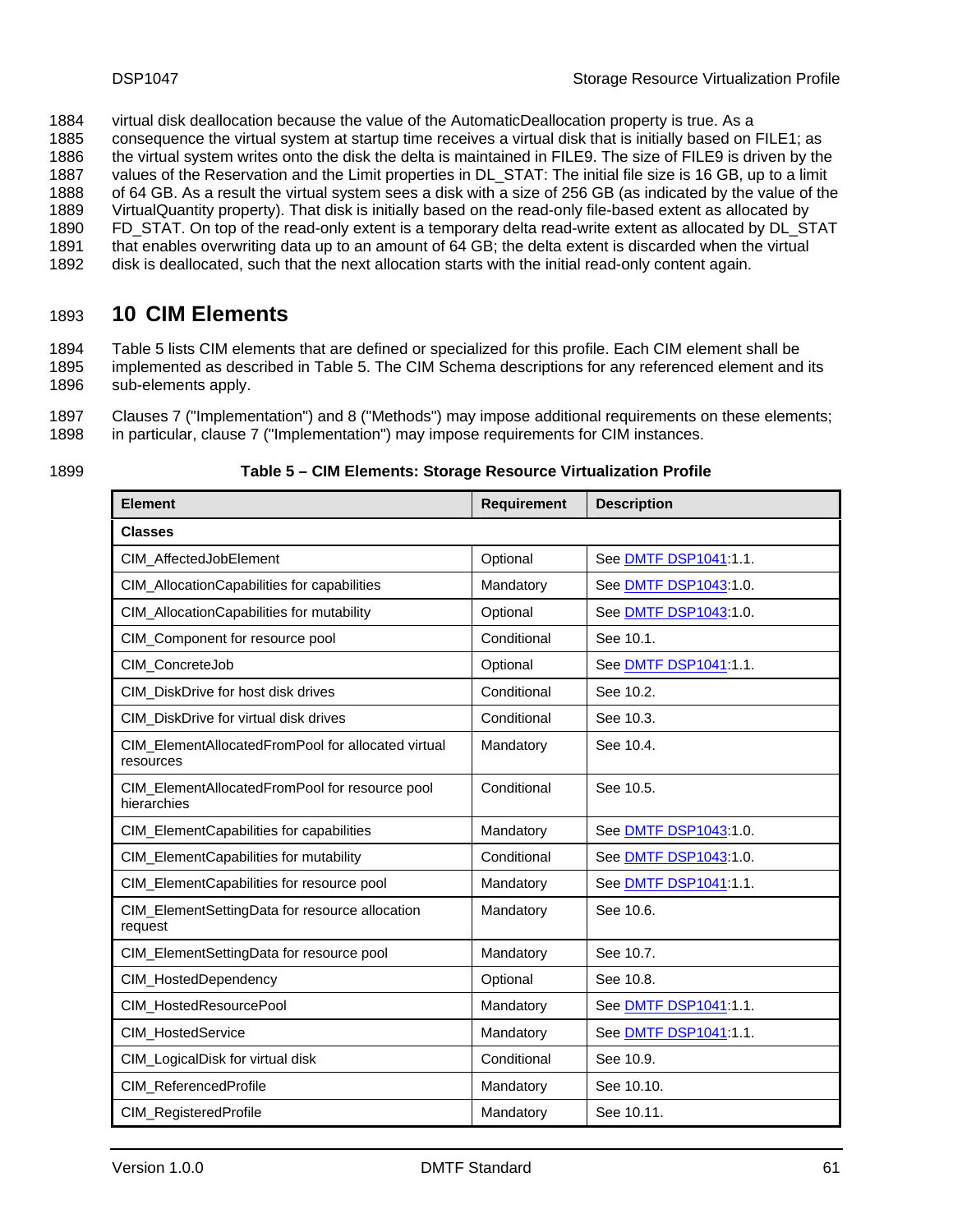| <b>Element</b>                                                                | <b>Requirement</b> | <b>Description</b>           |
|-------------------------------------------------------------------------------|--------------------|------------------------------|
| CIM ResourceAllocationFromPool                                                | Optional           | See <b>DMTF DSP1041:1.1.</b> |
| CIM_ResourceAllocationSettingData for disk drive<br>allocation information    | Conditional        | See 10.12.                   |
| CIM ResourcePool                                                              | Mandatory          | See 10.13.                   |
| CIM_ResourcePoolConfigurationCapabilities                                     | Mandatory          | See DMTF DSP1041:1.1.        |
| CIM_ResourcePoolConfigurationService                                          | Mandatory          | See <b>DMTF DSP1041:1.1.</b> |
| CIM_SettingsDefineCapabilities                                                | Mandatory          | See DMTF DSP1043.1.0.        |
| CIM_SettingsDefineState                                                       | Mandatory          | See 10.14.                   |
| <b>CIM ServiceAffectsElement</b>                                              | Mandatory          | See <b>DMTF DSP1041:1.1.</b> |
| CIM_StorageAllocationSettingData for storage extent<br>allocation information | Conditional        | See 10.15.                   |
| CIM_StorageVolume for host storage volume                                     | Conditional        | See 10.15.                   |
| CIM_StorageExtent for virtual disk                                            | Conditional        | See 10.17.                   |
| CIM_SystemDevice for host storage volumes                                     | Conditional        | See 10.18.                   |
| CIM_SystemDevice for virtual resources                                        | Mandatory          | See 10.19.                   |
| <b>Indications</b>                                                            |                    |                              |
| None defined                                                                  |                    |                              |

## <span id="page-61-0"></span>[190](#page-48-0)0 **[10.1 CIM\\_Component for resource pool](#page-48-0)**

1901 The implementation of the CIM\_Component association for the representation of the aggregation of host 1902 resources into resource pools is conditional.

1903 Condition: The resource aggregation feature (see [7.5](#page-31-3)) is implemented.

1904 The CIM\_Component association is abstract; therefore it cannot be directly implemented. For this reason<br>1905 the provisions in this subclause shall be applied to implementations of subclasses of the CIM Component the provisions in this subclause shall be applied to implementations of subclasses of the CIM\_Component 1906 association. However, note that clients may directly resolve abstract associations without knowledge of 1907 the concrete subclass that is implemented.

1908 [Table 6](#page-61-1) lists the requirements for elements of this association. These requirements are in addition to 1909 those specified in the CIM Schema and in [DMTF DSP1041:1.1](#page-8-4).

#### <span id="page-61-1"></span>1910 **Table 6 – Association: CIM\_Component for resource pool**

| <b>Elements</b>       | <b>Requirement</b> | <b>Notes</b>                                                                                                                 |
|-----------------------|--------------------|------------------------------------------------------------------------------------------------------------------------------|
| <b>GroupComponent</b> | Mandatory          | <b>Key:</b> Value shall reference the<br>CIM ResourcePool instance that<br>represents the resource pool.                     |
|                       |                    | <b>Cardinality: 1</b>                                                                                                        |
| PartComponent         | Mandatory          | <b>Key:</b> Value shall reference the<br>CIM_ManagedElement instance that<br>represents a component of the resource<br>pool. |
|                       |                    | Cardinality: *                                                                                                               |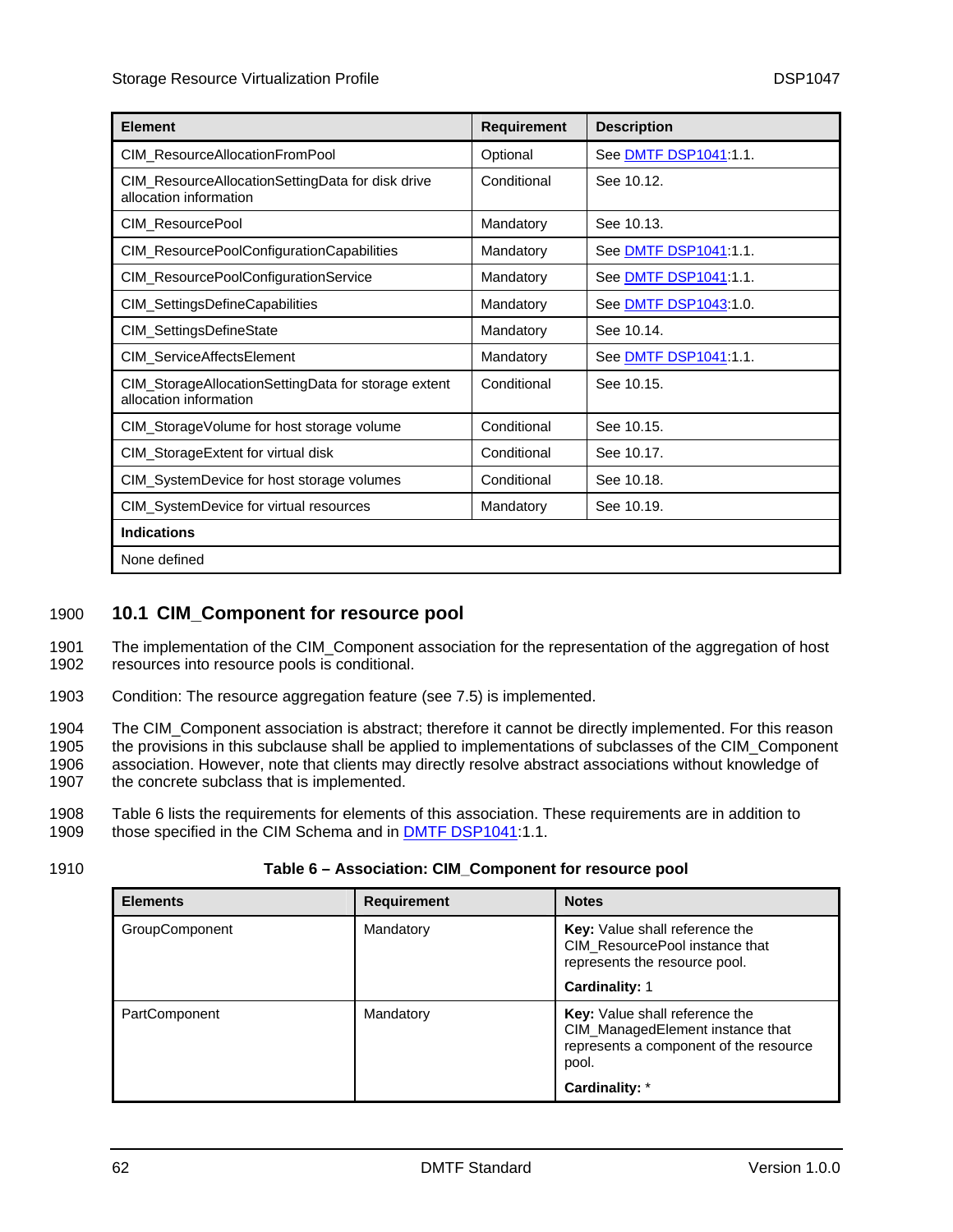### <span id="page-62-0"></span>1911 **10.2 CIM\_DiskDrive for host disk drives**

- 1912 The implementation of the CIM\_DiskDrive class for the representation of host disk drives is conditional.
- 1913 Condition: The resource aggregation feature is implemented for disk drive resource pools; see [7.5](#page-31-3).
- 1914 [Table 7](#page-62-4) lists the requirements for elements of this class.
- 

#### <span id="page-62-4"></span>1915 **Table 7 – Class: CIM\_DiskDrive (Host)**

| <b>Elements</b>  | Requirement | <b>Notes</b>               |
|------------------|-------------|----------------------------|
| DefaultBlockSize | Mandatory   | See CIM schema description |

### <span id="page-62-1"></span>1916 **10.3 CIM\_DiskDrive for virtual disk drives**

- 1917 The implementation of the CIM\_DiskDrive class for the representation of virtual disk drives is conditional.
- 1918 Condition: This profile is implemented for the allocation of disk drives; see [7.2](#page-26-2).
- 1919 [Table 8 lists the requirements for elements of this cl](#page-53-0)ass.
- 

#### <span id="page-62-5"></span>1920 **Table 8 – Class: CIM\_DiskDrive (Virtual System)**

| <b>Elements</b>         | <b>Requirement</b> | <b>Notes</b>                                             |
|-------------------------|--------------------|----------------------------------------------------------|
| EnabledState            | Mandatory          | Value shall match { 2   3 } ("Enabled"  <br>"Disabled"). |
| RequestedState          | Optional           | Value shall match { 2   3 } ("Enabled"  <br>"Disabled"). |
| <b>DefaultBlockSize</b> | Mandatory          | See CIM schema description                               |

## <span id="page-62-7"></span><span id="page-62-2"></span>1921 **10.4 CIM\_ElementAllocatedFromPool for allocated virtual resources**

1922 [Table 9](#page-62-6) lists the requirements for elements of this association. These requirements are in addition to 1923 those specified in the CIM Schema and in **DMTF DSP1041:1.1.** 

#### <span id="page-62-6"></span>1924 **Table 9 – Association: CIM\_ElementSettingData**

| <b>Elements</b> | <b>Requirement</b> | <b>Notes</b>                                                                                                               |
|-----------------|--------------------|----------------------------------------------------------------------------------------------------------------------------|
| Antecedent      | Mandatory          | <b>Key:</b> Value shall reference the<br>CIM ResourcePool instance that<br>represents the resource pool.                   |
|                 |                    | <b>Cardinality: 1</b>                                                                                                      |
| Dependent       | Mandatory          | <b>Key:</b> Value shall reference the instance of<br>a CIM_LogicalDevice subclass that<br>represents the allocated device. |
|                 |                    | Cardinality: *                                                                                                             |

## <span id="page-62-3"></span>1925 **10.5 CIM\_ElementAllocatedFromPool for resource pool hierarchies**

1926 The implementation of the CIM\_ElementAllocatedFromPool association for the representation of resource 1927 pool hierarchies is conditional.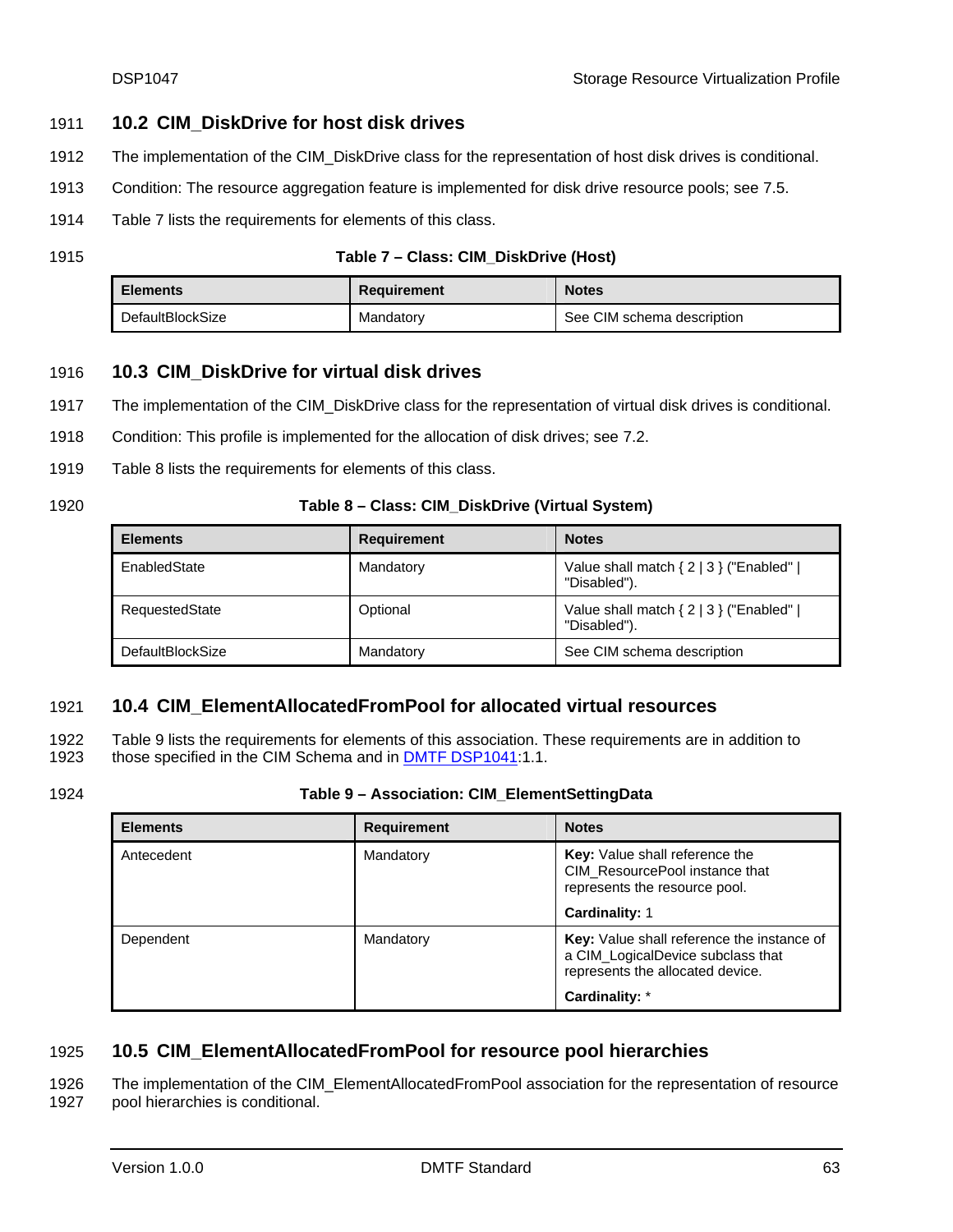- [1928 Condition: The resource pool management feature \(see](#page-9-1) [7.](#page-32-0)[7\) is implemented.](#page-9-1)
- 1929 [Table 10](#page-63-2) lists the requirements for elements of this association. These requirements are in addition to 1930 those specified in the CIM Schema and in DMTF DSP1041:1.1.
- those specified in the CIM Schema and in **DMTF DSP1041:1.1.**
- 

#### <span id="page-63-2"></span>1931 **Table 10 – Association: CIM\_ElementSettingData**

| <b>Elements</b> | <b>Requirement</b> | <b>Notes</b>                                                                                                                             |
|-----------------|--------------------|------------------------------------------------------------------------------------------------------------------------------------------|
| Antecedent      | Mandatory          | <b>Key:</b> Value shall reference the<br>CIM ResourcePool instance that<br>represents the parent resource pool.<br><b>Cardinality: 1</b> |
| Dependent       | Mandatory          | <b>Key:</b> Value shall reference the<br>CIM ResourcePool instance that<br>represents the child resource pool.<br>Cardinality: *         |

#### <span id="page-63-0"></span>1932 **10.6 CIM\_ElementSettingData for resource allocation request**

1933 [Table 11](#page-63-3) lists the requirements for elements of this class. These requirements are in addition to those 1934 specified in the CIM Schema and in [DMTF DSP1041:1.1](#page-8-4).

#### <span id="page-63-3"></span>1935 **Table 11 – Association: CIM\_ElementSettingData**

| <b>Elements</b>  | <b>Requirement</b> | <b>Notes</b>                                                                                                             |
|------------------|--------------------|--------------------------------------------------------------------------------------------------------------------------|
| ManagedElement   | Mandatory          | Key: Value shall reference the RASD<br>instance that represents the resource<br>allocation.                              |
|                  |                    | Cardinality: 1                                                                                                           |
| SettingData      | Mandatory          | <b>Key:</b> Value shall reference the RASD<br>instance that represents corresponding the<br>resource allocation request. |
|                  |                    | Cardinality: 1                                                                                                           |
| <b>IsDefault</b> | Mandatory          | Value shall be 1 (Is Default).                                                                                           |

### <span id="page-63-1"></span>1936 **10.7 CIM\_ElementSettingData for resource pool**

1937 [Table 12](#page-63-4) lists the requirements for elements of this class. These requirements are in addition to those 1938 specified in the CIM Schema and in [DMTF DSP1041:1.1](#page-8-4).

#### <span id="page-63-4"></span>1939 **Table 12 – Association: CIM\_ElementSettingData**

| <b>Elements</b> | Requirement | <b>Notes</b>                                                                                          |
|-----------------|-------------|-------------------------------------------------------------------------------------------------------|
| ManagedElement  | Mandatory   | Key: Value shall reference the<br>CIM ResourcePool instance that<br>represents a child resource pool. |
|                 |             | <b>Cardinality: 1</b>                                                                                 |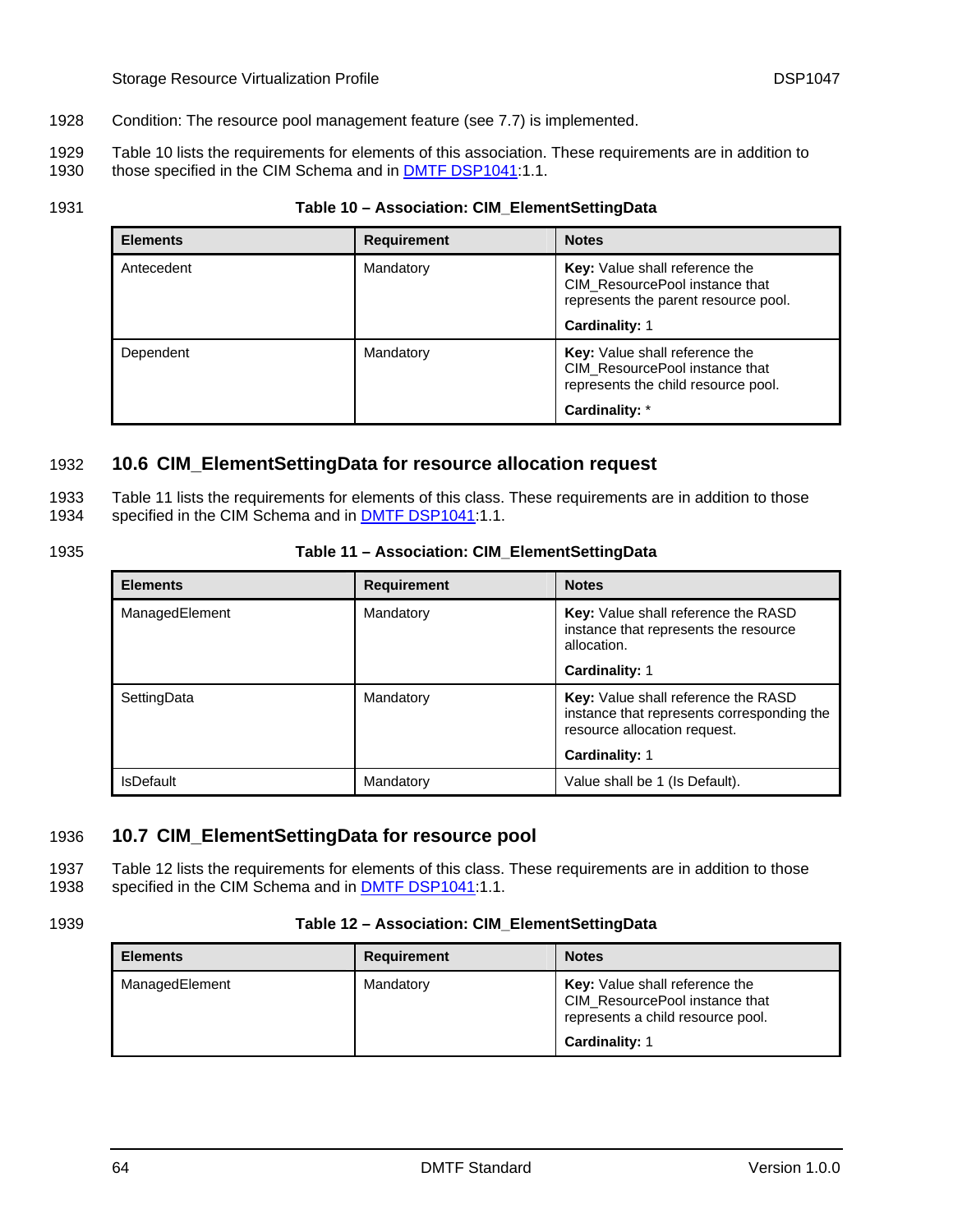| <b>Elements</b> | Requirement | <b>Notes</b>                                                                                                             |
|-----------------|-------------|--------------------------------------------------------------------------------------------------------------------------|
| SettingData     | Mandatory   | <b>Key:</b> Value shall reference the RASD<br>instance that represents corresponding the<br>resource allocation request. |
|                 |             | <b>Cardinality: 1</b>                                                                                                    |

#### <span id="page-64-0"></span>1940 **10.8 CIM\_HostedDependency**

1941 The implementation of the CIM\_HostedDependency association is optional.

1942 [Table 13](#page-64-3) lists the requirements for elements of this association. These requirements are in addition to

1943 those specified in the CIM Schema and in [DMTF DSP1041:1.1](#page-8-4) (*[Resource Allocation](#page-8-4) Profile*).

#### <span id="page-64-3"></span>1944 **Table 13 – Association: CIM\_HostedDependency**

| <b>Elements</b> | <b>Requirement</b> | <b>Notes</b>                                                                                                          |
|-----------------|--------------------|-----------------------------------------------------------------------------------------------------------------------|
| Antecedent      | Mandatory          | Key: Value shall reference the instance of<br>the CIM_LogicalDevice class that<br>represents a dedicated host device. |
|                 |                    | Cardinality: 01                                                                                                       |
| Dependent       | Mandatory          | <b>Key:</b> Value shall reference the instance of<br>the CIM_LogicalDevice class that<br>represents a virtual device. |
|                 |                    | Cardinality: 01                                                                                                       |

#### <span id="page-64-1"></span>1945 **10.9 CIM\_LogicalDisk for virtual disk**

1946 The implementation of the CIM\_LogicalDisk class for the representation of virtual disks is conditional.

[1947 Condition: This profile is implemented for the allocation of storage extents; see 7](#page-9-1)[.](#page-26-2)[2.](#page-9-1)

1948 [Table 14 lists the requirements for elements of thi](http://www.dmtf.org/about/policies/disclosures.php)s class in addition to those specified for the

[1949 implementation of the CIM\\_StorageExtent class for the representation of virtual disks; see](#page-6-0) 10.17.

#### <span id="page-64-4"></span>1950 **Table 14 – Class: CIM\_LogicalDisk (Virtual System)**

| <b>Elements</b> | Requirement | <b>Notes</b> |
|-----------------|-------------|--------------|
| Name            | Mandatory   | See 7.9.2.3. |
| NameFormat      | Mandatory   | See 7.9.2.4. |
| NameNamespace   | Mandatory   | See 7.9.2.5. |

#### <span id="page-64-2"></span>1951 **10.10 CIM\_ReferencedProfile**

1952 [Table 15](#page-64-5) lists the requirements for elements of this association. These requirements are in addition to 1953 those specified in the CIM Schema and in [DMTF DSP1033:1.0](#page-8-2) (*[Profile Registration](#page-8-2) Profile*).

#### <span id="page-64-5"></span>1954 **Table 15 – Association: CIM\_ReferencedProfile**

|  | <b>Elements</b> | Requirement | $\sim$ $\sim$<br><b>Notes</b> |
|--|-----------------|-------------|-------------------------------|
|--|-----------------|-------------|-------------------------------|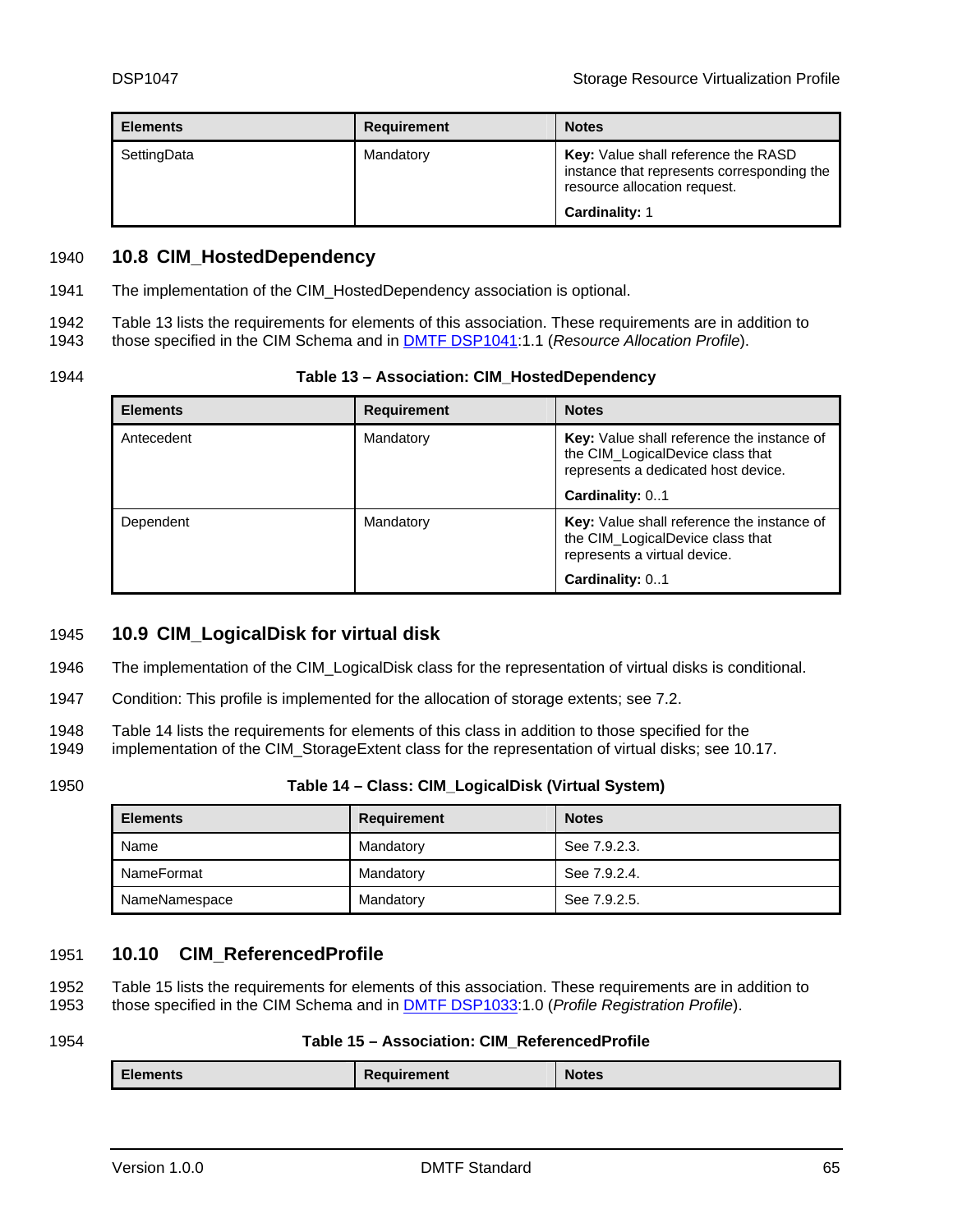| <b>Elements</b> | <b>Requirement</b> | <b>Notes</b>                                                                                                                     |
|-----------------|--------------------|----------------------------------------------------------------------------------------------------------------------------------|
| Antecedent      | Mandatory          | <b>Key:</b> Value shall reference the<br>CIM_RegisteredProfile instance that<br>represents an implementation of this<br>profile. |
|                 |                    | Cardinality: 01                                                                                                                  |
| Dependent       | Mandatory          | Key: Value shall reference the<br>CIM_RegisteredProfile instance that<br>represents an implementation of the<br>scoping profile. |
|                 |                    | Cardinality: 01                                                                                                                  |

## <span id="page-65-0"></span>1955 **10.11 CIM\_RegisteredProfile**

1956 [Table 16](#page-65-2) lists the requirements for elements of this class. These requirements are in addition to those 1957 specified in the CIM schema and in [DMTF DSP1033:1.0](#page-8-2) (*[Profile Registration](#page-8-2) Profile*).

<span id="page-65-2"></span>

| <b>Elements</b>        | <b>Requirement</b> | <b>Notes</b>                                          |
|------------------------|--------------------|-------------------------------------------------------|
| RegisteredOrganization | Mandatory          | Value shall be 2 (DMTF).                              |
| RegisteredName         | Mandatory          | Value shall be "Storage Resource"<br>Virtualization". |
| RegisteredVersion      | Mandatory          | Value shall be "1.0.0".                               |

## <span id="page-65-1"></span>1959 **10.12 CIM\_ResourceAllocationSettingData for disk drive allocation information**

- 1960 The implementation of the CIM\_ResourceAllocationSettingData class for the representation of disk drive 1961 allocation information is conditional.
- 1962 Condition: This profile is implemented for the allocation of disk drives; see [7.2](#page-26-2).
- 1963 [Table 17 lists t](#page-17-0)he requirements for elements of this class. These requirements are in addition to those 1964 specified in the CIM Schema and in [DMTF DSP1041:1.1](#page-8-4) (*[Resource Allocation](#page-8-4) Profile*).
- 

#### <span id="page-65-3"></span>1965 **Table 17 – Class: CIM\_ResourceAllocationSettingData**

| <b>Elements</b>        | <b>Requirement</b> | <b>Notes</b>         |
|------------------------|--------------------|----------------------|
| InstanceID             | Mandatory          | Key.                 |
| ResourceType           | Mandatory          | See 7.8.3.1.         |
| OtherResourceType      | Mandatory          | Value shall be NULL. |
| <b>ResourceSubType</b> | Optional           | See 7.8.3.2.         |
| PoolID                 | Mandatory          | See 7.8.3.3.         |
| ConsumerVisibility     | Optional           | See 7.8.3.4.         |
| HostResourcel 1        | Conditional        | See 7.8.3.5.         |
| AllocationUnits        | Mandatory          | See 7.8.3.6.         |
| VirtualQuantity        | Mandatory          | See 7.8.3.7.         |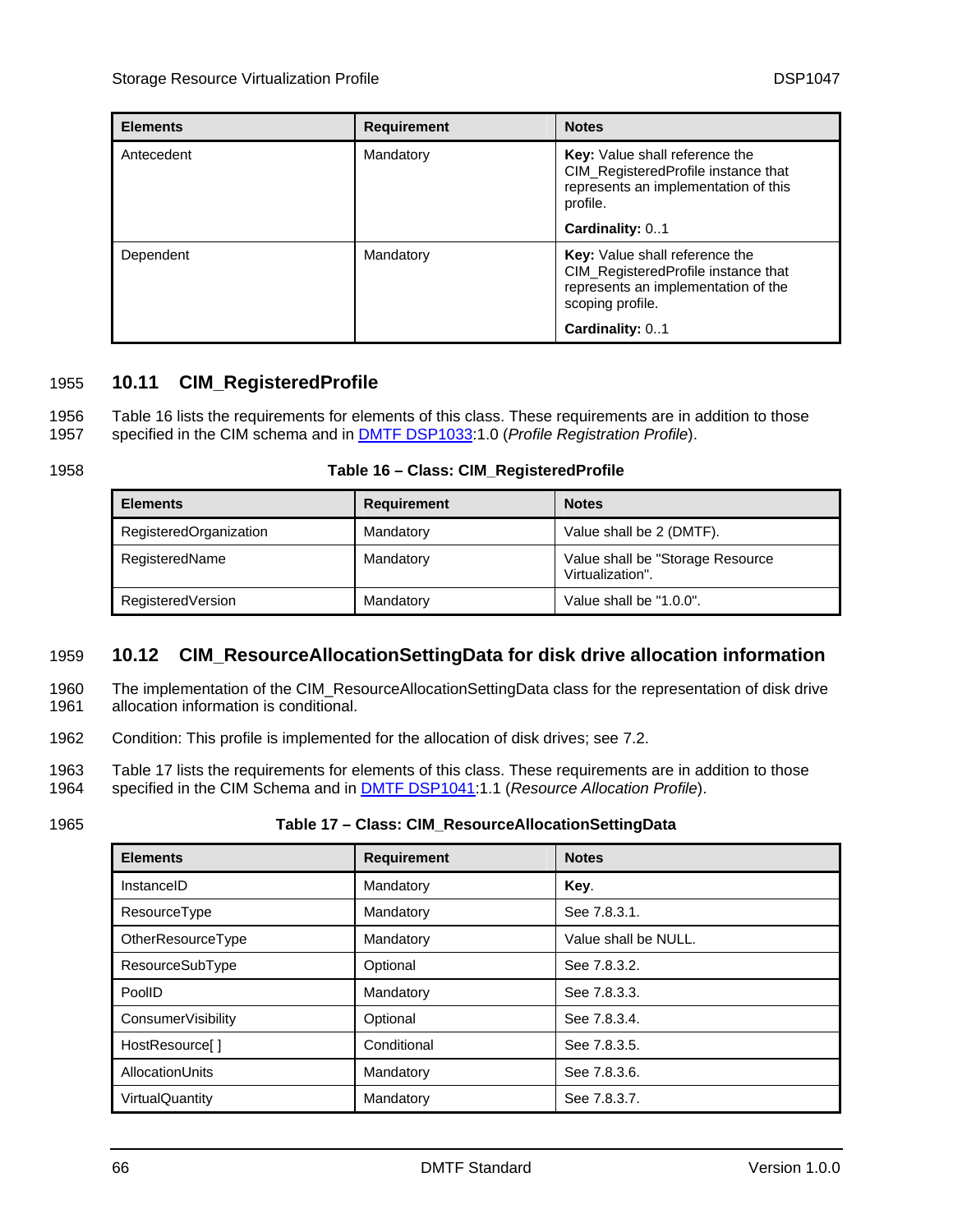| <b>Elements</b>       | <b>Requirement</b> | <b>Notes</b>                 |
|-----------------------|--------------------|------------------------------|
| VirtualQuantityUnits  | Mandatory          | EXPERIMENTAL; See 7.8.3.8.   |
| Reservation           | Optional           | See 7.8.3.9.                 |
| Limit                 | Optional           | See 7.8.3.10.                |
| Weight                | Optional           | See 7.8.3.11.                |
| AutomaticAllocation   | Optional           | See DMTF DSP1041:1.1.        |
| AutomaticDeallocation | Optional           | See <b>DMTF DSP1041:1.1.</b> |
| Parent                | Optional           | See 7.8.3.12.                |
| Connection[]          | Optional           | See 7.8.3.13.                |
| Address               | Optional           | See 7.8.3.14.                |
| MappingBehavior       | Optional           | See 7.8.3.15.                |

## <span id="page-66-0"></span>1966 **[10.13 CIM\\_R](#page-26-2)esourcePool**

1967 [Table 18 lists t](#page-27-0)he requirements for elements of this class. These requirements are in addition to those<br>1968 specified in the CIM Schema and in DMTF DSP1041:1.1 (Resource Allocation Profile). 1968 specified in the CIM Schema and in [DMTF DSP1041:1.1](#page-8-4) (*[Resource Allocation](#page-8-4) Profile*).

#### <span id="page-66-2"></span>1969 **Table 18 – Class: CIM\_ResourcePool**

| <b>Elements</b>           | <b>Requirement</b> | <b>Notes</b>         |
|---------------------------|--------------------|----------------------|
| InstanceID                | Mandatory          | Key                  |
| PoolID                    | Mandatory          | See 7.4.4.           |
| Primordial                | Mandatory          | See 7.4.5.           |
| Capacity                  | Conditional        | See 7.4.7.           |
| Reserved                  | Optional           | See 7.4.6.           |
| ResourceType              | Mandatory          | See 7.4.2.           |
| OtherResourceType         | Mandatory          | Value shall be NULL. |
| ResourceSubType           | Optional           | See 7.4.3.           |
| AllocationUnits           | Mandatory          | See 7.4.8.           |
| MaxConsumableResource     | Optional           | See 7.4.9.           |
| CurrentlyConsumedResource | Optional           | See 7.4.10.          |
| ConsumedResourceUnit      | Optional           | See 7.4.11.          |

## <span id="page-66-1"></span>1970 **10.14 CIM\_SettingsDefineState**

1971 [Table 19 lists the requirem](#page-30-0)ents for elements of this association. These requirements are in addition to 1972 those specified in the CIM Schema and in [DMTF DSP1041:1.1](#page-8-4) (*[Resource Allocation](#page-8-4) Profile*).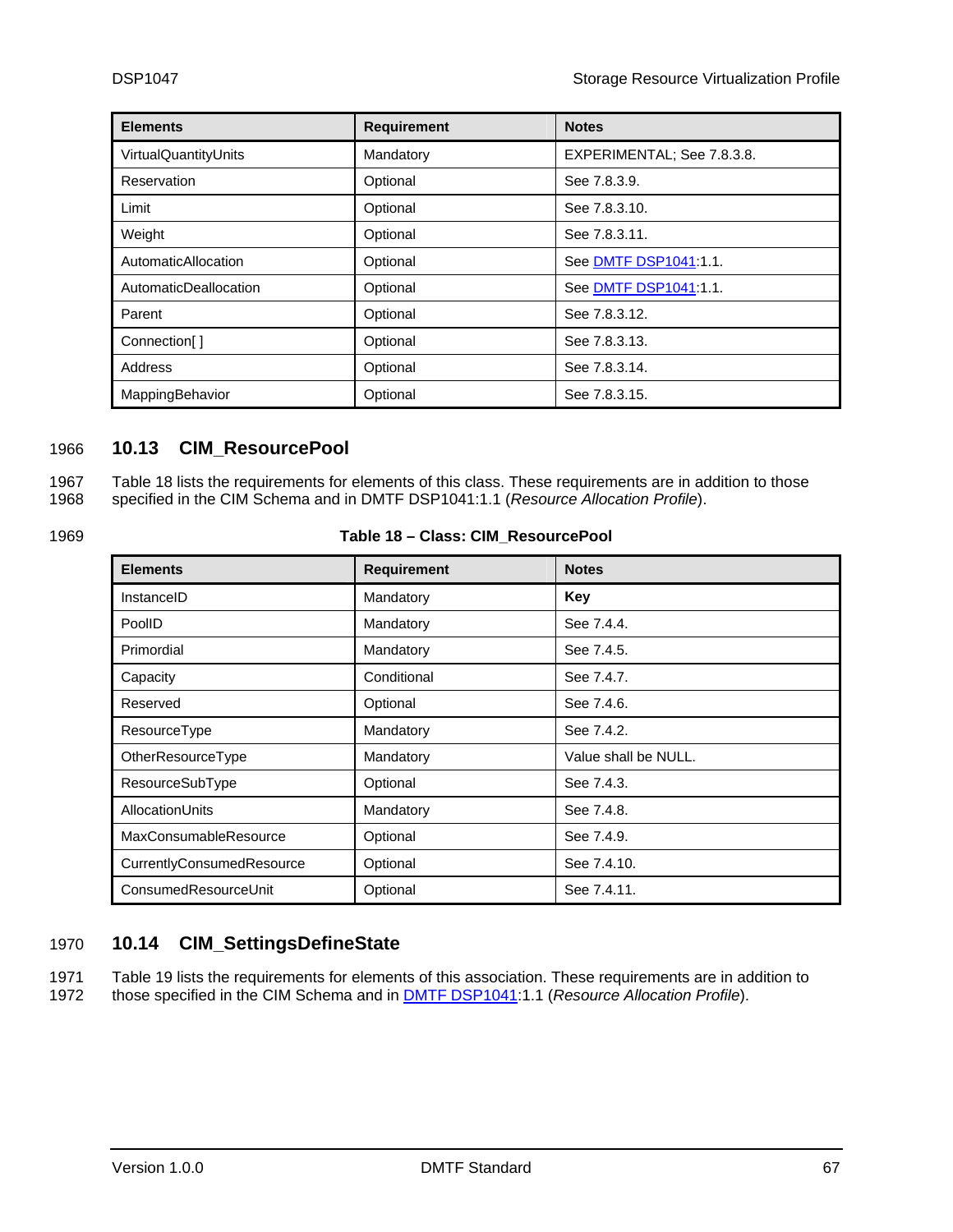#### <span id="page-67-1"></span>1973 **Table 19 – Association: CIM\_SettingsDefineState**

| <b>Elements</b> | <b>Requirement</b> | <b>Notes</b>                                                                                                               |
|-----------------|--------------------|----------------------------------------------------------------------------------------------------------------------------|
| ManagedElement  | Mandatory          | <b>Key:</b> Value shall reference the<br>CIM_ManagedSystemElement instance<br>representing the allocated virtual resource. |
|                 |                    | Cardinality: 01                                                                                                            |
| SettingData     | Mandatory          | Key: Value shall reference the<br>CIM ResourceAllocationSettingData<br>instance representing the resource<br>allocation.   |
|                 |                    | Cardinality: 01                                                                                                            |

## <span id="page-67-0"></span>1974 **10.15 CIM\_StorageAllocationSettingData for storage allocation information**

1975 The implementation of the CIM\_StorageAllocationSettingData class for the representation of storage 1976 allocation information is conditional.

1977 Condition: This profile is implemented for the allocation of storage extents; see [7.2](#page-26-2).

1978 [Table 20 lists the requirements for ele](#page-31-1)ments of this class. These requirements are in addition to those 1979 specified in the CIM Schema and in [DMTF DSP1041:1.1](#page-8-4) (*[Resource Allocation](#page-8-4) Profile*).

#### <span id="page-67-2"></span>1980 **Table 20 – Class: CIM\_StorageAllocationSettingData**

| <b>Elements</b>                 | <b>Requirement</b>                         | <b>Notes</b>          |
|---------------------------------|--------------------------------------------|-----------------------|
| InstanceID                      | Mandatory                                  | Key.                  |
| ResourceType                    | Mandatory                                  | See 7.8.4.1.          |
| OtherResourceType               | Mandatory                                  | Value shall be NULL.  |
| ResourceSubType                 | Optional                                   | See 7.8.3.2.          |
| PoolID                          | Mandatory                                  | See 7.8.3.3.          |
| ConsumerVisibility              | Optional                                   | See 7.8.3.4.          |
| HostResource[]                  | Conditional                                | See 7.8.4.5.          |
| AllocationUnits                 | Mandatory                                  | See 7.8.4.6.          |
| VirtualQuantity                 | Optional for Q_SASD<br>Mandatory otherwise | See 7.8.4.7.          |
| VirtualQuantityUnit             | Mandatory                                  | See 7.8.4.8.          |
| Reservation                     | Optional                                   | See 7.8.4.9.          |
| Limit                           | Optional                                   | See 7.8.4.10.         |
| Weight                          | Optional                                   | See 7.8.3.11.         |
| AutomaticAllocation             | Optional                                   | See DMTF DSP1041:1.1. |
| AutomaticDeallocation           | Optional                                   | See DMTF DSP1041:1.1. |
| Parent                          | Optional                                   | See 7.8.3.12.         |
| Connection[]                    | Optional                                   | See 7.8.3.13.         |
| <b>Address</b>                  | Optional                                   | See 7.8.3.14.         |
| MappingBehavior                 | Optional                                   | See 7.8.3.15.         |
| <b>VirtualResourceBlockSize</b> | Mandatory                                  | See 7.8.4.16.         |
| Access                          | Optional                                   | See 7.8.4.17.         |
| <b>HostResourceBlockSize</b>    | Mandatory                                  | See 7.8.4.18.         |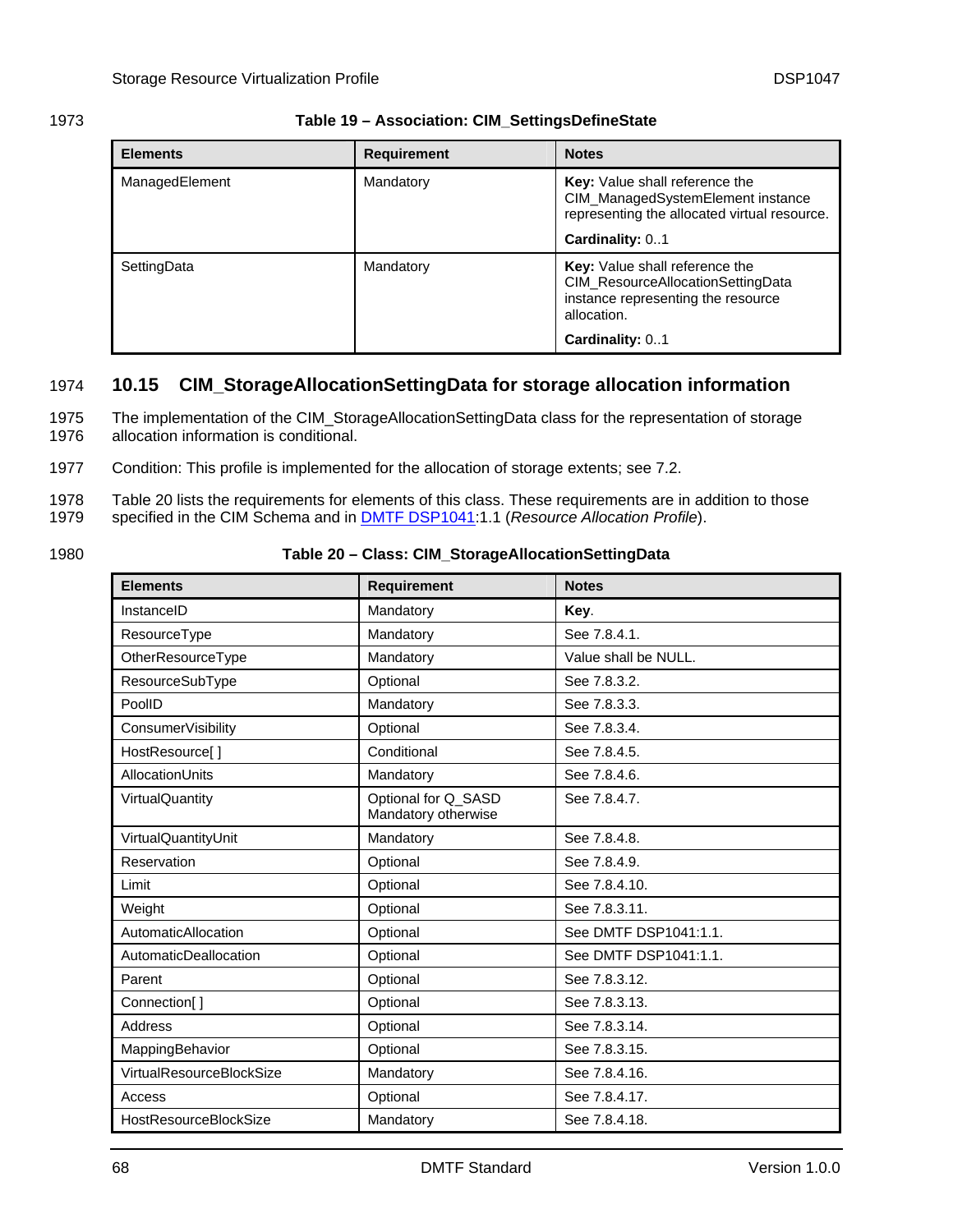| <b>Elements</b>              | <b>Requirement</b> | <b>Notes</b>  |
|------------------------------|--------------------|---------------|
| HostExtentStartingAddress    | Optional           | See 7.8.4.19. |
| HostExtentName               | Optional           | See 7.8.4.20. |
| HostExtentNameFormat         | Conditional        | See 7.8.4.21. |
| OtherHostExtentNameFormat    | Conditional        | See 7.8.4.22. |
| HostExtentNameNamespace      | Conditional        | See 7.8.4.23. |
| OtherHostExtentNameNamespace | Conditional        | See 7.8.4.24. |

### <span id="page-68-0"></span>1981 **10.16 CIM\_StorageVolume for host storage volume**

- 1982 The implementation of the CIM\_StorageVolume class for the representation of host storage volumes is 1983 conditional.
- <span id="page-68-4"></span>1984 Condition: The storage resource aggregation feature is implemented; see [7.5.](#page-31-3)
- 1985 [Table 21](#page-68-2) lists the requirements for elements of this class.
- 

#### <span id="page-68-2"></span>1986 **Table 21 – Class: CIM\_StorageVolume for host storage volume**

| <b>Elements</b>       | <b>Requirement</b> | <b>Notes</b>                |
|-----------------------|--------------------|-----------------------------|
| Access                | Mandatory          | See CIM Schema description. |
| <b>BlockSize</b>      | Mandatory          | See CIM Schema description. |
| <b>NumberOfBlocks</b> | Mandatory          | See CIM Schema description. |
| Name                  | Mandatory          | See CIM Schema description. |
| NameFormat            | Mandatory          | See CIM Schema description. |
| NameNamespace         | Mandatory          | See CIM Schema description. |

#### <span id="page-68-1"></span>1987 **10.17 CIM\_StorageExtent for virtual storage extent**

- 1988 See [7.9 for detailed implementation requirements for this class if](#page-48-1) it is used for the representation of virtual 1989 disks.
- 1990 [Table 22 lists the requirements for elements](#page-49-0) of this class.
- 

#### <span id="page-68-3"></span>1991 **Table 22 – Class: CIM\_StorageExtent for virtual disks**

| <b>Elements</b>  | <b>Requirement</b> | <b>Notes</b>                                                                 |
|------------------|--------------------|------------------------------------------------------------------------------|
| <b>BlockSize</b> | Mandatory          | See 7.9.2.1.                                                                 |
| NumberOfBlocks   | Mandatory          | Value shall reflect the number of blocks<br>available to the virtual system. |
| Name             | Mandatory          | Value may reflect the name of the virtual<br>disk.                           |
| NameFormat       | Mandatory          | See CIM schema description.                                                  |
| NameNamespace    | Mandatory          | See CIM schema description.                                                  |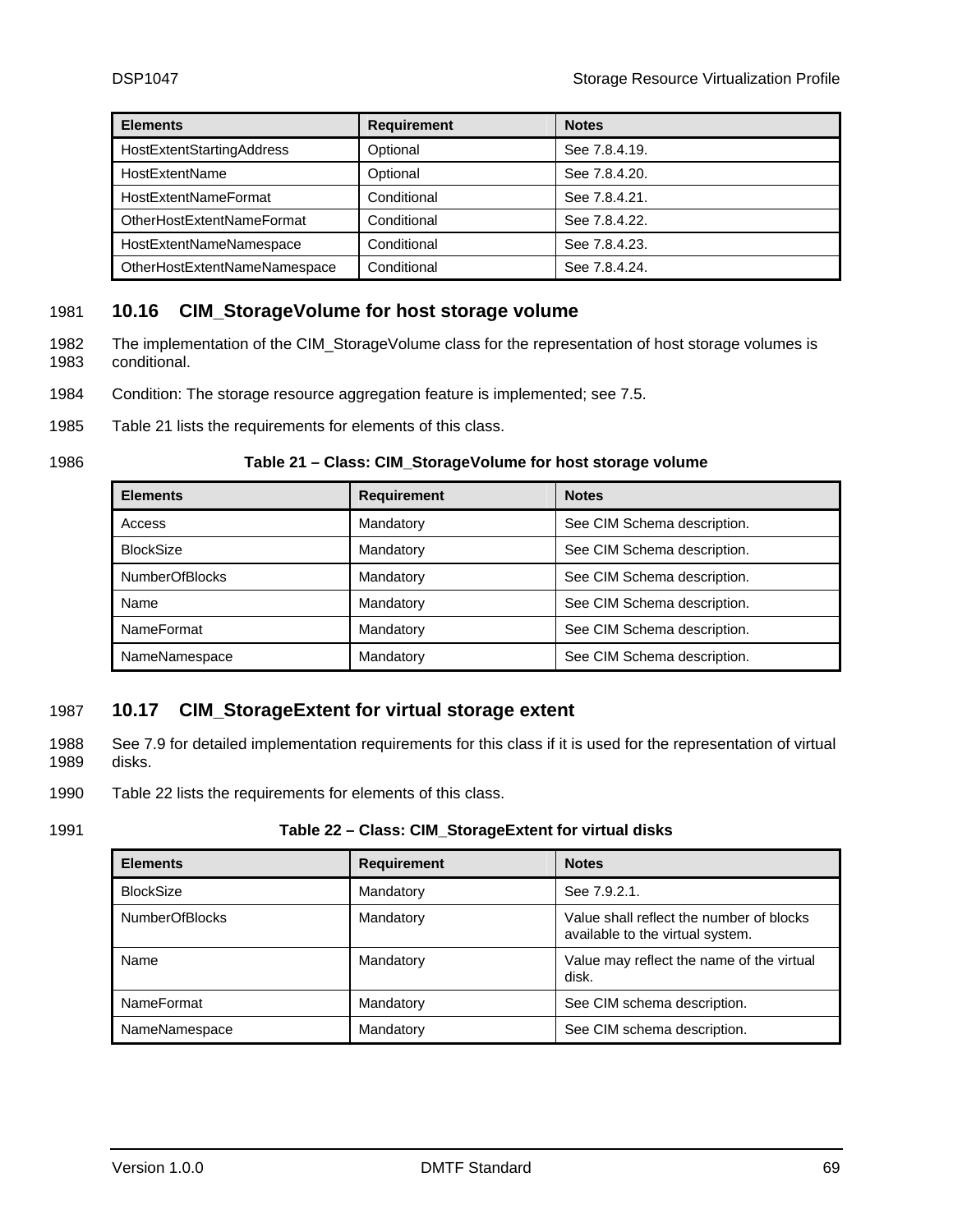### <span id="page-69-0"></span>1992 **10.18 CIM\_SystemDevice for host storage volumes**

- 1993 The implementation of the CIM\_SystemDevice association for host storage volumes is conditional.
- 1994 Condition: The storage resource aggregation feature is implemented; see [7.5.](#page-31-3)
- 1995 [Table 23 lists the requirements for element](#page-51-1)s of this association.
- 

#### <span id="page-69-2"></span>1996 **Table 23 – Association: CIM\_SystemDevice for host storage volumes**

| <b>Elements</b>       | <b>Requirement</b> | <b>Notes</b>                                                               |
|-----------------------|--------------------|----------------------------------------------------------------------------|
| <b>GroupComponent</b> | Mandatory          | Key: Value shall reference an instance of the<br>CIM_System class.         |
|                       |                    | Cardinality: 1                                                             |
| PartComponent         | Mandatory          | Key: Value shall reference the instance of the<br>CIM_StorageVolume class. |
|                       |                    | Cardinality: *                                                             |

## <span id="page-69-1"></span>1997 **10.19 CIM\_SystemDevice for virtual resources**

1998 [Table 24](#page-69-3) lists the requirements for elements of this association.

#### <span id="page-69-3"></span>1999 **Table 24 – Association: CIM\_SystemDevice for virtual resources**

| <b>Elements</b>       | <b>Requirement</b> | <b>Notes</b>                                                                                                                                                                   |
|-----------------------|--------------------|--------------------------------------------------------------------------------------------------------------------------------------------------------------------------------|
| <b>GroupComponent</b> | Mandatory          | <b>Key:</b> Value shall reference an instance of the<br>CIM_ComputerSystem class representing the<br>virtual system.                                                           |
|                       |                    | <b>Cardinality: 1</b>                                                                                                                                                          |
| PartComponent         | Mandatory          | <b>Key:</b> Value shall reference the instance of the<br>CIM_LogicalDisk, CIM_StorageVolume,<br>CIM_StorageExtent or CIM_DiskDrive class<br>representing the virtual resource. |
|                       |                    | Cardinality: *                                                                                                                                                                 |